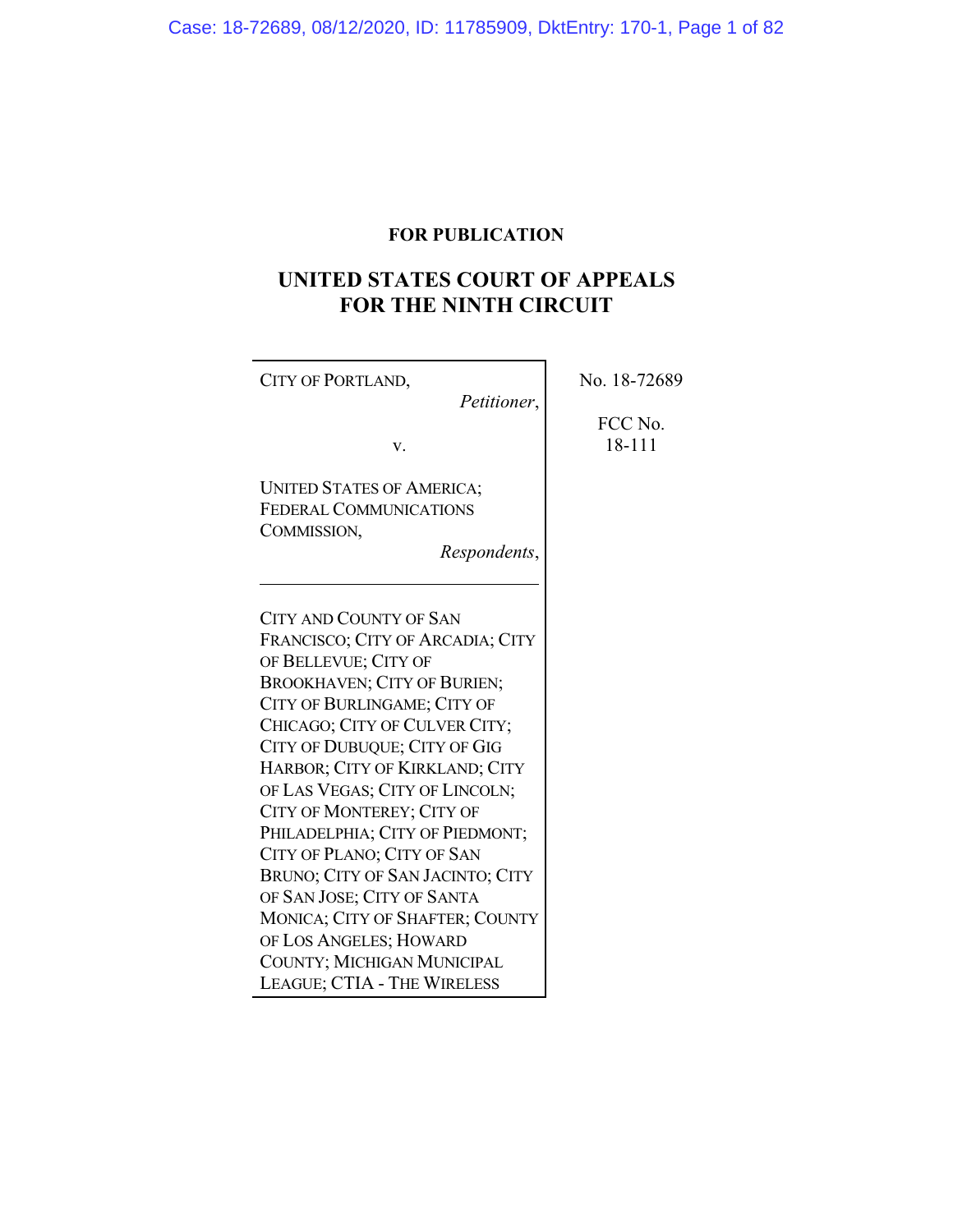| <b>ASSOCIATION; TOWN OF FAIRFAX;</b><br>TOWN OF HILLSBOROUGH,<br>Intervenors.                                                                                                                                                                                                                                                         |                                   |
|---------------------------------------------------------------------------------------------------------------------------------------------------------------------------------------------------------------------------------------------------------------------------------------------------------------------------------------|-----------------------------------|
| <b>AMERICAN ELECTRIC POWER</b><br><b>SERVICE CORPORATION;</b><br><b>CENTERPOINT ENERGY HOUSTON</b><br>ELECTRIC, LLC; DUKE ENERGY<br><b>CORPORATION; ENTERGY</b><br><b>CORPORATION; ONCOR ELECTRIC</b><br>DELIVERY COMPANY, LLC;<br><b>SOUTHERN COMPANY; TAMPA</b><br><b>ELECTRIC COMPANY; VIRGINIA</b><br>ELECTRIC AND POWER COMPANY; | No. 19-70490<br>FCC No.<br>18-111 |
| <b>XCEL ENERGY SERVICES INC.,</b><br>Petitioners,<br>V.                                                                                                                                                                                                                                                                               |                                   |
| <b>FEDERAL COMMUNICATIONS</b><br><b>COMMISSION; UNITED STATES OF</b><br>AMERICA,<br>Respondents,                                                                                                                                                                                                                                      |                                   |
| VERIZON; US TELECOM—THE<br><b>BROADBAND ASSOCIATION,</b><br>Respondents-Intervenors.                                                                                                                                                                                                                                                  |                                   |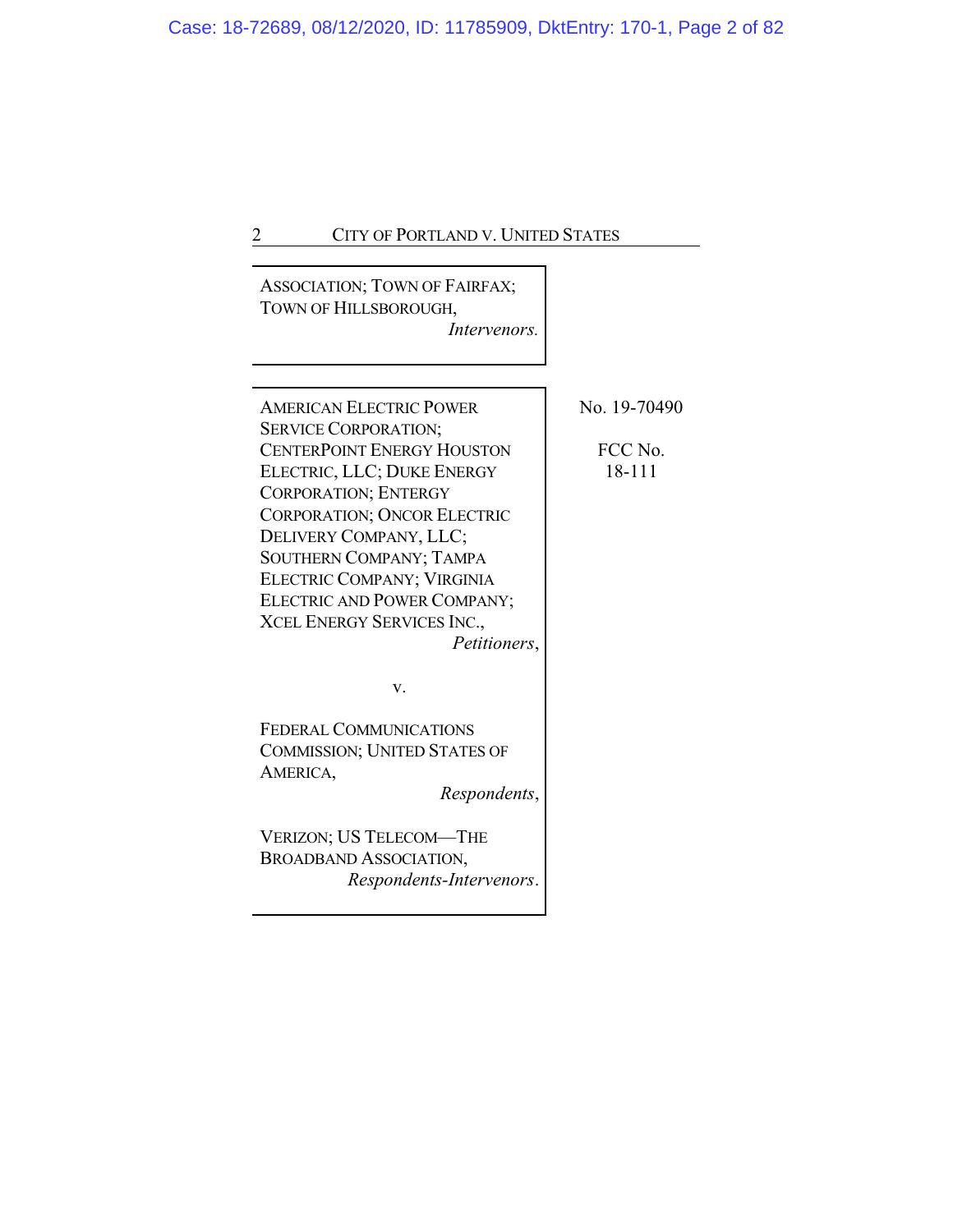| CITY OF PORTLAND V. UNITED STATES                                                                                                                                                                                                                                                                                                                                                                                                                                                                             | 3            |
|---------------------------------------------------------------------------------------------------------------------------------------------------------------------------------------------------------------------------------------------------------------------------------------------------------------------------------------------------------------------------------------------------------------------------------------------------------------------------------------------------------------|--------------|
| SPRINT CORPORATION,<br>Petitioner,                                                                                                                                                                                                                                                                                                                                                                                                                                                                            | No. 19-70123 |
|                                                                                                                                                                                                                                                                                                                                                                                                                                                                                                               | FCC No.      |
| v.                                                                                                                                                                                                                                                                                                                                                                                                                                                                                                            | 18-133       |
| FEDERAL COMMUNICATIONS<br><b>COMMISSION; UNITED STATES OF</b><br>AMERICA,<br>Respondents,                                                                                                                                                                                                                                                                                                                                                                                                                     |              |
| CITY OF BOWIE, Maryland; CITY OF<br>EUGENE, Oregon; CITY OF<br>HUNTSVILLE, Alabama; CITY OF<br>WESTMINSTER, Maryland; COUNTY<br>OF MARIN, California; CITY OF<br>ARCADIA, California; CULVER CITY,<br>California; CITY OF BELLEVUE,<br>California; CITY OF BURIEN,<br>Washington; CITY OF BURLINGAME,<br>California; CITY OF GIG HARBOR,<br>Washington; CITY OF ISSAQUAH,<br>Washington; CITY OF KIRKLAND,<br>Washington; CITY OF LAS VEGAS,<br>Nevada; CITY OF LOS ANGELES,<br>California; CITY OF MONTEREY, |              |
| California; CITY OF ONTARIO,<br>California; CITY OF PIEDMONT,<br>California; CITY OF PORTLAND,                                                                                                                                                                                                                                                                                                                                                                                                                |              |
| Oregon; CITY OF SAN JACINTO,<br>California; CITY OF SAN JOSE,<br>California; CITY OF SHAFTER,<br>California; CITY OF YUMA, Arizona;                                                                                                                                                                                                                                                                                                                                                                           |              |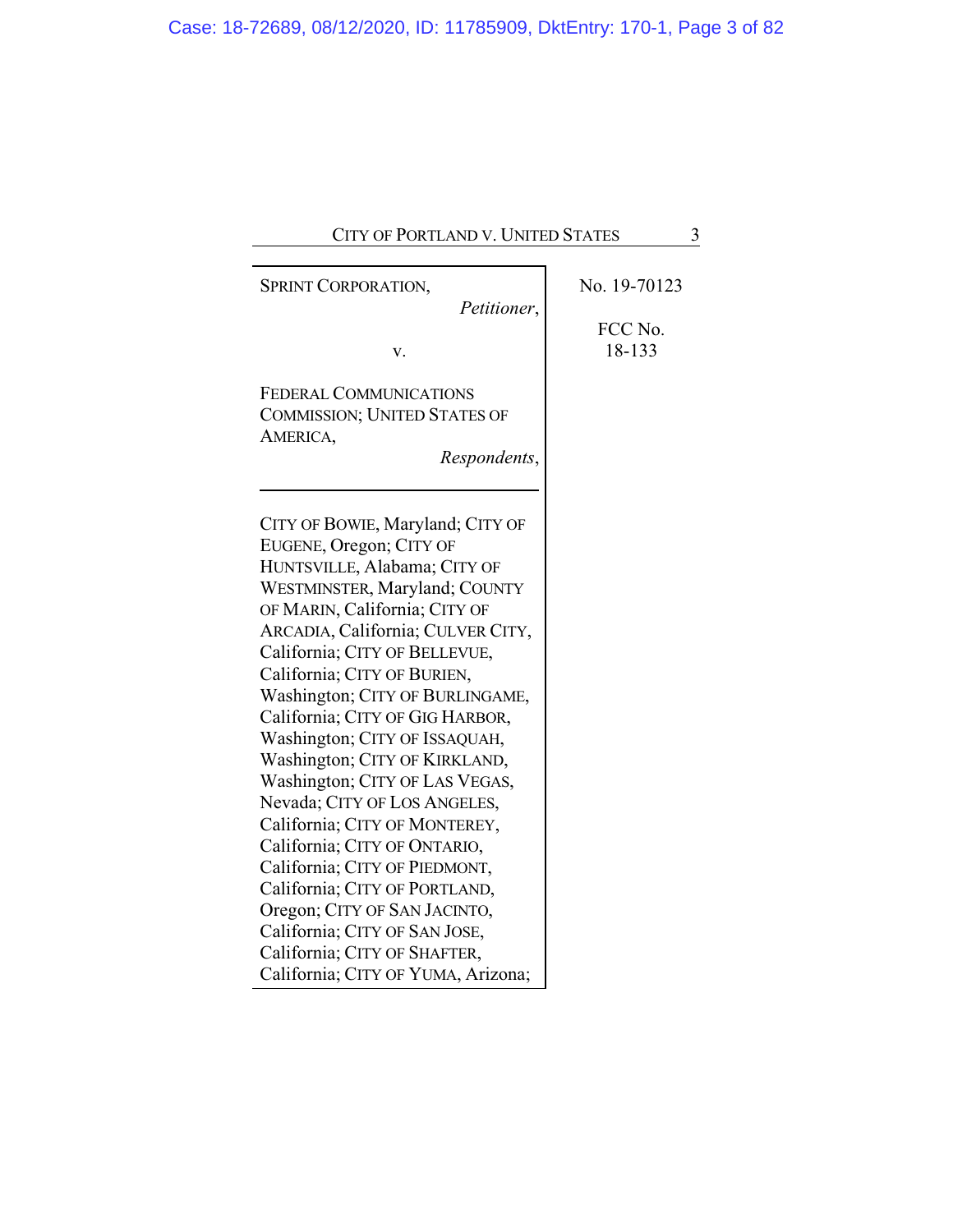| COUNTY OF LOS ANGELES,<br>California; TOWN OF FAIRFAX,<br>California; CITY OF NEW YORK, New<br>York,<br><i>Intervenors.</i>                                                                                                                                                                                                                                                                                                                                                                                                 |                                   |
|-----------------------------------------------------------------------------------------------------------------------------------------------------------------------------------------------------------------------------------------------------------------------------------------------------------------------------------------------------------------------------------------------------------------------------------------------------------------------------------------------------------------------------|-----------------------------------|
| VERIZON COMMUNICATIONS, INC.,<br>Petitioner,<br>v.                                                                                                                                                                                                                                                                                                                                                                                                                                                                          | No. 19-70124<br>FCC No.<br>18-133 |
| <b>FEDERAL COMMUNICATIONS</b><br><b>COMMISSION; UNITED STATES OF</b><br>AMERICA,<br>Respondents,                                                                                                                                                                                                                                                                                                                                                                                                                            |                                   |
| CITY OF ARCADIA, California; CITY<br>OF BELLEVUE, California; CITY OF<br>BURIEN, Washington; CITY OF<br>BURLINGAME, California; CITY OF<br>GIG HARBOR, Washington; CITY OF<br>ISSAQUAH, Washington; CITY OF<br>KIRKLAND, Washington; CITY OF<br>LAS VEGAS, Nevada; CITY OF LOS<br>ANGELES, California; CITY OF<br>MONTEREY, California; CITY OF<br>ONTARIO, California; CITY OF<br>PIEDMONT, California; CITY OF<br>PORTLAND, Oregon; CITY OF SAN<br>JACINTO, California; CITY OF SAN<br>JOSE, California; CITY OF SHAFTER, |                                   |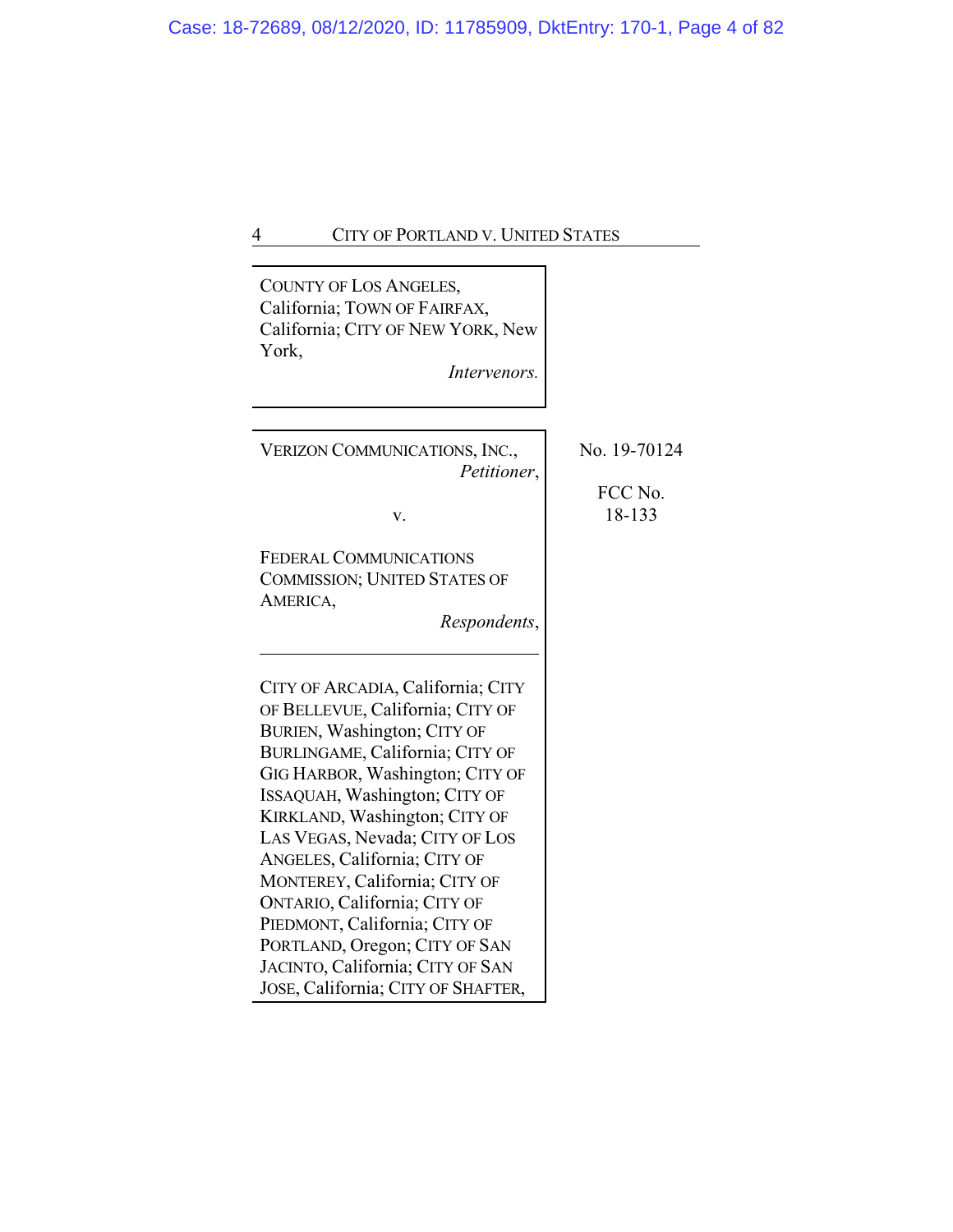|--|

| California; CITY OF YUMA, Arizona;<br>COUNTY OF LOS ANGELES,<br>California; CULVER CITY, California;<br>CITY OF NEW YORK, New York;<br>TOWN OF FAIRFAX, California,<br>Intervenors.                                                                                                                                                                                                                                                               |                                   |
|---------------------------------------------------------------------------------------------------------------------------------------------------------------------------------------------------------------------------------------------------------------------------------------------------------------------------------------------------------------------------------------------------------------------------------------------------|-----------------------------------|
| <b>PUERTO RICO TELEPHONE</b><br>COMPANY, INC.,<br>Petitioner,<br>V.                                                                                                                                                                                                                                                                                                                                                                               | No. 19-70125<br>FCC No.<br>18-133 |
| <b>FEDERAL COMMUNICATIONS</b><br><b>COMMISSION; UNITED STATES OF</b><br>AMERICA,<br>Respondents,                                                                                                                                                                                                                                                                                                                                                  |                                   |
| CITY OF ARCADIA, California; CITY<br>OF BELLEVUE, California; CITY OF<br>BURIEN, Washington; CITY OF<br>BURLINGAME, California; CITY OF<br>GIG HARBOR, Washington; CITY OF<br>ISSAQUAH, Washington; CITY OF<br>KIRKLAND, Washington; CITY OF<br>LAS VEGAS, Nevada; CITY OF LOS<br>ANGELES, California; CITY OF<br>MONTEREY, California; CITY OF<br>ONTARIO, California; CITY OF<br>PIEDMONT, California; CITY OF<br>PORTLAND, Oregon; CITY OF SAN |                                   |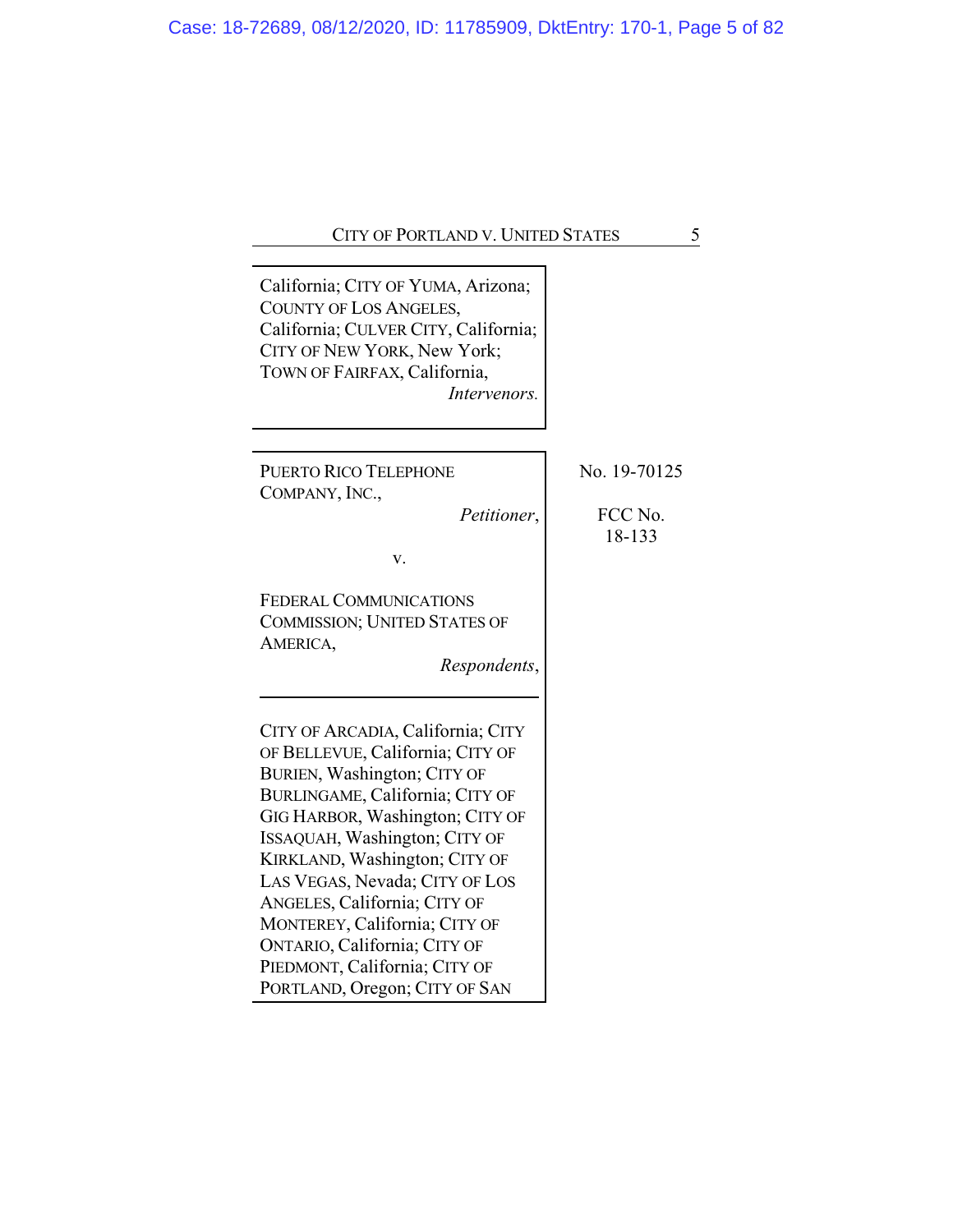| JACINTO, California; CITY OF SAN<br>JOSE, California; CITY OF SHAFTER,<br>California; CITY OF YUMA, Arizona;<br>COUNTY OF LOS ANGELES,<br>California; CULVER CITY, California;<br>TOWN OF FAIRFAX, California; CITY<br>OF NEW YORK, New York,<br>Intervenors.                                                                                                  |                                   |
|----------------------------------------------------------------------------------------------------------------------------------------------------------------------------------------------------------------------------------------------------------------------------------------------------------------------------------------------------------------|-----------------------------------|
| CITY OF SEATTLE, Washington; CITY<br>OF TACOMA, Washington; KING<br>COUNTY, Washington; LEAGUE OF<br><b>OREGON CITIES; LEAGUE OF</b><br><b>CALIFORNIA CITIES; LEAGUE OF</b><br>ARIZONA CITIES AND TOWNS,<br>Petitioners,                                                                                                                                       | No. 19-70136<br>FCC No.<br>18-133 |
| v.<br><b>FEDERAL COMMUNICATIONS</b><br><b>COMMISSION; UNITED STATES OF</b><br>AMERICA,<br>Respondents,<br>CITY OF BAKERSFIELD, California;<br>CITY OF COCONUT CREEK, Florida;<br>CITY OF LACEY, Washington; CITY<br>OF OLYMPIA, Washington; CITY OF<br>RANCHO PALOS VERDES, California;<br>CITY OF TUMWATER, Washington;<br><b>COLORADO COMMUNICATIONS AND</b> |                                   |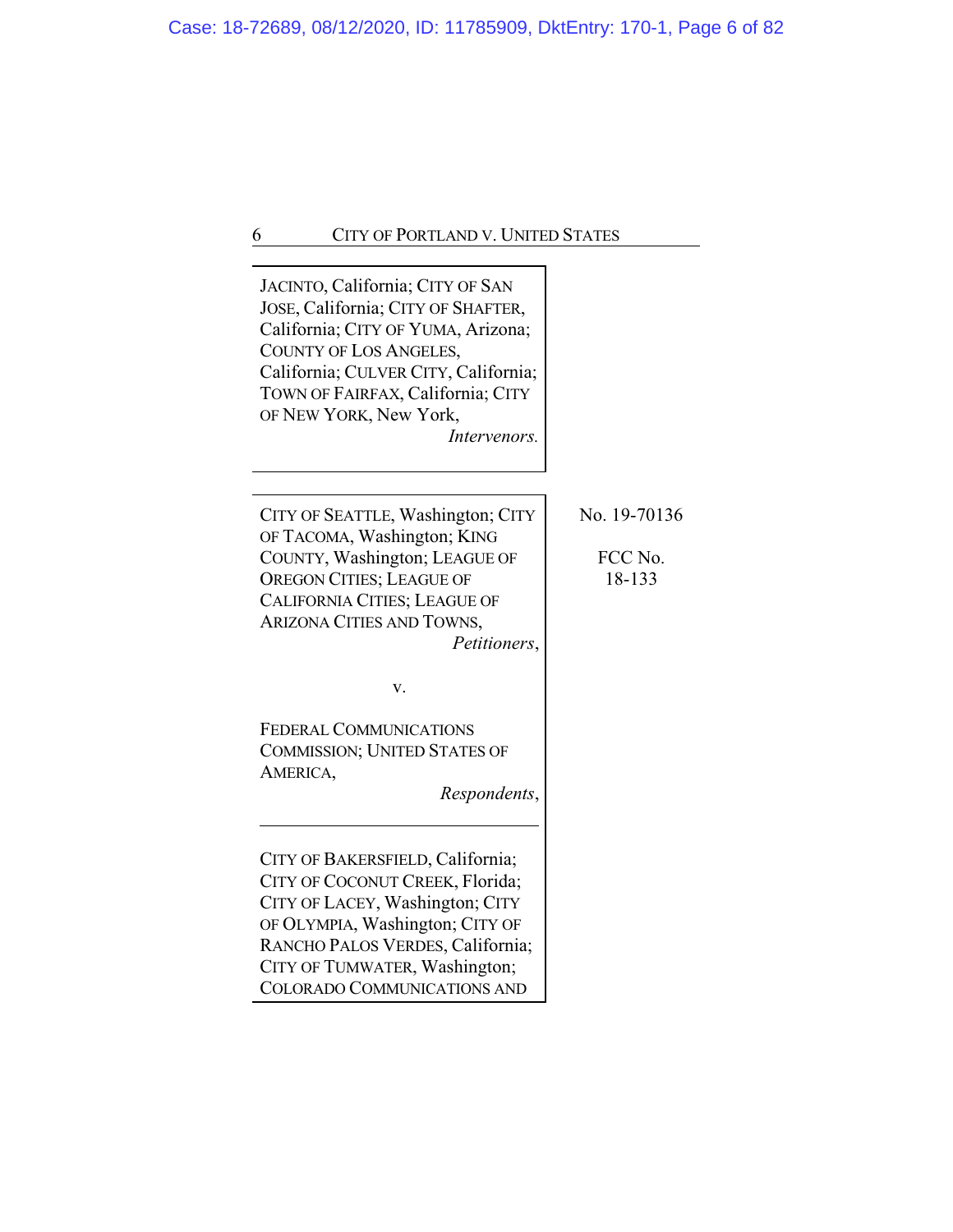| <b>UTILITY ALLIANCE; RAINIER</b><br>COMMUNICATIONS COMMISSION;<br>COUNTY OF THURSTON, Washington;<br>CITY OF ARCADIA, California; CITY<br>OF BELLEVUE, Washington; CITY OF<br>BURIEN, Washington; CITY OF<br>BURLINGAME, California; CITY OF<br>GIG HARBOR, Washington; CITY OF<br>ISSAQUAH, Washington; CITY OF<br>KIRKLAND, Washington; CITY OF<br>LAS VEGAS, Nevada; CITY OF LOS<br>ANGELES, California; CITY OF<br>MONTEREY, California; CITY OF<br>ONTARIO, California; CITY OF<br>PIEDMONT, California; CITY OF<br>PORTLAND, Oregon; CITY OF SAN<br>JACINTO, California; CITY OF SAN<br>JOSE, California; CITY OF SHAFTER,<br>California; CITY OF YUMA, Arizona;<br>COUNTY OF LOS ANGELES,<br>California; CULVER CITY, California;<br>TOWN OF FAIRFAX, California; CITY<br>OF NEW YORK, New York,<br><i>Intervenors.</i> |                                   |
|--------------------------------------------------------------------------------------------------------------------------------------------------------------------------------------------------------------------------------------------------------------------------------------------------------------------------------------------------------------------------------------------------------------------------------------------------------------------------------------------------------------------------------------------------------------------------------------------------------------------------------------------------------------------------------------------------------------------------------------------------------------------------------------------------------------------------------|-----------------------------------|
| CITY OF SAN JOSE, California; CITY<br>OF ARCADIA, California; CITY OF<br>BELLEVUE, Washington; CITY OF<br>BURIEN, Washington; CITY OF<br>BURLINGAME, California; CULVER<br>CITY, California; TOWN OF FAIRFAX,<br>California; CITY OF GIG HARBOR,                                                                                                                                                                                                                                                                                                                                                                                                                                                                                                                                                                               | No. 19-70144<br>FCC No.<br>18-133 |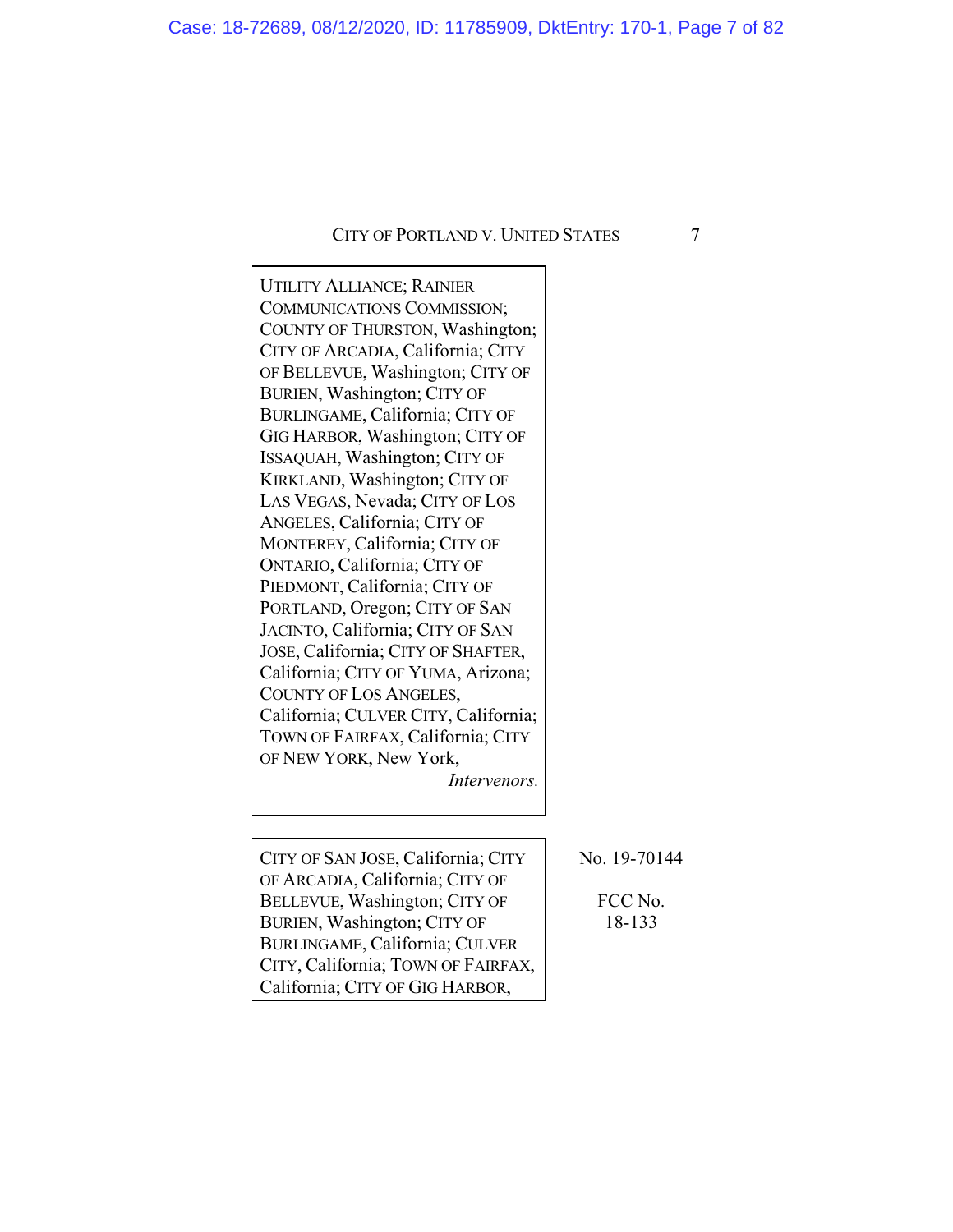| Washington; CITY OF ISSAQUAH,<br>Washington; CITY OF KIRKLAND,<br>Washington; CITY OF LAS VEGAS,<br>Nevada; CITY OF LOS ANGELES,<br>California; COUNTY OF LOS<br>ANGELES, California; CITY OF<br>MONTEREY, California; CITY OF<br>ONTARIO, California; CITY OF<br>PIEDMONT, California; CITY OF<br>PORTLAND, Oregon; CITY OF SAN<br>JACINTO, California; CITY OF<br>SHAFTER, California; CITY OF YUMA,<br>Arizona,<br>Petitioners, |  |
|------------------------------------------------------------------------------------------------------------------------------------------------------------------------------------------------------------------------------------------------------------------------------------------------------------------------------------------------------------------------------------------------------------------------------------|--|
|                                                                                                                                                                                                                                                                                                                                                                                                                                    |  |
| v.                                                                                                                                                                                                                                                                                                                                                                                                                                 |  |
| <b>FEDERAL COMMUNICATIONS</b><br><b>COMMISSION; UNITED STATES OF</b><br>AMERICA,<br>Respondents,                                                                                                                                                                                                                                                                                                                                   |  |
|                                                                                                                                                                                                                                                                                                                                                                                                                                    |  |
| CTIA - THE WIRELESS ASSOCIATION;<br><b>COMPETITIVE CARRIERS</b><br><b>ASSOCIATION; SPRINT</b><br><b>CORPORATION; VERIZON</b><br>COMMUNICATIONS, INC.; CITY OF                                                                                                                                                                                                                                                                      |  |
| NEW YORK, NEW YORK; WIRELESS                                                                                                                                                                                                                                                                                                                                                                                                       |  |
| <b>INFRASTRUCTURE ASSOCIATION,</b>                                                                                                                                                                                                                                                                                                                                                                                                 |  |
| <i>Intervenors.</i>                                                                                                                                                                                                                                                                                                                                                                                                                |  |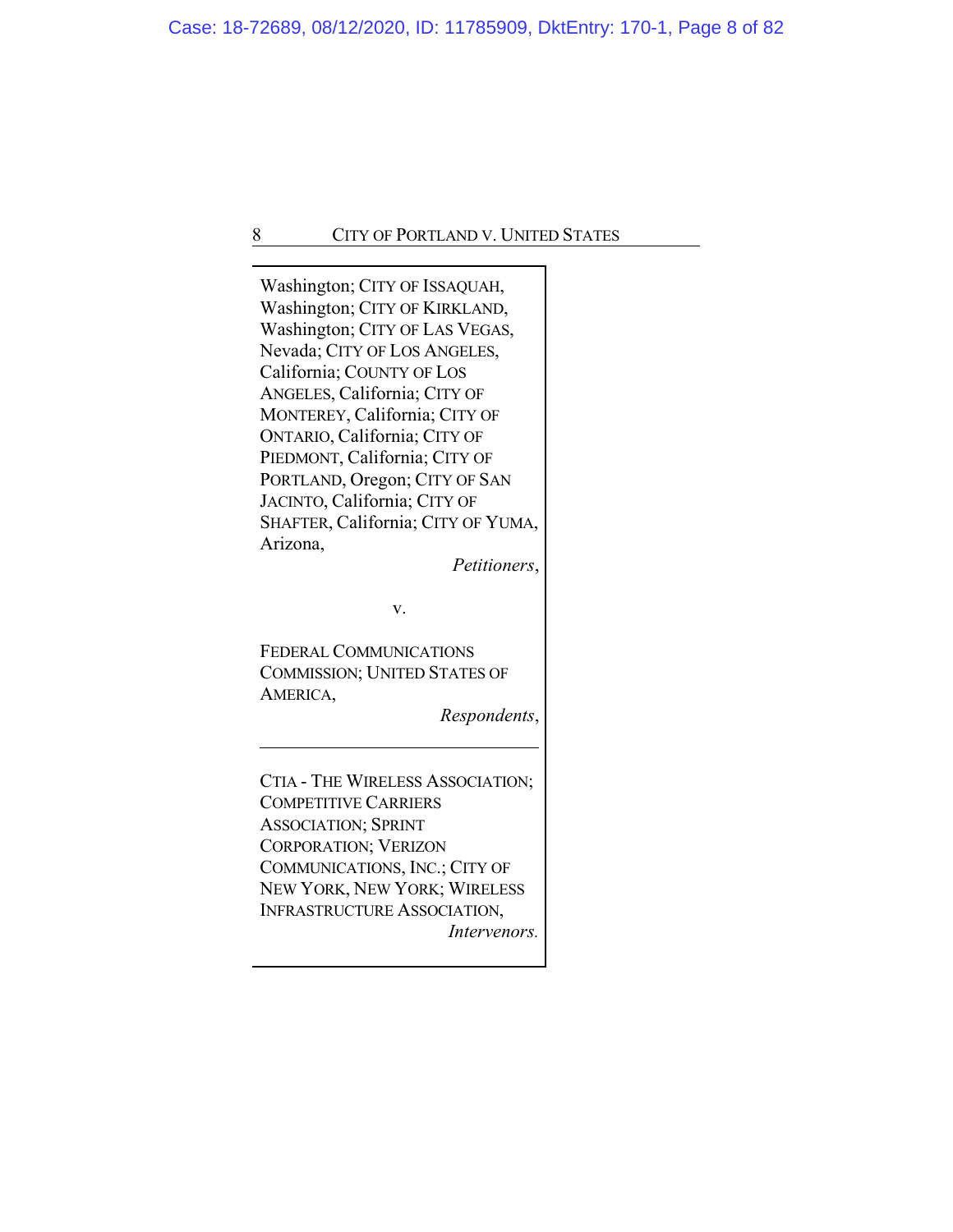| CITY OF PORTLAND V. UNITED STATES                                                                                                                                                                                                                                                                                                               | 9                                 |
|-------------------------------------------------------------------------------------------------------------------------------------------------------------------------------------------------------------------------------------------------------------------------------------------------------------------------------------------------|-----------------------------------|
| <b>CITY AND COUNTY OF SAN</b><br>FRANCISCO,<br>Petitioner,<br>v.<br><b>FEDERAL COMMUNICATIONS</b>                                                                                                                                                                                                                                               | No. 19-70145<br>FCC No.<br>18-133 |
| <b>COMMISSION; UNITED STATES OF</b><br>AMERICA,<br>Respondents.                                                                                                                                                                                                                                                                                 |                                   |
| CITY OF HUNTINGTON BEACH,<br>Petitioner,<br>v.                                                                                                                                                                                                                                                                                                  | No. 19-70146<br>FCC No.<br>18-133 |
| <b>FEDERAL COMMUNICATIONS</b><br><b>COMMISSION; UNITED STATES OF</b><br>AMERICA,<br>Respondents,                                                                                                                                                                                                                                                |                                   |
| CITY OF ARCADIA, California; CITY<br>OF BELLEVUE, Washington; CITY OF<br>BURIEN, Washington; CITY OF<br>BURLINGAME, California; CITY OF<br>GIG HARBOR, Washington; CITY OF<br>ISSAQUAH, Washington; CITY OF<br>KIRKLAND, Washington; CITY OF<br>LAS VEGAS, Nevada; CITY OF LOS<br>ANGELES, California; CITY OF<br>MONTEREY, California; CITY OF |                                   |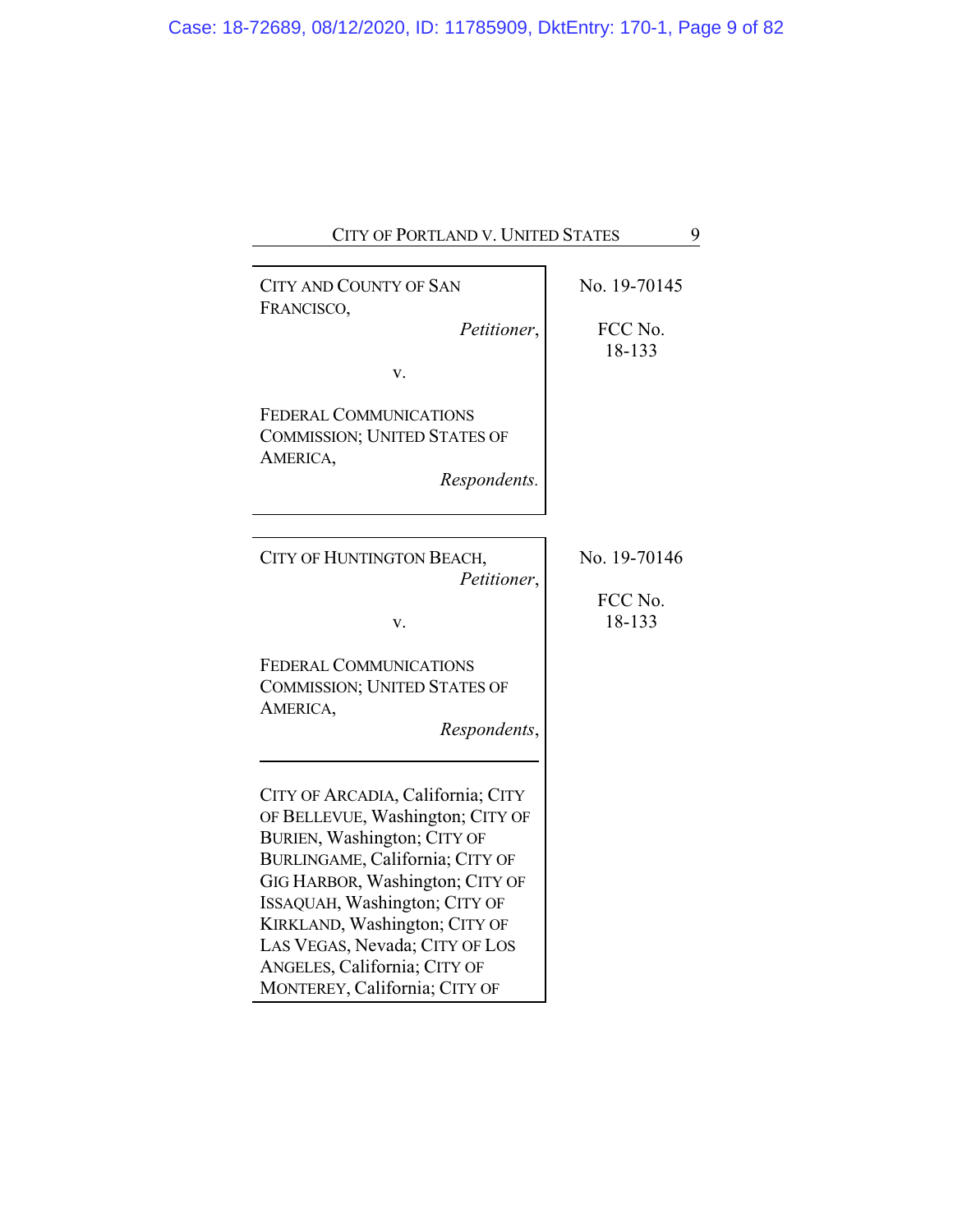| ONTARIO, California; CITY OF<br>PIEDMONT, California; CITY OF<br>PORTLAND, Oregon; CITY OF SAN<br>JACINTO, California; CITY OF SAN<br>JOSE, California; CITY OF SHAFTER,<br>California; CITY OF YUMA, Arizona;<br>COUNTY OF LOS ANGELES,<br>California; CULVER CITY, California;<br>TOWN OF FAIRFAX, California; CITY<br>OF NEW YORK, New York,<br>Intervenors. |                                   |
|-----------------------------------------------------------------------------------------------------------------------------------------------------------------------------------------------------------------------------------------------------------------------------------------------------------------------------------------------------------------|-----------------------------------|
| MONTGOMERY COUNTY, Maryland,<br>Petitioner,<br>v.<br><b>FEDERAL COMMUNICATIONS</b><br><b>COMMISSION; UNITED STATES OF</b><br>AMERICA,<br>Respondents.                                                                                                                                                                                                           | No. 19-70147<br>FCC No.<br>18-133 |
| AT&T SERVICES, INC.,<br>Petitioner,                                                                                                                                                                                                                                                                                                                             | No. 19-70326<br>FCC Nos.          |
| v.<br><b>FEDERAL COMMUNICATIONS</b><br><b>COMMISSION; UNITED STATES OF</b><br>AMERICA,                                                                                                                                                                                                                                                                          | 18-133<br>83-fr-51867             |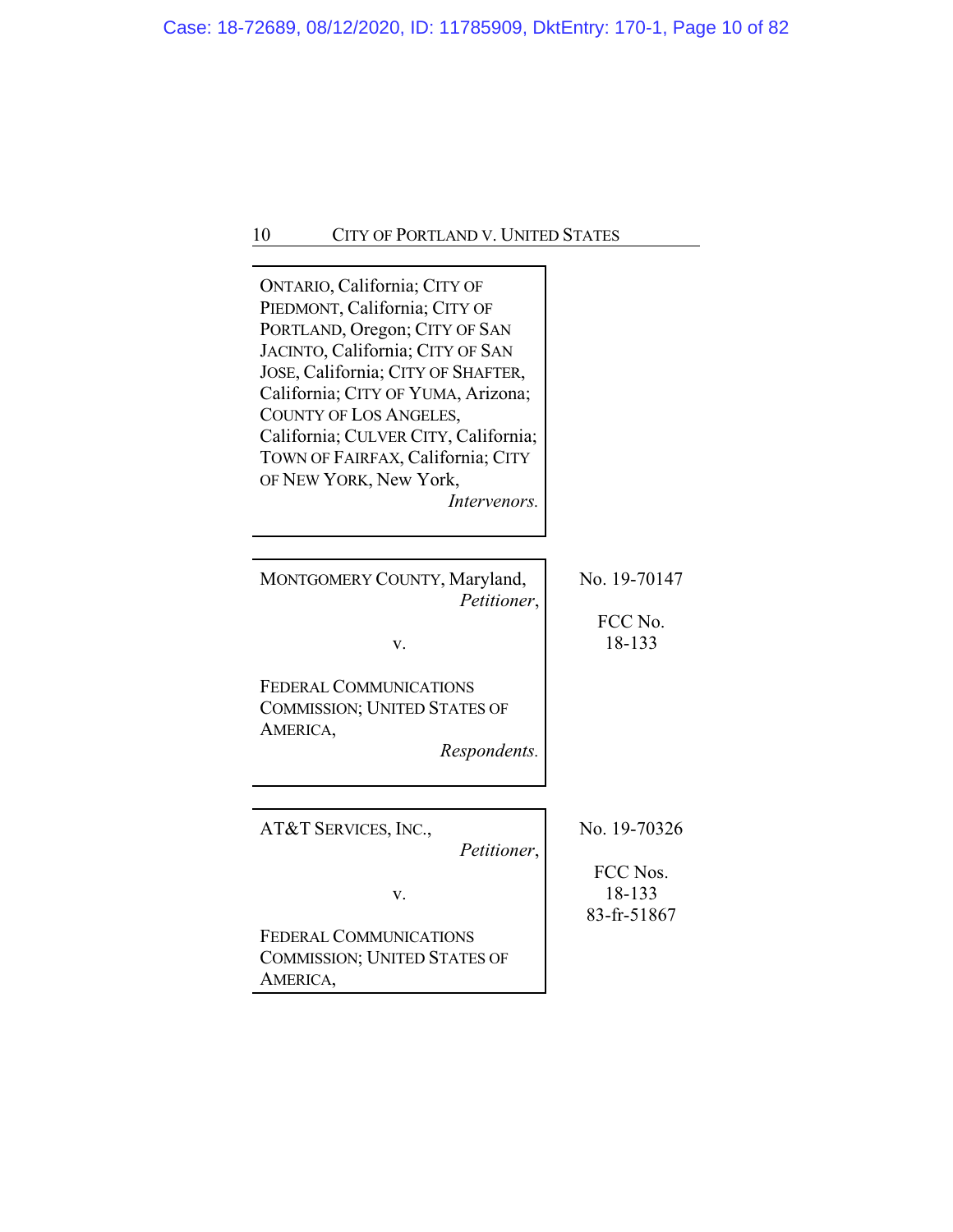# *Respondents*,

CITY OF BALTIMORE, Maryland; CITY AND COUNTY OF SAN FRANCISCO, California; MICHIGAN MUNICIPAL LEAGUE; CITY OF ALBUQUERQUE, New Mexico; NATIONAL LEAGUE OF CITIES; CITY OF BAKERSFIELD, California; TOWN OF OCEAN CITY, Maryland; CITY OF BROOKHAVEN, Georgia; CITY OF COCONUT CREEK, Florida; CITY OF DUBUQUE, Iowa; CITY OF EMERYVILLE, California; CITY OF FRESNO, California; CITY OF LA VISTA, Nebraska; CITY OF LACEY, Washington; CITY OF MEDINA, Washington; CITY OF OLYMPIA, Washington; CITY OF PAPILLION, Nebraska; CITY OF PLANO, Texas; CITY OF RANCHO PALOS VERDES, California; CITY OF ROCKVILLE, Maryland; CITY OF SAN BRUNO, California; CITY OF SANTA MONICA, California; CITY OF SUGARLAND, Texas; CITY OF TUMWATER, Washington; CITY OF WESTMINSTER, Maryland; COLORADO COMMUNICATIONS AND UTILITY ALLIANCE; CONTRA COSTA COUNTY, California; COUNTY OF MARIN, California; INTERNATIONAL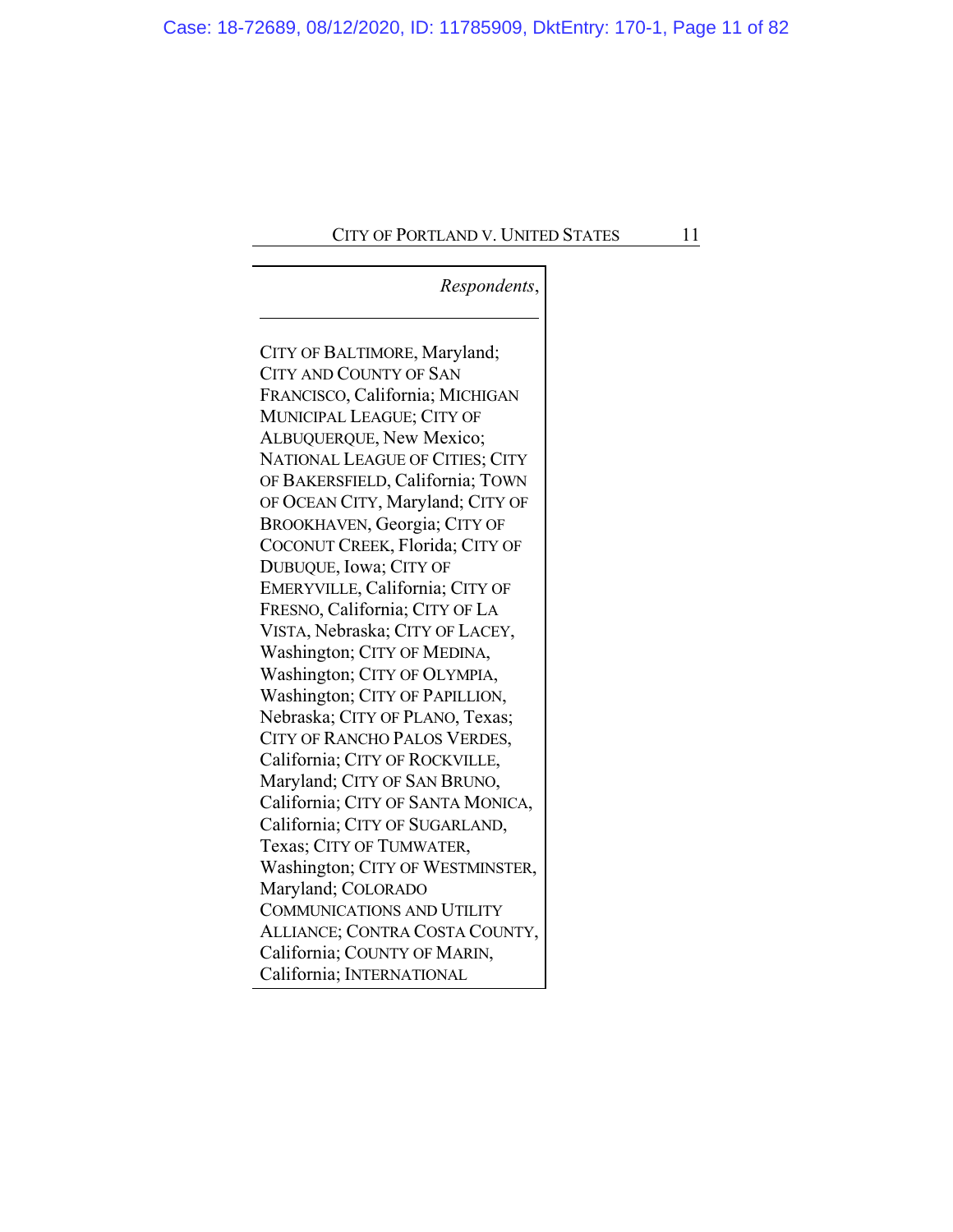CITY/COUNTY MANAGEMENT ASSOCIATION; INTERNATIONAL MUNICIPAL LAWYERS ASSOCIATION; LEAGUE OF NEBRASKA MUNICIPALITIES; NATIONAL ASSOCIATION OF TELECOMMUNICATIONS OFFICERS AND ADVISORS; RAINIER COMMUNICATIONS COMMISSION; THURSTON COUNTY, Washington; TOWN OF CORTE MADERA, California; TOWN OF HILLSBOROUGH, California; TOWN OF YARROW POINT, Washington; CITY OF ARCADIA, California; CITY OF BELLEVUE, Washington; CITY OF BURIEN, Washington; CITY OF BURLINGAME, California; CITY OF CULVER CITY , California; CITY OF GIG HARBOR, Washington; CITY OF ISSAQUAH, Washington; CITY OF KIRKLAND, Washington; CITY OF LAS VEGAS, Nevada; CITY OF LOS ANGELES, California; CITY OF MONTEREY, California; CITY OF ONTARIO, California; CITY OF PIEDMONT, California; CITY OF PORTLAND, Oregon; CITY OF SAN JACINTO, California; CITY OF SAN JOSE, California; CITY OF SHAFTER, California; CITY OF YUMA, Arizona; COUNTY OF LOS ANGELES, California; TOWN OF FAIRFAX,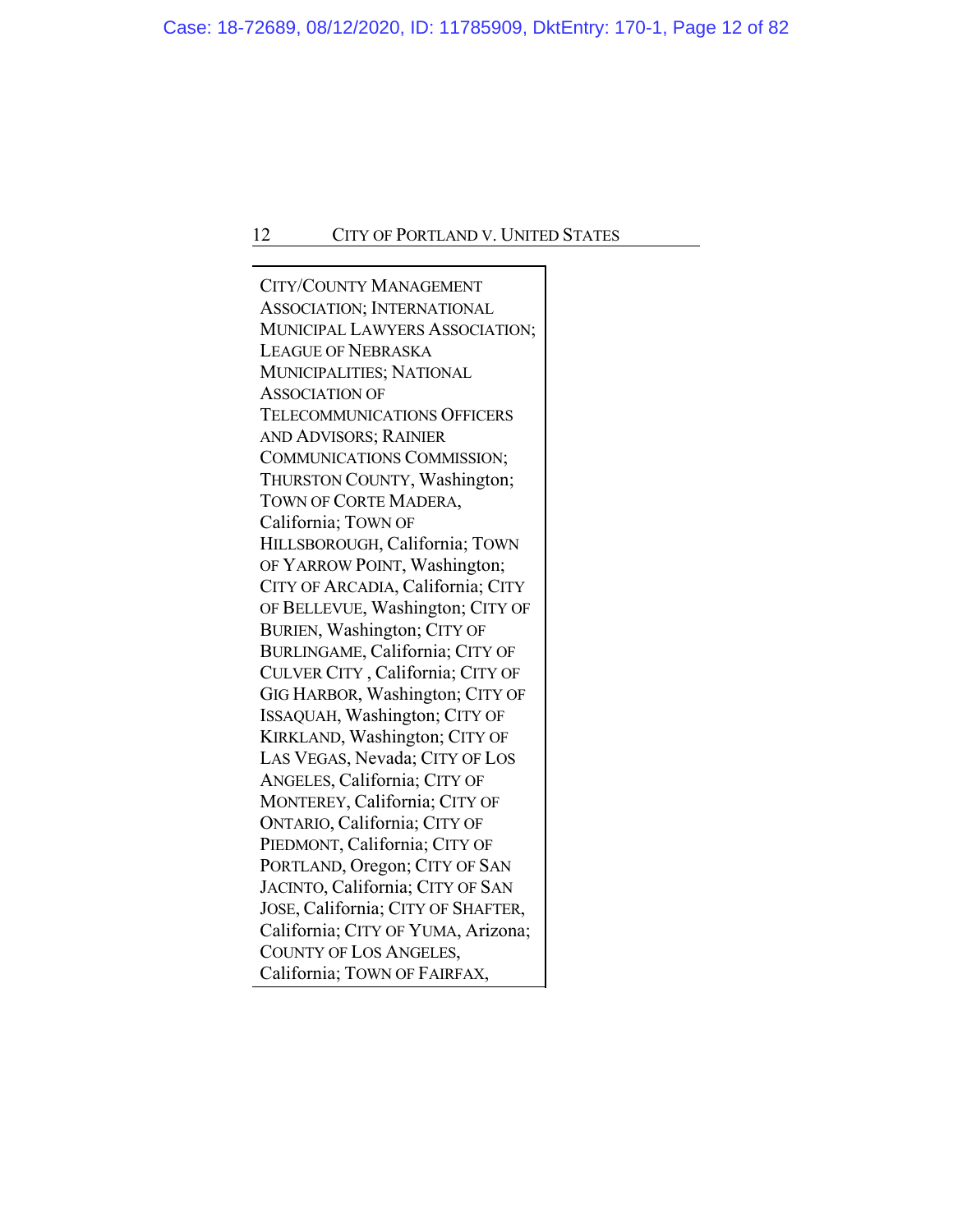| CITY OF PORTLAND V. UNITED STATES                                                                                                                                                                                                                                                                                                                                                                                                                                                                                                                                    | 13                                                |
|----------------------------------------------------------------------------------------------------------------------------------------------------------------------------------------------------------------------------------------------------------------------------------------------------------------------------------------------------------------------------------------------------------------------------------------------------------------------------------------------------------------------------------------------------------------------|---------------------------------------------------|
|                                                                                                                                                                                                                                                                                                                                                                                                                                                                                                                                                                      |                                                   |
| California,<br>Intervenors.                                                                                                                                                                                                                                                                                                                                                                                                                                                                                                                                          |                                                   |
| <b>AMERICAN PUBLIC POWER</b><br>ASSOCIATION,<br>Petitioner,<br>v.                                                                                                                                                                                                                                                                                                                                                                                                                                                                                                    | No. 19-70339<br>FCC Nos.<br>18-133<br>83-fr-51867 |
| <b>FEDERAL COMMUNICATIONS</b><br><b>COMMISSION; UNITED STATES OF</b><br>AMERICA,<br>Respondents,                                                                                                                                                                                                                                                                                                                                                                                                                                                                     |                                                   |
| CITY OF ALBUQUERQUE, New<br>Mexico; NATIONAL LEAGUE OF<br>CITIES; CITY OF BROOKHAVEN,<br>Georgia; CITY OF BALTIMORE,<br>Maryland; CITY OF DUBUQUE, Iowa;<br>TOWN OF OCEAN CITY, Maryland;<br>CITY OF EMERYVILLE, California;<br>MICHIGAN MUNICIPAL LEAGUE;<br>TOWN OF HILLSBOROUGH,<br>California; CITY OF LA VISTA,<br>Nebraska; CITY OF MEDINA,<br>Washington; CITY OF PAPILLION,<br>Nebraska; CITY OF PLANO, Texas;<br>CITY OF ROCKVILLE, Maryland; CITY<br>OF SAN BRUNO, California; CITY OF<br>SANTA MONICA, California; CITY OF<br>SUGARLAND, Texas; LEAGUE OF |                                                   |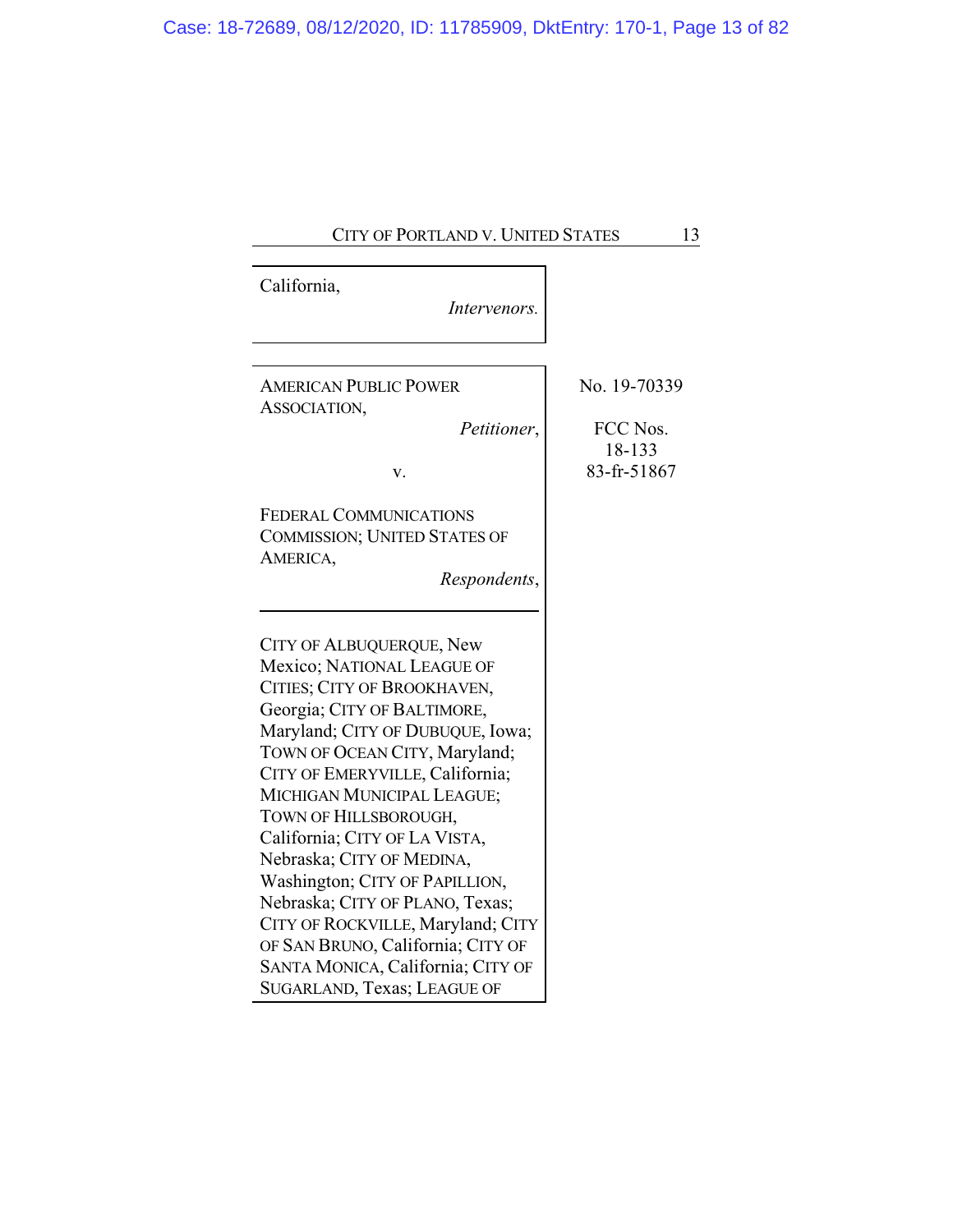L,

| NEBRASKA MUNICIPALITIES;<br><b>NATIONAL ASSOCIATION OF</b><br><b>TELECOMMUNICATIONS OFFICERS</b><br>AND ADVISORS; CITY OF<br>BAKERSFIELD, California; CITY OF<br>FRESNO, California; CITY OF<br>RANCHO PALOS VERDES, California;<br>CITY OF COCONUT CREEK, Florida;<br>CITY OF LACEY, Washington; CITY<br>OF OLYMPIA, Washington; CITY OF<br>TUMWATER, Washington; TOWN OF<br>YARROW POINT, Washington;<br>THURSTON COUNTY, Washington;<br><b>COLORADO COMMUNICATIONS AND</b><br><b>UTILITY ALLIANCE; RAINIER</b><br>COMMUNICATIONS COMMISSION;<br><b>CITY AND COUNTY OF SAN</b><br>FRANCISCO, California; COUNTY OF<br>MARIN, California; CONTRA COSTA<br>COUNTY, California; TOWN OF<br>CORTE MADERA, California; CITY OF<br>WESTMINSTER, Maryland,<br>Intervenors. |                                                   |
|-----------------------------------------------------------------------------------------------------------------------------------------------------------------------------------------------------------------------------------------------------------------------------------------------------------------------------------------------------------------------------------------------------------------------------------------------------------------------------------------------------------------------------------------------------------------------------------------------------------------------------------------------------------------------------------------------------------------------------------------------------------------------|---------------------------------------------------|
| CITY OF AUSTIN, Texas; CITY OF<br>ANN ARBOR, Michigan; COUNTY OF<br>ANNE ARUNDEL, Maryland; CITY OF<br>ATLANTA, Georgia; CITY OF<br>BOSTON, Massachusetts; CITY OF<br>CHICAGO, Illinois; CLARK COUNTY,<br>Nevada; CITY OF COLLEGE PARK,<br>Maryland; CITY OF DALLAS, Texas;                                                                                                                                                                                                                                                                                                                                                                                                                                                                                           | No. 19-70341<br>FCC Nos.<br>18-133<br>83-FR-51867 |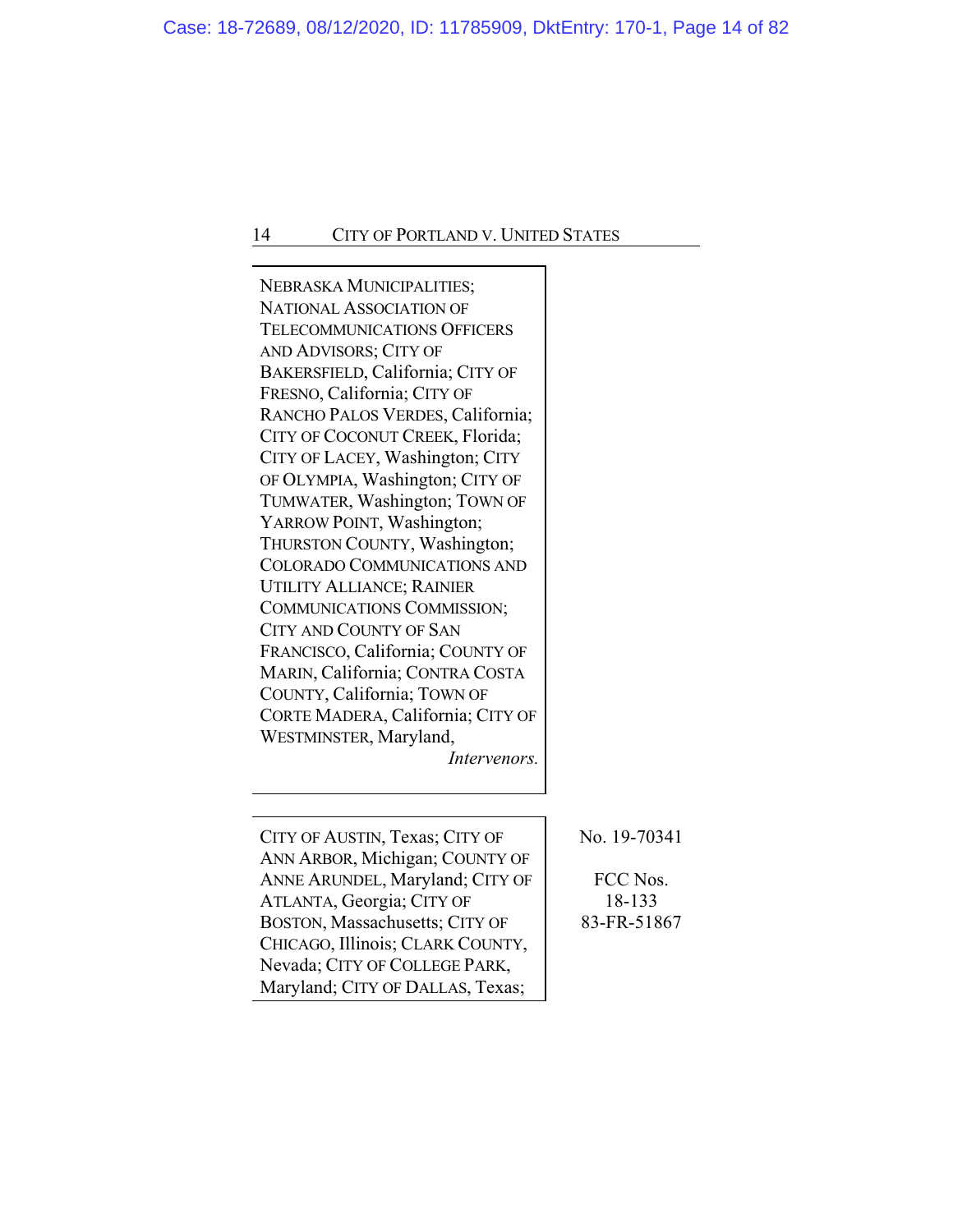DISTRICT OF COLUMBIA; CITY OF GAITHERSBURG, Maryland; HOWARD COUNTY, Maryland; CITY OF LINCOLN, Nebraska; MONTGOMERY COUNTY, Maryland; CITY OF MYRTLE BEACH, South Carolina; CITY OF OMAHA, Nebraska; CITY OF PHILADELPHIA, Pennsylvania; CITY OF RYE, New York; CITY OF SCARSDALE, New York; CITY OF SEAT PLEASANT, Maryland; CITY OF TAKOMA PARK, Maryland; TEXAS COALITION OF CITIES FOR UTILITY ISSUES; MERIDIAN TOWNSHIP, Michigan; BLOOMFIELD TOWNSHIP, Michigan; MICHIGAN TOWNSHIPS ASSOCIATION; MICHIGAN COALITION TO PROTECT PUBLIC RIGHTS-OF-WAY,

*Petitioners*,

v.

FEDERAL COMMUNICATIONS COMMISSION; UNITED STATES OF AMERICA,

*Respondents*,

CITY OF ALBUQUERQUE, New Mexico; NATIONAL LEAGUE OF CITIES; CITY OF BROOKHAVEN, Georgia; CITY OF BALTIMORE,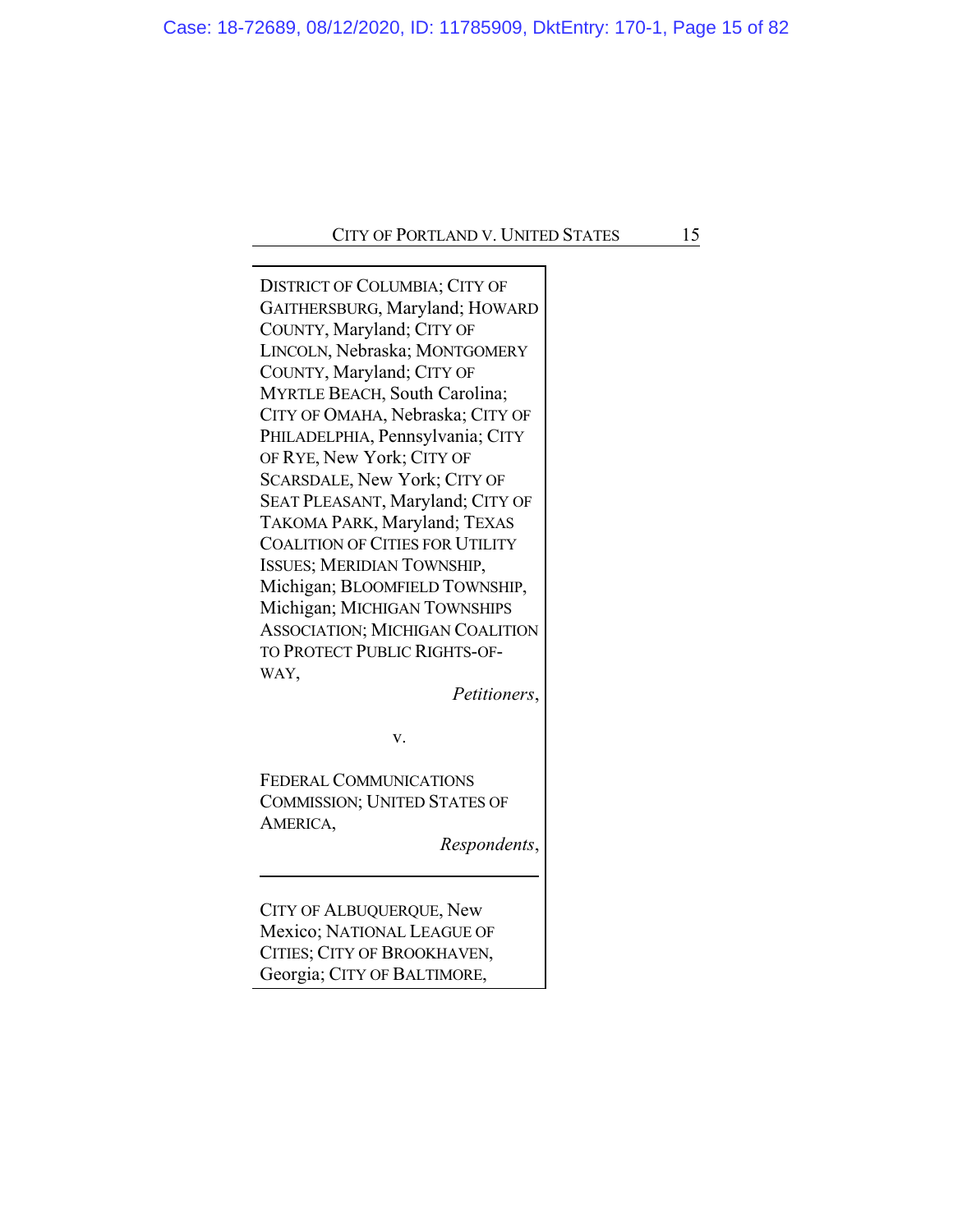Maryland; CITY OF DUBUQUE, Iowa; TOWN OF OCEAN CITY, Maryland; CITY OF EMERYVILLE, California; MICHIGAN MUNICIPAL LEAGUE; TOWN OF HILLSBOROUGH, California; CITY OF LA VISTA, Nebraska; CITY OF MEDINA, Washington; CITY OF PAPILLION, Nebraska; CITY OF PLANO, Texas; CITY OF ROCKVILLE, Maryland; CITY OF SAN BRUNO, California; CITY OF SANTA MONICA, California; CITY OF SUGARLAND, Texas; LEAGUE OF NEBRASKA MUNICIPALITIES; NATIONAL ASSOCIATION OF TELECOMMUNICATIONS OFFICERS AND ADVISORS; CITY OF BAKERSFIELD, California; CITY OF FRESNO, California; CITY OF RANCHO PALOS VERDES, California; CITY OF COCONUT CREEK, Florida; CITY OF LACEY, Washington; CITY OF OLYMPIA, Washington; CITY OF TUMWATER, Washington; TOWN OF YARROW POINT, Washington; THURSTON COUNTY, Washington; COLORADO COMMUNICATIONS AND UTILITY ALLIANCE; RAINIER COMMUNICATIONS COMMISSION; CITY AND COUNTY OF SAN FRANCISCO, California; COUNTY OF MARIN, California; CONTRA COSTA COUNTY, California; TOWN OF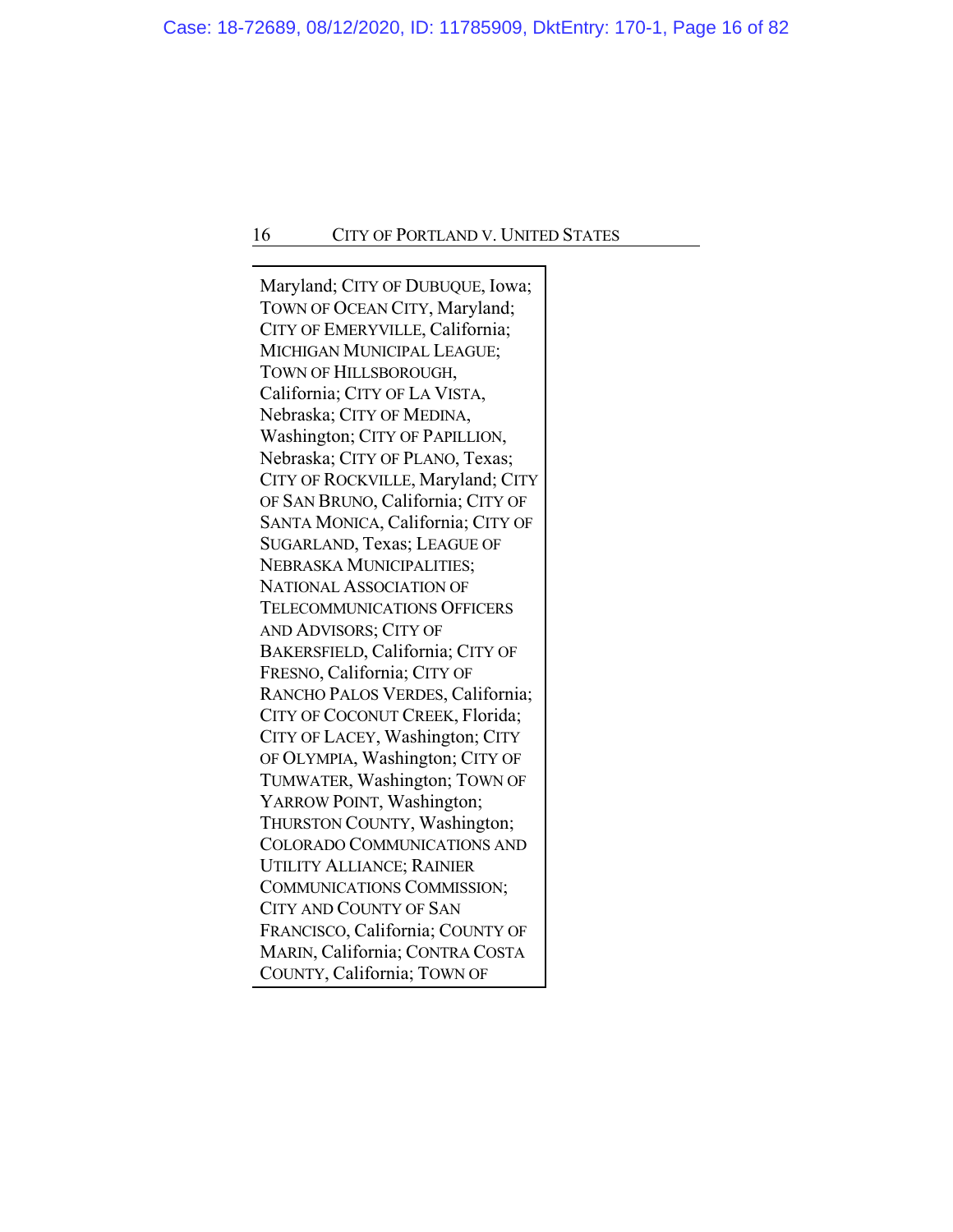|  | CITY OF PORTLAND V. UNITED STATES |  |
|--|-----------------------------------|--|
|--|-----------------------------------|--|

| CORTE MADERA, California; CITY OF<br>WESTMINSTER, Maryland,                                                                                                                                                                                                                                                                                                                                                                                                        |                |
|--------------------------------------------------------------------------------------------------------------------------------------------------------------------------------------------------------------------------------------------------------------------------------------------------------------------------------------------------------------------------------------------------------------------------------------------------------------------|----------------|
| <i>Intervenors.</i>                                                                                                                                                                                                                                                                                                                                                                                                                                                |                |
|                                                                                                                                                                                                                                                                                                                                                                                                                                                                    |                |
| CITY OF EUGENE, Oregon; CITY OF<br>HUNTSVILLE, Alabama; CITY OF                                                                                                                                                                                                                                                                                                                                                                                                    | No. 19-70344   |
| BOWIE, Maryland,                                                                                                                                                                                                                                                                                                                                                                                                                                                   | FCC Nos.       |
| Petitioners,                                                                                                                                                                                                                                                                                                                                                                                                                                                       | 18-133         |
|                                                                                                                                                                                                                                                                                                                                                                                                                                                                    | 83-FR-51867    |
| v.                                                                                                                                                                                                                                                                                                                                                                                                                                                                 |                |
| <b>FEDERAL COMMUNICATIONS</b><br><b>COMMISSION; UNITED STATES OF</b><br>AMERICA,<br>Respondents,                                                                                                                                                                                                                                                                                                                                                                   | <b>OPINION</b> |
|                                                                                                                                                                                                                                                                                                                                                                                                                                                                    |                |
| <b>CITY OF ALBUQUERQUE, New</b><br>Mexico; NATIONAL LEAGUE OF<br>CITIES; CITY OF BROOKHAVEN,<br>Georgia; CITY OF BALTIMORE,<br>Maryland; CITY OF DUBUQUE, Iowa;<br>TOWN OF OCEAN CITY, Maryland;<br>CITY OF EMERYVILLE, California;<br>MICHIGAN MUNICIPAL LEAGUE;<br>TOWN OF HILLSBOROUGH,<br>California; CITY OF LA VISTA,<br>Nebraska; CITY OF MEDINA,<br>Washington; CITY OF PAPILLION,<br>Nebraska; CITY OF PLANO, Texas;<br>CITY OF ROCKVILLE, Maryland; CITY |                |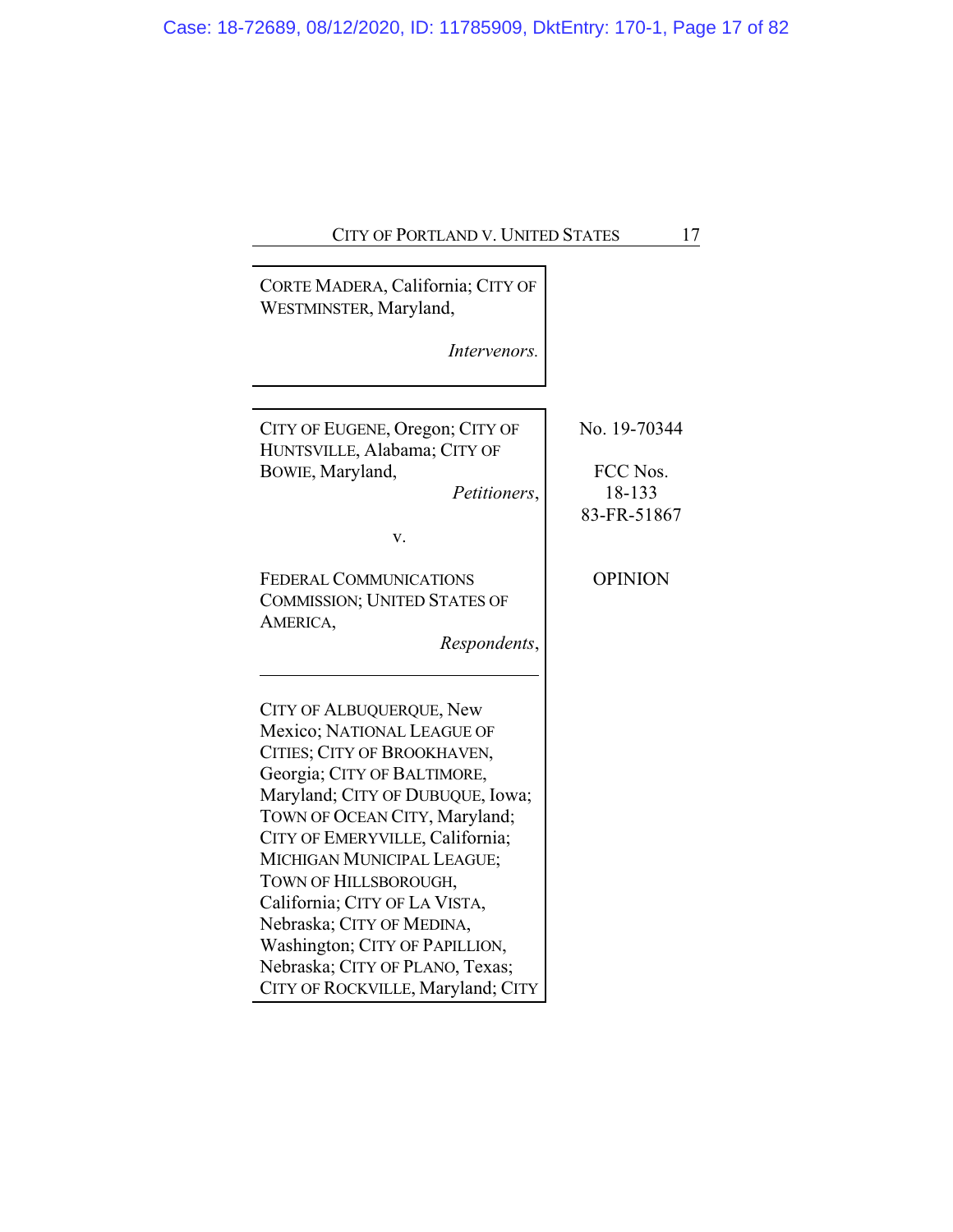OF SAN BRUNO, California; CITY OF SANTA MONICA, California; CITY OF SUGARLAND, Texas; LEAGUE OF NEBRASKA MUNICIPALITIES; NATIONAL ASSOCIATION OF TELECOMMUNICATIONS OFFICERS AND ADVISORS; CITY OF BAKERSFIELD, California; CITY OF FRESNO, California; CITY OF RANCHO PALOS VERDES, California; CITY OF COCONUT CREEK, FLORIDA; CITY OF LACEY, Washington; CITY OF OLYMPIA, Washington; CITY OF TUMWATER, Washington; TOWN OF YARROW POINT, Washington; THURSTON COUNTY, Washington; COLORADO COMMUNICATIONS AND UTILITY ALLIANCE; RAINIER COMMUNICATIONS COMMISSION; CITY AND COUNTY OF SAN FRANCISCO, California; COUNTY OF MARIN, California; CONTRA COSTA COUNTY, California; TOWN OF CORTE MADERA, California; CITY OF WESTMINSTER, Maryland,

*Intervenors.*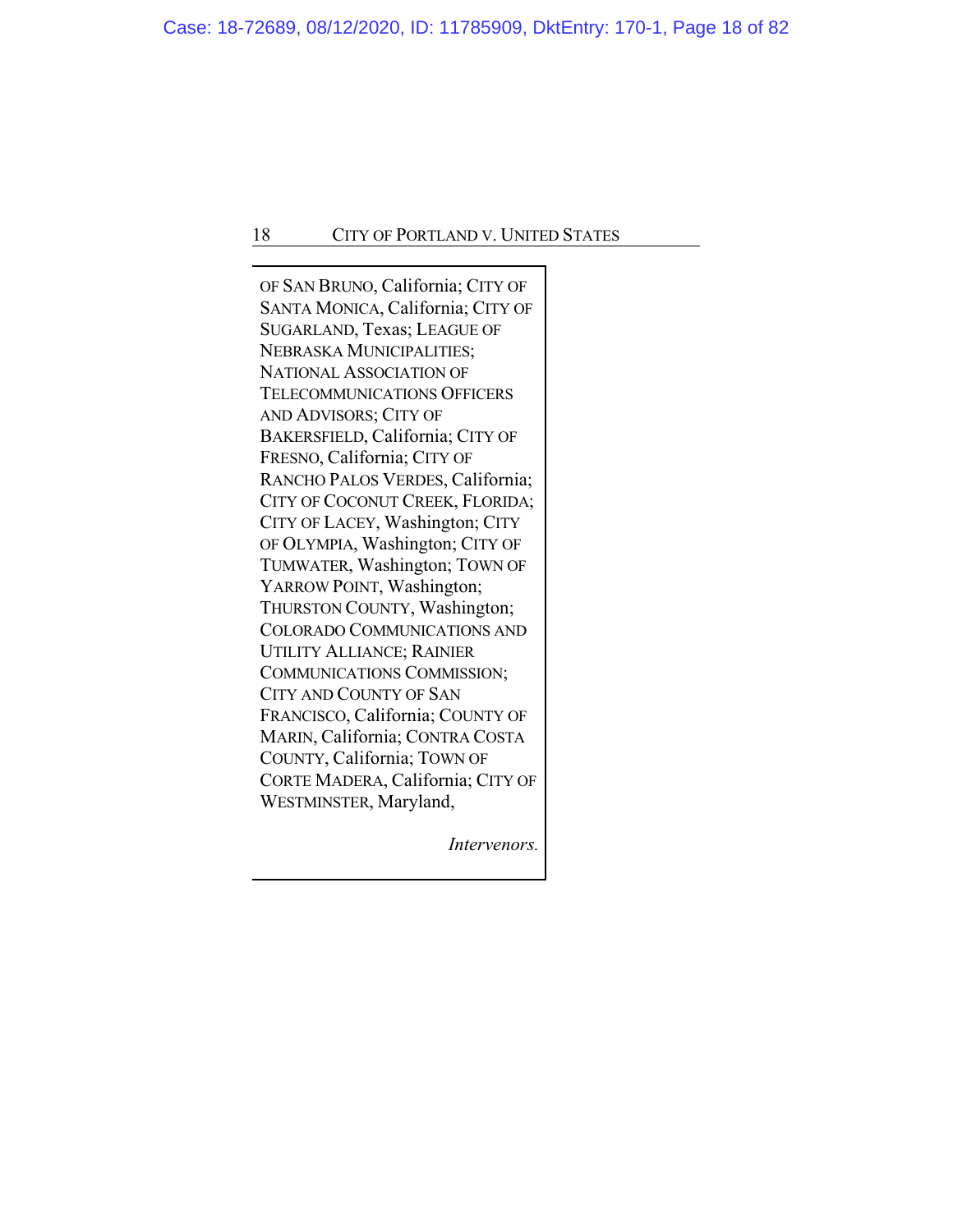On Petitions for Review of Orders of the Federal Communications Commission

Argued and Submitted February 10, 2020 Pasadena, California

Filed August 12, 2020

Before: Mary M. Schroeder, Jay S. Bybee, and Daniel A. Bress, Circuit Judges.

> Opinion by Judge Schroeder; Partial Dissent by Judge Bress

# **SUMMARY\***

# **Federal Communications Commission**

The panel granted in part, and denied in part, petitions for review of three orders of the Federal Communications Commission ("FCC") concerning the newest generation of wireless broadband technology known as "5G" that requires the installation of thousands of "small cell" wireless facilities.

Petitioners seeking review of the FCC orders are numerous local governments, public and private power utilities, and wireless service providers. The orders were promulgated under the authority of the Telecommunications Act of 1996 (the "Act"). The orders, issued in 2018, are

**<sup>\*</sup>** This summary constitutes no part of the opinion of the court. It has been prepared by court staff for the convenience of the reader.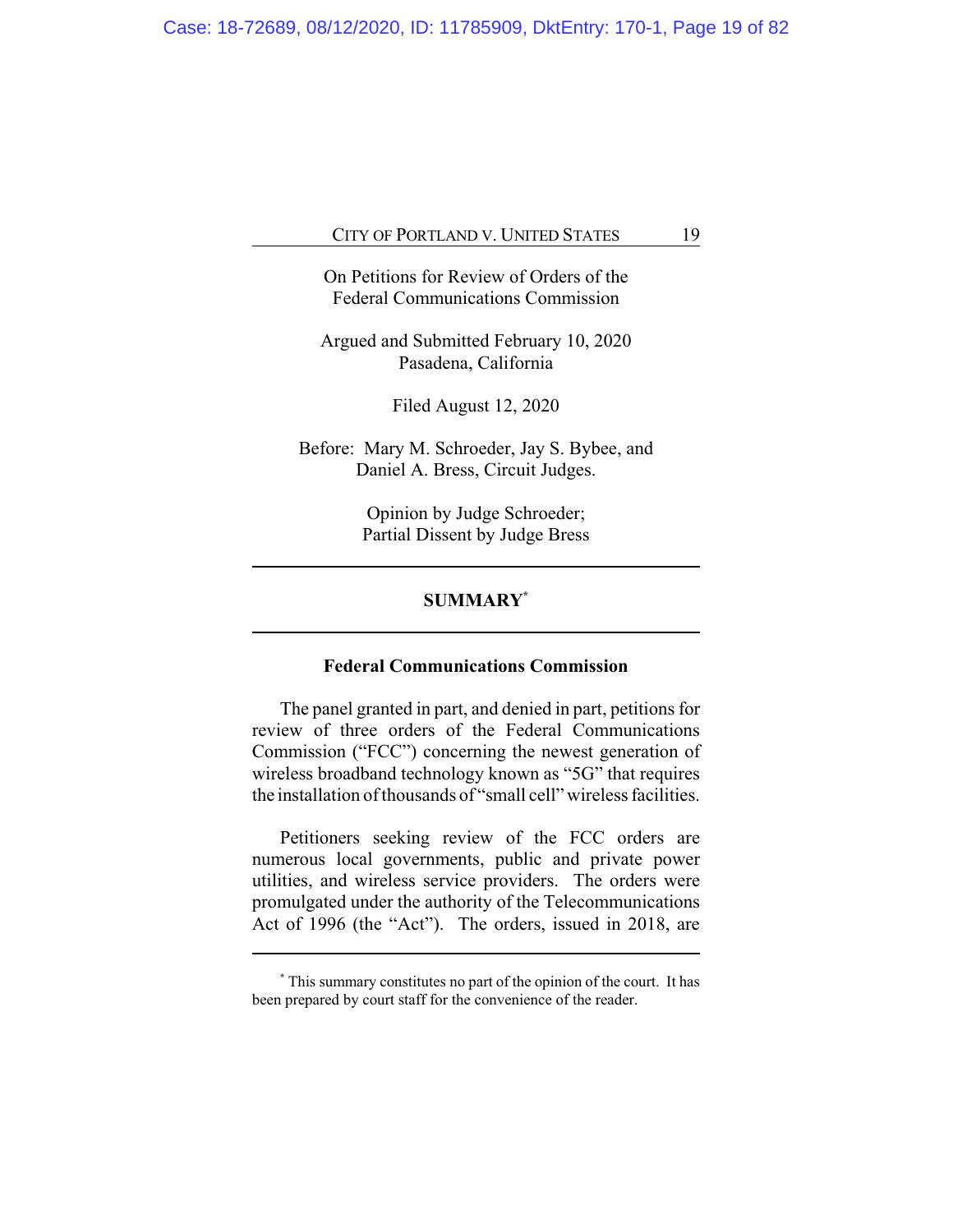known as the Small Cell Order, the Moratoria Order, and the One Touch Make-Ready Order. The first two orders spelled out the limits on local governments' authority to regulate telecommunications providers. The third order was intended to prevent owners and operators of utility poles from discriminatorily denying or delaying 5G and broadband service providers access to the poles.

The panel held that, given the deference owed to the agency in interpreting and enforcing the Act, the Small Cell and Moratoria Orders were, with the exception of one provision, in accord with the congressional directive in the Act, and not otherwise arbitrary, capricious, or contrary to law. The exception was the Small Cell Order provision dealing with the authority of local governments in the area of aesthetic regulations. The panel held that to the extent that provision required small cell facilities to be treated in the same manner as other types of communications services, the regulation was contrary to the congressional directive that allowed different regulatory treatment among types of providers, so long as such treatment did not "unreasonably discriminate among providers of functionally equivalent services." 47 U.S.C. §  $332(c)(7)(B)(i)(I)$ . The panel also held that the FCC's requirement that all aesthetic criteria must be "objective" lacked a reasoned explanation. The panel rejected constitutional challenges under the Fifth and Tenth Amendments to both orders.

The panel upheld the One Touch Make-Ready Order. The panel concluded that the FCC reasonably interpreted Section 224 of the Act as a matter of law, and the Order was not otherwise arbitrary or capricious. The panel rejected petitioners' challenges to four secondary aspects of the Order: rules for overlashing, preexisting violations, self-help, and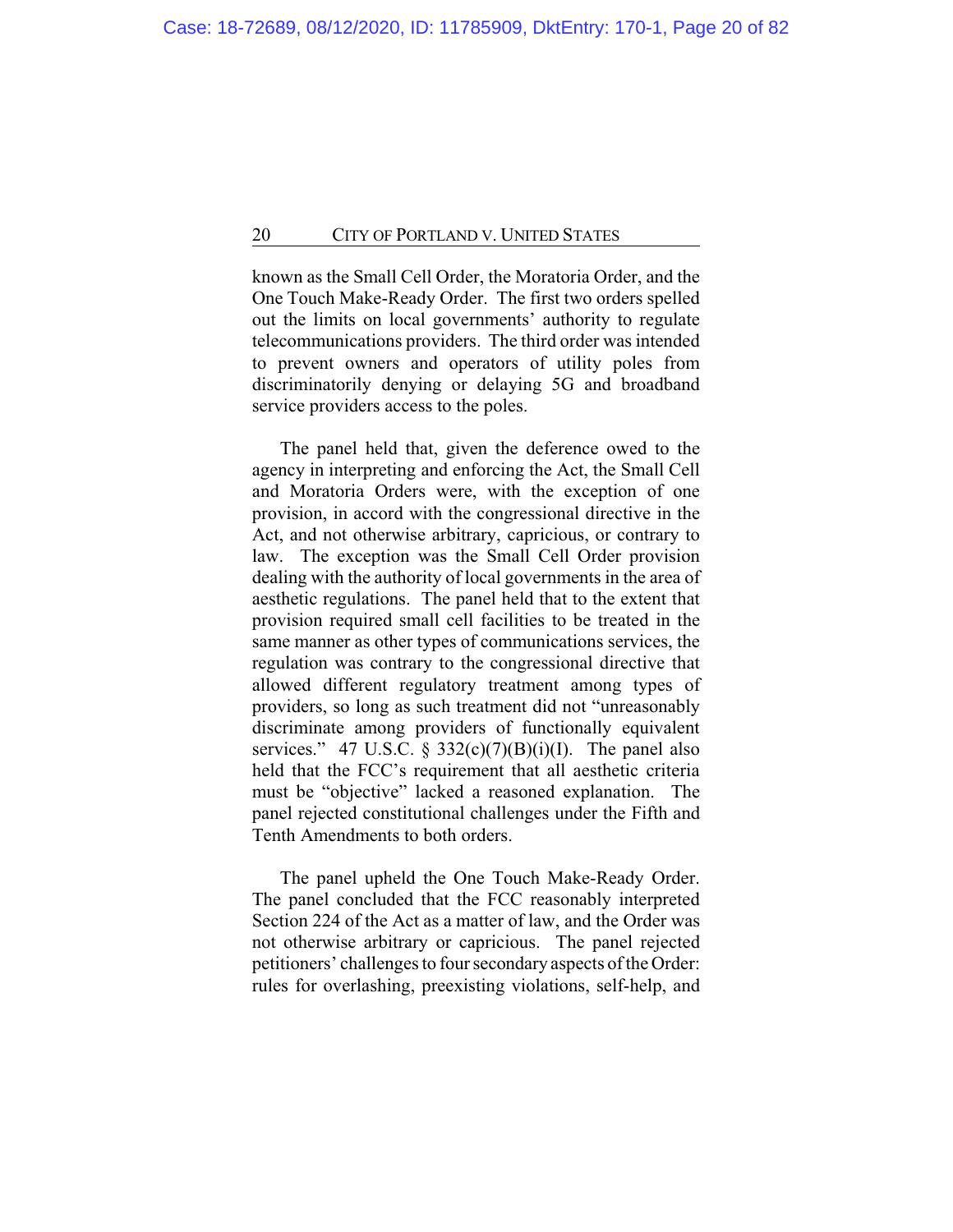rate reform. The panel held that the rules were an appropriate exercise of the FCC's regulatory authority under the Act.

The panel granted the petitions for review as to the FCC's requirement in the Small Cell Order that aesthetic regulations be "no more burdensome" than requirements applied to other infrastructure deployment, and the FCC's requirement that all local aesthetic regulations be "objective," vacated those portions of the rule, and remanded them to the FCC. The petition of Montgomery County was dismissed as moot. As to all other challenges, the panel denied the petitions for review.

Judge Bress joined the majority opinion except as to Part III.A.1, which upheld the FCC's decision to preempt any fees charged to wireless or telecommunications providers that exceed a locality's costs for hosting communications equipment. In Judge Bress's view, the FCC did not adequately explain how all above-cost fees amounted to an "effective prohibition" on telecommunications or wireless service under 47 U.S.C. §§ 253(a) and 332(c)(7)(B)(i)(I). Judge Bress would vacate this prohibition and remand.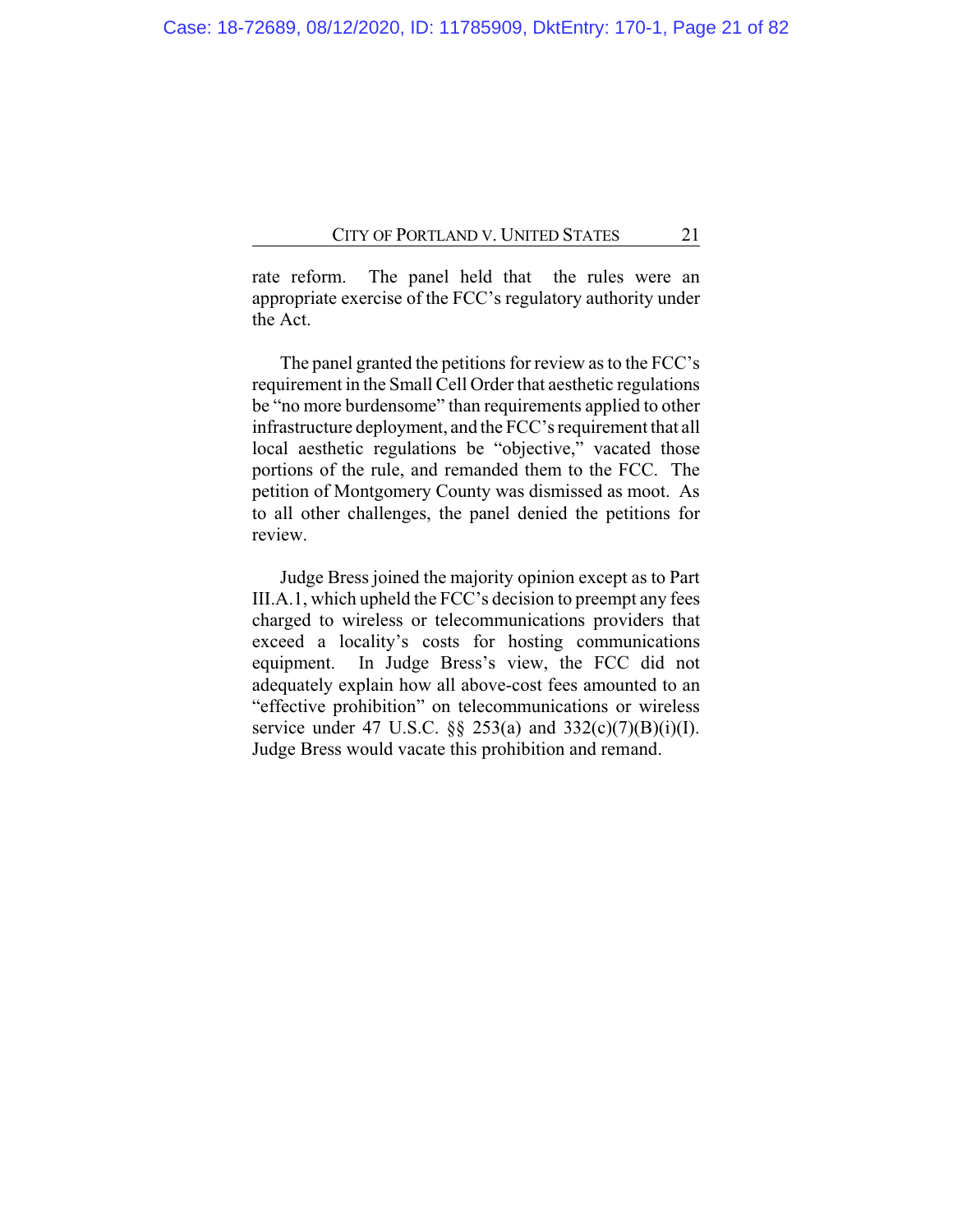#### **COUNSEL**

#### *Petitioners/Intervenors*

Joseph Van Eaton (argued) and John Gasparini, Best Best & Krieger LLP, Washington, D.C.; Gail A. Karish, Best Best & Krieger LLP, Los Angeles, California; Michael J. Watza, Kitch Drutchas Wagner Valitutti & Sherbrook, Detroit, Michigan; for Petitioners/Intervenors Cities of San Jose, Arcadia, Bellevue, Burien, Burlingame, Culver City, Gig Harbor, Issaquah, Kirkland, Las Vegas, Los Angeles, Monterey, Ontario, Piedmont, Portland, San Jacinto, Shafter, Yuma, Albuquerque, Brookhaven, Baltimore, Dubuque, Emeryville, La Vista, Medina, Papillion, Plano, Rockville, San Bruno, Santa Monica, Sugarland, Austin, Ann Arbor, Atlanta, Boston, Chicago, College Park, Dallas, Gaithersburg, Lincoln, Myrtle Beach, Omaha, Philadelphia, Rye, Scarsdale, Seat Pleasant, and Takoma Park; Los Angeles, Anne Arundel, Clark, Howard, and Montgomery Counties; Towns of Fairfax, Ocean City, and Hillsborough; Townships of Meridian and Bloomfield, Michigan Townships Association; District of Columbia; Michigan Coalition to Protect Public Rights-of-Way, National League of Cities, Michigan Municipal League, League of Nebraska Municipalities, and Texas Coalition of Cities for Utility Issues.

Sean A. Stokes (argued) and James Baller, Baller Stokes & Lide PC, Washington, D.C., for Petitioner American Public Power Association.

Eric P. Gotting (argued), Keller and Heckman LLP, Washington, D.C., for Petitioners/Intervenors Montgomery County, Maryland; and International Municipal Lawyers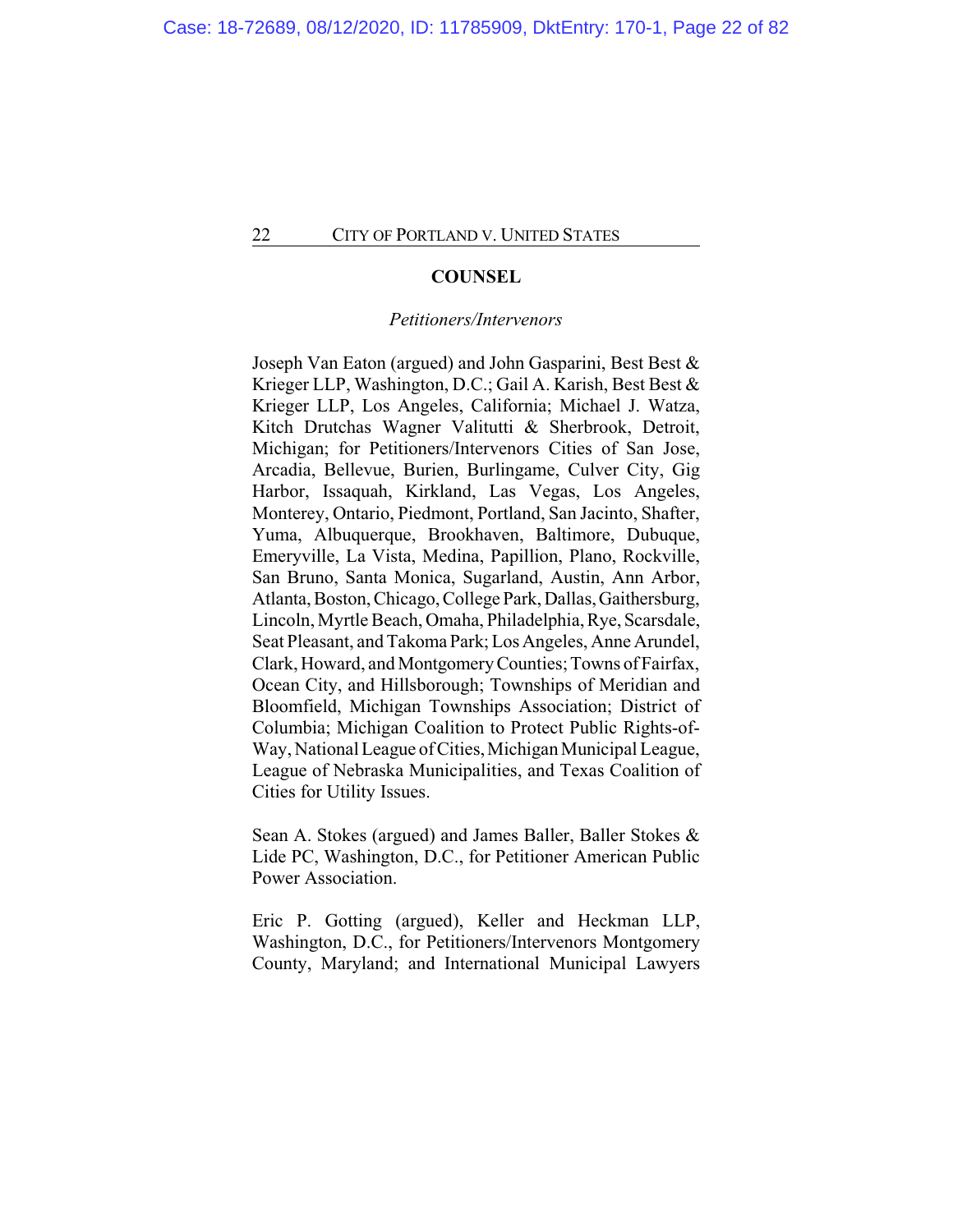Association; International City/County Management Association.

Eric B. Langley (argued) and Robin F. Bromberg, Langley & Bromberg LLC, Birmingham, Alabama, for Petitioners American Electric Power Service Corporation, Duke Energy Corporation, Entergy Corporation, Oncor Electric Delivery Company, Southern Company, and Tampa Electric Company.

Joshua S. Turner (argued), Sara M. Baxenburg, and Boyd Garriott, Wiley Rein LLP, Washington, D.C.; Thomas Power, Senior Vice President and General Counsel, CTIA - The Wireless Association, Washington, D.C.; for Intervenor CTIA - The Wireless Association.

Claire J. Evans (argued) and Christopher S. Huther, Wiley Rein LLP, Washington, D.C., for Intervenor US Telecom—The Broadband Association.

Kenneth S. Fellman and Gabrielle A. Daley, Kissinger & Fellman PC, Denver, Colorado; Robert C. May III and Michael D. Johnston, Telecom Law Firm PC, San Diego, California; for Petitioners/Intervenors Cities of Bakersfield, Coconut Creek, Fresno, Lacey, Olympia, Rancho Palos Verdes, Seattle, Tacoma, Tumwater; Town of Yarrow Point; King and Thurston Counties; League of Oregon Cities, League of California Cities, League of Arizona Cities and Towns, Colorado Communications and Utility Alliance, and Rainier Communications Commission.

Brett H. Freedson, Charles A. Zdebski, and Robert J. Gastner, Eckert Seamans Cherin & Mellott LLC, Washington, D.C., for Petitioners CenterPoint Energy Houston Electric and Virginia Electric and Power Company.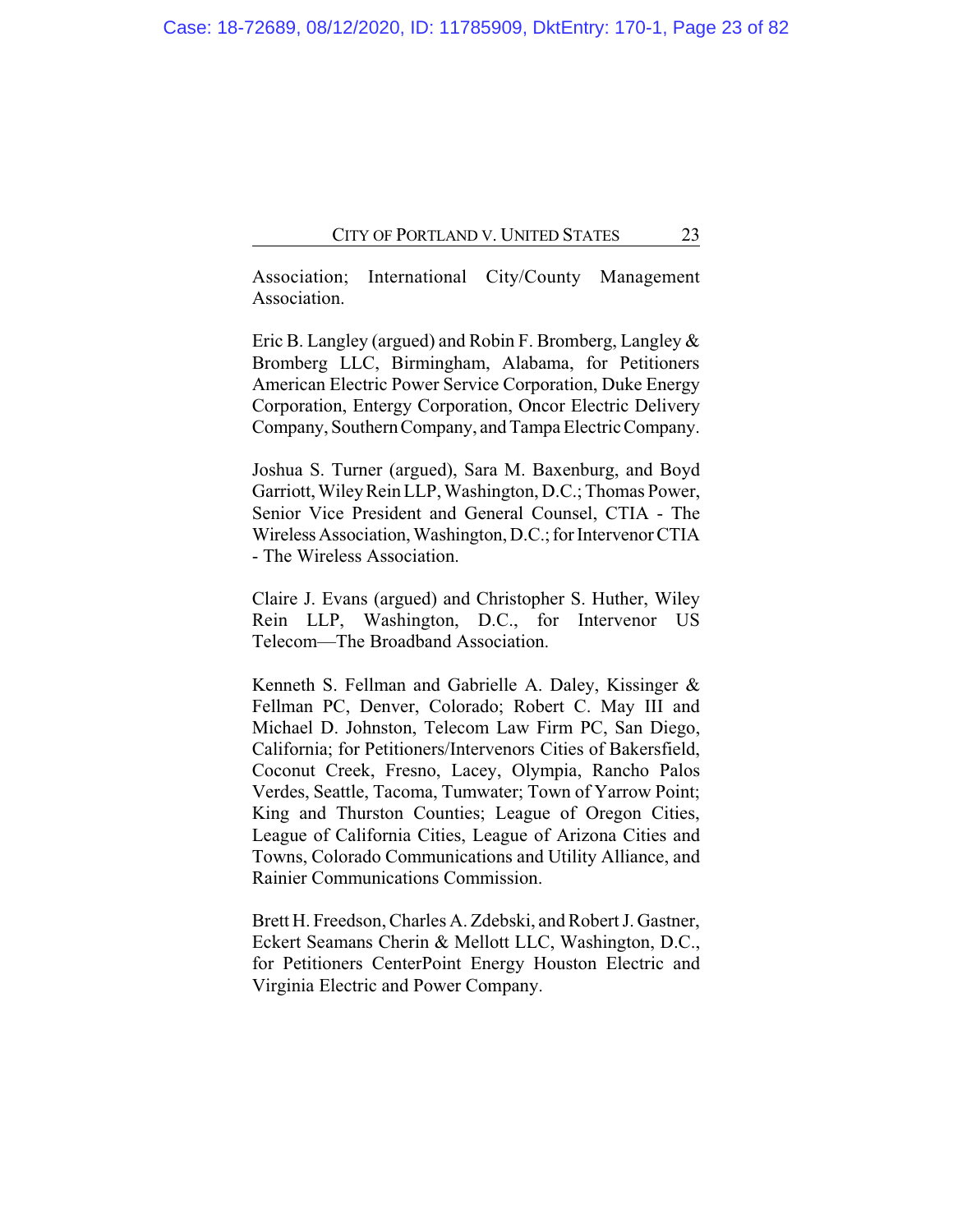David D. Rines and Kevin M. Cookler, Lerman Senter PLLC, Washington, D.C., for Petitioner Xcel Energy Services.

Christopher J. Wright and E. Austin Bonner, Harris Wiltshire & Grannis LLP, Washington, D.C., for Petitioner/Intervenor Sprint Corporation.

Sean A. Lev and Frederick Gaston Hall, Kellogg Hansen Todd Figel & Frederick P.L.L.C., Washington, D.C., for Petitioner AT&T Services.

Henry Weissmann, Munger Tolles & Olson LLP, Los Angeles, California; Jonathan Meltzer, Munger Tolles & Olson LLP, Washington, D.C.; for Petitioner/Intervenor Verizon Communications.

Megan L. Brown and Jeremy J. Broggi, Wiley Rein LLP, Washington, D.C., for Petitioner Puerto Rico Telephone Company.

Tillman L. Lay and Jeffrey M. Bayne, Spiegel & McDiarmid LLP, Washington, D.C., Dennis J. Herrera, City Attorney; Theresa L. Mueller, Chief Energy and Telecommunications Deputy; William K. Sanders, Deputy City Attorney; Office of the City Attorney, San Francisco, California; for Petitioners/Intervenors Cities of Eugene, Huntsville, Bowie, Westminster; Town of Corte Madera; and Counties of San Francisco, Marin, and Contra Costa.

Michael E. Gates, City Attorney; Michael J. Vigliotta, Chief Assistant City Attorney; Office of the City Attorney, Huntington Beach, California; for Petitioner City of Huntington Beach.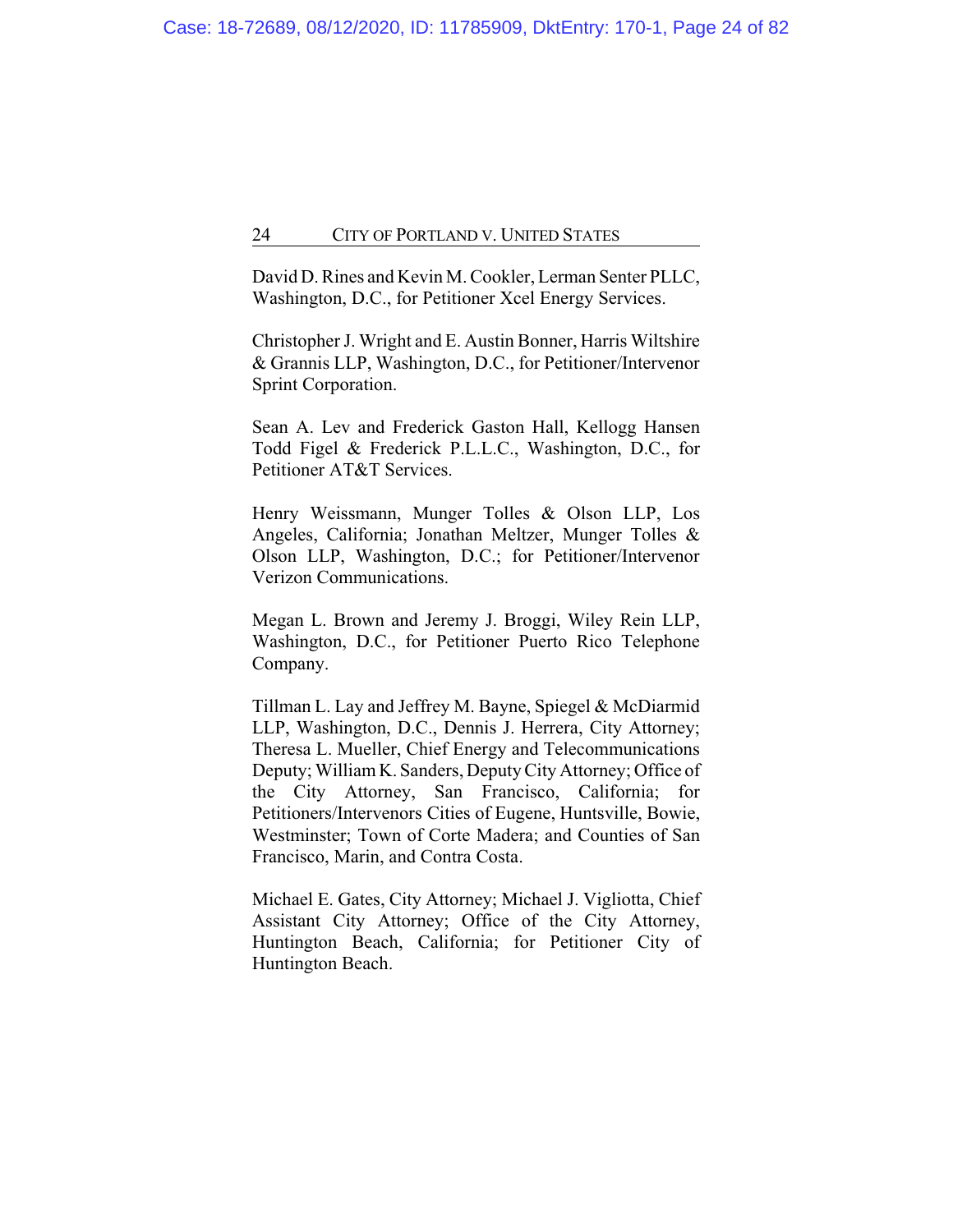Nancy L. Werner, General Counsel, Alexandria, Virginia, as and for Intervenor National Association of Telecommunications Officers and Advisors.

Zachary W. Carter, Corporation Counsel; Richard Dearing, Claude S. Platton, and Elina Druker, Attorneys; Office of Corporation Counsel, New York, New York; for Intervenor City of New York.

Amanda Kellar and Charles W. Thompson Jr., Rockville, Maryland; for Intervenors International Municipal Lawyers Association and International City/County Management Association.

Jennifer P. Bagg, Harris Wiltshire & Grannis LLP, Washington, D.C., for Intervenor Competitive Carriers Association.

Thomas Scott Thompson and Patrick Curran, Davis Wright Tremaine LLP, Washington, D.C.; for Intervenor Wireless Infrastructure Association.

#### *Respondents*

Sarah E. Citrin (argued), Scott M. Noveck (argued), and James M. Carr (argued), Counsel; Richard K. Welch, Deputy Associate General Counsel; Jacob M. Lewis, Associate General Counsel; Thomas M. Johnson Jr., General Counsel; Federal Communications Commission, Washington, D.C.; Robert B. Nicholson, Adam D. Chandler and Patrick M. Kuhlmann, Attorneys; Michael F. Murray, Deputy Assistant Attorney General; Andrew C. Finch, Principal Deputy Assistant Attorney General; Makan Delrahim, Assistant Attorney General; United States Department of Justice,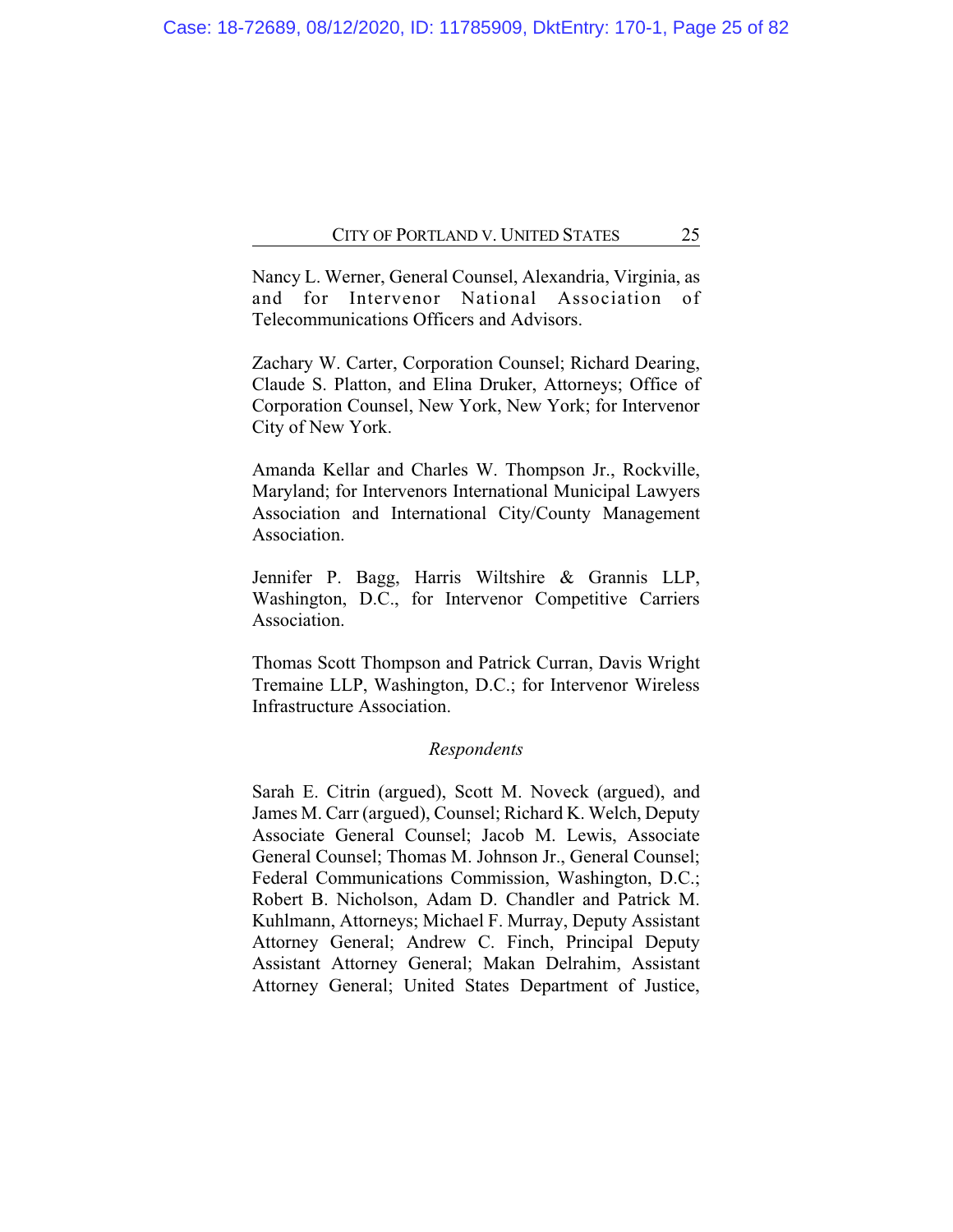Washington, D.C.; for Respondents United States of America and Federal Communications Commission.

### *Amici Curiae*

James E. Moore and Tim R. Shattuck, Woods Fuller Shultz & Smith P.C., Sioux Falls, South Dakota, for Amicus Curiae Missouri Basin Municipal Power Agency.

Ellen F. Rosenblum, Attorney General; Benjamin Gutman, Solicitor General; Rolf C. Moan, Senior Assistant Attorney General; Office of the Attorney General, Salem, Oregon; for Amicus Curiae State of Oregon.

Thomas E. Montgomery, County Counsel; Jeffrey P. Michalowski, Senior Deputy; Office of County Counsel, San Diego, California; for Amicus Curiae County of San Diego.

Spencer Q. Parsons, Beery Elsner & Hammond LLP, Portland, Oregon, for Amici Curiae Nebraska Municipal Power Pool and Lincoln Electric System.

Gerit F. Hull, Jennings Strouss & Salmon PLC, Washington, D.C.; Lisa G. McAlister, SVP & General Counsel for Regulatory Affairs; American Municipal Power Inc., Columbus, Ohio; for Amicus Curiae American Municipal Power Inc.

Emily Fisher, Aryeh Fishman, and Amanda Aspatore, Edison Electric Institute, Washington, D.C.; Brett Kilbourne, Vice President Policy and General Counsel, Utilities Technology Council, Arlington, Virginia; Jeffrey L. Sheldon and Stephen J. Rosen, Levine Blaszak Block & Boothby LLP, Washington, D.C.; Brian O'Hara, Senior Director Regulatory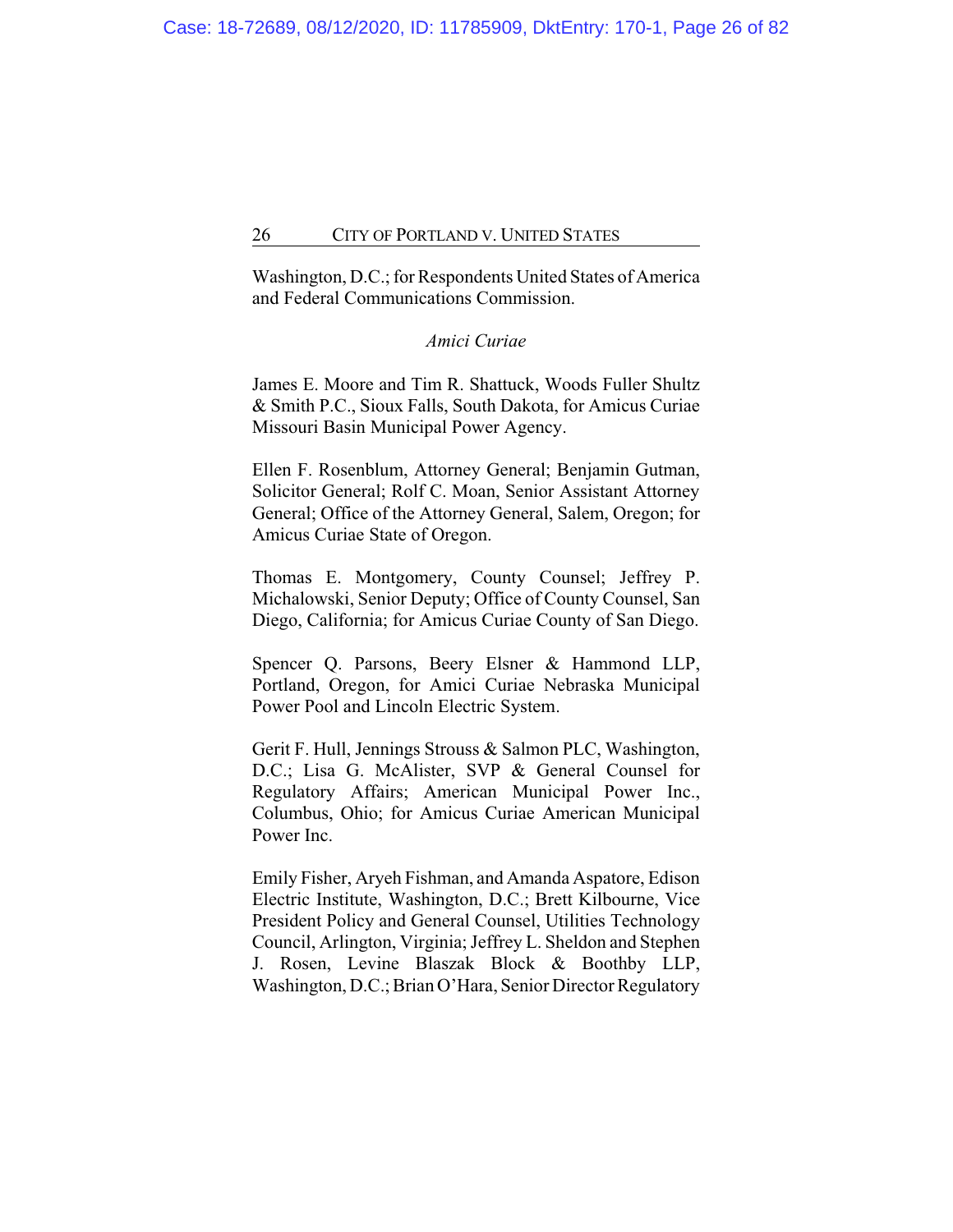Issues, National Rural Electric Cooperative Association, Arlington, Virginia; for Amici Curiae Edison Electric Institute, Utilities Technology Council, and National Rural Electric Cooperative Association.

Matthew A. Love, Van Ness Feldman LLP, Seattle, Washington, for Amicus Curiae Northwest Public Power Association.

Sblend A. Sblendorio, Mallory L. Homewood, and Cara Mae Acibo, Hoge Fenton Jones & Appel Inc., Pleasanton, California, for Amicus Curiae Berkshire-Litchfield Environmental Council.

Terry M. Jarrett, Healy Law Offices LLC, Jefferson City, Missouri, for Amici Curiae Iowa Association of Municipal Utilities Association, Missouri Association of Municipal Utilities, and Arkansas Municipal Power Association.

W. Scott Snyder, Ogden Murphy Wallace, Seattle, Washington, for Amicus Curiae Association of Washington Cities.

David A. Rosenfeld, Weinberg Roger & Rosenfeld, Alameda, California, for Amici Curiae Communications Workers of America, National Digital Inclusion Alliance, and Public Knowledge.

Jane Luckhardt, General Counsel, Northern California Power Agency, Roseville, California; Jody Lamar Finklea, General Counsel & Chief Legal Officer; Dan O'Hagan, Assistant General Counsel & Regulatory Compliance Counsel; Florida Municipal Power Agency, Tallahassee, Florida; James N. Horwood and Latif M. Nurani, Spiegel & McDiarmid LLP,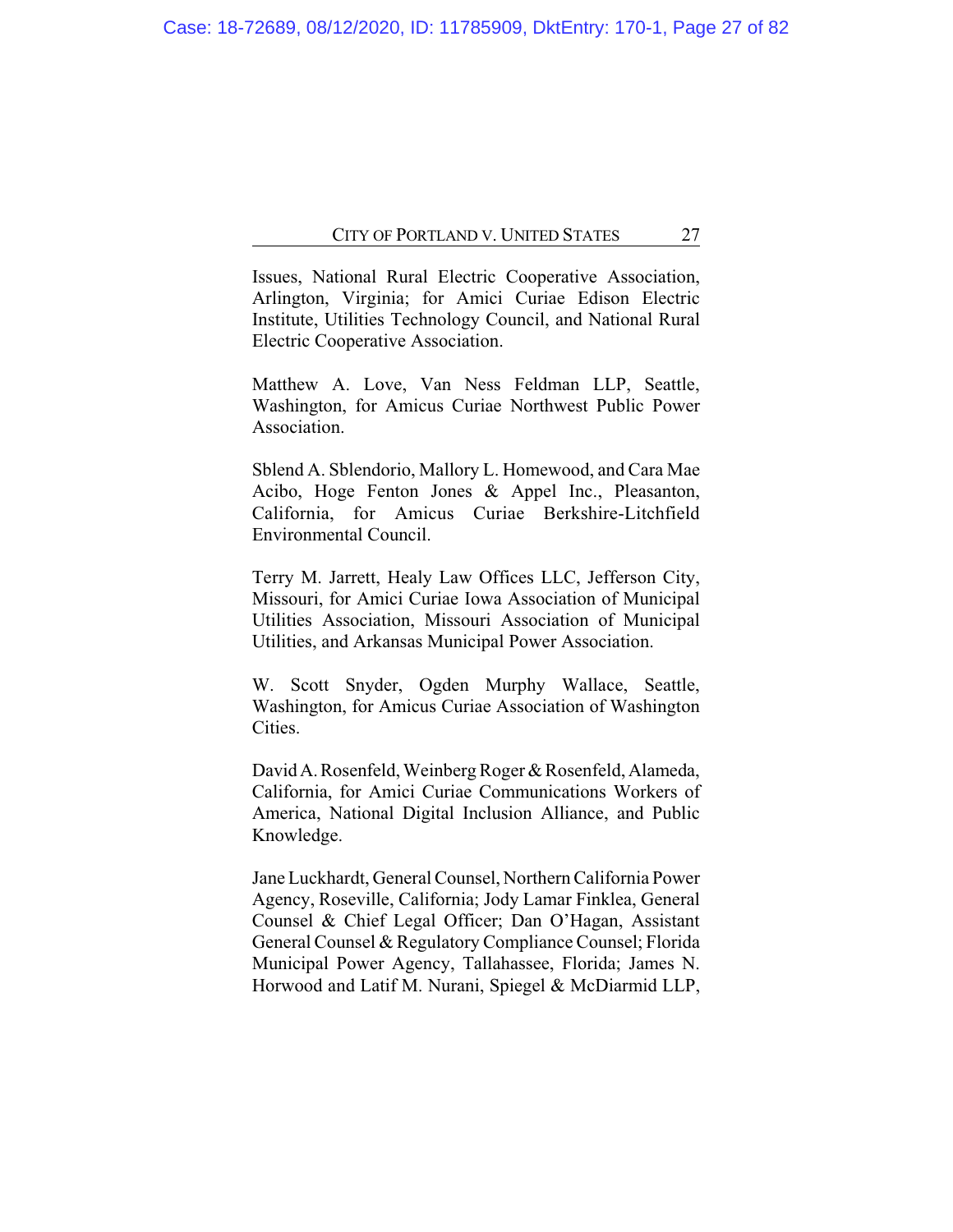Washington, D.C.; for Amici Curiae Northern California Power Agency; Municipal Electric Power Association of Virginia; Florida Municipal Electric Association, Inc.; City of Fort Meade; Fort Pierce Utilities Authority; City of Jacksonville Beach (Beaches Energy Services); Utility Board of the City of Key West, Florida (Keys Energy Services); Kissimmee Utility Authority; City of Lakeland (Lakeland Electric); City of Mount Dora; Utilities Commission, City of New Smyrna Beach; Orlando Utilities Commission; and City of Wauchula.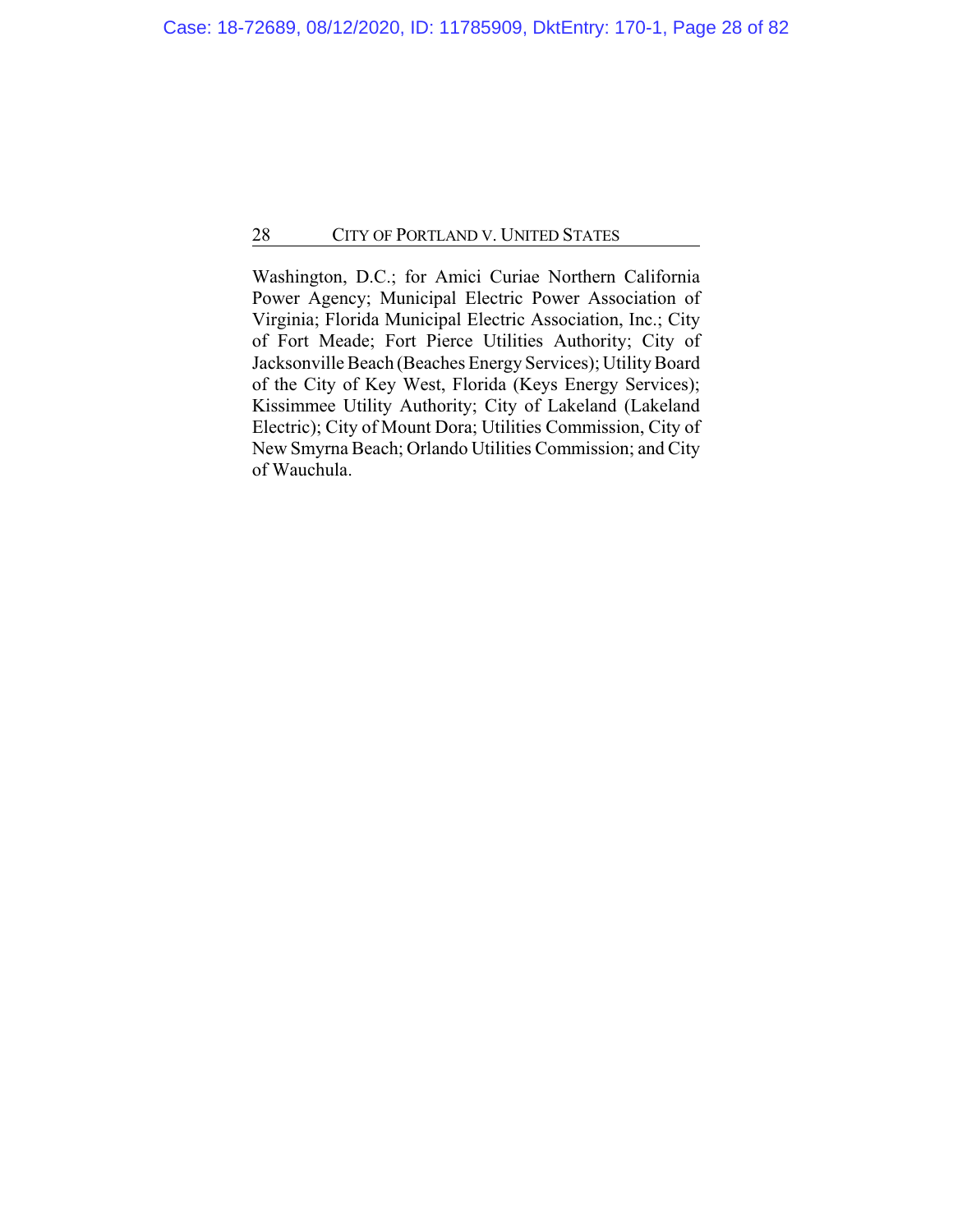#### **OPINION**

#### SCHROEDER, Circuit Judge:

#### **I. INTRODUCTION**

These matters arise out of the wireless revolution that has taken place since 1996 when Congress passed amendments to the Telecommunications Act to support the then nascent technology. The revolution now represents the triumph of cellular technology over just about everything else in telecommunications services.

The newest generation of wireless broadband technology is known as "5G" and requires the installation of thousands of "small cell" wireless facilities. These facilities have become subject to a wide variety of local regulations. The Federal Communications Commission (FCC) in 2018 therefore promulgated orders relating to the installation and management of small cell facilities, including the manner in which local governments can regulate them. The principal orders we review here thus constitute the FCC's contemporary response to these technological and regulatory developments. These orders were promulgated under the authority of a statute Congress enacted very early in the era of cellular communication, the Telecommunications Act of 1996, to encourage the expansion of wireless communications.

That expansion has been met with some resistance where 5G is concerned, however, particularly from local governments unhappy with the proliferation of cell towers and other 5G transmission facilities dotting our urban landscapes. Petitioners seeking review of the FCC orders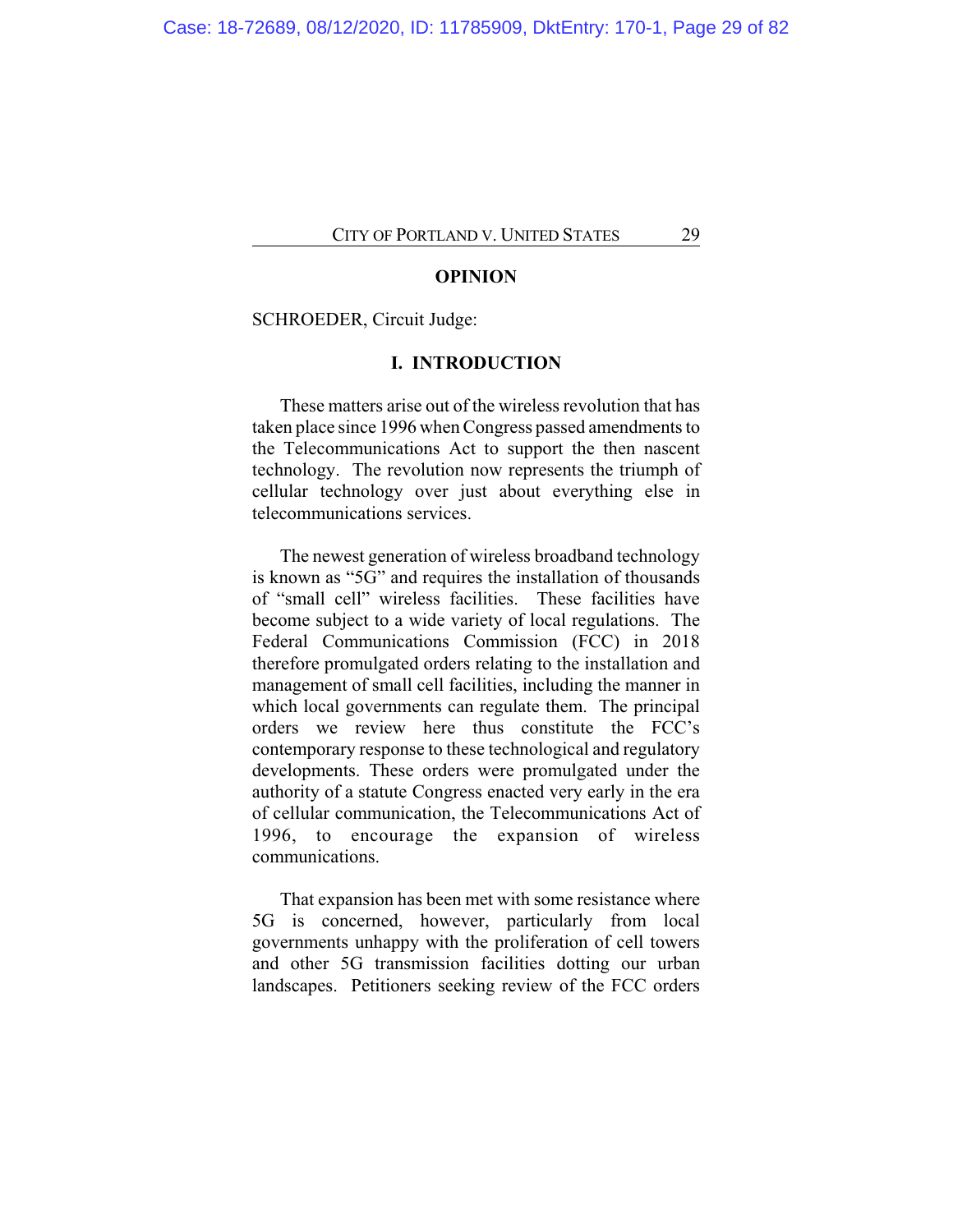thus include numerous local governments, the lead Petitioner being the City of Portland, Oregon. Also unhappy with the expanded installation of 5G technology contemplated by the FCC's orders are public and private power utilities, whose utility poles are often used for wireless facility deployment. Here as well are wireless service providers, who largely support the FCC's orders, but argue the FCC should have gone even further in restricting the authority of state and local governments.

Before us are three FCC orders, issued in 2018, that deal with myriad issues arising from the application of a twentieth century statute to twenty-first century technology. The two orders we deal with first are known as the Small Cell Order and the Moratoria Order. *Accelerating Wireless Broadband Deployment by Removing Barriers to Infrastructure Inv.*, 33 FCC Rcd. 9088 (2018) [hereinafter *Small Cell Order*]; *Accelerating Wireless Broadband Deployment by Removing Barriers to Infrastructure Inv.*, 33 FCC Rcd. 7705, 7775–91 (2018) [hereinafter *Moratoria Order*]. The Orders spell out the limits on local governments' authority to regulate telecommunications providers.

The FCC's statutory authority for limiting local regulation on the deployment of this technology is contained in Sections  $253(a)$  and  $332(c)(7)$  of the Act and reflects congressional intent in 1996 to expand deployment of wireless services. Those provisions authorize the FCC to preempt any state and local requirements that "prohibit or have the effect of prohibiting" any entity from providing telecommunications services. *See* 47 U.S.C. § 253(a), (d).

Many of the issues before us concern whether challenged provisions constitute excessive federal regulation outside the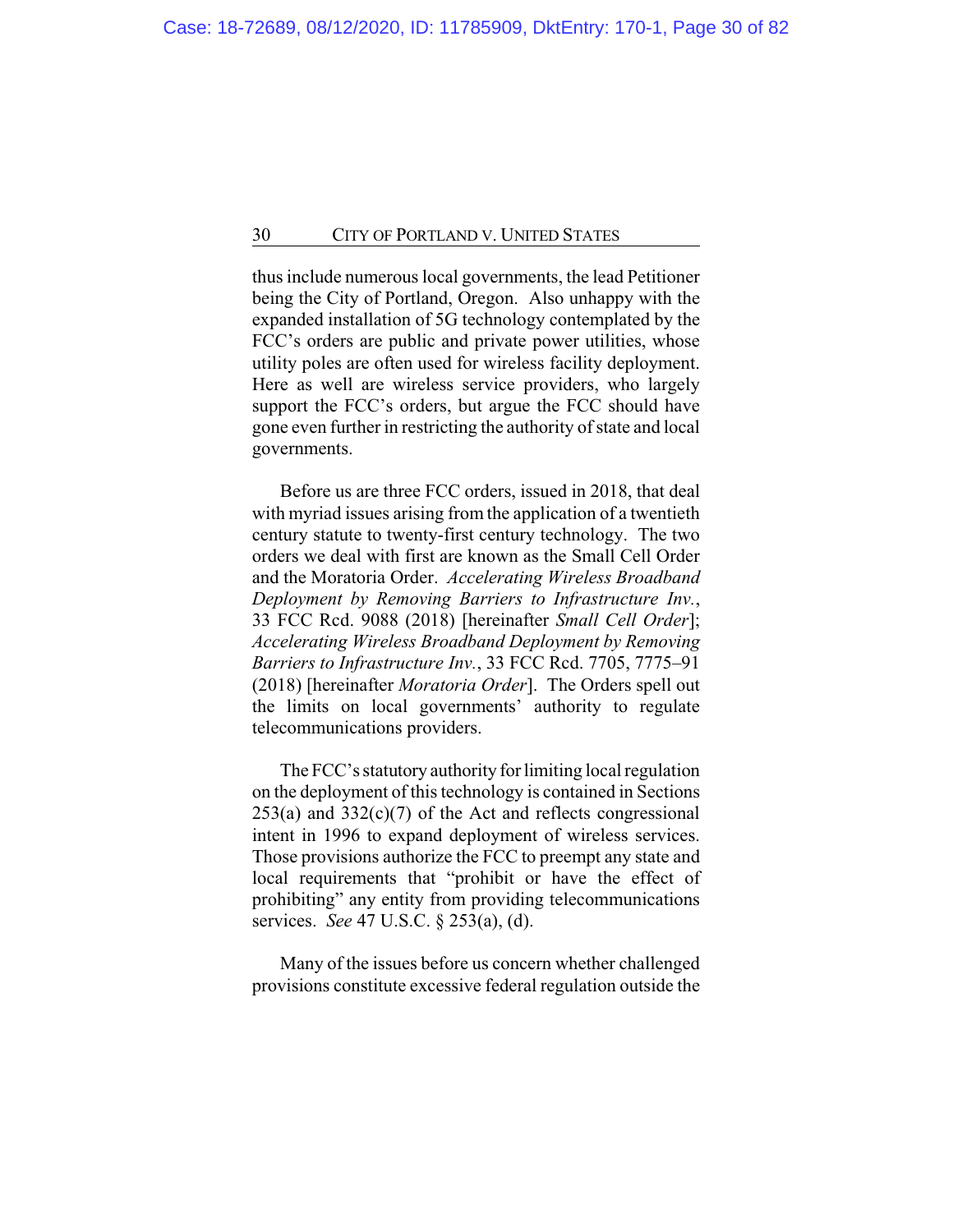scope of that congressional preemption directive, as understood by our Circuit's leading case interpreting the statute, *Sprint Telephony PCS, L.P. v. County of San Diego*, 543 F.3d 571 (9th Cir. 2008) (en banc). We conclude that, given the deference owed to the agency in interpreting and enforcing this important legislation, the Small Cell and Moratoria Orders are, with the exception of one provision, in accord with the congressional directive in the Act, and not otherwise arbitrary, capricious, or contrary to law. *See* 5 U.S.C. § 706(2)(A).

The exception is the Small Cell Order provision dealing with the authority of local governments in the area of aesthetic regulations. We hold that to the extent that provision requires small cell facilities to be treated in the same manner as other types of communications services, the regulation is contrary to the congressional directive that allows different regulatory treatment among types of providers, so long as such treatment does not "unreasonably discriminate among providers of functionally equivalent services." 47 U.S.C §  $332(c)(7)(B)(i)(I)$ . We also hold that the FCC's requirement that all aesthetic criteria must be "objective" lacks a reasoned explanation.

The third FCC order before us is intended to prevent owners and operators of utility poles from discriminatorily denying or delaying 5G and broadband service providers access to the poles. *Accelerating Wireless Broadband Deployment by Removing Barriers to Infrastructure Inv.*, 33 FCC Rcd. 7705, 7705–91 (2018). Known as the "One-Touch Make-Ready Order," it was issued pursuant to the Pole Attachment Act originally passed in 1978 and expanded in the wake of the Telecommunications Act of 1996. 47 U.S.C. § 224. Section 224 of that Act allows utilities to deny access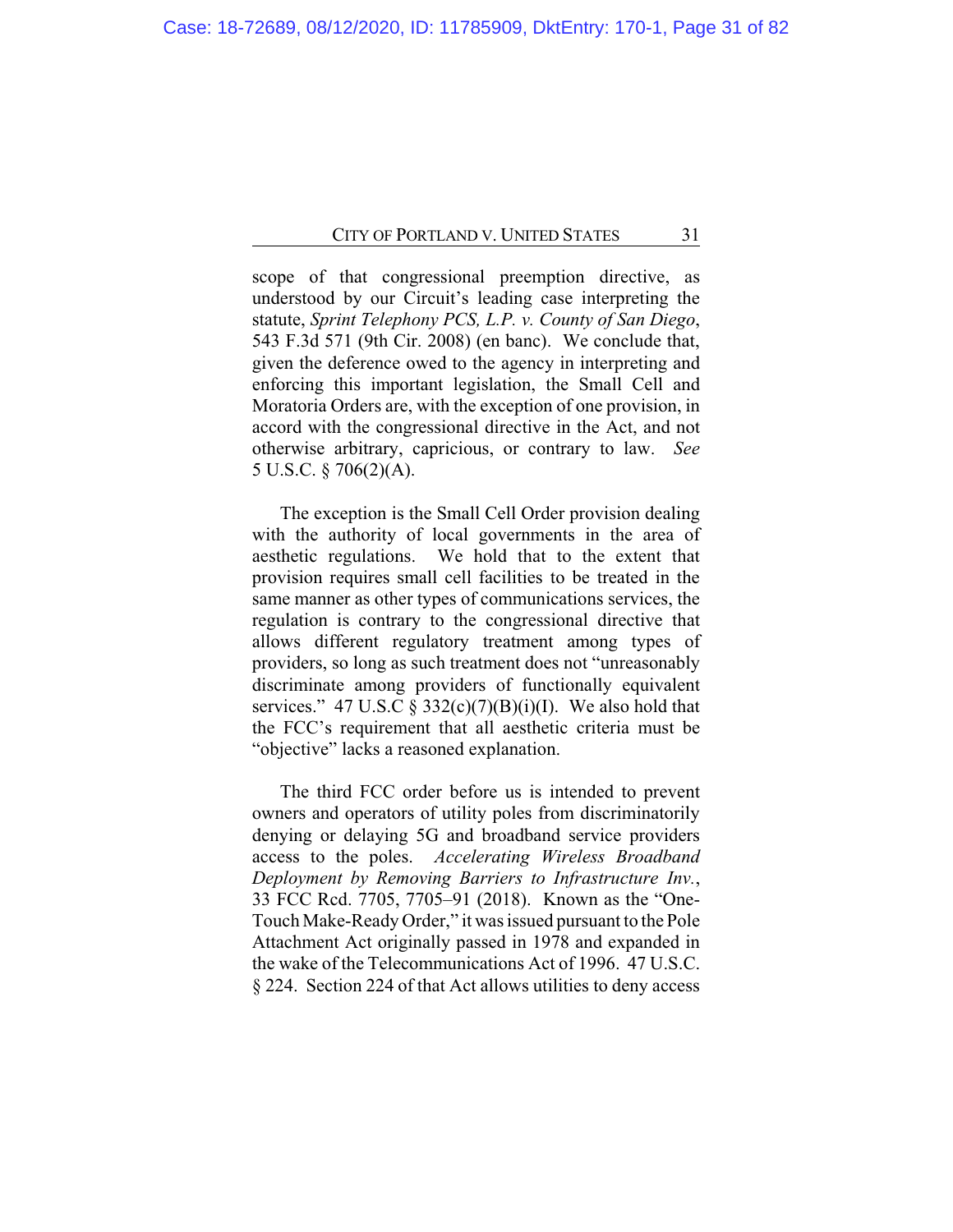to pole attachers under some circumstances. Several utilities object to discrete aspects of the One-Touch Make-Ready Order. We uphold the Order, concluding that the FCC reasonably interpreted Section 224 as a matter of law, and the Order is not otherwise arbitrary or capricious.

# **II. STATUTORY AND INTERPRETIVE FRAMEWORK AND BACKGROUND**

What we know as 5G technology is so named because it is the fifth generation of cellular wireless technology. It is seen as transformational because it provides increased bandwidth, allows more devices to be connected at the same time, and is so fast that connected devices receive near instantaneous responses from servers.

Although 5G transmits data at exceptionally fast speeds, it does so over relatively short distances. For this reason, wireless providers must use smaller power-base stations in more locations, as opposed to the fewer, more powerful base stations used for 4G data transmission. These smaller base stations, known as "small cells," are required in such numbers that 5G technology is currently being deployed on a city-bycity basis. *See generally* Brian X. Chen, *What You Need to Know About 5G in 2020*, N.Y. Times (Jan. 8, 2020), https://www.nytimes.com/2020/01/08/technology/personalt ech/5g-mobile-network.html?searchResultPosition=1; Clare Duffy, *What Is 5G? Your Questions Answered*, CNN Business (Mar. 6, 2020), https://www.cnn.com/interactive/ 2020/03/business/what-is-5g/index.html; Sascha Segan, *What Is 5G?*, PCMag (Apr. 6, 2020), https://www.pcmag.com/ne ws/what-is-5g. The prospective proliferation of "small cell" structures throughout our cities, coupled with the inevitable efforts of local governments to regulate their looks and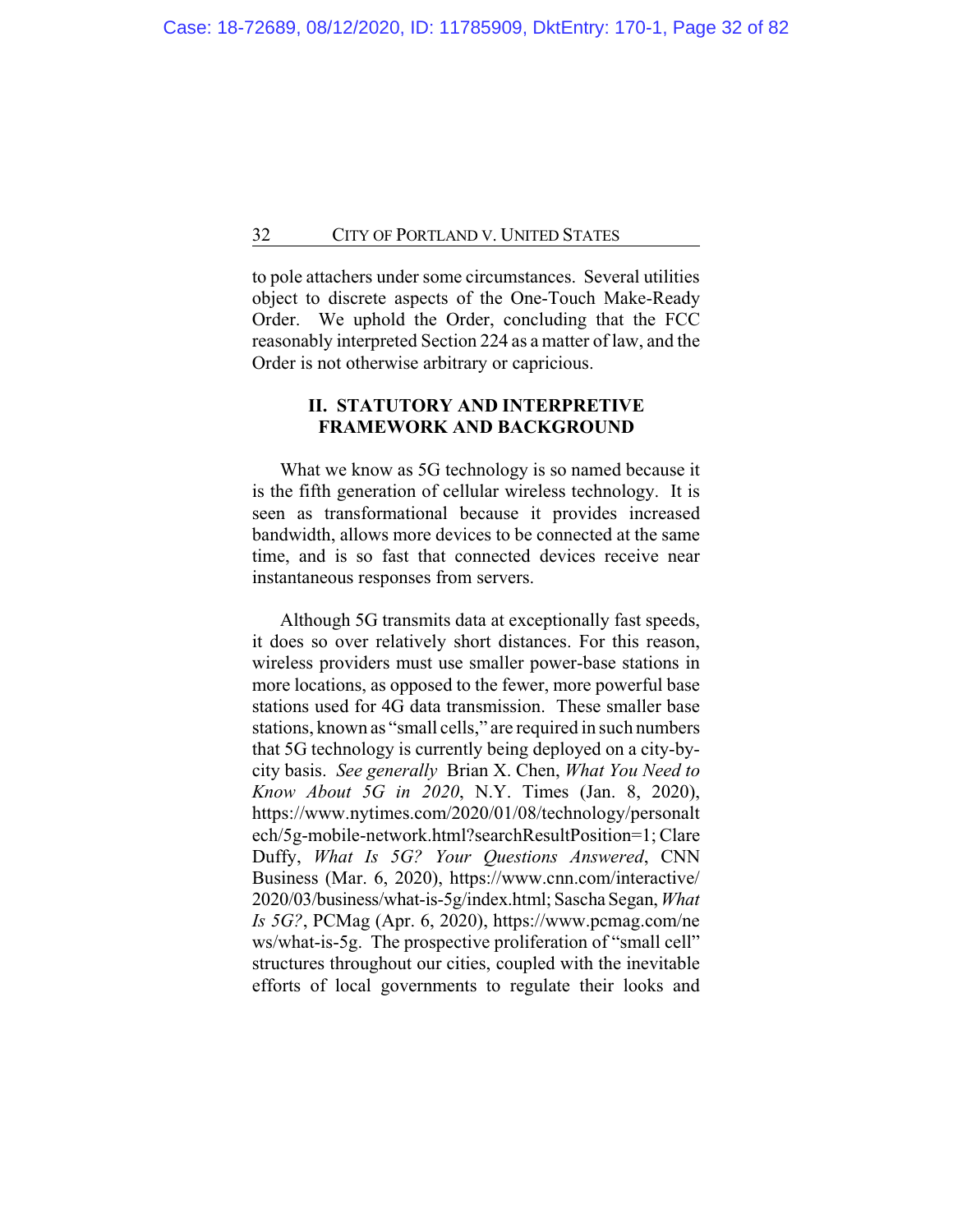location, gave rise to the FCC's Small Cell and Moratoria Orders—with which local governments are not entirely happy and which were issued under the general provisions of a decades-old statute.

The heart of these proceedings therefore lies in the early efforts of Congress, and now the FCC, to balance the respective roles of the federal government and local agencies in regulating telecommunications services for a rapidly changing technological world. A key statute in these proceedings is Section 253 of the Act. Entitled "Removal of Barriers to Entry," it reflects Congress's intent to encourage expansion of telecommunication service. Section 253(a) provides that "[n]o state or local statute or regulation . . . may prohibit or have the effect of prohibiting . . . telecommunications service." 47 U.S.C. § 253(a). At the same time Section 253(c) provides that state or local governments can manage public rights-of-way and require reasonable compensation for their use. 47 U.S.C. § 253(c).

In dealing with mobile services, Section  $332(c)(7)$ similarly preserves local zoning authority while recognizing some specific limitations on traditional authority to regulate wireless facilities. 47 U.S.C. § 332(c)(7); *see City of Rancho Palos Verdes v. Abrams*, 544 U.S. 113, 115 (2005) (explaining that section  $332(c)(7)$  "imposes specific limitations on the traditional authority of state and local governments to regulate the location, construction, and modification of . . . facilities"). Section  $332(c)(7)$  also contains a limitation on local authority nearly identical to Section 253(a). *See* 47 U.S.C. § 332(c)(7)(B)(i)(II) ("The regulation of the placement, construction, and modification of personal wireless service facilities by any State or local government . . . shall not prohibit or have the effect of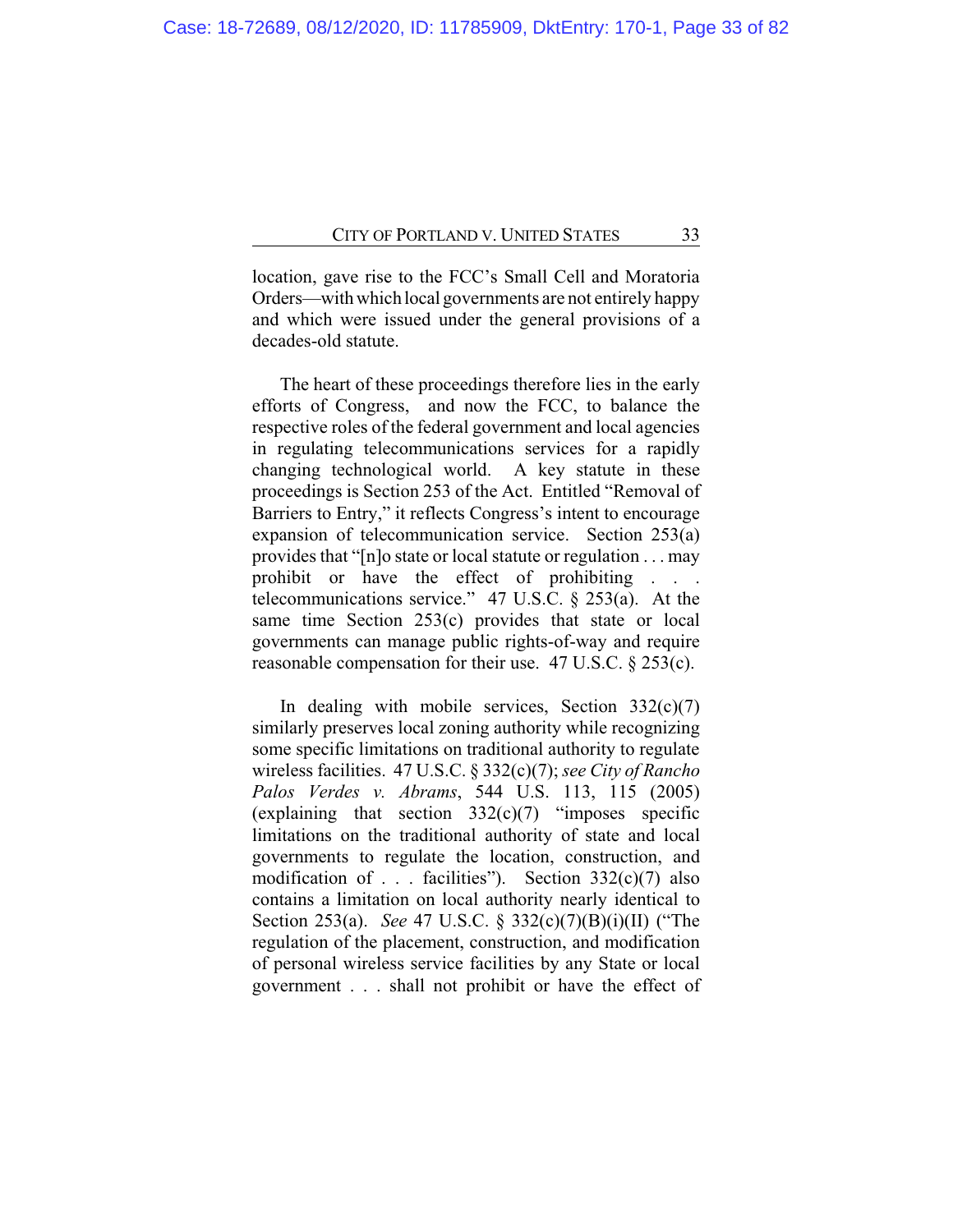prohibiting the provision of personal wireless services."). The other major limitation on local authority relates to ensuring fair treatment of different services. *See* 47 U.S.C. § 332(c)(7)(B)(i)(I). Under that limitation, local governments "shall not unreasonably discriminate among providers of functionally equivalent services." *Id*. Section 332(c)(7) further requires that state or local governments act on requests for placement of personal wireless service facilities "within a reasonable period of time." 47 U.S.C.  $\S$  332(c)(7)(B)(ii). We deal with issues pertaining to all of these provisions in the challenges to the Small Cell and Moratoria Orders.

In the One-Touch Make-Ready Order, the FCC was concerned with facilitating attachment of new cellular facilities to existing utility poles. The FCC's authority to regulate pole attachments is found in Section 224 of the Act. That section provides that the FCC "shall regulate the rates, terms, and conditions" imposed upon pole attachments by utilities to ensure that such rates are "just and reasonable," 47 U.S.C. § 224(b)(1), but expressly exempts entities "owned by the Federal Government or any State" from its definition of "utility," *id.* § 224(a)(1). Section 224 also requires utilities to allow service providers "nondiscriminatory access" to its poles, *id.* § 224(f)(1), permitting utilities to deny access "on a non-discriminatory basis where there is insufficient capacity and for reasons of safety, reliability and generally applicable engineering purposes," *id.* § 224(f)(2).

In their petitions, private utilities contend several provisions of the One-Touch Make-Ready Order violate Section 224 or are otherwise arbitrary or capricious in restricting a utility's ability to deny access to attachers. We uphold this Order in all respects.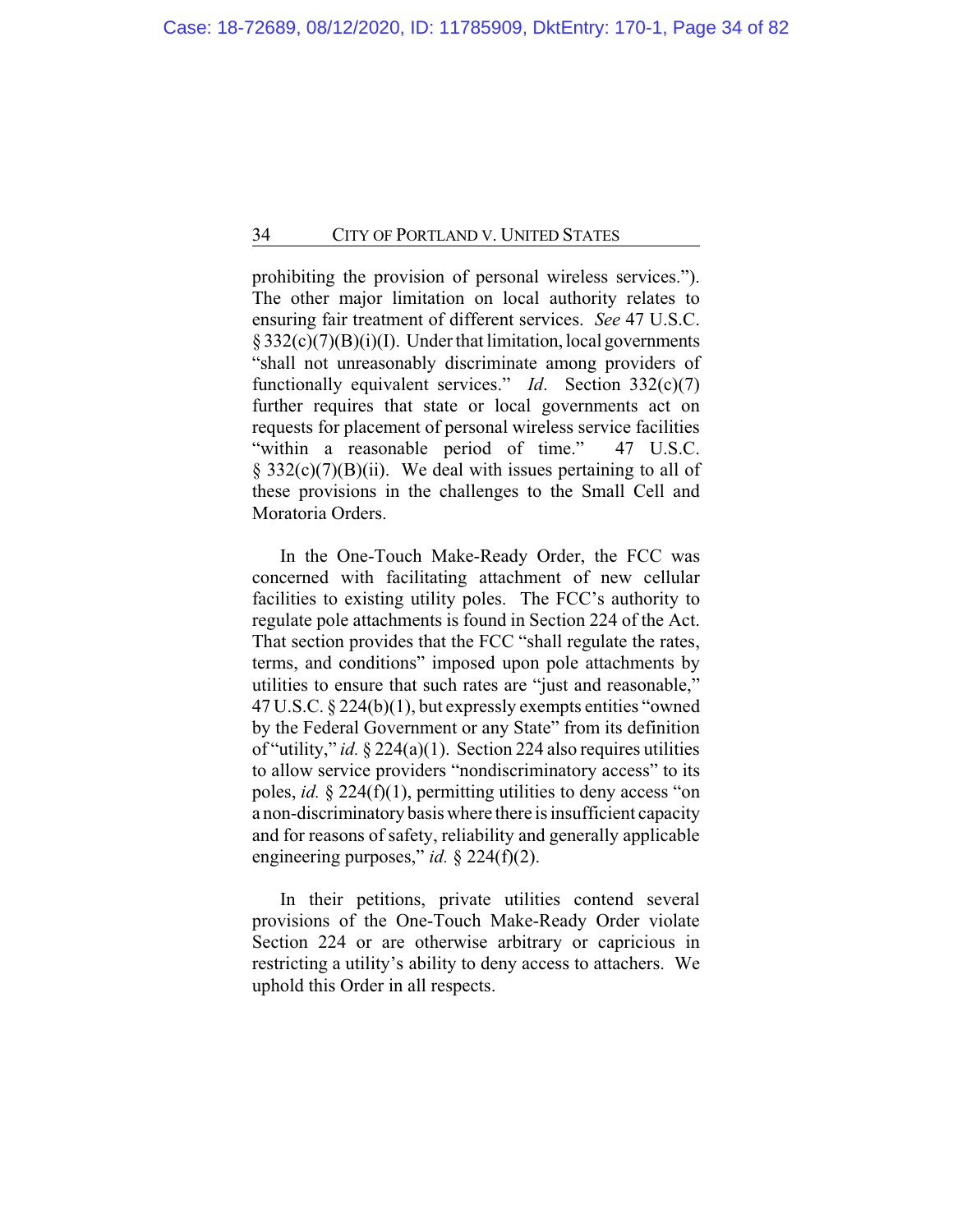As relevant to this litigation, the most disputed provision of the Act has been Section 253(a). The provision says that "[n]o State or local statute or regulation, or other State or local legal requirement, may prohibit or have the effect of prohibiting the ability of any entity to provide any interstate or intrastate telecommunications service." 47 U.S.C. § 253(a). Soon after the Act's passage, the FCC decided *California Payphone Association*, concerning the location of the now antiquated, but formerly ubiquitous, payphone technology. 12 FCC Rcd. 14,191 (1997). The FCC considered a local regulation that prohibited the installation of payphones on private property outdoors, and held it was not an actual or effective prohibition of services, because phones could still be installed indoors on public or private property, and outdoors on public property. *Id*. at 14,210. The FCC therefore held the requirement did not "materially inhibit[]" payphone service. *Id*. at 14,210.

This court's leading case interpreting Section 253 is our en banc decision in *Sprint*, 543 F.3d 571. We there straightened out an errant panel decision that had been concerned with the phrase "no State or local statute or regulation . . . may prohibit . . . " in Section 253. That decision read the phrase to mean that Section 253 preempted any state or local regulation that "might possibly" have the effect of prohibiting service. *Id.* at 578. We held in *Sprint* that more than "the mere possibility" of prohibition was required to trigger preemption. *Id*. There must be an actual effect, and we recognized the continuing validity of the material inhibition test from *California Payphone*. *See id.* ("[W]e note that our interpretation is consistent with the  $FCC's.'$ ).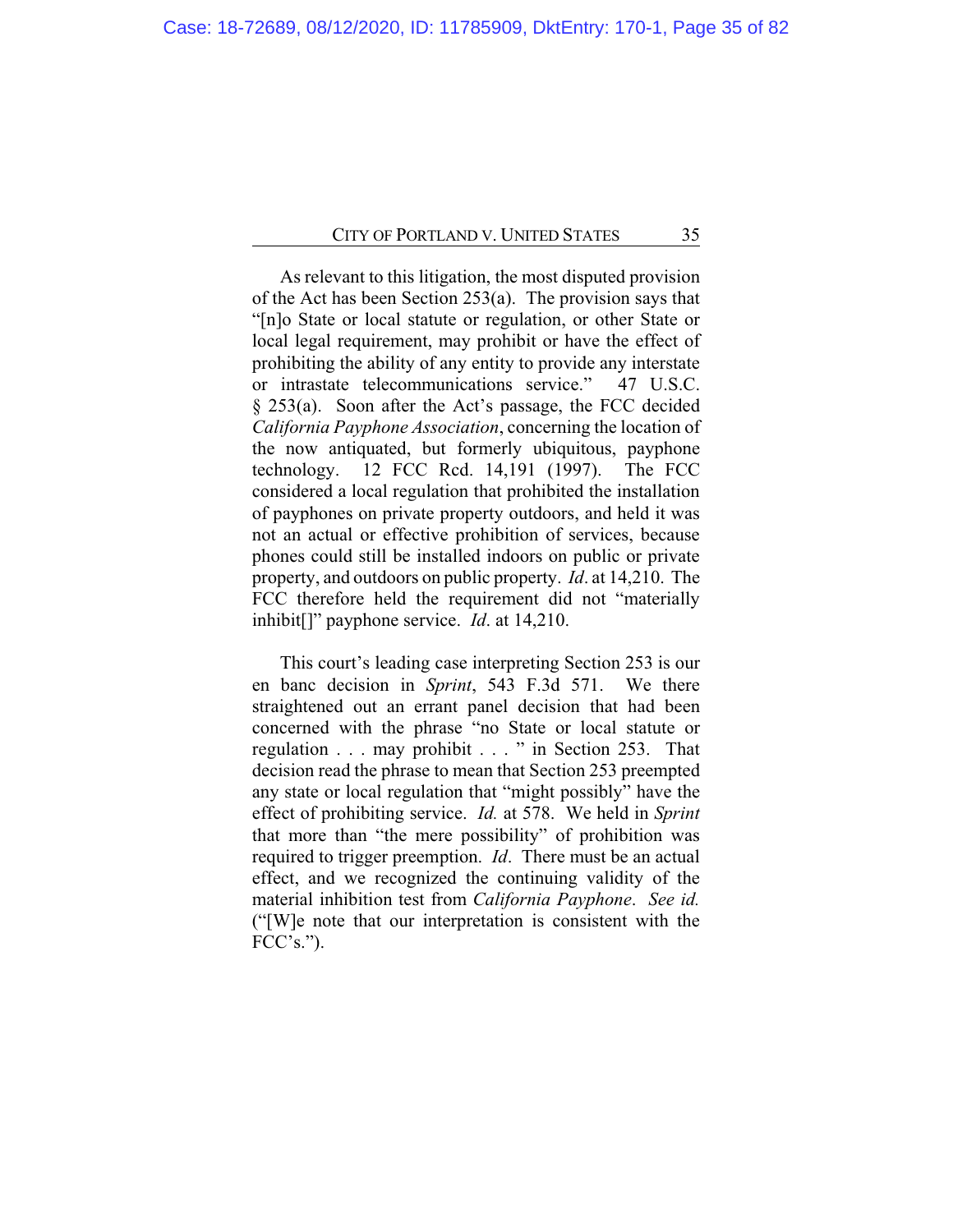Many of the issues we must decide here involve contentions by Petitioners that various provisions of the Small Cell and Moratoria Orders limit state and local regulatory authority to a greater degree than that contemplated in the Act, as interpreted by *California Payphone* and *Sprint*. The application of the FCC's "material inhibition" standard thus comes into play when we consider a number of the challenged provisions.

As a threshold issue, Local Government Petitioners argue that the FCC must demonstrate that an "actual prohibition" of services is occurring before preempting any municipal regulations, and that anything less than that showing is contrary to Section 253(a) and our decision in *Sprint*. We must reject this argument. The FCC's application of its standard in the Small Cell and Moratoria Orders is consistent with *Sprint*, which endorsed the material inhibition standard as a method of determining whether there has been an effective prohibition. The FCC here made factual findings, on the basis of the record before it, that certain municipal practices are materially inhibiting the deployment of 5G services. Nothing more is required of the FCC under *Sprint.*

Local Government Petitioners raise a corollary general objection to the Small Cell and Moratoria Orders, contending that the FCC, without a reasoned explanation, has departed from its prior approach in *California Payphone*, and has made it much easier to show an effective prohibition. *California Payphone*'s material inhibition standard remains controlling, however. The FCC has explained that it applies a little differently in the context of 5G, because state and local regulation, particularly with respect to fees and aesthetics, is more likely to have a prohibitory effect on 5G technology than it does on older technology. The reason is that when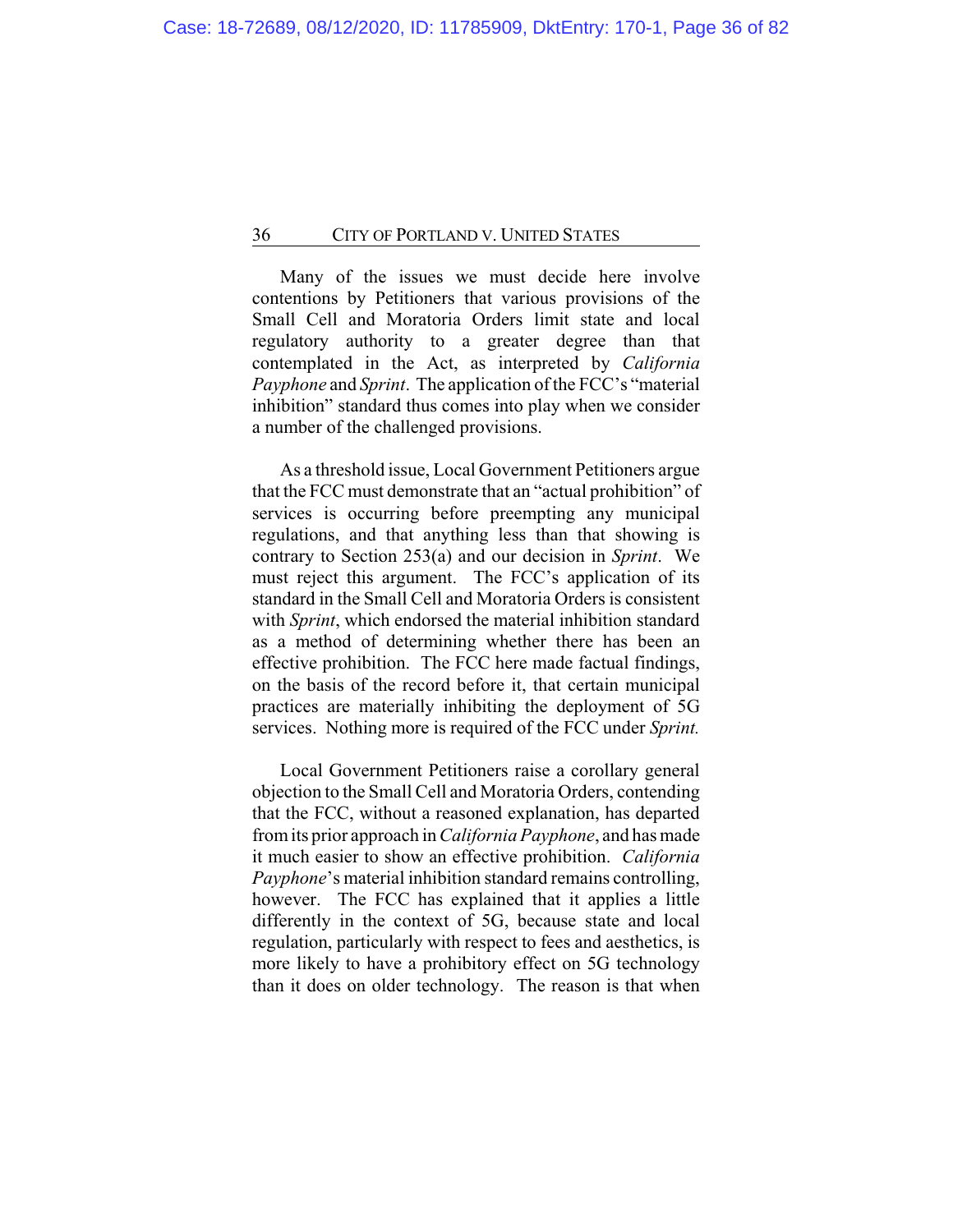compared with previous generations of wireless technology, 5G is different in that it requires rapid, widespread deployment of more facilities. *See, e.g.*, *Small Cell Order* ¶ 53 (explaining that "even fees that might seem small in isolation have material and prohibitive effects on deployment, particularly when considered in the aggregate given the nature and volume of anticipated Small Wireless Facility deployment" (footnote omitted)). The differences in the FCC's new approach are therefore reasonably explained by the differences in 5G technology.

We therefore turn to Petitioners' challenges to specific provisions of the Orders. We deal with the Small Cell and Moratoria Orders together. Both Orders relate to the ways state and local governments can permissibly regulate small cell facilities.

## **III. SMALL CELL AND MORATORIA ORDERS**

The FCC initiated proceedings leading to the Small Cell and Moratoria Orders in response to complaints from wireless service providers. They reported that a variety of state and local regulations and practices were delaying and inhibiting small cell deployment nationwide in violation of Section 253. Those state and local governments now seek review of the Orders. We here summarize the challenged provisions of each Order.

The FCC issued the Moratoria Order in August 2018, and the Small Cell Order the following month. Two principal types of state and local regulation the agency considered relate to fees and aesthetic requirements. The FCC concluded such requirements frequently materially inhibit 5G deployment. The FCC found that when state and local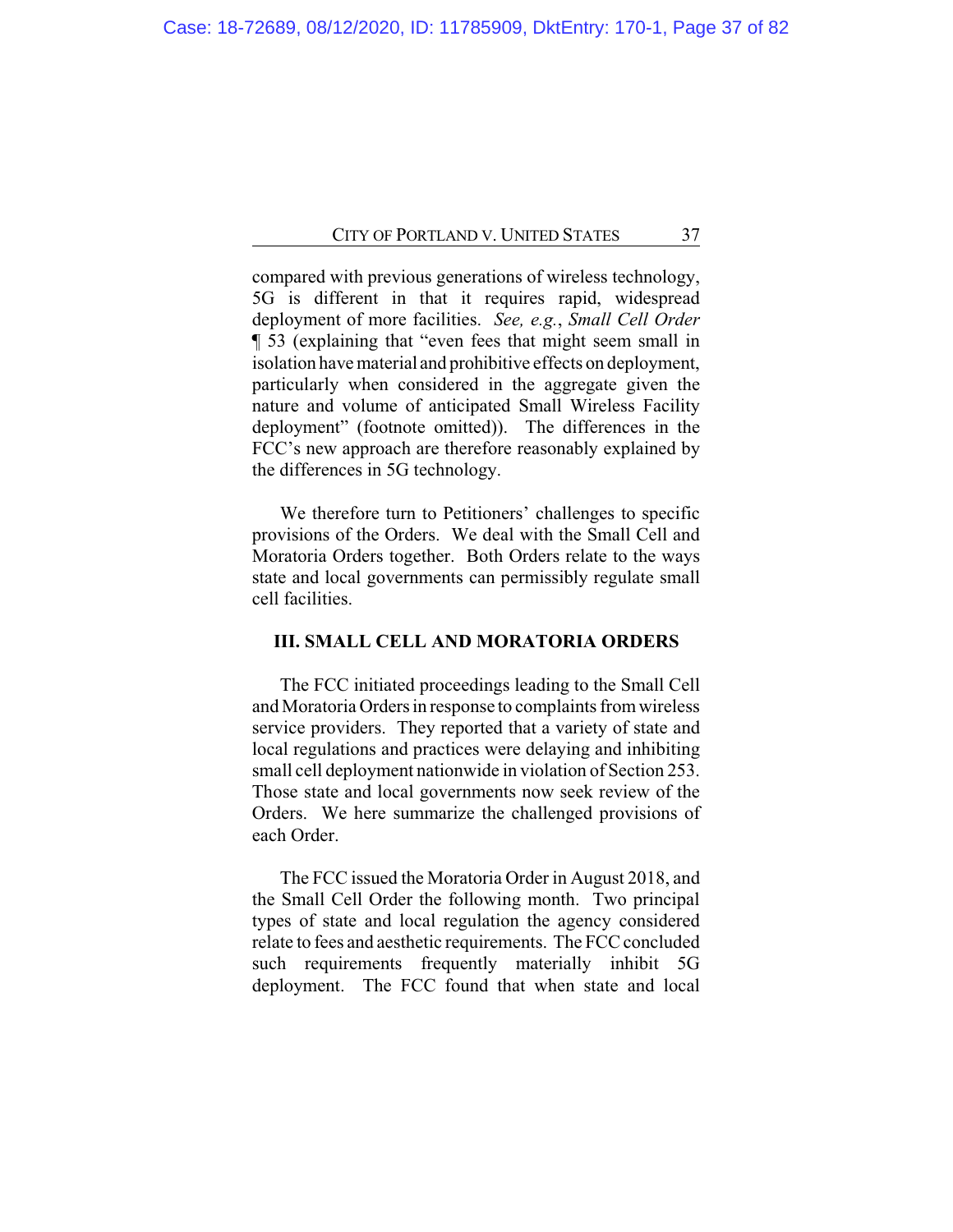governments charge excessive fees for wireless facility applications, the cumulative impact of such charges amounts to an effective prohibition of deployment in other parts of the country. The FCC therefore limited the fees that a state or local government can assess, above a safe harbor amount, to the government's approximate costs. Specifically, the fee is permissible only if it is a "reasonable approximation of the state or local government's costs" of processing applications and managing the rights-of-way. *Small Cell Order* ¶ 50.

With respect to local aesthetic requirements, the FCC concluded such regulations were materially inhibiting small cell deployment within the meaning of the *California Payphone* standard. A key provision of the Small Cell Order sets out the applicable criteria: aesthetic restrictions are preempted unless they are (1) reasonable, (2) no more burdensome than requirements placed on other facilities, and (3) objective and published in advance. *Id*. ¶ 86. To qualify as a "reasonable" aesthetic requirement, an ordinance must be both "technically feasible and reasonably directed to avoiding or remedying the intangible public harm of unsightly or outof-character deployments." *Id*. ¶ 87.

Another important provision of the Small Cell Order modified the rules for when local jurisdictions have to act on wireless permitting requests, the so-called "shot clock" rules. Nearly a decade earlier, the FCC adopted the first shot clock rules, requiring zoning authorities to decide applications for wireless facility deployment on existing structures within ninety days, and all other applications for zoning permits within 150 days. *Petition for Declaratory Ruling*, 24 FCC Rcd. 13,994 (2009) [hereinafter *2009 Order*]; *see City of Arlington v. FCC*, 668 F.3d 229, 235–36 (5th Cir. 2012), *aff'd*, 569 U.S. 290 (2013). Under the 2009 Order, when a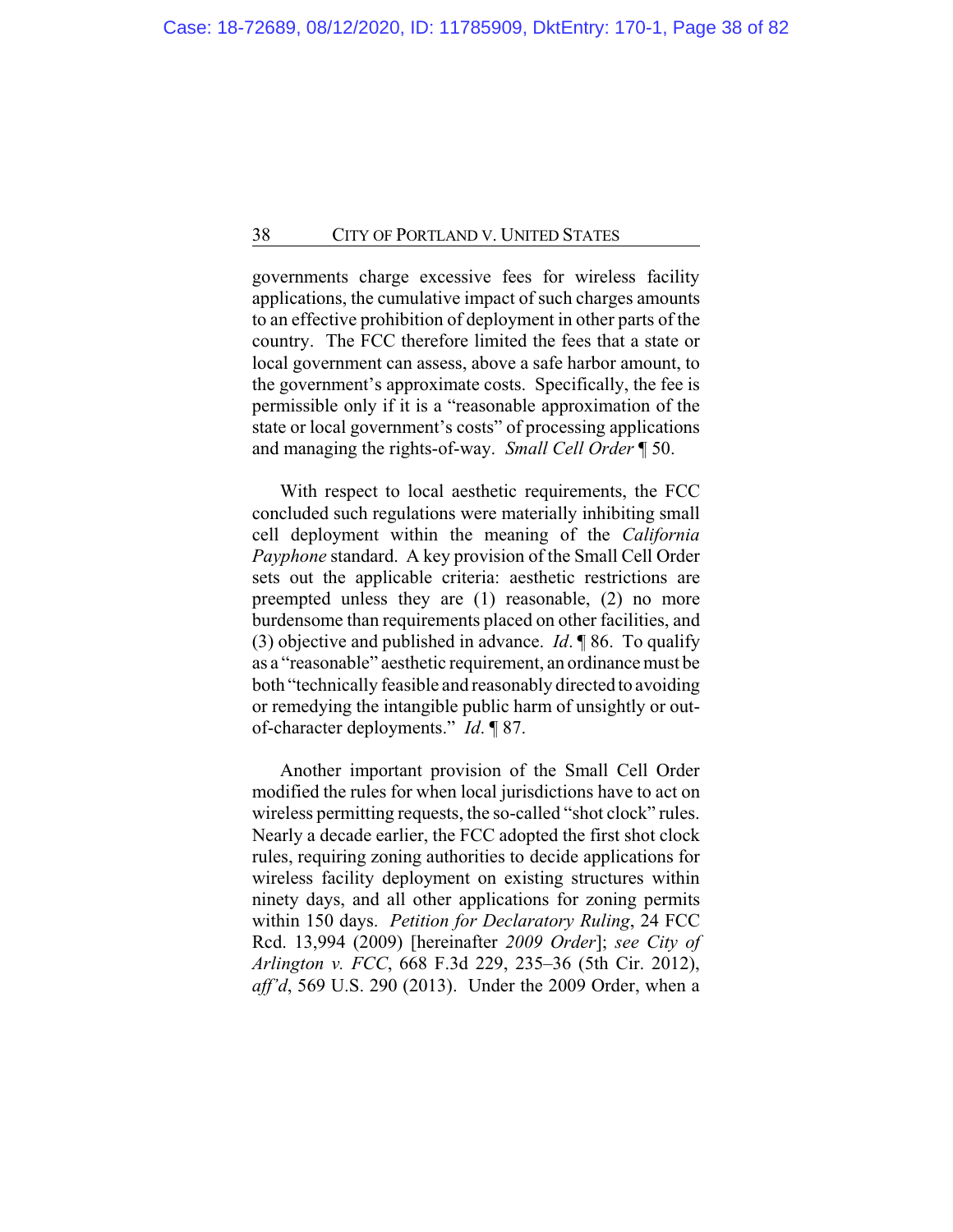local zoning authority exceeded a shot clock, it was presumed that the municipality violated the statutory requirement to respond within a reasonable time. *City of Arlington*, 668 F.3d at 236. When a local zoning authority failed to act within the proscribed time, the permit applicant could then file a lawsuit seeking a declaration that the city's delay was unreasonable, and the city would have the opportunity to rebut the presumed statutory violation. *2009 Order* ¶¶ 37–38.

The 2018 Small Cell Order broadens the application of these shot clocks to include all telecommunications permits, not just zoning permits, and it shortens the shot clocks. State and local governments now have sixty days to decide applications for installations on existing infrastructure, and ninety days for all other applications. *Small Cell Order* ¶¶ 104–05, ¶ 132, ¶ 136. The Order does not add enforcement mechanisms. If a state or local government misses a permitting deadline, the applicant still must seek an injunction.

In the Moratoria Order, the FCC found that municipal actions that halt 5G deployment, deemed "moratoria," violate Section 253(a) of the Act when they effectively prohibit the deployment of 5G technology. The FCC recognized two general moratoria categories: express and de facto. As with the Small Cell Order, the Moratoria Order does not specifically preempt or invalidate any particular state or local requirement. *See Moratoria Order* ¶ 150. ("[W]e do not reach specific determinations on the numerous examples discussed by parties in our record . . . ."). It lays out the applicable standards.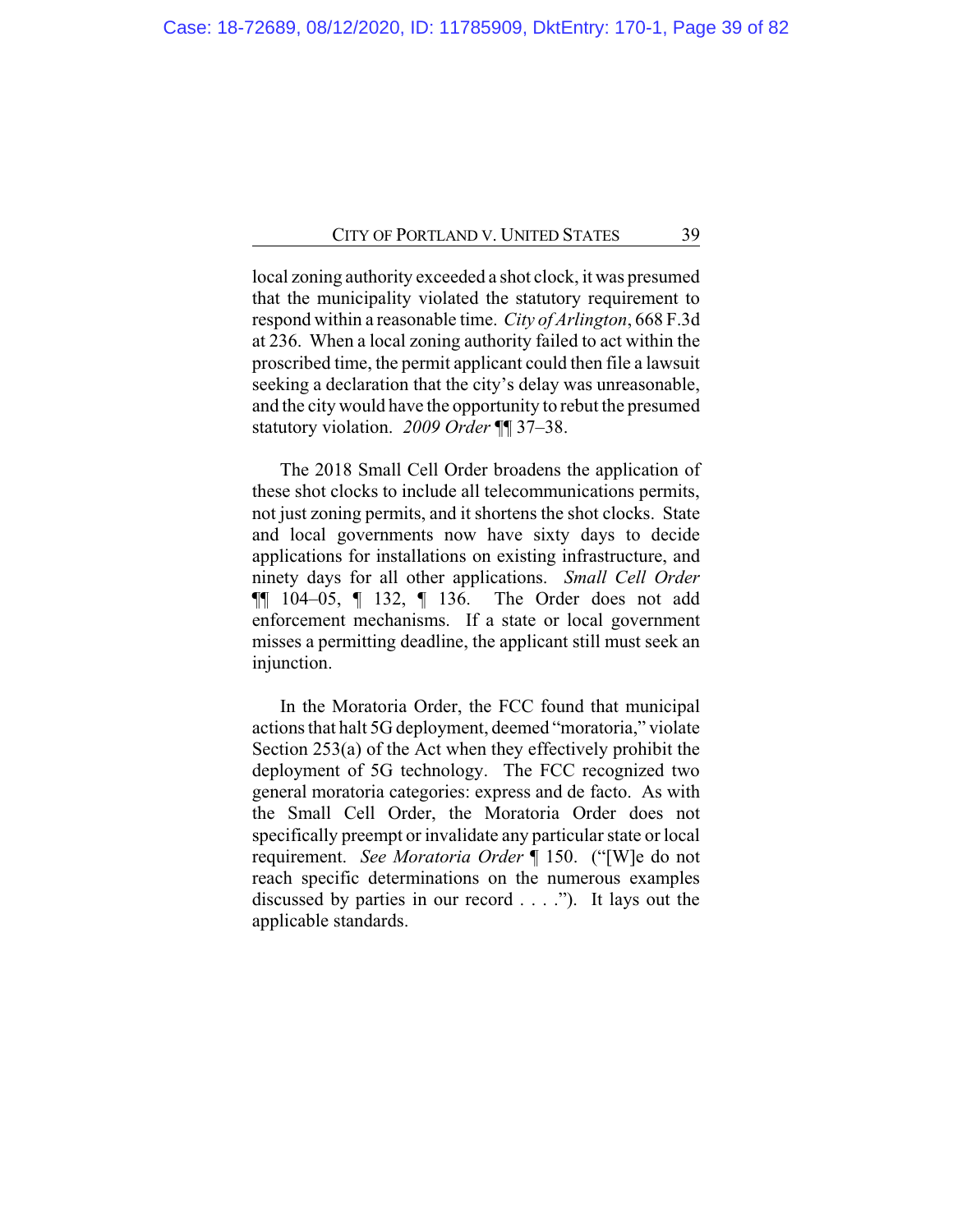## **A. Challenges to the Small Cell Order**

Following the publication of the Small Cell Order, Local Government and Public Power Petitioners filed these petitions for review, asserting a number of legal challenges. We evaluate these challenges under the Administrative Procedure Act by examining whether "an agency's decreed result [is] within the scope of its lawful authority," and whether "the process by which it reaches [a given] result [is] logical and rational." *Michigan v. EPA*, 135 S. Ct. 2699, 2706 (2015) (internal quotation marks omitted); *see* 5 U.S.C.  $§ 706(2)(A), (C).$  Where terms of the Telecommunications Act are ambiguous, we defer to the FCC's reasonable interpretations. *City of Arlington*, 569 U.S. at 296–97; *see Chevron v. Nat. Res. Def. Council*, 467 U.S. 837 (1984). And where the FCC is departing from prior policy, we look to see if it acknowledged that it was changing positions, and gave "good reasons for the new policy." *FCC v. Fox Television Stations, Inc.*, 556 U.S. 502, 515 (2009).

To the extent that Petitioners challenge factual findings, we review them for substantial evidence, that is, evidence "a reasonable mind might accept as adequate to support a conclusion." *Biestek v. Berryhill*, 139 S. Ct. 1148, 1154 (2019) (internal quotation marks omitted). "[W]hatever the meaning of substantial in other contexts, the threshold for such evidentiary sufficiency is not high." *Id*. (internal quotation marks omitted).

The Small Cell Order covers three major subjects and sets out the standards by which local regulations will be judged in determining whether they are preempted. Local Government Petitioners are not happy with any of them. The subjects are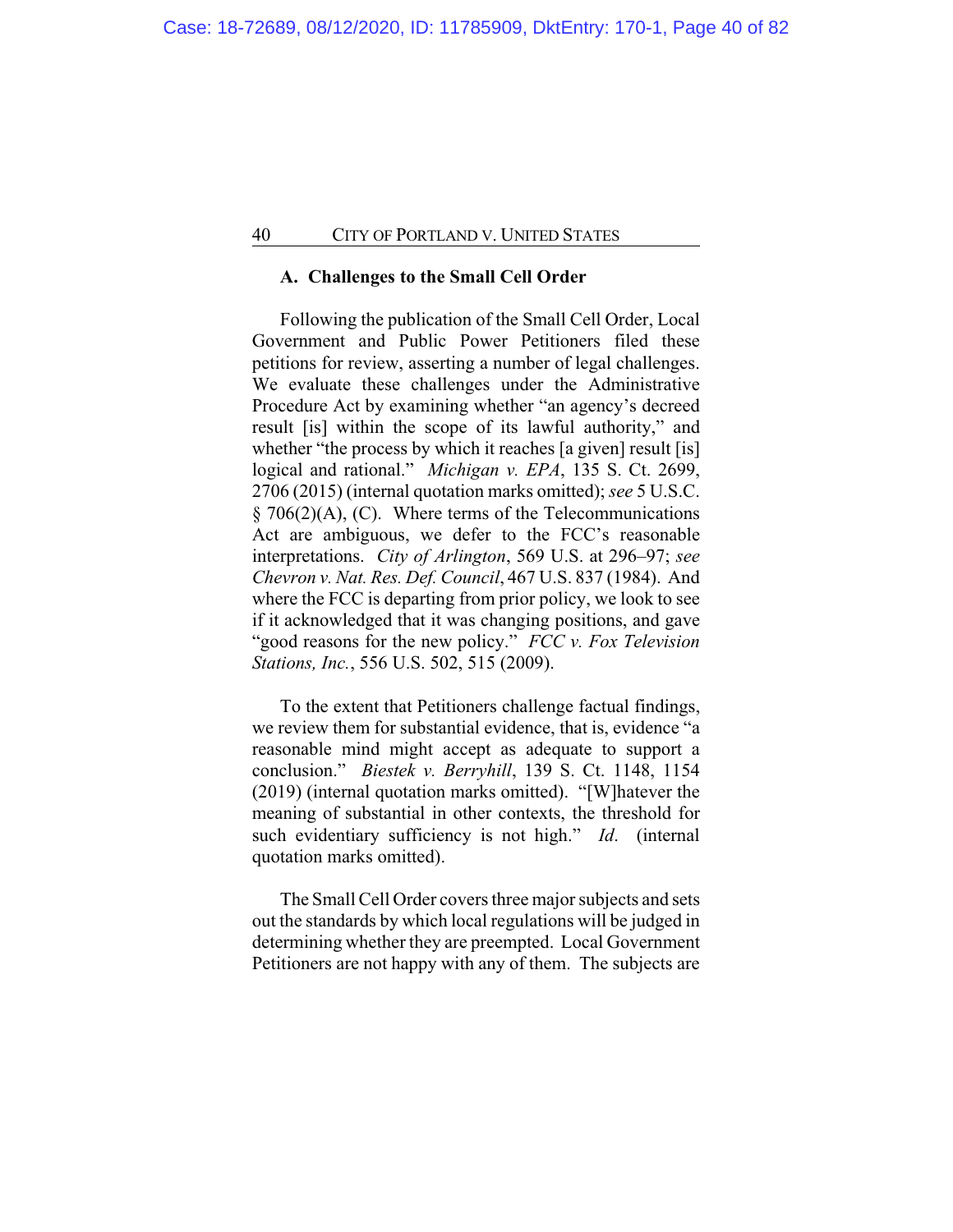fees, aesthetics, and the time for approving permit applications (shot clocks). We deal with each of them in turn.

# *1. Fees*

State and local governments generally charge a wireless service provider fees to deploy facilities in their jurisdictions. These fees include one-time fees for new wireless facility deployment, as well as recurring annual fees on existing facilities in the public rights-of-way. The FCC concluded in the Small Cell Order that some of these fees were so excessive that they were effectively prohibiting the nationwide deployment of 5G technology and were therefore preempted. The Order places conditions on fees above a certain level to avoid preemption: fees must be: "(1) a reasonable approximation of the state or local government's costs, (2) [with] only objectively reasonable costs . . . factored into those fees, and (3) . . . no higher than the fees charged to similarly-situated competitors in similar situations." *Small Cell Order* ¶ 50 (footnote omitted).

The Small Cell Order does not require a cost basis for all fees to avoid preemption. There is a safe harbor. Fees are presumptively lawful if, for each wireless facility, application fees are less than \$500, and recurring fees are less than \$270 per year. *Id.* ¶ 79. If fees exceed those levels, they are not automatically preempted, but can be justified. Localities may charge fees above these levels where they can demonstrate that their actual costs exceed the presumptive levels. *Id*. ¶ 80 & n.234.

The FCC offers two principal rationales for limiting fees above the safe harbor to costs. When local governments charge fees in excess of their costs, they take funds of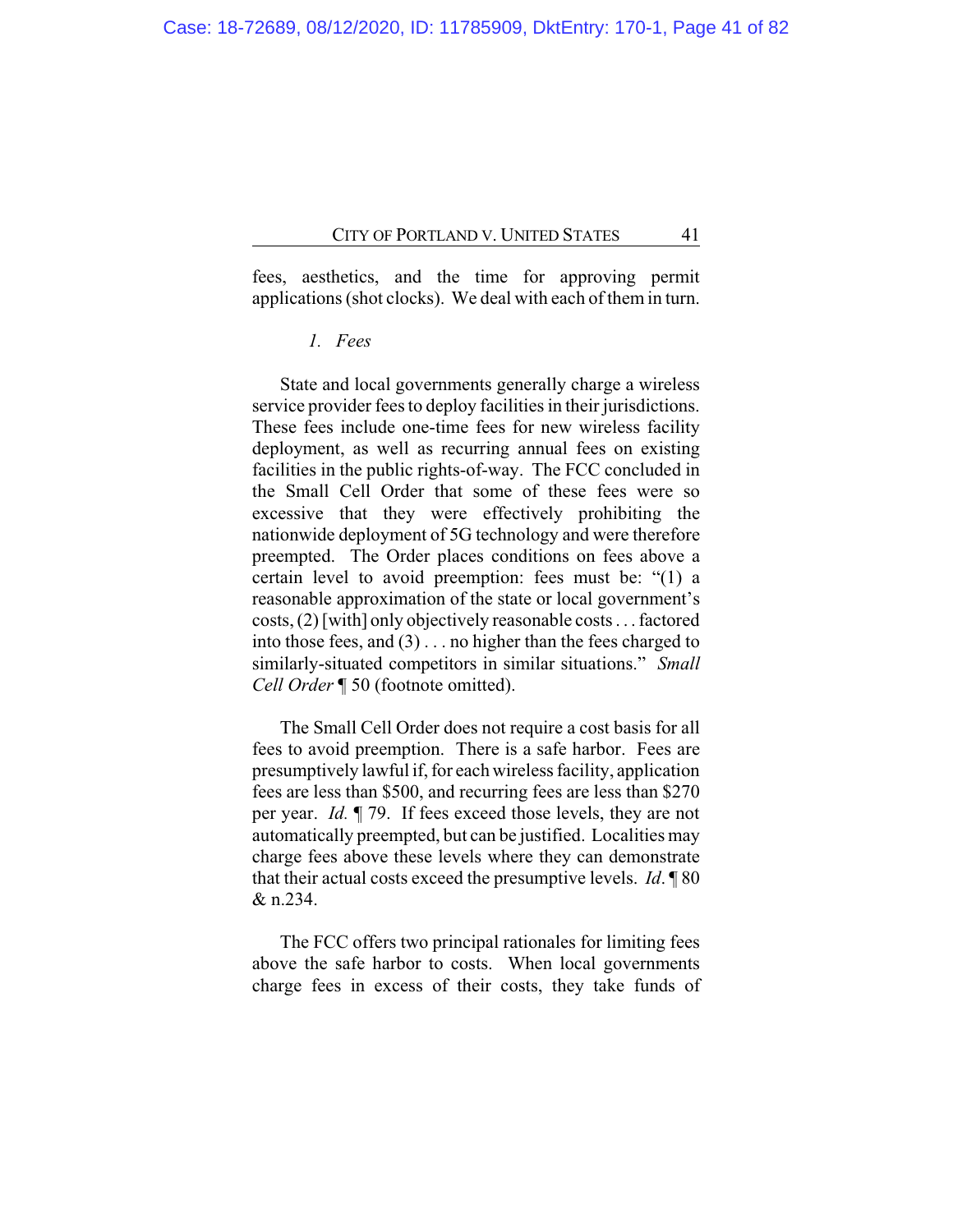wireless service providers that would otherwise be used for additional 5G deployment in other jurisdictions. Statements in the record from wireless service providers, and an empirical study, are cited to support the conclusion that limiting fees will lead to additional, faster deployment of 5G technology throughout the country. *See Small Cell Order* ¶¶ 61–64. The FCC explained that high fees also reduce the availability of service in the jurisdiction charging the fee. *Id.* ¶ 53. The FCC points to numerous, geographically diverse cities, where excessive fees are delaying deployment of 5G services. In one example, deployment had to be completely halted when a city tried to charge a one-time fee of \$20,000 per small cell, with an additional recurring annual fee of \$6000.

Local Government Petitioners challenge the fee limitations on a number of grounds. Their primary argument is that there is no rational connection between whether a particular fee is higher than that particular city's costs, and whether that fee is prohibiting service.

The FCC did not base its fee structure on a determination that there was a relationship between particular cities' fees and prohibition of services. The FCC instead found that above-cost fees, in the aggregate, were having a prohibitive effect on a national basis. *See id.* ¶ 53 (explaining that "even fees that might seem small in isolation have material and prohibitive effects on deployment, particularly when considered in the aggregate given the nature and volume of anticipated Small Wireless Facility deployment" (footnote omitted)).

The FCC found there was no readily-available alternative. *See id*. ¶ 65 n.199 (explaining that "the record does not reveal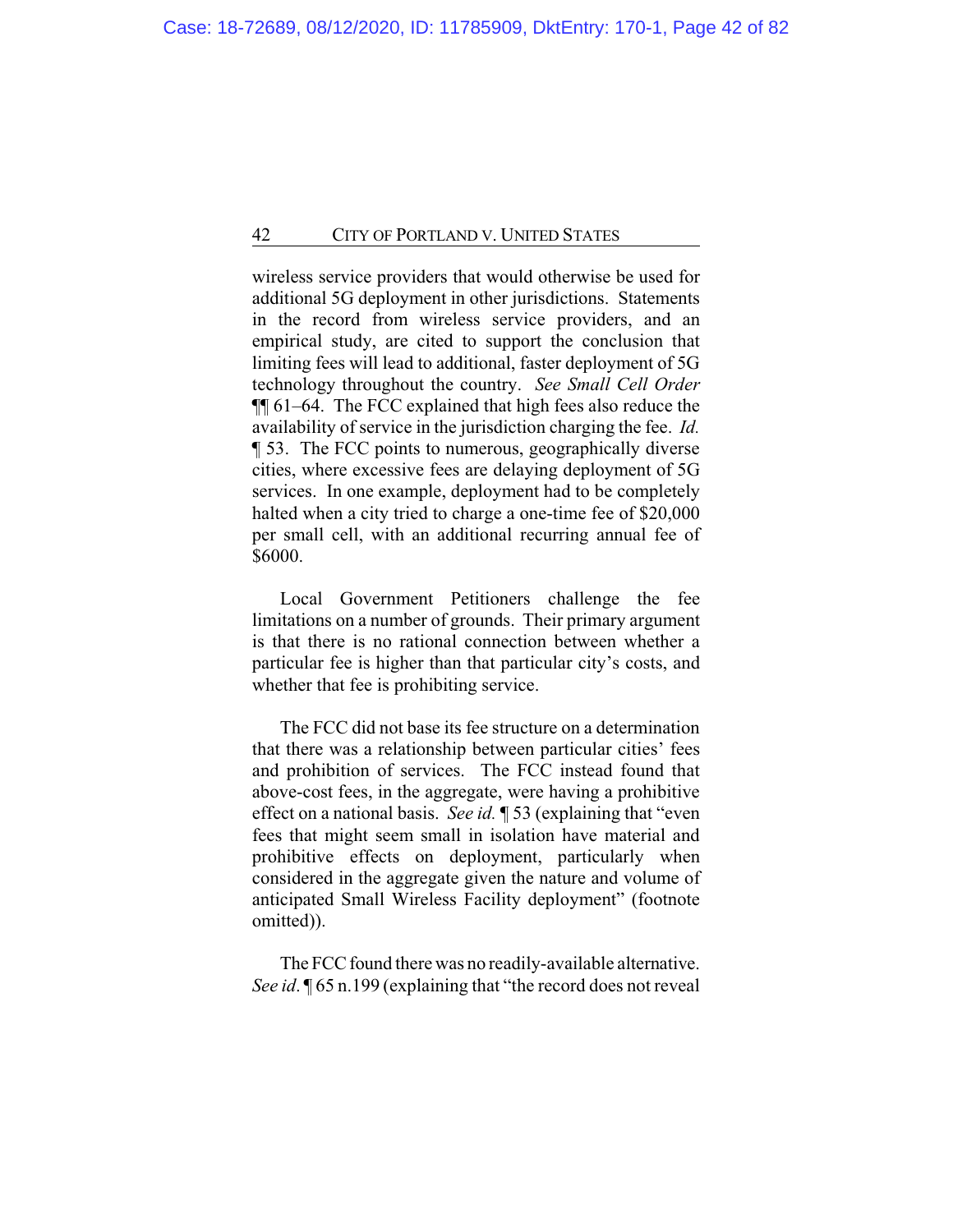an alternative, administrable approach to evaluating fees without a cost-based focus"). Administrability is important. In *Mayo Foundation for Medical Education & Research v. United States*, 562 U.S. 44, 58–59 (2011), the Supreme Court explained that an agency's rule "easily" satisfies *Chevron*'s step two, reasonable interpretation requirement, when the agency concluded that its new approach would "improve administrability." As the FCC explained here, its cost-based standard would prevent excessive fees and the effective prohibition of 5G services in many areas across the country.

Local Government Petitioners are implicitly suggesting an alternative approach that would require an examination of the prohibitive effect of fees in each of the 89,000 state and local governments under the FCC's jurisdiction, a nearly impossible administrative undertaking. Local Government Petitioners do not contend that this is required by statute, nor do they offer any other workable standard. The FCC here made the requisite "rational connection between the facts found and the choice made." *Burlington Truck Lines v. United States*, 371 U.S. 156, 168 (1962).

Our colleague's partial dissent offers one legal objection to the fee regulation. The dissent quotes language from our decision in *Qwest Communications Inc. v. City of Berkeley*, 433 F.3d 1253, 1257 (9th Cir. 2006), *overruled on other grounds by Sprint Telephony*, 543 F.3d at 578, to suggest that the FCC's cost based fee regulation should be vacated because it contravenes our precedent. In *Qwest*, however, we considered a challenge to a particular city's fee that was not based on costs. On the basis of then-binding authority we held that city's fee was preempted, but cautioned that we were not holding that "all non-cost based fees are automatically preempted." *Id*. at 1257. Instead we said that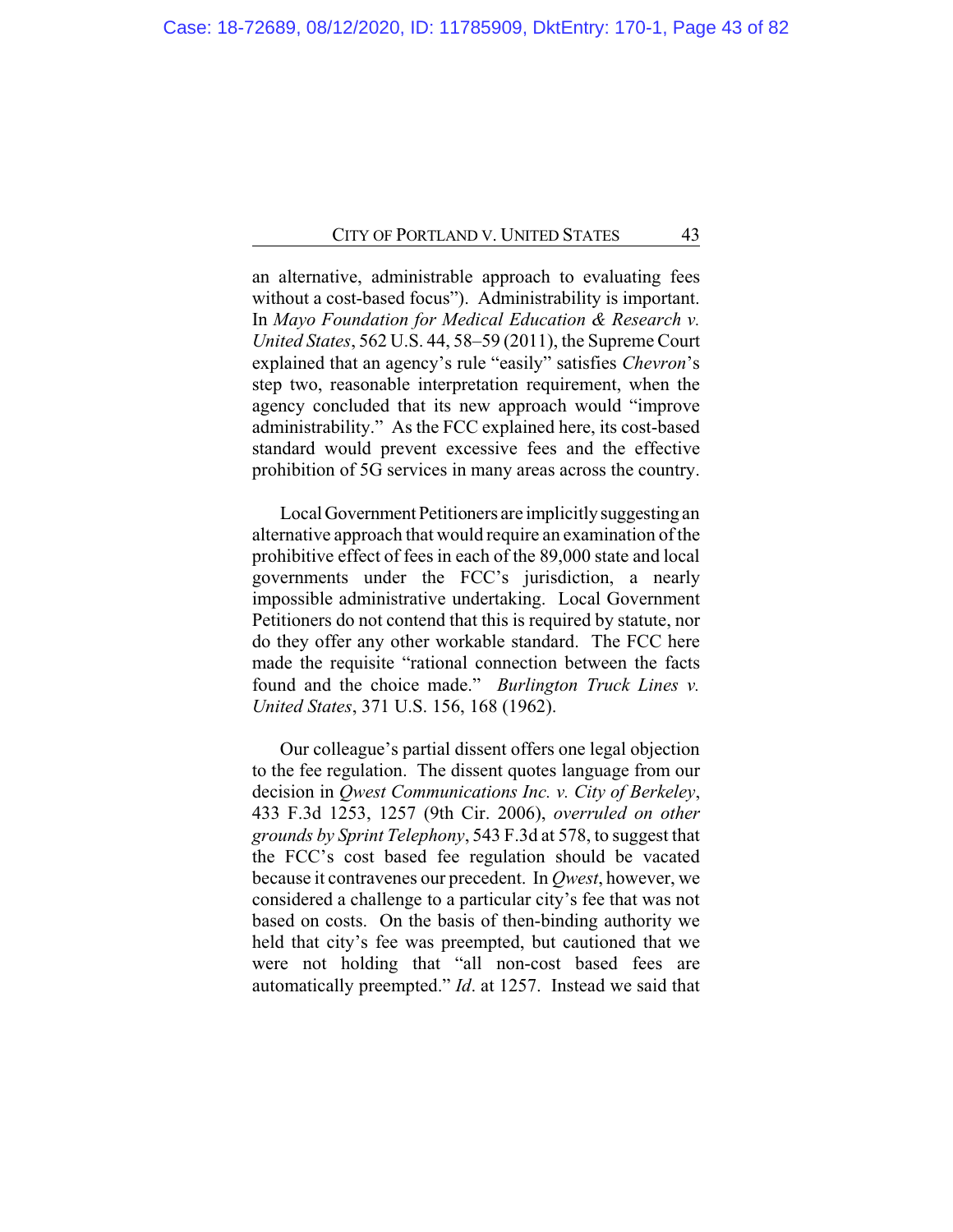in reviewing a particular city's ordinance "courts must consider substance of the particular regulation at issue." *Id*.

The *Qwest* language has no relevance in this case where we review a nationwide administrative regulation the FCC has adopted, after careful study and notice and comment, that invokes Section 253(a) to preempt only those fees above the safe harbor that exceed municipalities' costs. There has been no "automatic preemption" of "all non-cost based fees."

Local Government Petitioners also attack the FCC's key factual finding, that high fees were inhibiting deployment both within and outside the jurisdictions charging the fees. Yet, the FCC had statements from wireless service providers, which explained that the providers have been unable to deploy small cells in many cities because both original application and annually recurring fees were excessive. For example, AT&T reported it has been unable to deploy in Portland due to recurring annual fees ranging from \$3500 to \$7500 per node.

The record also supports the FCC's factual conclusion that high fees in one jurisdiction can prevent deployment in other jurisdictions. In addition to relying on firsthand reports of service providers, the FCC looked to an academic study, known as the Corning Study. A group of economists there estimated that limiting 5G fees could result in carriers reinvesting an additional \$2.4 billion in areas "previously not economically viable." The FCC reasonably relied upon this study to support its conclusion that a nationwide reduction in fees in "must-serve," heavily-populated areas, would result in significant additional deployment of 5G technology in other less lucrative areas of the country. The FCC therefore has easily met the standard of offering "more than a mere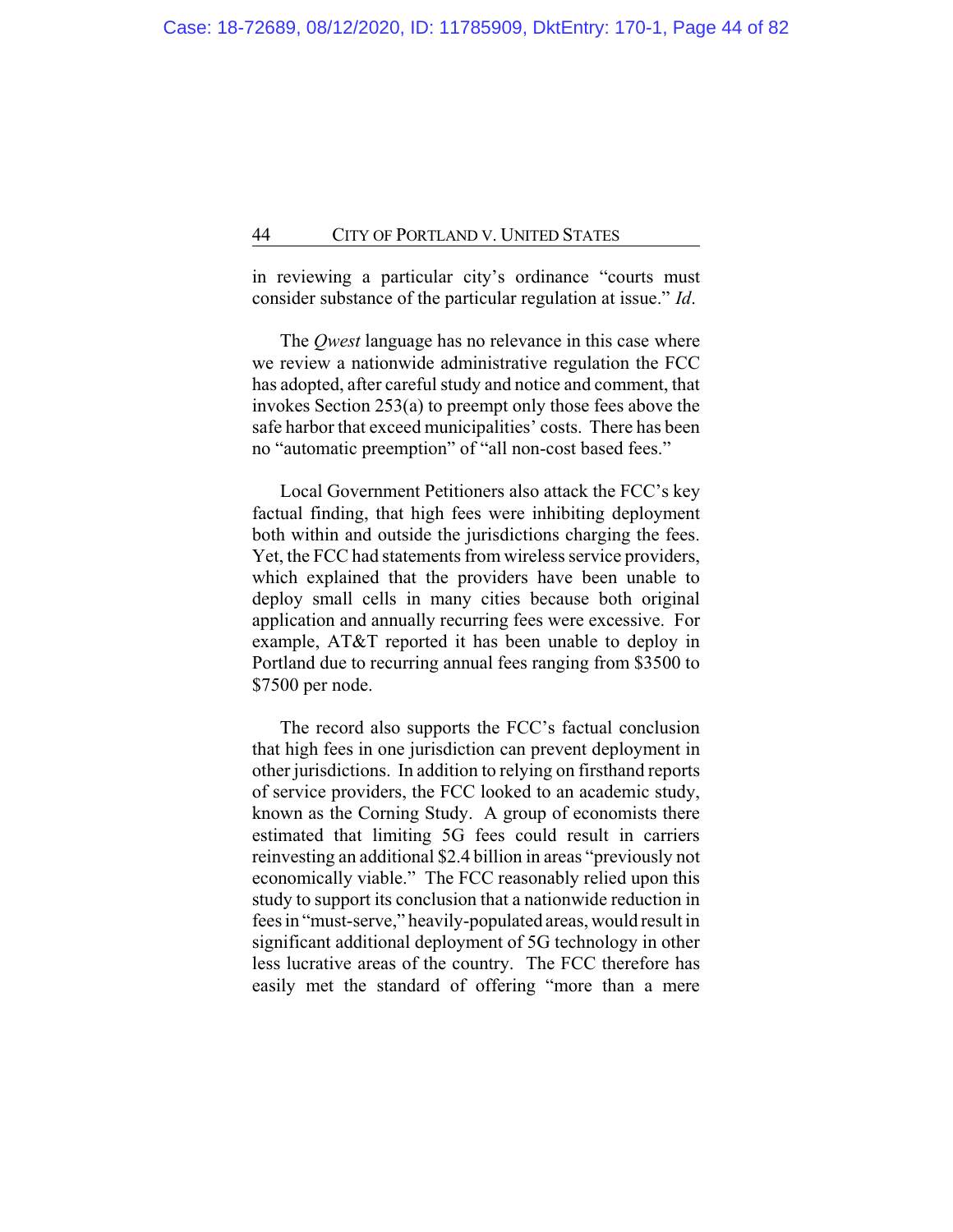scintilla" of evidence to support its conclusions regarding the prohibitive effect of above-cost fees. *See Biestek*, 139 S. Ct. at 1154.

We also conclude that the FCC's fee limitation does not violate Section 253(c) of the Act, which ensures that cities receive "fair and reasonable" compensation for use of their rights-of-way. The FCC explained that the calculation of actual, direct costs is a well-accepted method of determining reasonable compensation, and further, that a standard lacking a cost anchor would "have left providers entirely at the mercy of effectively unconstrained requirements of state or local governments." *Small Cell Order* ¶ 74. The statute requires that compensation be "fair and reasonable;" this does not mean that state and local governments should be permitted to make a profit by charging fees above costs. 47 U.S.C. § 253(c). The FCC's approach to fees is consistent with the language and intent of Section 253(c) and is reasonably explained.

Moreover, the FCC did not require local jurisdictions to justify all fees with costs. The FCC adopted presumptively permissible fee levels. In setting those levels, the FCC looked to a range of sources, including state laws that limit fees. *See Small Cell Order* ¶ 78, ¶ 79 n.233. Local Government Petitioners argue that the FCC was in effect, setting rates, and that it was arbitrary and capricious to do so, when it could reference only a few state laws. The FCC was not setting rates, however; it was determining a level at which fees would be so clearly reasonable that justification was not necessary, and litigation could be avoided. The presumptive levels are not arbitrary and capricious.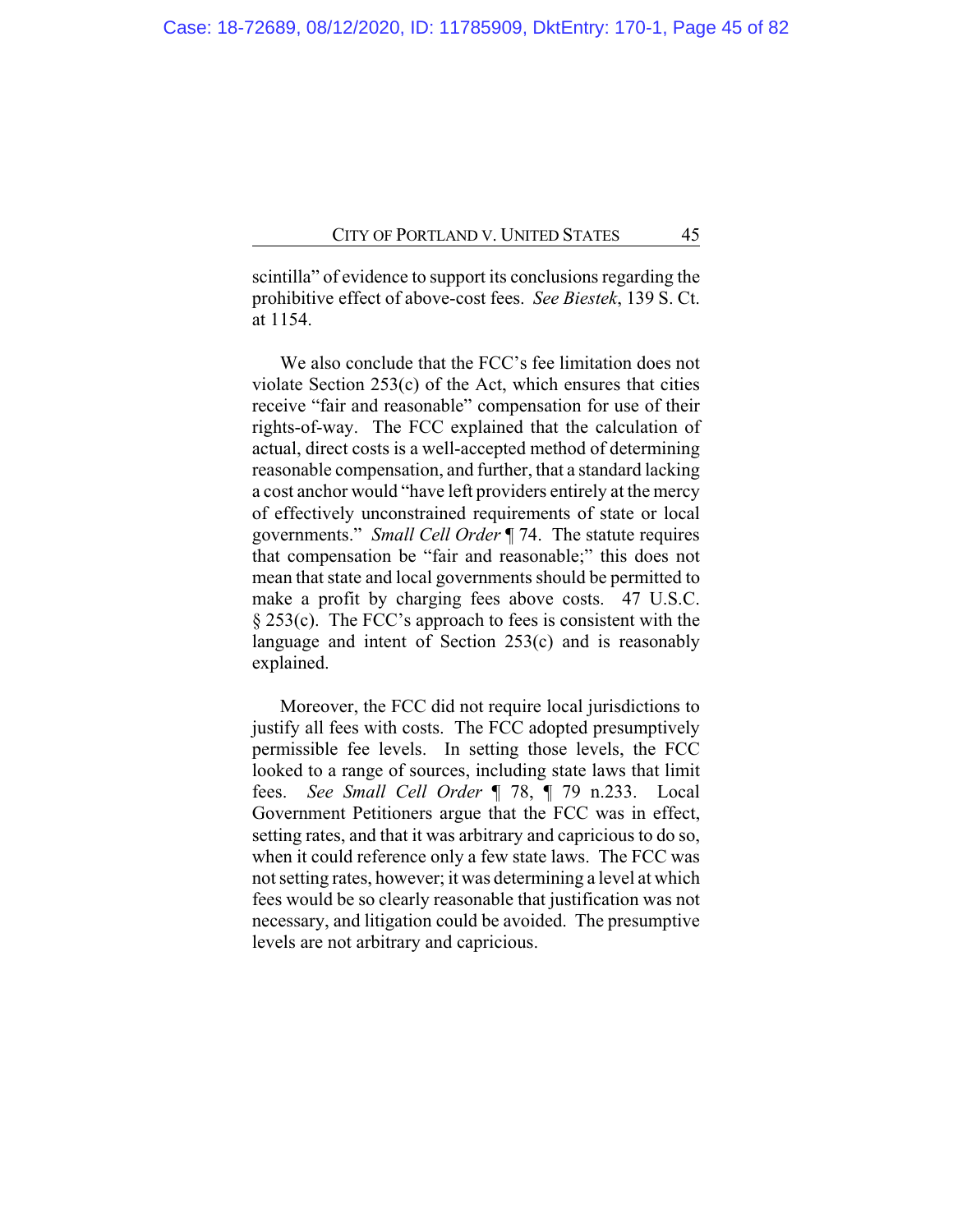# *2. Aesthetics*

Local governments have always been concerned about where utilities' infrastructure is placed and what it looks like. When Congress enacted the 1996 Telecommunications Act, it wanted to ensure state and local governments grant fair access to new technologies, and not prefer incumbent service providers over new entrants. Congress recognized that state and local governments could effect such preferential treatment through a wide array of regulations, including regulations on aesthetics. An important provision to prevent this is Section  $332(c)(7)(B)(i)(I)$ . It requires that "[t]he regulation of . . . personal wireless service facilities by any State or local government . . . shall not unreasonably discriminate among providers of functionally equivalent services." 47 U.S.C. §  $332(c)(7)(B)(i)(I)$ . The legislators who drafted this limitation on local regulation sought to ensure that state and local governments did not "unreasonably favor one competitor over another" in exercising their regulatory authority over facility deployments—including authority to regulate aesthetics. S. Rep. No. 104-230, at 209 (1996) (Conf. Rep.).

Because it recognized that state and local governments often have legitimate aesthetic reasons for accepting some deployments and rejecting others, Congress preempted only regulations that "unreasonably discriminate" among providers. 47 U.S.C.  $\frac{2}{3}$  332(c)(7)(B)(i)(I). Because there were differences among providers, those who crafted Section 332(c) sought to preserve state and local governments' "flexibility to treat facilities that create different . . . aesthetic . . . concerns differently, . . . even if those facilities provide functionally equivalent services." S. Rep. No. 104-230, at 209 (1996) (Conf. Rep.).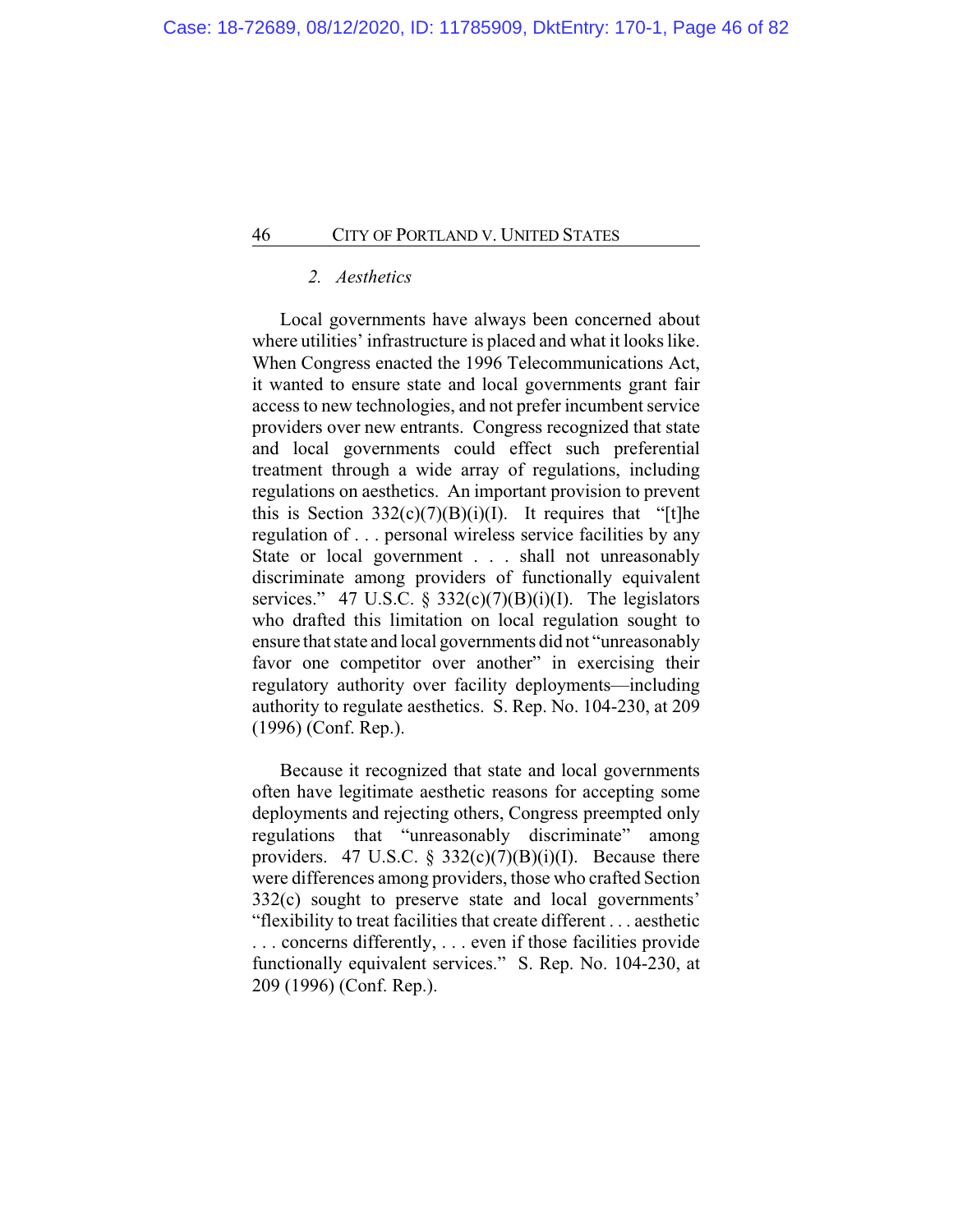The provisions of the Small Cell Order dealing with aesthetics are among the most problematic. The Order says, "aesthetics requirements are not preempted if they are (1) reasonable, (2) no more burdensome than those applied to other types of infrastructure deployments, and (3) objective and published in advance." *Small Cell Order* ¶ 86.

In the Small Cell Order, the FCC does not use Section 332's unreasonable discrimination standard in describing the limits on local regulation of small cell infrastructure. The Small Cell Order says instead that small cell aesthetic requirements must be "no more burdensome" than those imposed on other providers. *Id.* For example, the FCC explained that its standard would prohibit a requirement that small cell carriers "paint small cell cabinets a particular color when like requirements were not imposed on similar equipment placed in the [right-of-way] by electric incumbents, competitive telephone companies, or cable companies." *Id.* ¶ 84 n.241.

Local Government Petitioners point out that the FCC's standard amounts to requiring similar treatment and does not take into account the differences among technologies. The FCC's own justification for its provision bears this out. The FCC asserts that any application of different aesthetic standards to 5G small cells necessarily "evidences that the requirements are not, in fact, reasonable and directed at remedying the impact of the wireless infrastructure deployment." *Id*. ¶ 87. Thus, in the FCC's view, when a state or local government imposes different aesthetic requirements on 5G technology, those requirements are pretextual, unrelated to legitimate aesthetic goals, and must be preempted.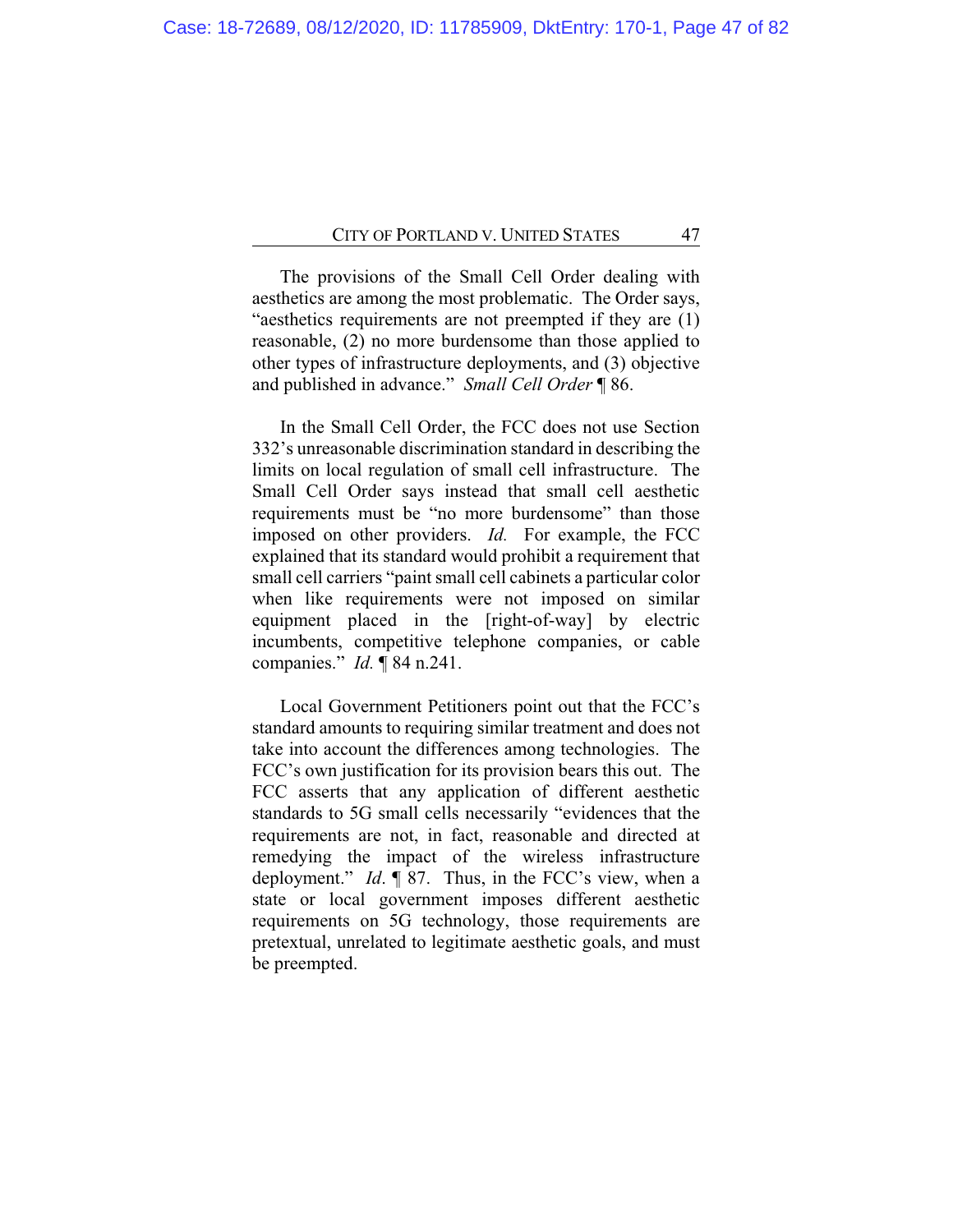Yet the statute expressly permits some difference in the treatment of different providers, so long as the treatment is reasonable. Indeed, we have previously recognized that Section  $332(c)(7)(B)(i)(I)$  of the Telecommunications Act "explicitly contemplates that some discrimination among providers . . . is allowed." *MetroPCS, Inc*. *v. City & Cty. of S.F.*, 400 F.3d 715, 727 (9th Cir. 2005) (internal quotation marks omitted), *abrogated on other grounds by T-Mobile S., LLC v. City of Roswell*, 574 U.S. 293 (2015). We explained that to establish unreasonable discrimination, providers "must show that they have been treated differently from other providers whose facilities are *similarly situated* in terms of the *structure, placement or cumulative impact* as the facilities in question." *Id*. (citation and internal quotation marks omitted). We explained that this "similarly-situated" standard is derived from the text of Section 332, and "strike[s] an appropriate balance between Congress's twin goals of promoting robust competition and preserving local zoning authority." *Id*. at 728.

The FCC's regulation here departs from the carefully crafted balance found in Section 332 in at least two critical respects. Unlike Section 332, the regulation does not permit even reasonable regulatory distinctions among functionally equivalent, but physically different services. Under this Order, any local regulation of 5G technology that creates additional costs is necessarily preempted. The FCC's limitation on local zoning authority differs from Section 332 in another respect. The Order requires the comparison of the challenged aesthetic regulation of 5G deployments to the regulation of any other infrastructure deployments, while the statute only requires a comparison with the regulation of functionally equivalent infrastructure deployments. *Small Cell Order* ¶ 87. The prohibition on local regulatory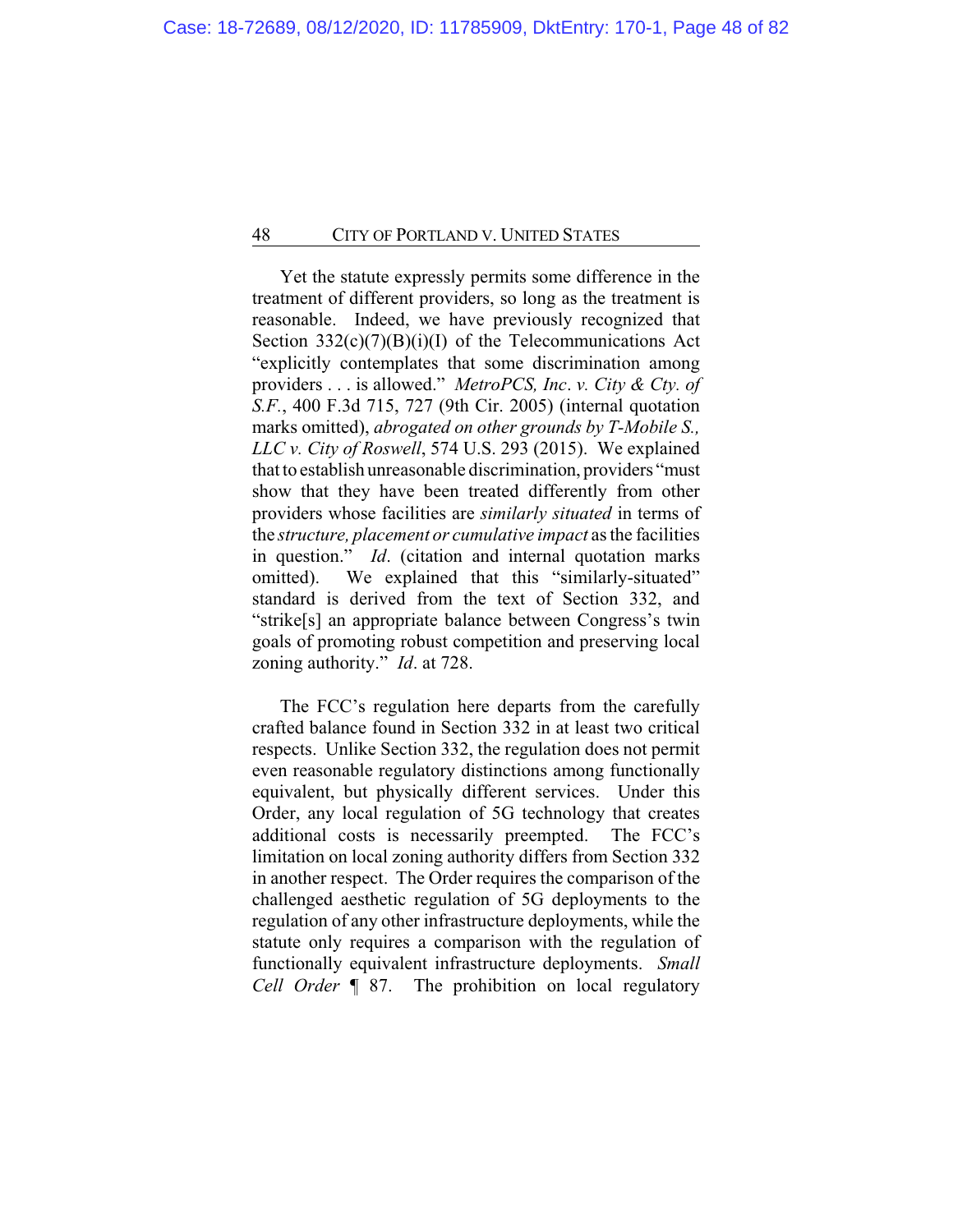authority in the regulation is in that respect broader than that contemplated by Congress.

The Supreme Court has told us that "an agency may not rewrite clear statutory terms" and that this is a "core administrative-law principle." *Util. Air Regulatory Grp. v. EPA*, 573 U.S. 302, 328 (2014). The FCC has contravened this principle here by placing a limitation on local zoning authority that departs from the explicit directive of Congress in Section 332.

Congress prohibited unreasonable discrimination, but permitted state and local governments to differentiate in the regulation of functionally equivalent providers with very different physical infrastructure. Members of Congress, in writing Section 332, recognized that applying different standards for physically different infrastructure deployments may, in some situations, be a reasonable use of local zoning authority. *See* S. Rep. No. 104-230, at 208 (1996) (Conf. Rep.) ("For example, the conferees do not intend that if a state or local government grants a permit in a commercial district, it must also grant a permit for a competitor's 50-foot tower in a residential district."). Requirements imposed on 5G technology are not always preempted as unrelated to legitimate aesthetic concerns just because they are "more burdensome" than regulations imposed on functionally equivalent services. We therefore conclude that the requirement in Paragraph 86 of the Small Cell Order, that limitations on small cells be "no more burdensome" than those applied to other technologies, must be vacated.

The other problematic limitation in the Small Cell Order is that locally-imposed aesthetic requirements be "objective and published in advance." *Small Cell Order* ¶ 86. The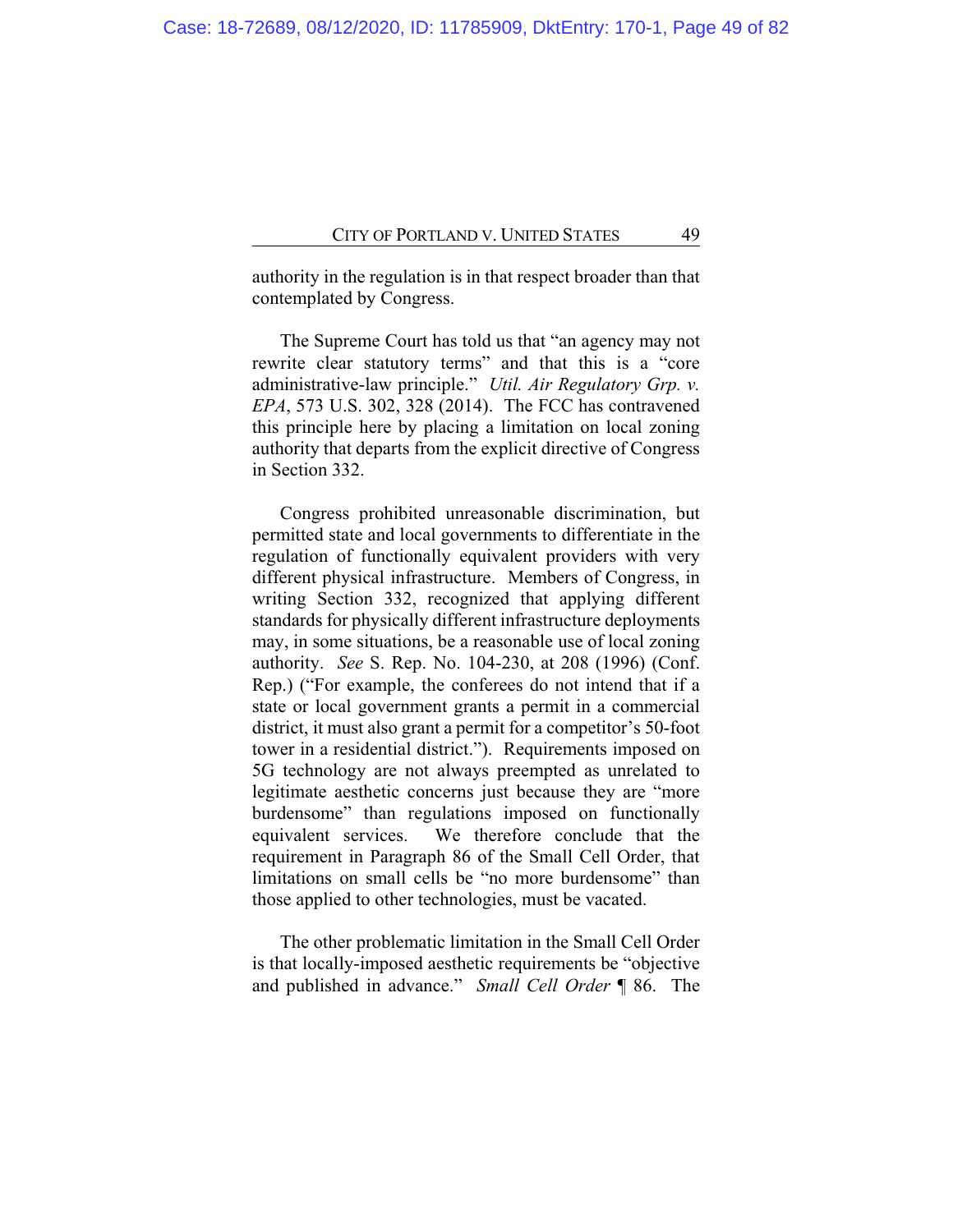Order defines "objective" to mean the local regulation "must incorporate clearly-defined and ascertainable standards, applied in a principled manner." *Id.* ¶ 88.

The FCC explained that it adopted this requirement in response to wireless service providers' complaints that they were being kept in the dark about what requirements they had to meet, and that those requirements were often so subjective that they had no readily ascertainable meaning. As the Order explained, the providers complained that they are unable to "design or implement rational plans for deploying Small Wireless Facilities if they cannot predict in advance what aesthetic requirements they will be obligated to satisfy to obtain permission to deploy a facility at any given site." *Id*. The FCC responded by requiring aesthetic regulations to be "objective and published in advance." *Id.* ¶ 86. The condition of advance publication is not seriously challenged, but the requirement that all local aesthetic regulation be "objective" gives rise to serious concerns.

Although the FCC was apparently responding to complaints of vague standards, Local Government Petitioners point out that the provision the FCC adopted bars any regulation other than one related to color, size, shape, and placement. It targets for preemption regulations focused on legitimate local objectives, such as ordinances requiring installations to conform to the character of the neighborhood. We do not see how all such regulations, designed like traditional zoning regulations to preserve characteristics of particular neighborhoods, materially inhibit, materially limit, or effectively prohibit the deployment of 5G technology.

We have previously expressed considerable doubt about the view that "malleable and open-ended," aesthetic criteria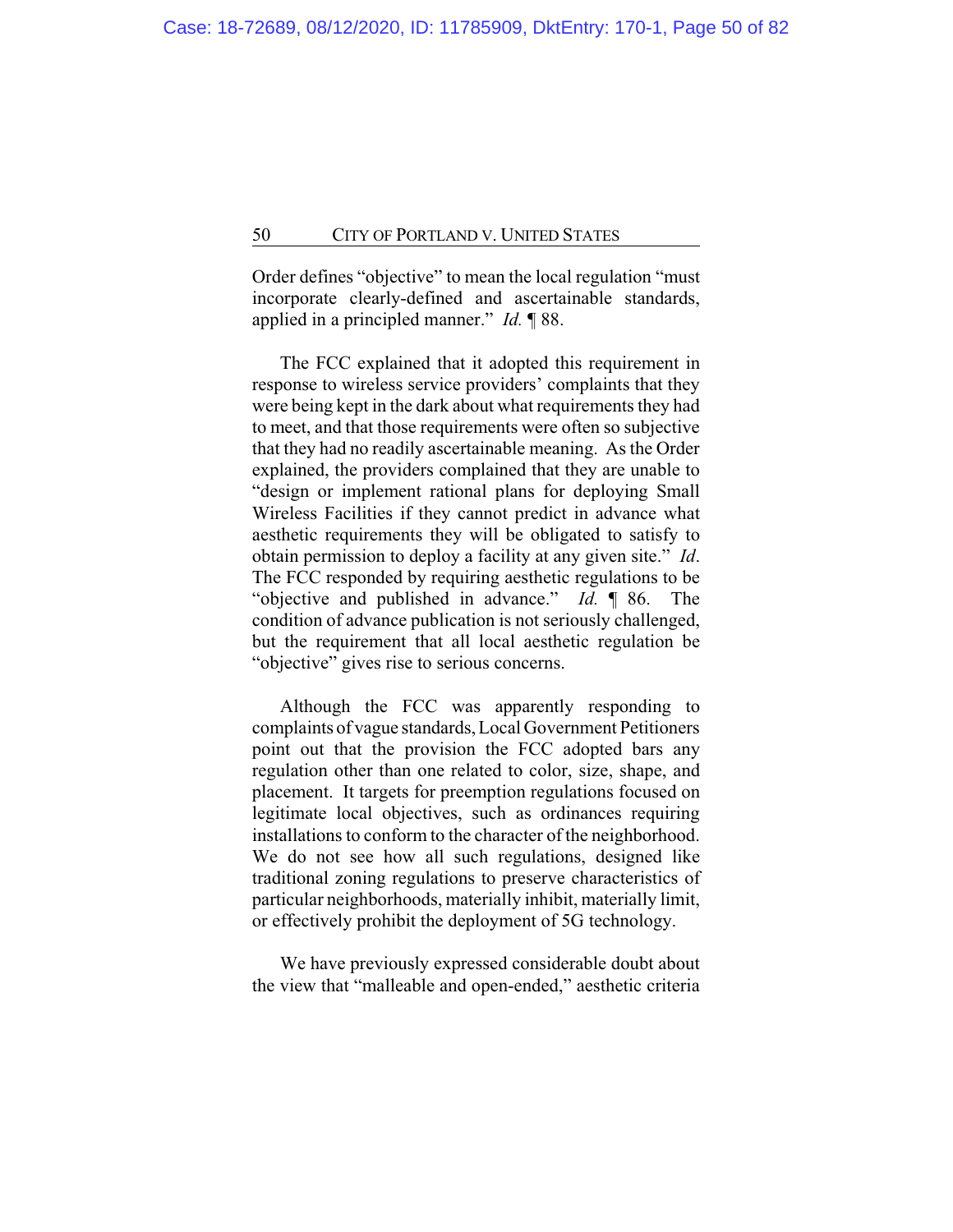*per se* prohibit service. *Sprint*, 543 F.3d at 580. In *Sprint*, we recognized that "[a] certain level of discretion is involved in evaluating any application for a zoning permit," and that while "[i]t is certainly true that a zoning board *could* exercise its discretion to effectively prohibit" service, "it is equally true (and more likely) that a zoning board would exercise its discretion only to balance the competing goals of an ordinance," including "valid public goals such as safety and aesthetics." *Id.*

The FCC's position that all subjective aesthetic regulations constitute a *per se* material inhibition must therefore be viewed with considerable skepticism. Its justification for this limitation is that all subjective aesthetic requirements "substantially increase providers' costs without providing any public benefit or addressing any public harm." *Small Cell Order* ¶ 88. This conclusion, that all subjective standards are without public benefit and address no public harm, is unexplained and unexplainable.

The FCC says that its objectivity requirement is "feasible" because some states have adopted laws that prevent cities from applying subjective aesthetic requirements. *See id.* nn.246–47. As the FCC itself recognizes in its brief, aesthetic regulation of small cells should be directed to preventing the "intangible public harm of unsightly or out-of-character deployments." Such harm is, at least to some extent, necessarily subjective. The fact that certain states have prohibited municipalities from enacting subjective aesthetic standards does not demonstrate that such standards never serve a public purpose. We conclude that the FCC's requirement that all aesthetic regulations be "objective" is arbitrary and capricious. At the very least, the agency must explain the harm that it is addressing, and the extent to which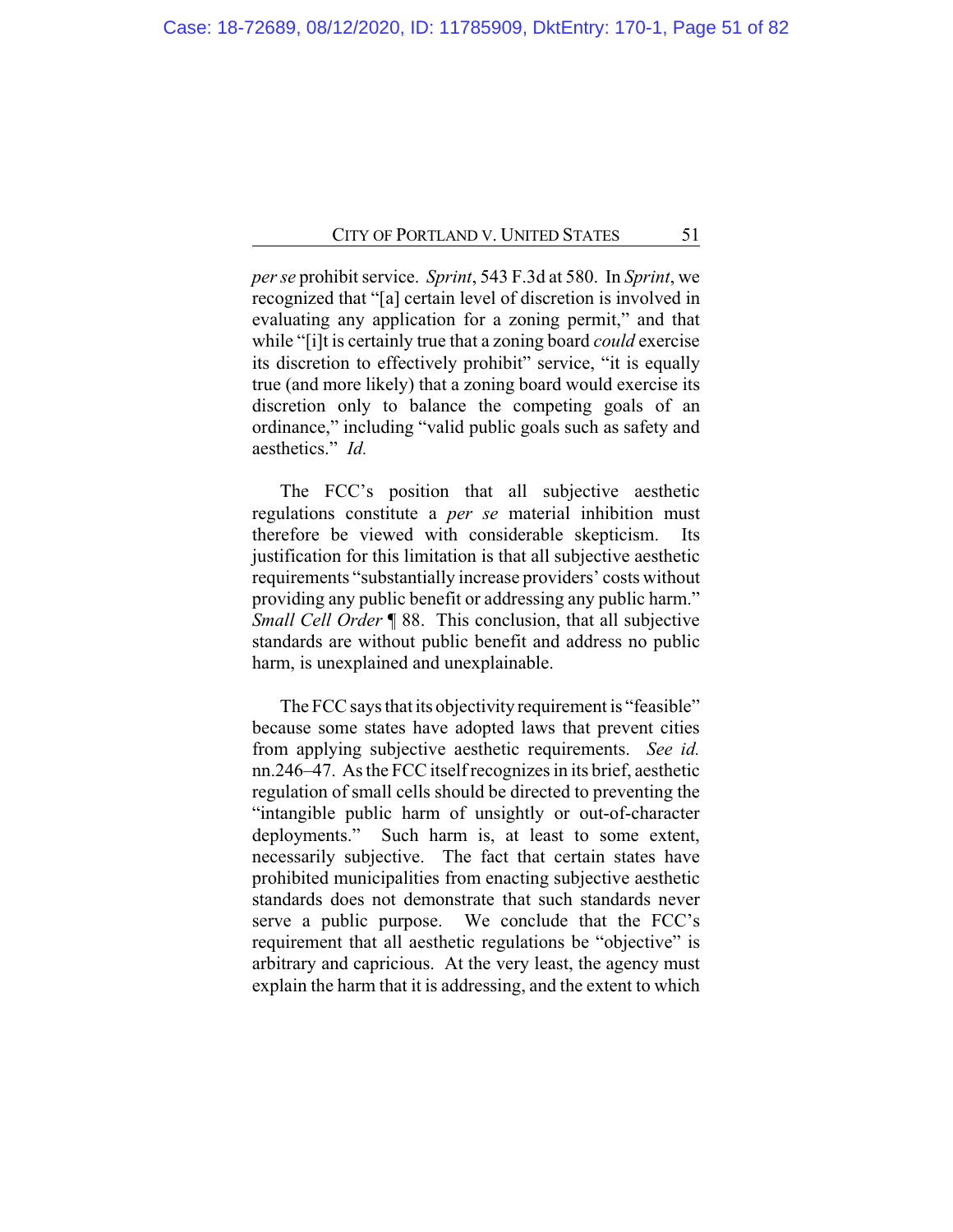it intends to limit regulations meant to serve traditional zoning objectives of preventing deployments that are unsightly or out of neighborhood character.

The only remaining argument of Local Government Petitioners with which we must deal is a challenge to the FCC's requirement that aesthetic regulations be "reasonable." Petitioners contend that it is unduly vague and overbroad. We read this requirement as the FCC does, however, and conclude that it should be upheld. The FCC explains that the reasonableness requirement results in preemption only if aesthetic regulations are not "technically feasible and reasonably directed" at remedying aesthetic harms. *Id*. ¶ 87. We recognized in *Sprint* that imposing an aesthetic requirement that is not technically feasible would constitute an effective prohibition of service under the Act. 543 F.3d at 580. The FCC's justification for adopting this rule is therefore consistent with our case law, as well as congressional intent in enacting Sections 253 and 332, and is not unduly vague or overbroad.

In sum, the requirement that aesthetic regulations be "no more burdensome" than those imposed on other technologies is not consistent with the more lenient statutory standard that regulations not "unreasonably discriminate." The requirement that local aesthetic regulations be "objective" is neither adequately defined nor its purpose adequately explained. On its face, it preempts too broadly. We therefore hold those provisions of Paragraph 86 of the Small Cell Order must be vacated.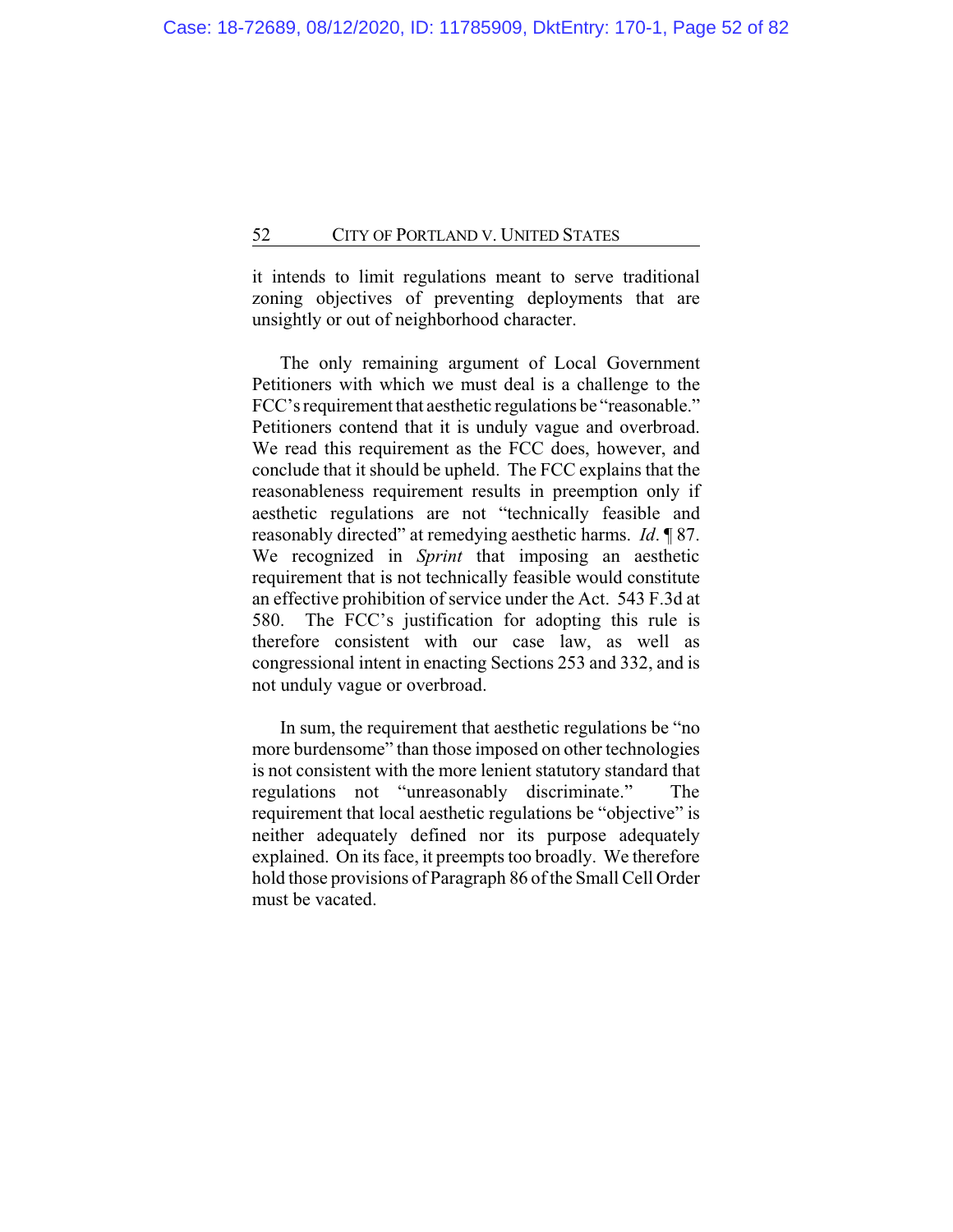# *3. Shot Clocks*

Since 2009, the FCC has set time limits, known as shot clocks, for local authorities to act on applications to deploy wireless facilities. In the Small Cell Order, the FCC made two major changes from the shot clocks provisions in the 2009 Order. It expanded the application of shot clock timing requirements from zoning applications to include all permitting decisions. It shortened the shot clock time. State and local governments now have sixty days to decide applications for installation on existing infrastructure, and ninety days for all other applications. *Small Cell Order*  $\P$ [ 104–05,  $\P$  132,  $\P$  136. The previous shot clocks were ninety days and 150 days respectively. *Id.* ¶ 104.

To remedy a violation of the 2009 requirements, the applicant had to seek an injunction. During this rulemaking, providers urged the FCC to adopt a "deemed granted" remedy, i.e. where, at the expiration of a shot clock, a permit would be "deemed granted" and the city would have to file a lawsuit to prevent the wireless service provider from beginning construction. The FCC ultimately did not change the remedy, so under the Small Cell Order, when a state or local government misses a shot clock deadline for deciding an application, the applicant must still seek injunctive relief. Wireless Service Provider Petitioners (Sprint et al.) now challenge the FCC's refusal to adopt a deemed granted remedy for shot clock violations.

Local Government Petitioners are unhappy with the shortened time limits for decisions on applications, and with the expansion of shot clocks beyond zoning applications to all applications for deployment of wireless services. We consider their challenges first.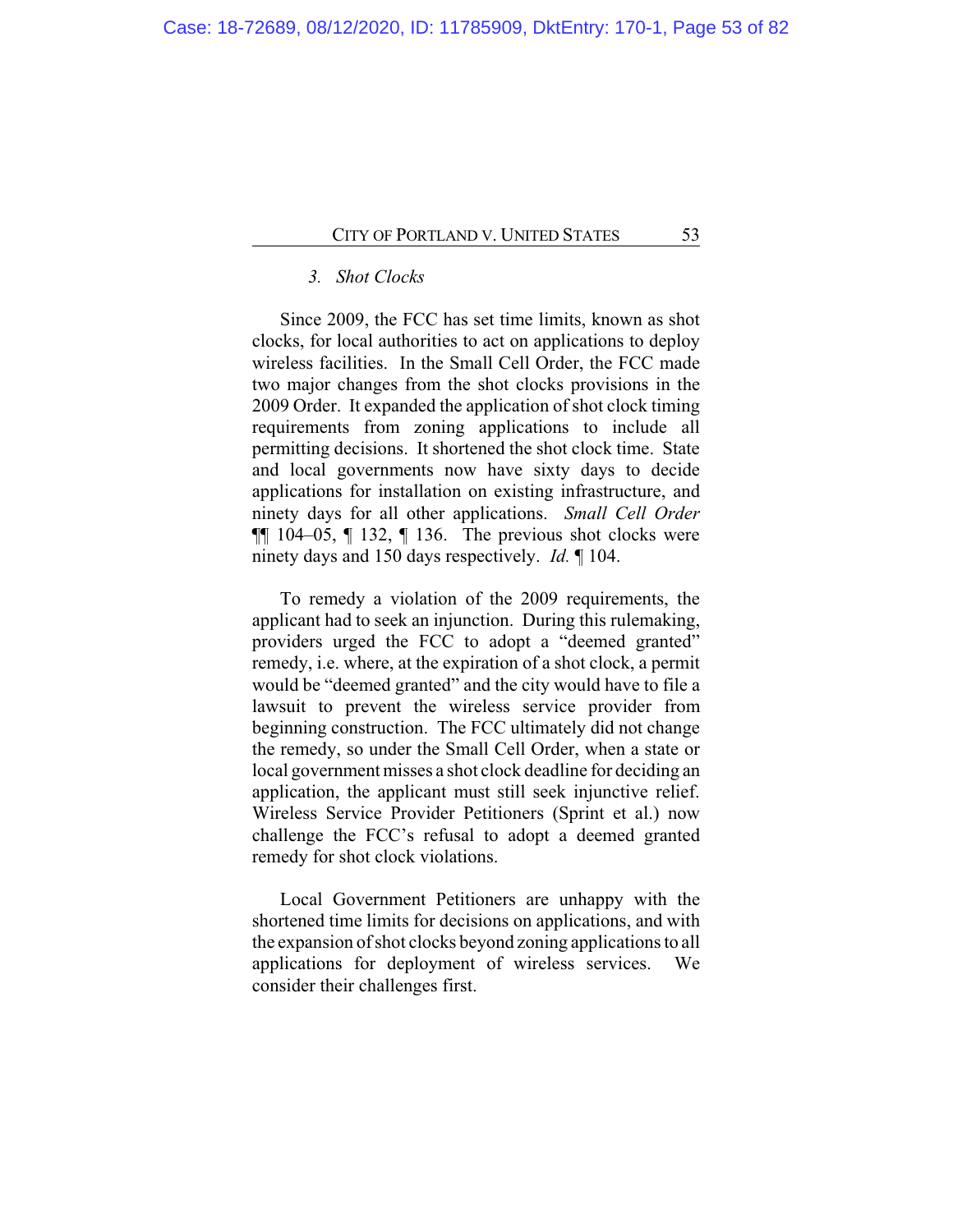Local Government Petitioners attack the shortened shot clock time frames, contending they arbitrarily restrict municipalities' ability to conduct traditional zoning review that may take longer than the prescribed shot clock requirements. Petitioners criticize the FCC's reliance on a limited survey of state and local laws, contending that those laws had unusual, shorter time frame requirements. Petitioners contend that most state and local governments will be unable to decide permits within the time limits prescribed under the Small Cell Order.

The FCC's reliance on the survey of local laws and practices was reasonable, however, because it served only a limited purpose. The FCC used the survey only to support its unremarkable assertion that some municipalities "can complete reviews more quickly than was the case when the existing Section 332 shot clocks were adopted" in 2009. *Small Cell Order* ¶ 106. It must be remembered that the shot clock requirements create only presumptions. As under the 2009 Order, if permit applicants seek an injunction to force a faster decision, local officials can show that additional time is necessary under the circumstances. *Id.* ¶ 137; *see id*. ¶ 109, ¶ 127; *see also City of Arlington*, 668 F.3d at 259–61 (upholding previous FCC shot-clock presumptions).

The Telecommunications Act itself supports the expansion of shot clocks to all permitting decisions. Section  $332(c)(7)(B)(ii)$  requires a decision to be made within a "reasonable period of time," and applies both to applications "to place" wireless facilities as well as requests to "construct, or modify" such facilities. 47 U.S.C.  $\S$  332(c)(7)(B)(ii). Together, these enumerations of the categories of applications can reasonably be interpreted to authorize the application of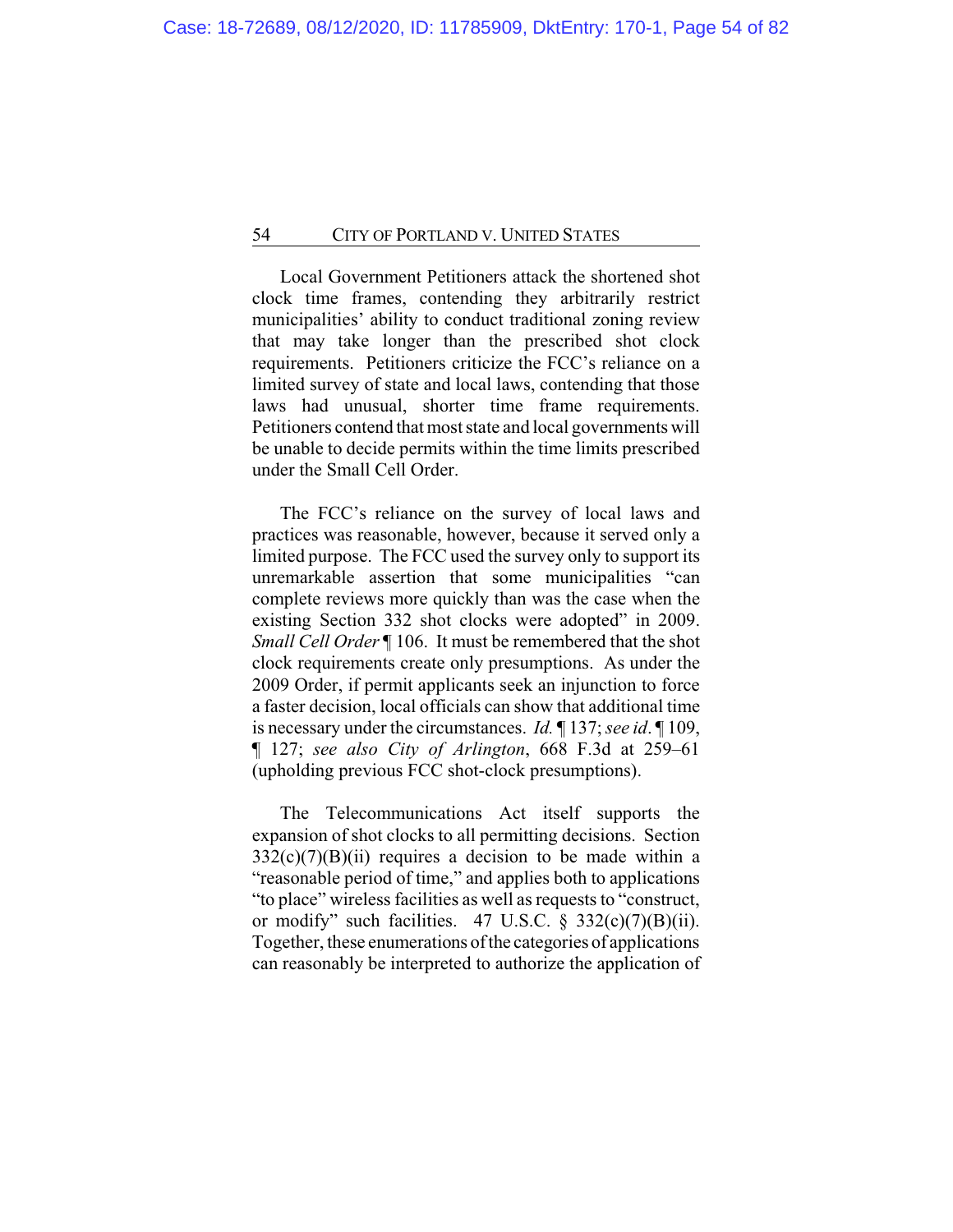shot clocks to building and construction permits, as well as zoning permits.

The FCC also provided sound reasons for this expansion. It explained that limiting shot clocks to zoning permits could lead states and localities to "delay their consideration of other permits (e.g., building, electric, road closure or other permits) to thwart the proposed deployment." *Small Cell Order* ¶ 134 n.390. Courts interpreting Section 332 have reached a similar conclusion for the same reason. *See, e.g.*, *Ogden Fire Co. No. 1 v. Upper Chichester Twp*., 504 F.3d 370, 395–96 (3d Cir. 2007) (rejecting the argument that the Act only applies to zoning permits, because the city could use other permits to delay construction of telecommunications infrastructure). The FCC acted well within its authority, and in accordance with the purpose of the Act, when it broadened the application of the shot clocks to encompass all permits, in order to prevent unreasonable delays.

For their part, Wireless Service Provider Petitioners contend that the FCC did not go far enough in modifying the shot clock requirements. Petitioners contend that the FCC should have adopted a deemed granted remedy for shot clock violations, and argue that the Small Cell Order's factual findings compel the adoption of such a remedy.

This argument relies on a mischaracterization of the FCC's factual findings. It is true that the FCC found that delays under the old shot clock regime were so serious they would "virtually bar providers from deploying wireless facilities." *Small Cell Order* ¶ 126. But the FCC concluded that under its new shot clock rules, which shorten the time frames and expand the applicability of the rules, there will be no similar bar to wireless deployment. *Id.* ¶ 129. Because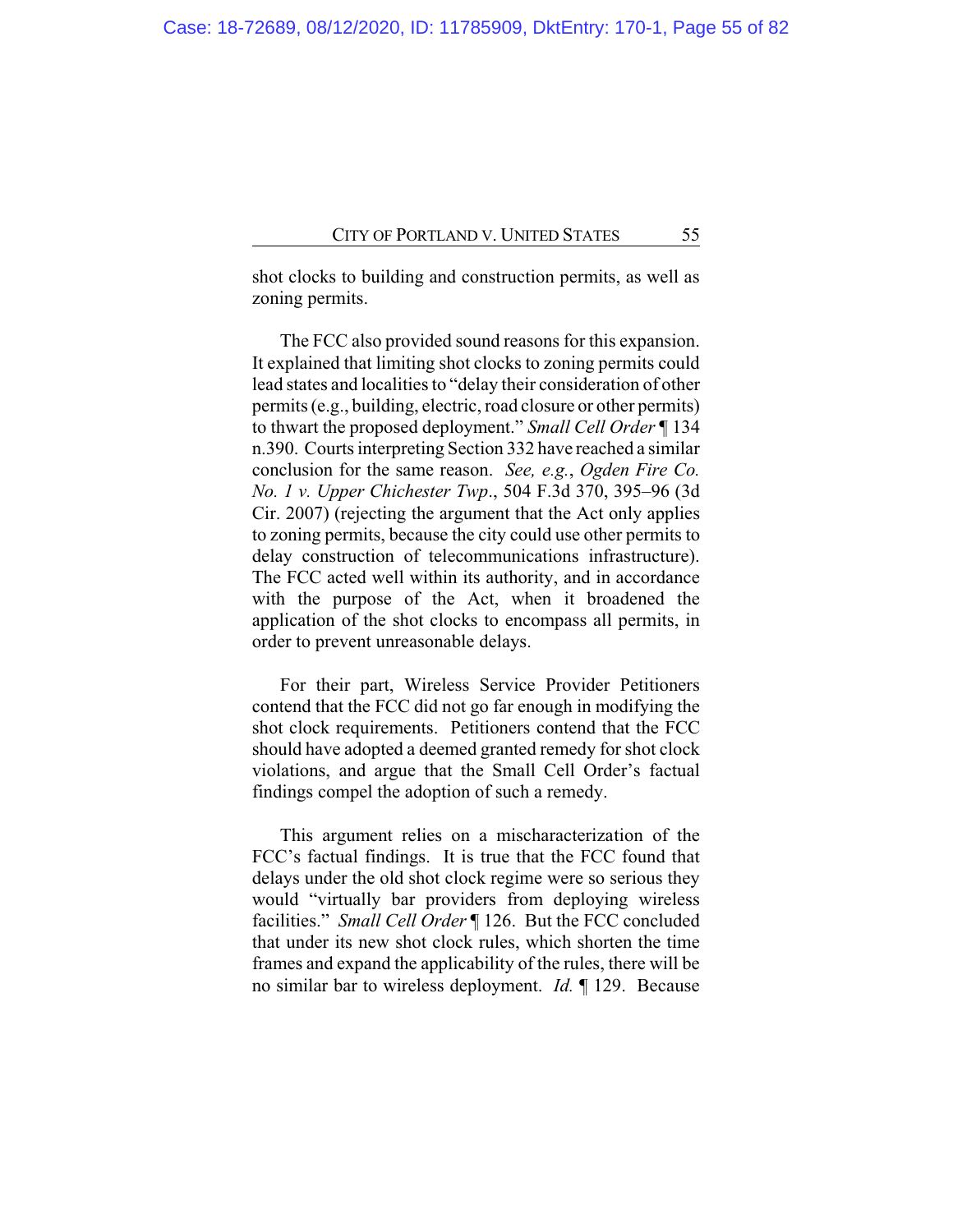the FCC reasonably explained it has taken measures to reduce delays that would otherwise have occurred under its old regime, the factual findings here do not compel the adoption of a deemed granted remedy.

Wireless Service Providers next argue that the failure to adopt a deemed granted remedy is arbitrary and capricious because the FCC adopted the remedy in a different statutory context, the Spectrum Act, *see* 47 U.S.C. §§ 1451–57, and never explained why it did not do so here. It is understandable that the FCC gave no explanation of the difference because no comments raised any such disparity during the regulatory process. *See Perez v. Mortg. Bankers Ass'n*, 575 U.S. 92, 96 (2015) (explaining that an agency has an obligation to respond to significant comments received). There are critical differences between the language of the Telecommunications Act and the language of the Spectrum Act. The Telecommunications Act requires cities make a decision on applications within a reasonable period of time. *See* 47 U.S.C. § 332(c)(7)(B)(ii) ("A State or local government or instrumentality thereof *shall act* on any request for authorization to place, construct, or modify personal wireless service facilities within a reasonable period of time . . . ." (emphasis added)). The Spectrum Act provides that the local government must grant all qualifying applications. 47 U.S.C.  $\S$  1455(a)(1) ("[A] State or local government may not deny, and *shall approve*, any eligible facilities request for a modification of an existing wireless tower or base station . . . ." (emphasis added)). The deemed granted remedy in the FCC's Spectrum Act order was in accordance with the text of the statute. There is no similar language in the Telecommunications Act. The FCC's conclusion that a different remedy was appropriate here was therefore not arbitrary and capricious.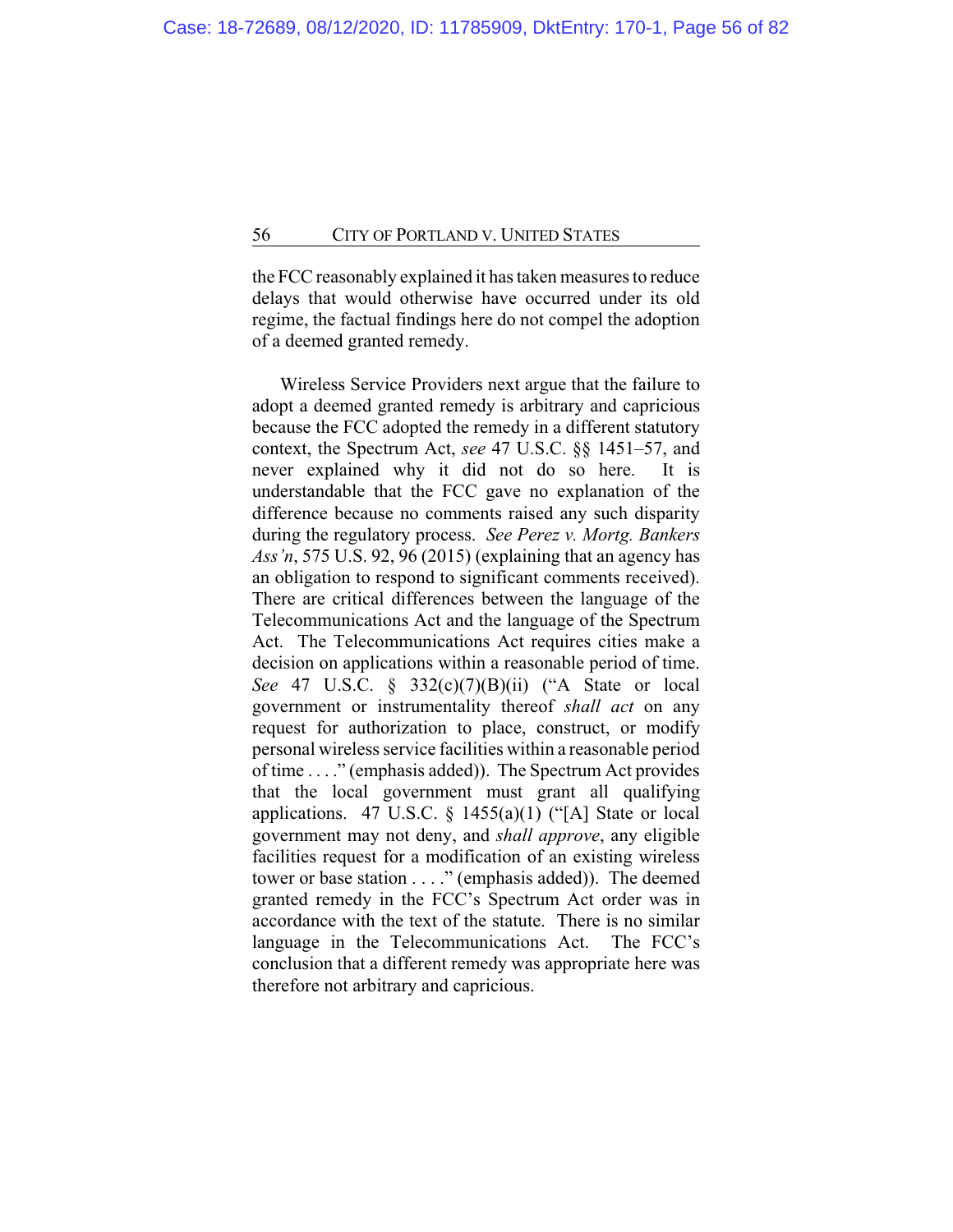# *4. Regulation of Property in the Public Rights of Way*

Local governments generally exercise control over public rights-of-way for purposes of determining where installations such as utility poles and traffic lights should be placed. Some of these installations are owned by the municipalities themselves and some are owned by other entities, such as public and private utilities. Local Government and Public Power Petitioners (American Public Power Association et al.) argue that under Supreme Court authority, the preemption provision of Section 253(a) cannot apply to the municipal regulation of access to municipally-owned installations.

The Supreme Court has considered whether a provision of the National Labor Relations Act that preempts local regulation of labor relations prevented a municipality that was running a construction project from enforcing an otherwise valid collective bargaining agreement. *Bldg. & Constr. Trades Council of Metro. Dist. v. Associated Builders & Contractors of Mass./R.I. Inc*., 507 U.S. 218, 231–32 (1993). The Court explained that when a municipality is acting like a private business, and not acting as a regulator or policymaker, there can be no preemption by the NLRA because the municipality was not engaged in regulation of labor relations. *Id*. It was acting as a property owner.

Local Government Petitioners and Public Power Petitioners here contend that the municipalities are acting like private property owners in controlling access to, and construction of, facilities in public rights-of-way and that the Act's preemption provision therefore does not apply. They thus contend the FCC lacks authority to regulate the fees they charge for access to the rights-of-way and to the property on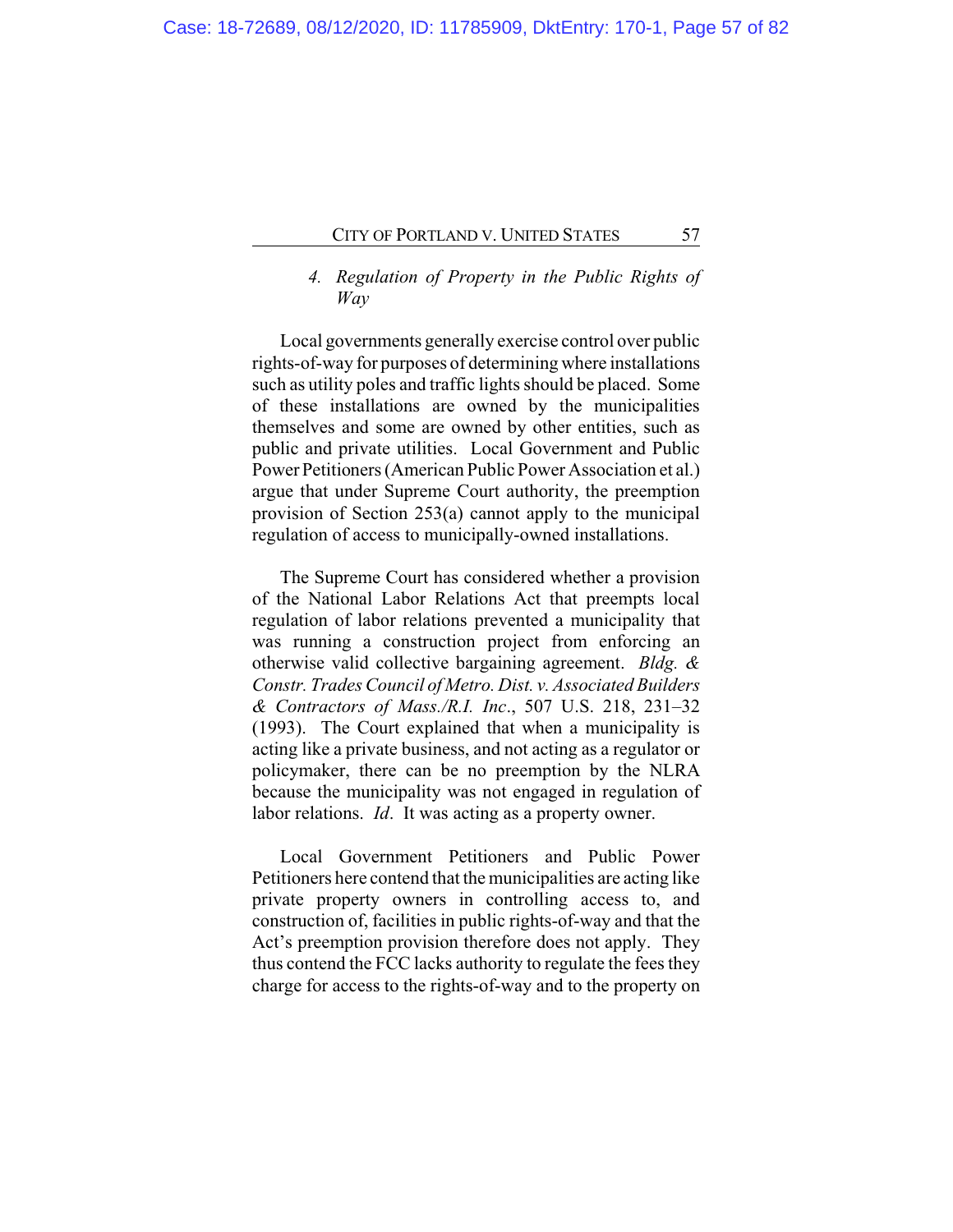the rights-of-way. They emphasize that the provisions of the Small Cell Order are intended to preempt not only regulation of installations owned by non-municipal entities but also regulation of installations owned by the municipalities themselves.

The issue thus becomes whether the FCC reasonably concluded that local jurisdictions are acting like private property owners when the jurisdictions charge fees or otherwise control the access to public rights-of-way. The FCC's regulations in the Small Cell Order were premised on the agency's determination that municipalities, in controlling access to rights-of-way, are not acting as owners of the property; their actions are regulatory, not propriety, and therefore subject to preemption. *Small Cell Order* ¶ 96. This is a reasonable conclusion based on the record. The rights-ofway, and manner in which the municipalities exercise control over them, serve a public purpose, and they are regulated in the public interest, not in the financial interests of the cities. As the FCC explained, the cities act in a regulatory capacity when they restrict access to the public rights-of-way because they are acting to fulfill regulatory objectives, such as maintaining aesthetic standards. *Id*.

This conclusion is supported by case law in this Circuit, where we have held that cities operate in a regulatory capacity when they manage access to public rights-of-way and public property thereon. *See Olympic Pipe Line Co. v. City of Seattle*, 437 F.3d 872, 881 (9th Cir. 2006). For example, in *Olympic Pipe Line*, we concluded that the City of Seattle operated in a regulatory capacity when it made certain demands of an oil pipeline that operated under city-owned streets in the public rights-of-way. *Id.*; *see also Shell Oil Co. v. City of Santa Monica*, 830 F.2d 1052, 1057–58 (9th Cir.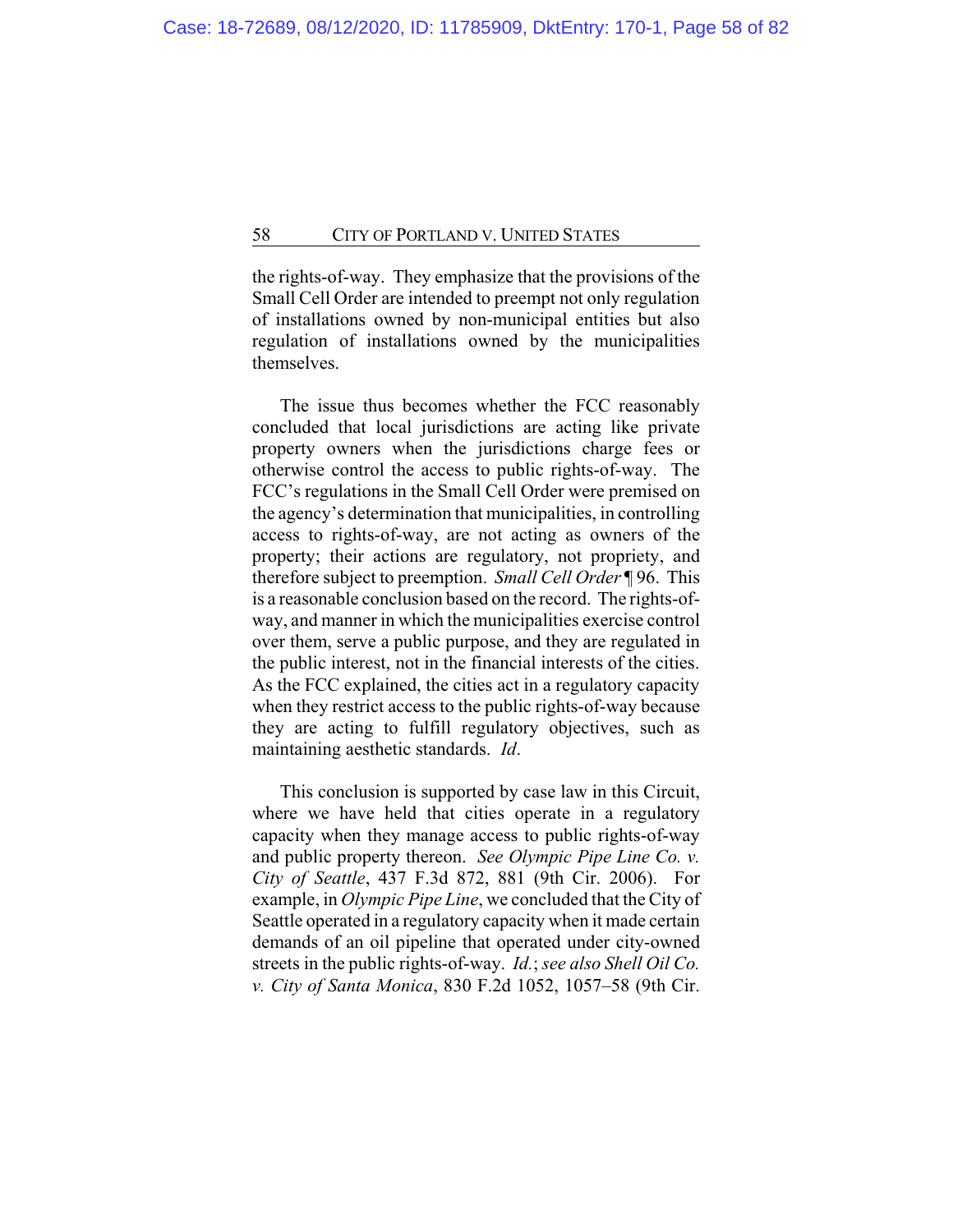1987) (holding that the City of Santa Monica does not act as a market participant when it sets franchise fees for pipelines that run under its streets).

The FCC's conclusions here about the Order's scope are reasonably explained, and do not violate any presumption against preemption of proprietary municipal conduct. Municipalities do not regulate rights-of-way in a proprietary capacity.

*5. Section 224*

The FCC adopted the Small Cell Order to remove barriers that would prevent 5G providers from accessing existing facilities for installation of small cells. These existing facilities often include utility poles. Public Power Petitioners, representing the interests of public power utilities, contend the Order cannot affect poles owned by public utilities, because Section 224 of the Telecommunications Act, relating to regulation of utility pole attachment rates, contains an express exclusion for government-owned utilities. *See* 47 U.S.C. § 224(a)(1).

The Small Cell Order is not a regulation of rates pursuant to Section 224, however. It is promulgated under the authority of Section 253 to ensure that state and local statutes do not have a prohibitory effect on telecommunications services. *See* 47 U.S.C. § 253(a); The FCC responded appropriately when it said, "[n]othing in Section 253 suggests such a limited reading, nor does Section 224 indicate that other provisions of the Act do not apply. We conclude that our interpretation of effective prohibition extends to fees for all government-owned property in the [right-of-way], including utility poles." *See Small Cell Order* ¶ 92 n.253.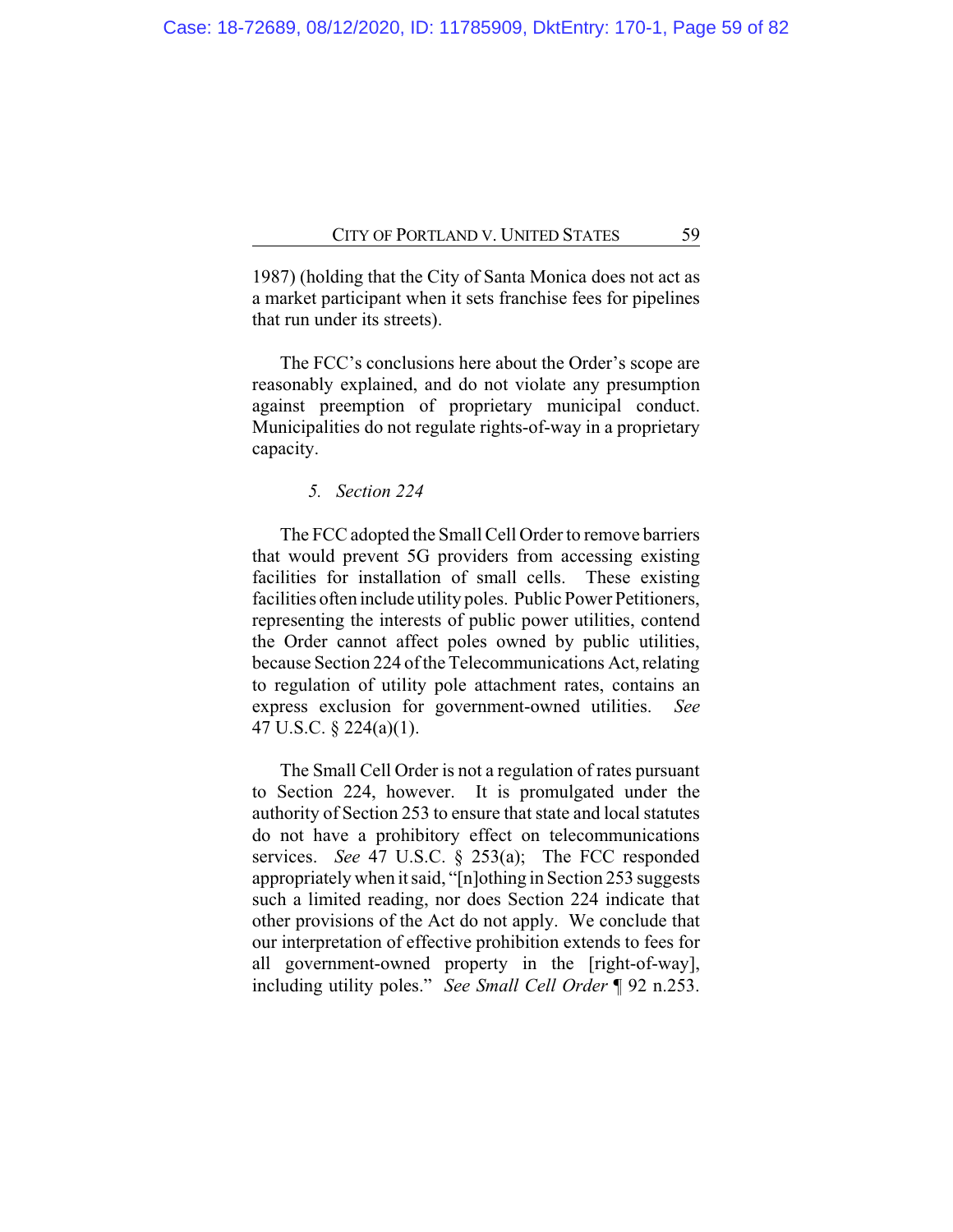Because Section 253 does not exempt public power utilities from its terms, the FCC reasonably relied on Section 253 to regulate such utilities.

# *6. Radiofrequency Exposure*

More than twenty years ago, the FCC first adopted "radiofrequency standards," (RF standards) which limit the amount of radiation that can be emitted from wireless transmitters. *Guidelines for Evaluating the Envtl. Effects of Radiofrequency Radiation*, 11 FCC Rcd. 15,123 (1996). The FCC is obligated to evaluate the potential impacts of human exposure to radiofrequency emissions under the National Environmental Policy Act. *See* Pub. L. 104-104, 110 Stat. 56 (1996); 47 C.F.R. § 1.1310. In the Telecommunications Act, Congress preempted all municipal regulation of radiofrequency emissions to the extent that such facilities comply with federal emissions standards. 47 U.S.C.  $§$  332(c)(7)(B)(iv).

In 2013, the FCC opened a "Notice of Inquiry," requesting comments on whether it should reassess its RF standards. *See Reassessment of Fed. Commc'ncs Comm'n Radiofrequency Exposure Limits and Policies*, 28 FCC Rcd. 3498 (2013). The agency did not take immediate action on that docket. During the later process leading up to the adoption of the Small Cell Order, Petitioner Montgomery County requested that the Commission complete its 2013 RF proceeding before adopting the Small Cell Order, and that it examine the potential effects of 5G technology on its RF standards. The FCC did not address its RF standards or close the 2013 docket before adopting the Small Cell Order.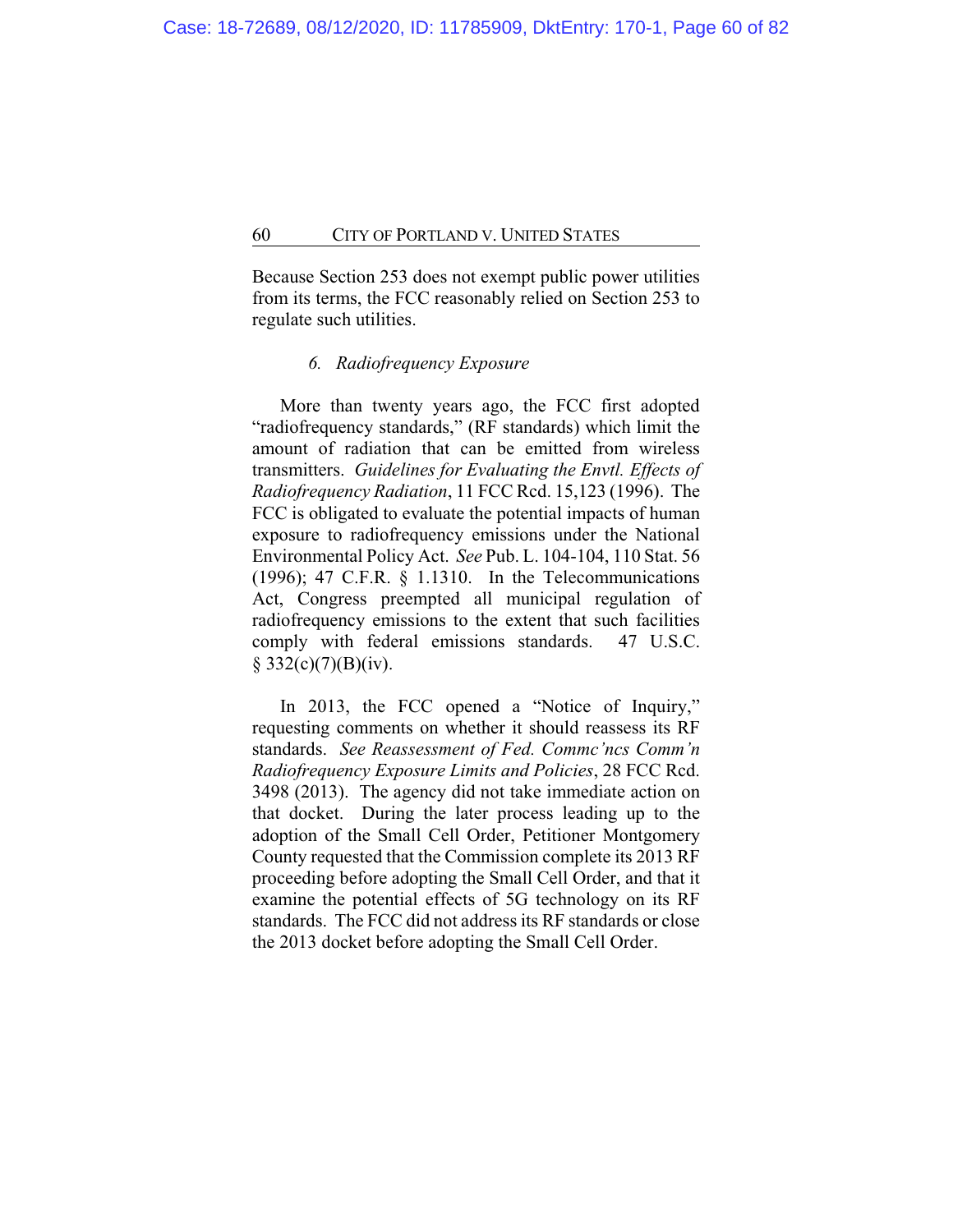Petitioner Montgomery County now challenges the FCC's Small Cell Order as unlawful because the FCC did not complete the 2013 docket review before adopting the Small Cell Order. After its petition was filed, however, the FCC adopted a new order examining radiofrequency exposure in the 5G environment, and concluded that it did not warrant changes to its 1996 standards. Challenges to the FCC's failure to perform updated radiofrequency analysis, as contemplated by the 2013 docket, are therefore moot. *See, e.g.*, *Alliance for the Wild Rockies v. U.S. Dep't of Agr.*, 772 F.3d 592, 601 (9th Cir. 2014).

There is no merit to Montgomery County's further suggestion that we should penalize the FCC for what the County calls evasive litigation tactics in not acting earlier. The Supreme Court has emphasized that agencies have "significant latitude as to the manner, timing, content, and coordination of [their] regulations." *Massachusetts v. EPA*, 549 U.S. 497, 533 (2007); *see also Mobil Oil Expl. & Producing Se. Inc. v. United Distrib. Cos.*, 498 U.S. 211, 230–31 (1991) ("An agency enjoys broad discretion in determining how best to handle related, yet discrete, issues in terms of procedures and priorities. . . . [A]n agency need not solve every problem before it in the same proceeding." (citations omitted)). More important, Montgomery County now has what it wanted; the FCC has examined the effects of 5G technology on its RF standards, and closed the 2013 docket. Any challenges to the adequacy of that final agency action must now be brought in a new proceeding.

### **B. Challenges to the Moratoria Order**

The FCC adopted the Moratoria Order in response to complaints from a "broad array of large and small . . .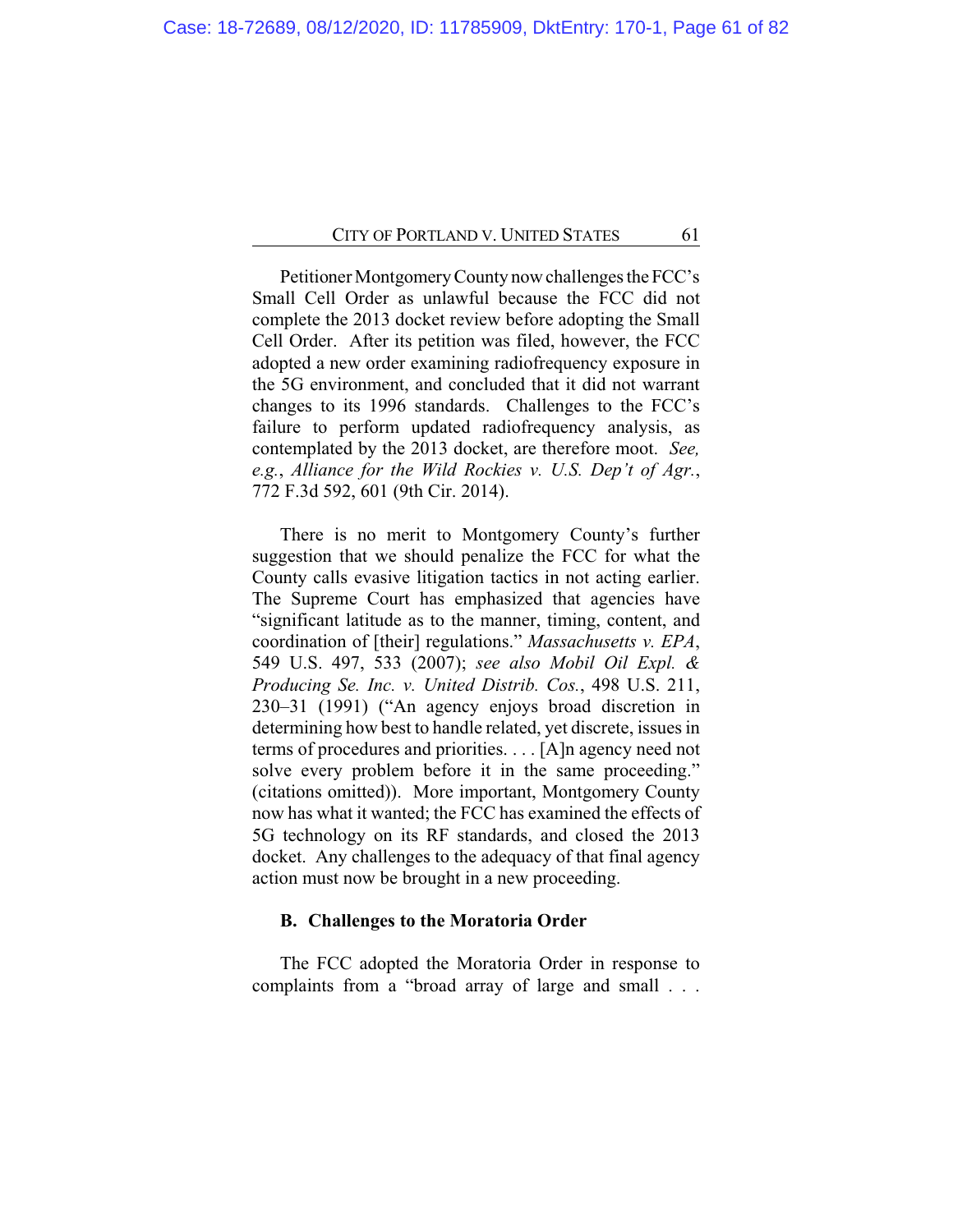wireless providers" that state and local ordinances and practices were either explicitly or having the effect of barring small cell deployment. *Moratoria Order* ¶ 143. In the Order, the FCC concluded that ordinances and practices were materially inhibiting small cell deployment, and the agency provided general standards to differentiate between permissible municipal regulations and impermissible "moratoria." The Moratoria Order describes two general categories of moratoria: express and de facto. *See id.* ¶ 144. It defined express moratoria as "statutes, regulations, or other written legal requirements" in which state or local governments "expressly . . . prevent or suspend the acceptance, processing, or approval of applications or permits necessary for deploying telecommunications services." *Id.* ¶ 145. The Order provided such bars to 5G deployment qualify as moratoria even though they are of a limited duration. *Id.*

The FCC then defined de facto moratoria as "state or local actions that are not express moratoria, but that effectively halt or suspend the acceptance, processing, or approval of applications or permits for telecommunications services or facilities in a manner akin to an express moratorium." *Id.* ¶ 149. De facto moratoria violate Section 253 only when they unreasonably or indefinitely delay deployment. *Id.* ¶ 150.

The Order provides a new definition of Section 253(b)'s exemption for local regulations that protect "the public safety and welfare." The Order permits what it describes as "emergency" bans on the construction of 5G facilities to protect public safety and welfare, but only where those laws are (1) "competitively neutral", (2) necessary to address the emergency, disaster, or related public needs, and (3) target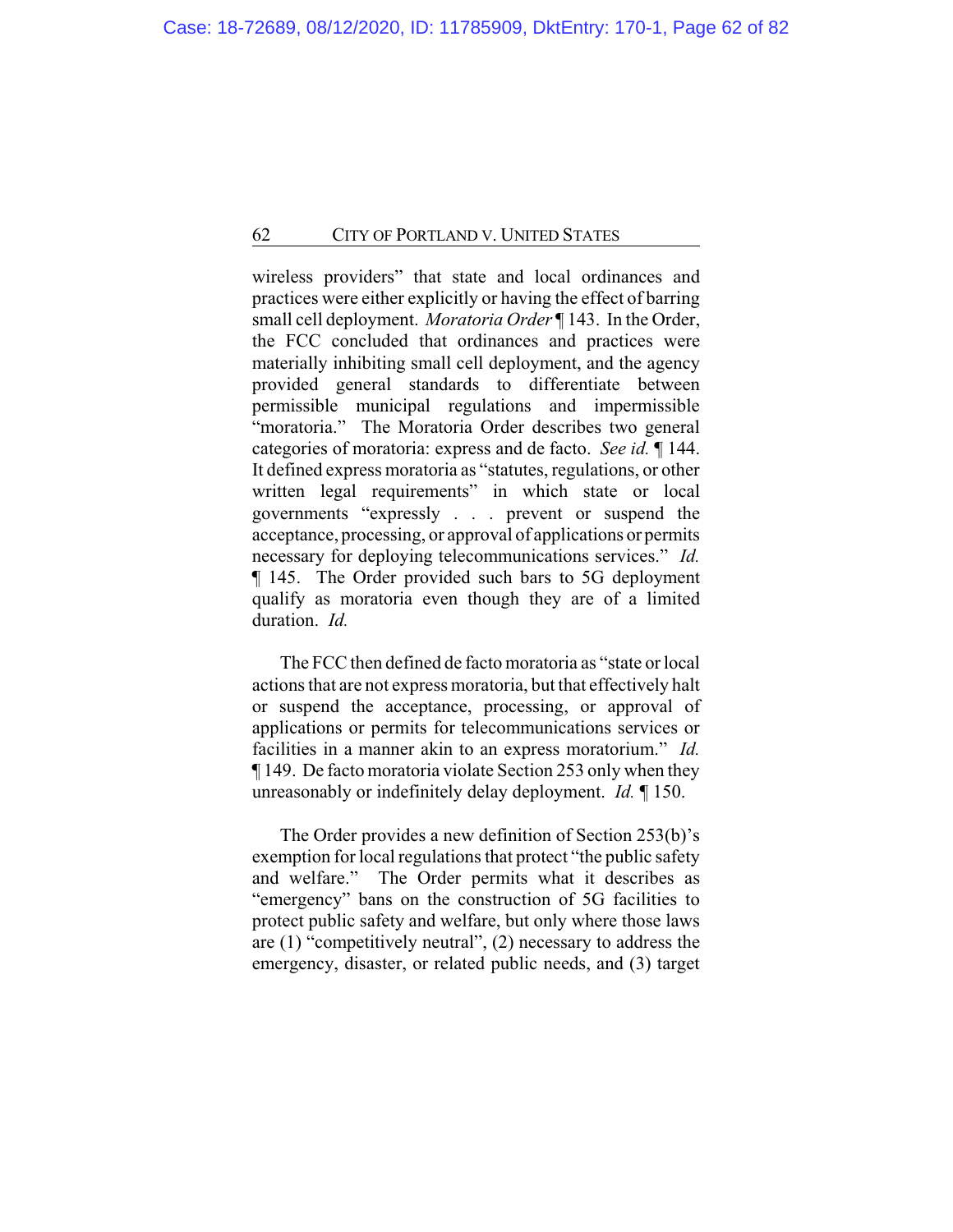only those geographic areas affected by the disaster or emergency. *Id.* ¶ 157.

The City of Portland, not joined by the other Local Government Petitioners, challenges the Order with a handful of criticisms. The City's primary contention is that the Order's definitions of moratoria are overly broad, and therefore unreasonable, because, in the City's view, the Moratoria Order preempts even benign seasonal restrictions on construction, such as freeze-and-frost laws. The City also contends that the Moratoria Order is an invalid application of Section 253, and self-contradictory in its definitions. None of these contentions have merit.

As an initial matter, we do not read the Moratoria Order as broadly as the City does in arguing that it would preempt all restrictions on construction, even seasonal ones that cause some delay in small cell deployment. The FCC carefully explained in the Order that municipal ordinances of general applicability will qualify as de facto moratoria only where the delay caused by the ordinances "continues for an unreasonably long or indefinite amount of time such that providers are discouraged from filing applications." *Id.* ¶ 150. Municipal regulations on construction are therefore not preempted if they "simply entail some delay in deployment." *Id*. The explanation is supported by the FCC's assurance in the Order that municipalities retain authority over "construction schedul[ing]." *Id.* ¶ 160. The City's concerns about the breadth of the Moratoria Order are therefore unfounded. The Order does not preempt necessary and customary restrictions on construction.

The City argues that the Moratoria Order preempts laws of general applicability, while Section 253 preempts only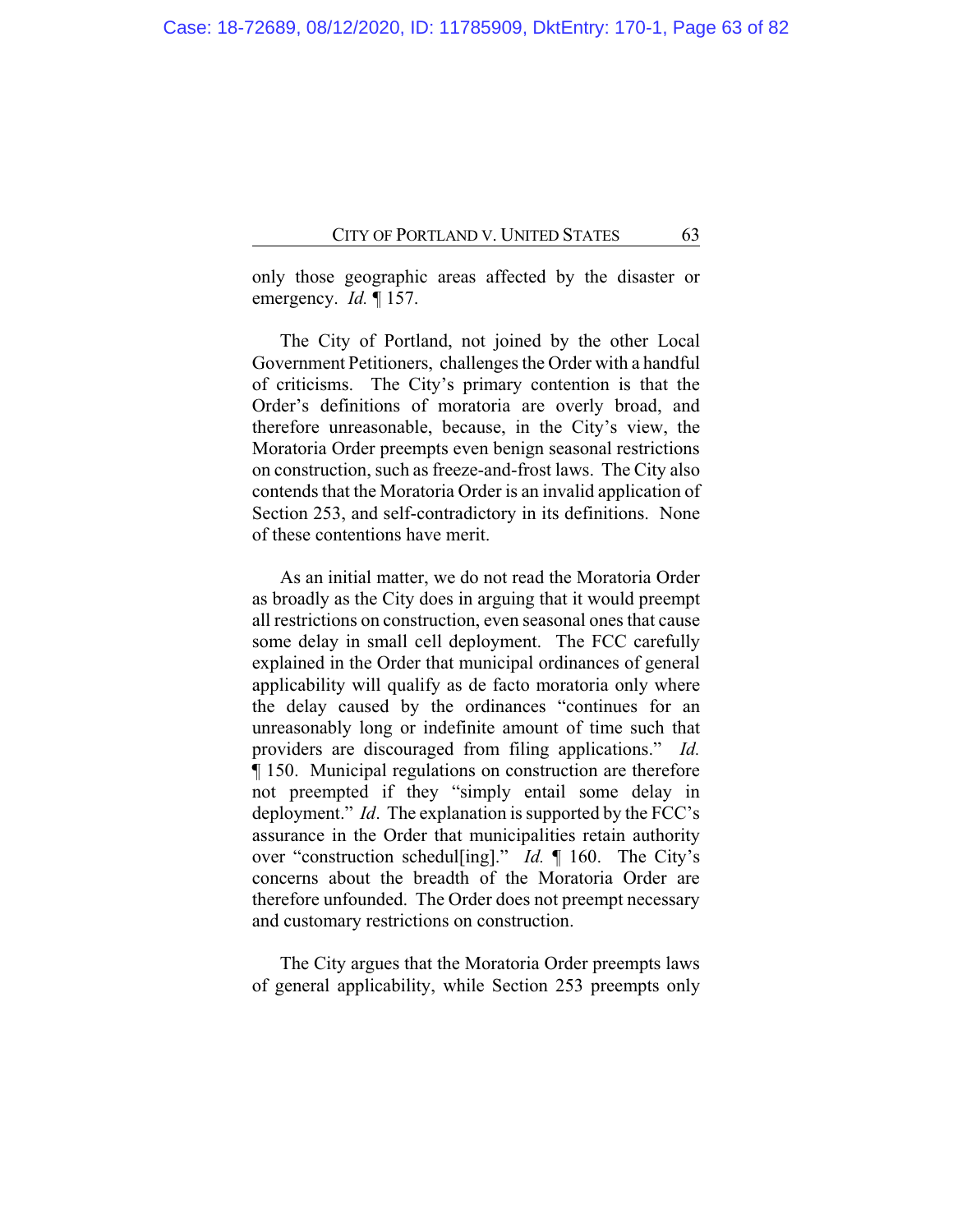those that specifically target the provision of telecommunications services. By its terms, however, Section 253(a) is not so limited. It looks to both the language and impact of local regulations. It preempts all "local statute[s] or regulation[s], or other . . . legal requirement[s]" that prohibit or have the effect of prohibiting telecommunications services. 47 U.S.C. § 253(a).

Nor is the Moratoria Order contradictory in its definitions of express and de facto prohibitions. After examining the factual record, the FCC found that some localities had repeatedly re-authorized temporary bans on 5G installation to prohibit the installation of 5G cells indefinitely. *Moratoria Order* ¶ 148 n.546. The FCC therefore clarified that such explicit bans on 5G deployment qualify as express moratoria, even if they have a "limited, defined duration." *Id.* ¶ 148. In a separate paragraph dealing with de facto prohibitions resulting from more general laws, the FCC explained that generally applicable laws, i.e. those that do not facially target small cells, are not preempted unless they cause a delay that "continues for an unreasonably long or indefinite amount of time." *Id.* ¶ 150. There is nothing inconsistent or unexplained in the FCC's separate definitions of express and de facto moratoria.

Finally, the City challenges the FCC's purportedly narrow construction of Section 253(b)'s preemption exception for laws regulating safety and welfare. The FCC reasonably interpreted the phrase "public safety and welfare" in this context to permit emergency bans on 5G deployment where the regulations are competitively neutral and intended to remedy an ongoing public safety concern. The FCC explained such an interpretation was necessary to prevent the pretextual use of safety "as a guise for" preventing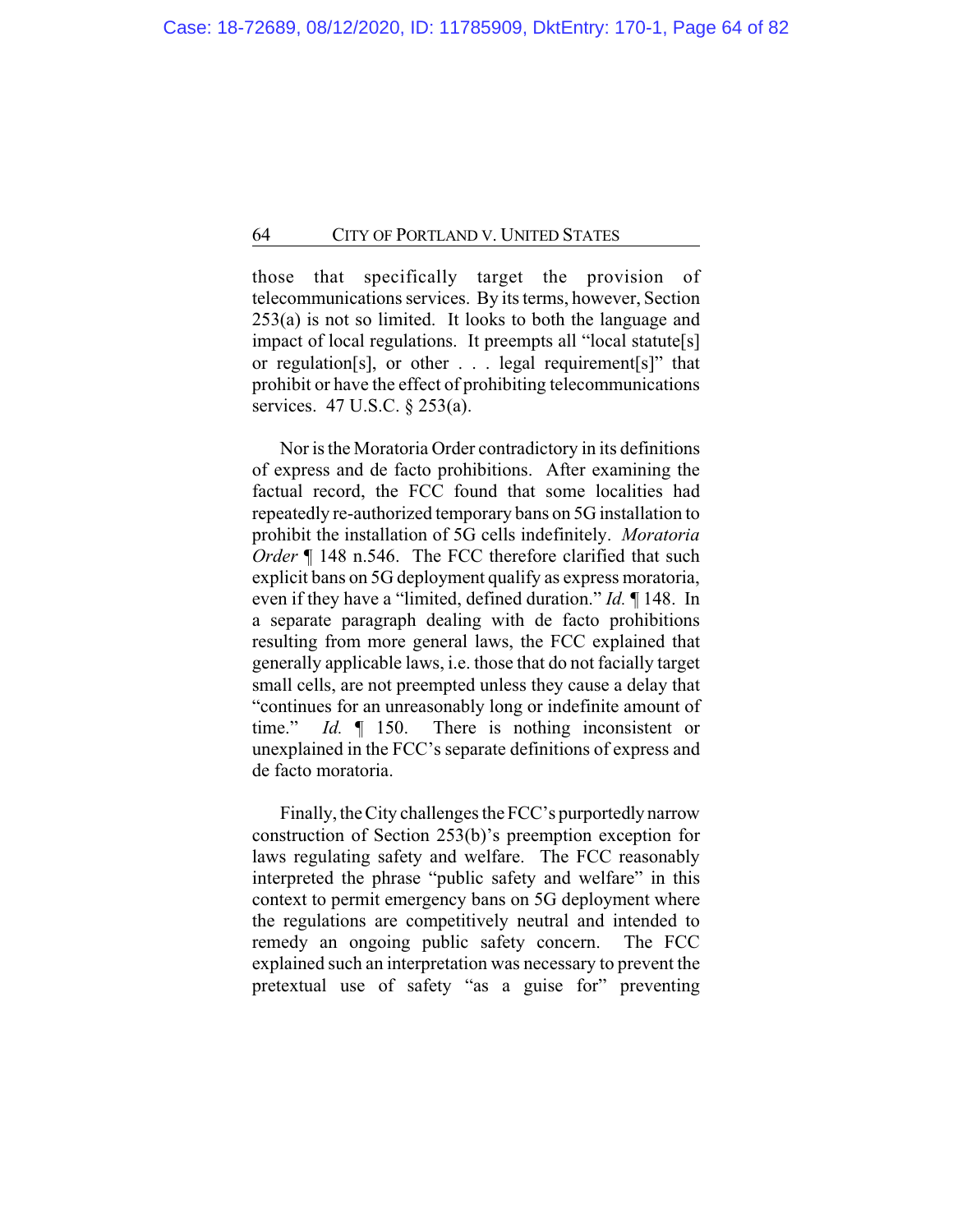deployment. *Id.* ¶ 157. The Order is consistent with the FCC's earlier interpretations of Section 253(b). *See, e.g.*, *New Eng. Pub. Commc'ns Council Petition for Preemption*, 11 FCC Rcd. 19,713 (1996) (rejecting a broad interpretation of Section 253(b)).

The Moratoria Order is not arbitrary, capricious, or contrary to law on a facial basis. As the FCC has recognized, objections to specific applications of the Moratoria Order may be made on a case-by-case basis.

## **C. Constitutional Challenges to Both Orders**

Local Government Petitioners also argue that the Small Cell and Moratoria Orders violate the Fifth and Tenth Amendments. First, Petitioners argue that the Small Cell Order is a physical taking in violation of the Fifth Amendment because it requires municipalities to grant providers access to municipal property, including rights-ofway, thereby creating a physical taking without just compensation. Petitioners compare the Small Cell Order to the New York state law at issue in *Loretto v. Teleprompter Manhattan CATV Corp.*, 458 U.S. 419, 421 (1982), which required landlords to permit cable television companies to install cables on their property. In *Loretto*, the Court held the law to be a physical taking because the installation resulted in "permanent occupations of land." *Id.* at 430. Here, on the other hand, the Small Cell Order precludes state and local governments from charging unreasonable fees when granting applications, and it continues to allow municipalities to deny access to property for a number of reasons. *See Small Cell Order* ¶ 73 n.217. It does not compel access to property in a manner akin to *Loretto*. *See id.* Once again, challenges to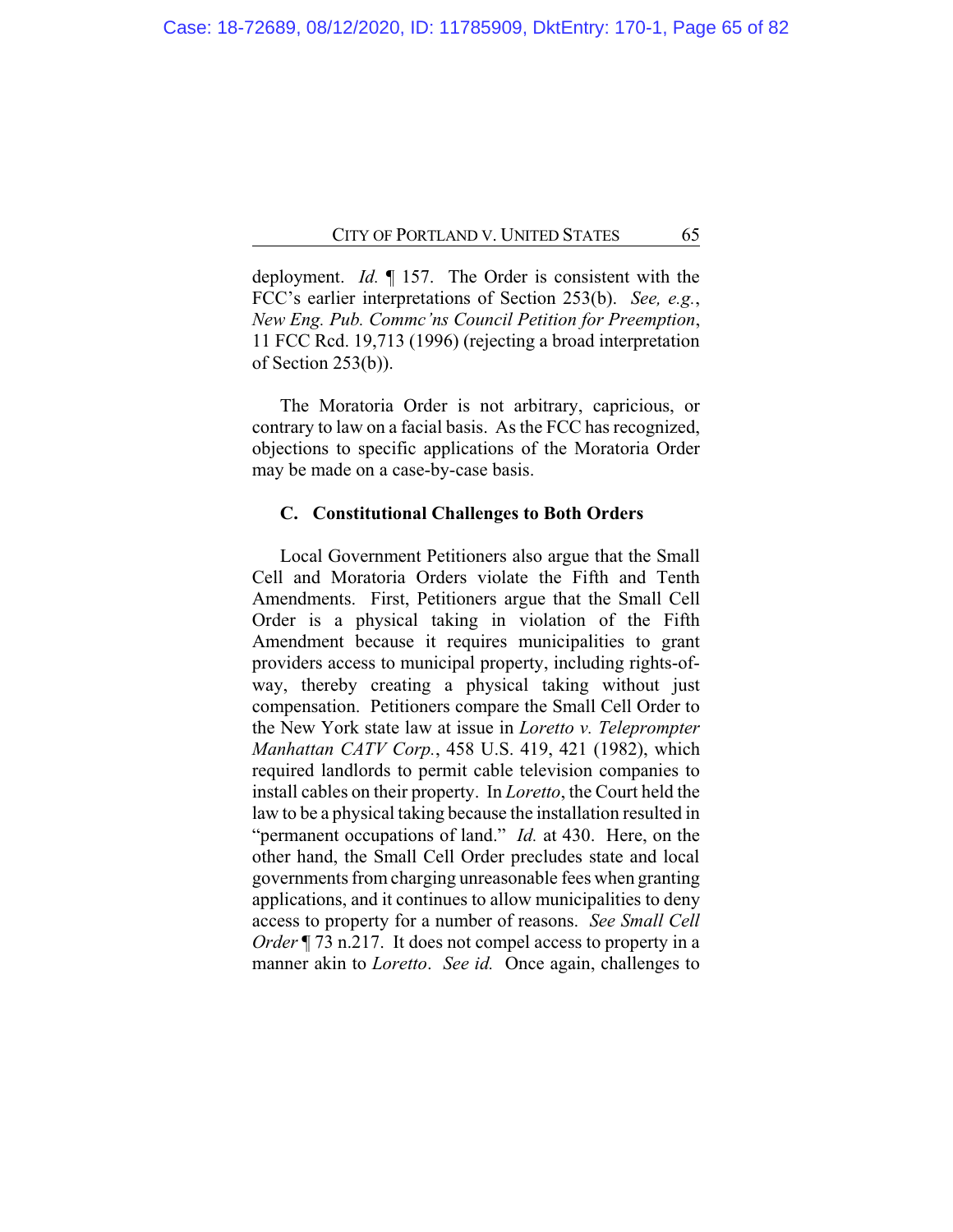particular applications of the Small Cell Order must be made on an as-applied basis.

Petitioners also argue that the Small Cell Order constitutes a regulatory taking by limiting cost recovery. The Supreme Court rejected a similar argument in *FCC v. Florida Power Corp.*, 480 U.S. 245 (1987), holding that limiting cost recovery to actual costs did not result in a regulatory taking. *Id.* at 254. Because the Small Cell Order allows for the recovery of actual costs as well, the Order does not constitute a regulatory taking. *See Small Cell Order* ¶ 50 (explaining that the Small Cell Order continues to allow for fees that "are a reasonable approximation of the state or local government's costs").

Finally, Local Government Petitioners argue that, by requiring municipalities to respond to applications for use from 5G and broadband installers within a prescribed period of time or risk immediate control of its property, the Small Cell and Moratoria Orders compel Petitioners to enforce federal law in violation of the Tenth Amendment. In support, they cite *National Federation of Independent Businesses v. Sebelius*, 567 U.S. 519, 579–80 (2012) (plurality opinion), where the Court held that financial inducement had the effect of compelling states to enforce a federal program. Nothing like that is happening here. Instead, the FCC is interpreting and enforcing the 1996 Telecommunications Act, adopted by Congress pursuant to its delegated authority under the Commerce Clause, to ensure that municipalities are not charging small cell providers unreasonable fees. "If a power is delegated to Congress in the Constitution, the Tenth Amendment expressly disclaims any reservation of that power to the States." *New York v. United States*, 505 U.S. 144, 156 (1992). In addition, by preempting certain State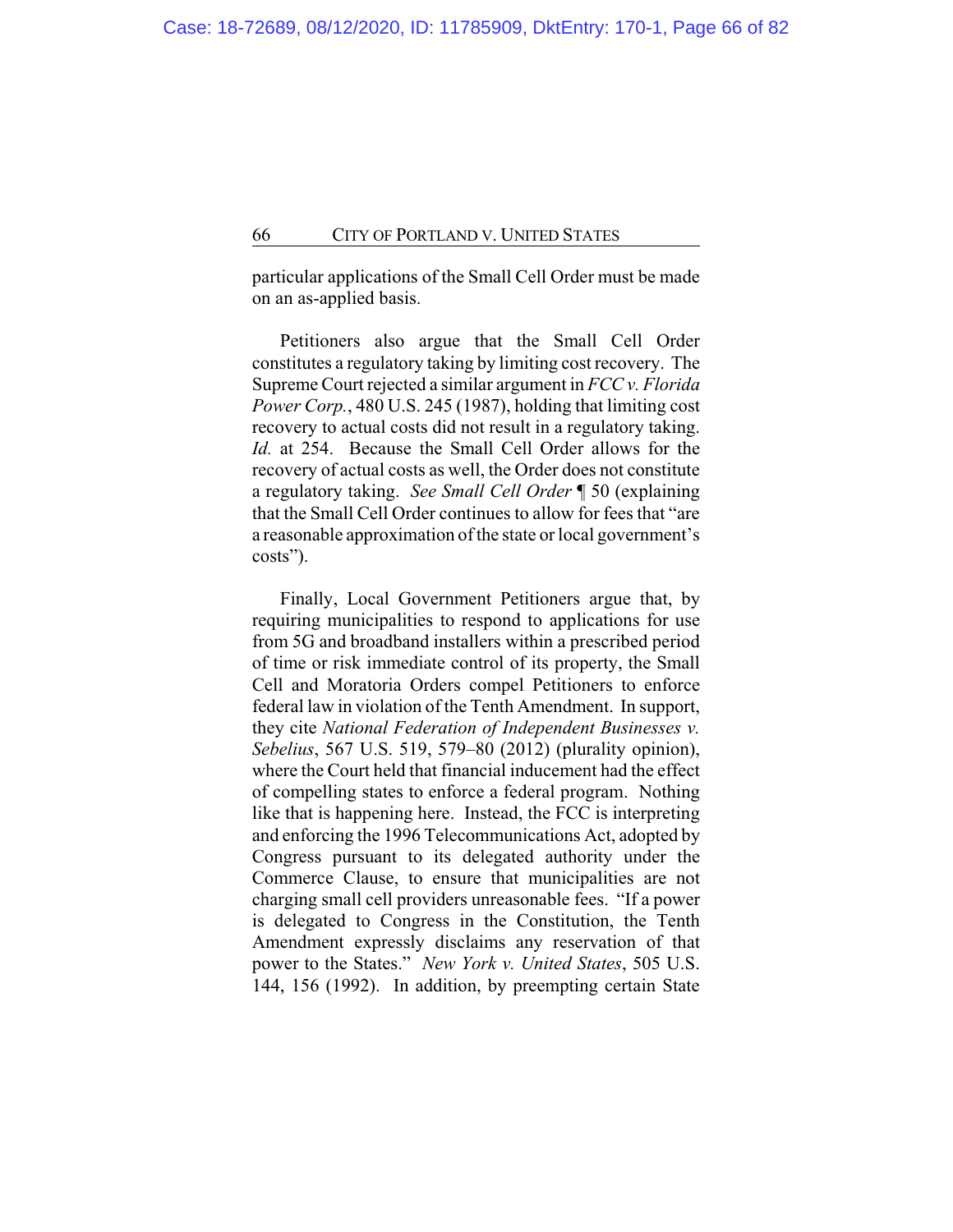and local policies, the FCC did not commandeer State and local officials in violation of the Tenth Amendment. Although their "language might appear to operate directly on the States," the Orders—as applications of the Telecommunications Act—simply "confer[] on private entities . . . a federal right to engage in certain conduct subject only to certain (federal) constraints." *See Murphy v. Nat'l Collegiate Athletic Ass'n*, 138 S. Ct. 1461, 1480 (2018) (citing *Morales v. Trans World Airlines, Inc.*, 504 U.S. 374, 378 (1992)). The Orders do not violate the Constitution.

# **IV. ONE-TOUCH MAKE-READY ORDER**

In adopting the One-Touch Make-Ready Order, the FCC intended to make it faster and cheaper for broadband providers to attach to already-existing utility poles. *See Accelerating Wireline Broadband Deployment by Removing Barriers to Infrastructure Inv.*, 33 FCC Rcd. 7705, ¶ 1 (2018) [hereinafter *One-Touch Make-Ready Order*]. Previously, only the pole owners could perform the preparatory work necessary for attachment. The main purpose of the Order is to create a new process, called one-touch make-ready, that allows new attachers themselves to do all the preparations. *Id.* ¶ 2.

Petitioners American Electric Power Service Corporation et al., a group of private utility companies, do not challenge the most important aspects of the One-Touch Make-Ready Order. Instead, they challenge four secondary aspects of the Order: rules for overlashing, preexisting violations, self-help, and rate reform. For the following reasons, we uphold them all.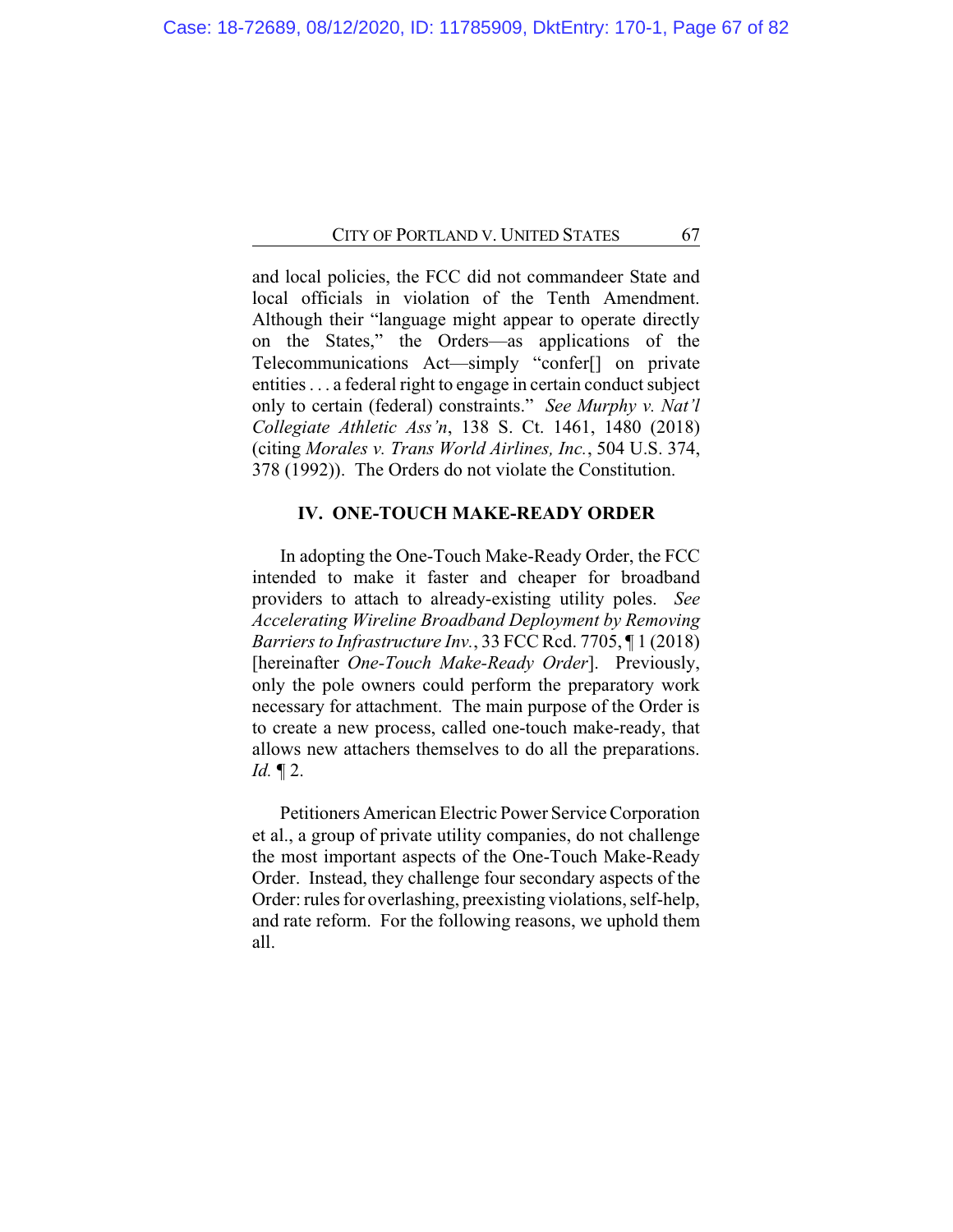## **A. Overlashing**

Overlashing is the process by which attachers affix additional cables or other wires to ones already attached to a pole. The overlashing rule prohibits a utility from requiring overlashers to conduct pre-overlashing engineering studies or to pay the utility's cost of conducting such studies. *Id.* ¶ 119 n.444.

Petitioner utility companies first contend the overlashing rule contradicts the text of Section 224(f)(2), because the rule does not expressly say that a utility can exercise its statutory authority to deny access to poles for safety, capacity, reliability, or engineering reasons. *See* 47 U.S.C. § 224(f)(2). But the overlashing rule does not prevent utilities from exercising their statutory rights, nor has the FCC interpreted the overlashing rule to do so. It is speculative to suggest that it might do so in the future. *See Texas v. United States*, 523 U.S. 296, 300 (1998) (declining to consider claim because "it rests upon contingent future events that may not occur as anticipated, or indeed may not occur at all." (internal quotation marks omitted)). The rule allows overlashers and utilities to negotiate the details of the overlashing arrangement, and is thus consistent with FCC's longstanding policy. *See Amendment of Comm'n's Rules & Policies Governing Pole Attachments*, 16 FCC Rcd. 12,103, ¶ 74 (2001).

Petitioners also argue that the overlashing rule undermines a utility's Section  $224(f)(2)$  authority to deny pole access, because it prevents utilities from requiring overlashers to provide certain information. We conclude that the overlashing rule does not impede a utility's exercise of its statutory authority to deny access to poles. The rule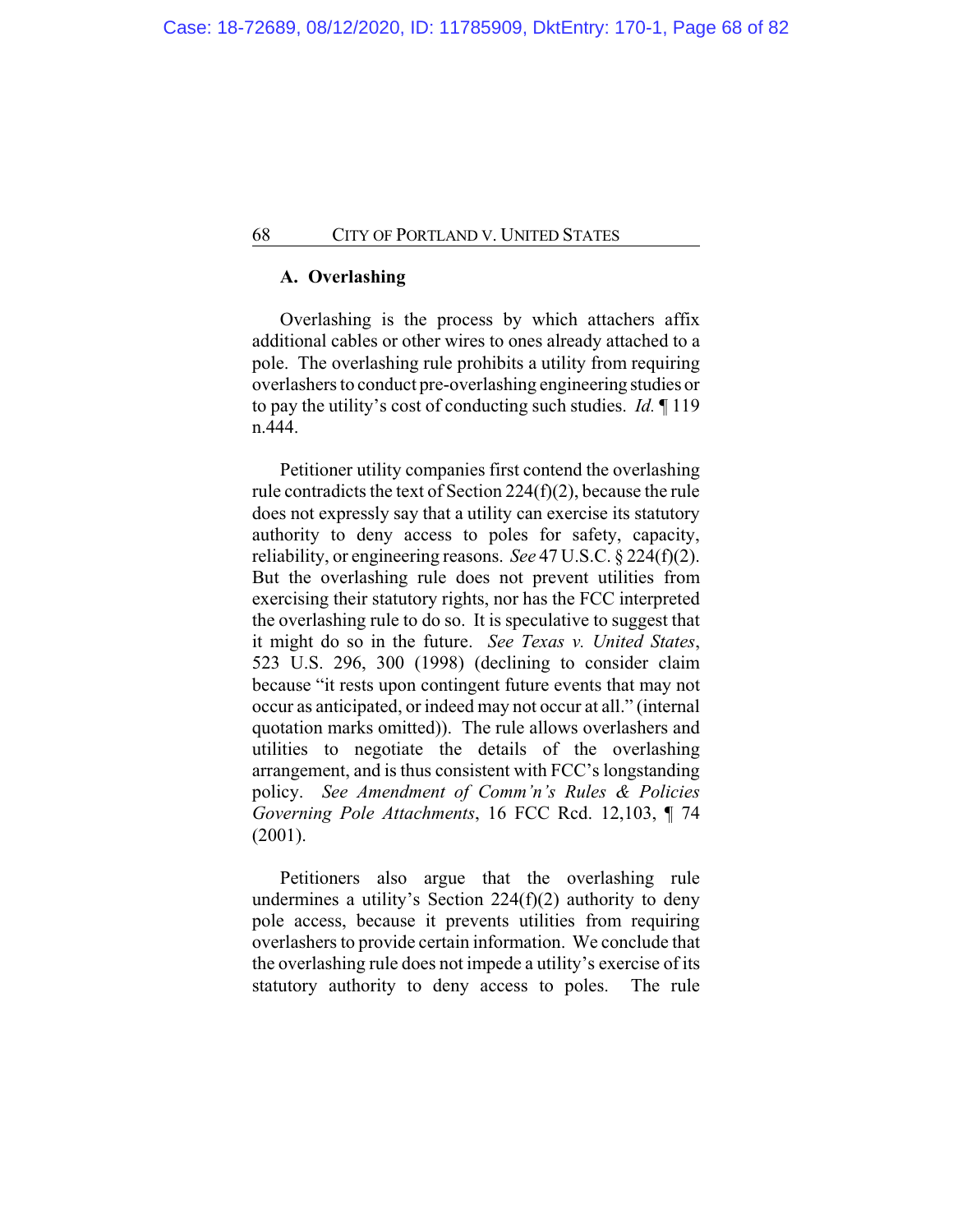authorizes utilities to require that overlashers give fifteen days' notice to utilities prior to overlashing so that safety concerns can be addressed. *One-Touch Make-Ready Order* ¶¶ 115–16. The record shows that such notice provisions were frequently negotiated in the past on a voluntary basis and supports the FCC's conclusion that such "an advance notice requirement has been sufficient to address safety and reliability concerns." *Id. ¶* 117. Indeed, in evaluating similar rules, the D.C. Circuit has already held that there is "no merit" to the claim that utilities cannot effectively exercise their rights under Section 224(f)(2) without "prior notice" of overlashing. *See S. Co. Servs., Inc. v. FCC*, 313 F.3d 574, 582 (D.C. Cir. 2002).

Finally, Petitioners argue that by prohibiting the utilities from charging overlashers for the cost of conducting preoverlashing studies, the overlashing rule contradicts Section  $224(d)(1)$ . That section ensures cost recovery, but it does so only for attachments by cable television providers. *See* 47 U.S.C.  $\S$  224(d)(1)–(3). It does not apply here. The overlashing rule is thus a reasonable attempt by the FCC to prevent unnecessary costs for attachers.

### **B. Preexisting Violation Rule**

The preexisting violation rule prohibits utilities from denying access to a new attacher solely because of a preexisting safety violation that the attacher did not cause. *One-Touch Make-Ready Order* ¶ 122. Petitioners contend that this is contrary to Section  $224(f)(2)$ , which allows utilities to deny access for "reasons of safety." There is no conflict.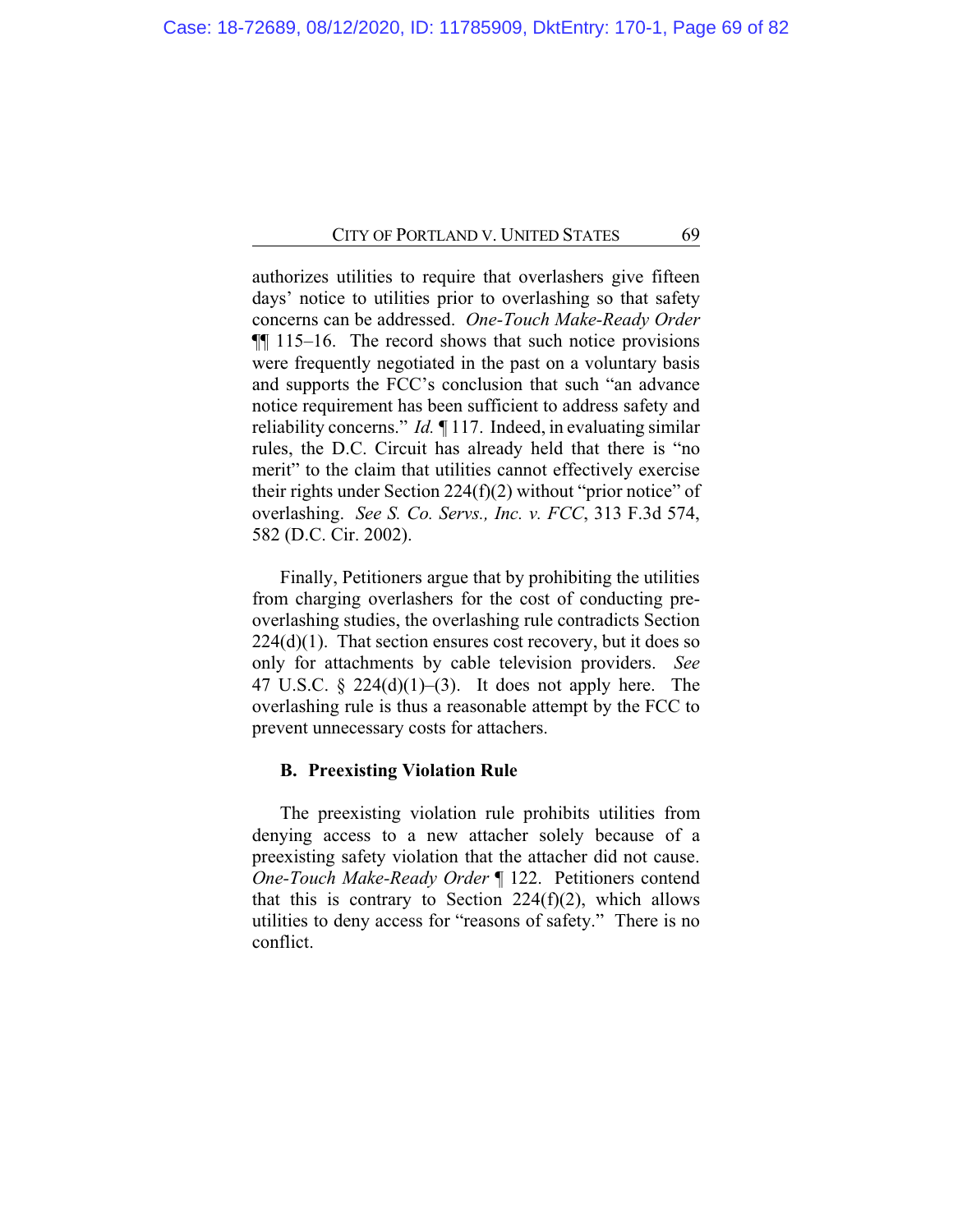The rule defines the term "reasons of safety" as preventing a utility from denying access to a new attacher because of a safety hazard created by a third party. *Id.* ¶ 122. Such denials have the effect of forcing an innocent would-be attacher to fix the violation. This rule prevents the utilities from passing the costs off on entities that did not cause the safety problem in the first place. The FCC confirmed at oral argument that the preexisting violation rule would not prevent utilities from rejecting proposed attachments that increase safety risks on a utility pole. The rule thus operates to prevent utilities from relying on preexisting violations pretextually to deny pole access to attachments that pose no greater safety risk than existing attachments. Because the preexisting violation rule reasonably defines the term "reasons of safety," the FCC's interpretation is reasonable.

## **C. Self-Help Rule**

Prior to the One-Touch Make-Ready Order, attachers could hire contractors to perform preparatory work only on the lower portion of a pole. The self-help rule lets the utilityapproved contractors prepare the entire pole for attachment. *Id.* ¶¶ 97–99. Petitioners argue that this expansion is contrary to Section  $224(f)(2)$  because permitting attachers to hire contractors to work on the upper portion of poles jeopardizes safety. Yet, the rule has a number of provisions designed to mitigate any increased safety risks. For example, the rule gives a utility a ninety-day window to complete the preattachment work itself (thereby circumventing the rule's contractor provisions entirely). *Id.* ¶ 99. The rule also requires new attachers to use a utility-approved contractor to perform the self-help work, and it requires the attacher to give the utility advanced notice of when the self-help work will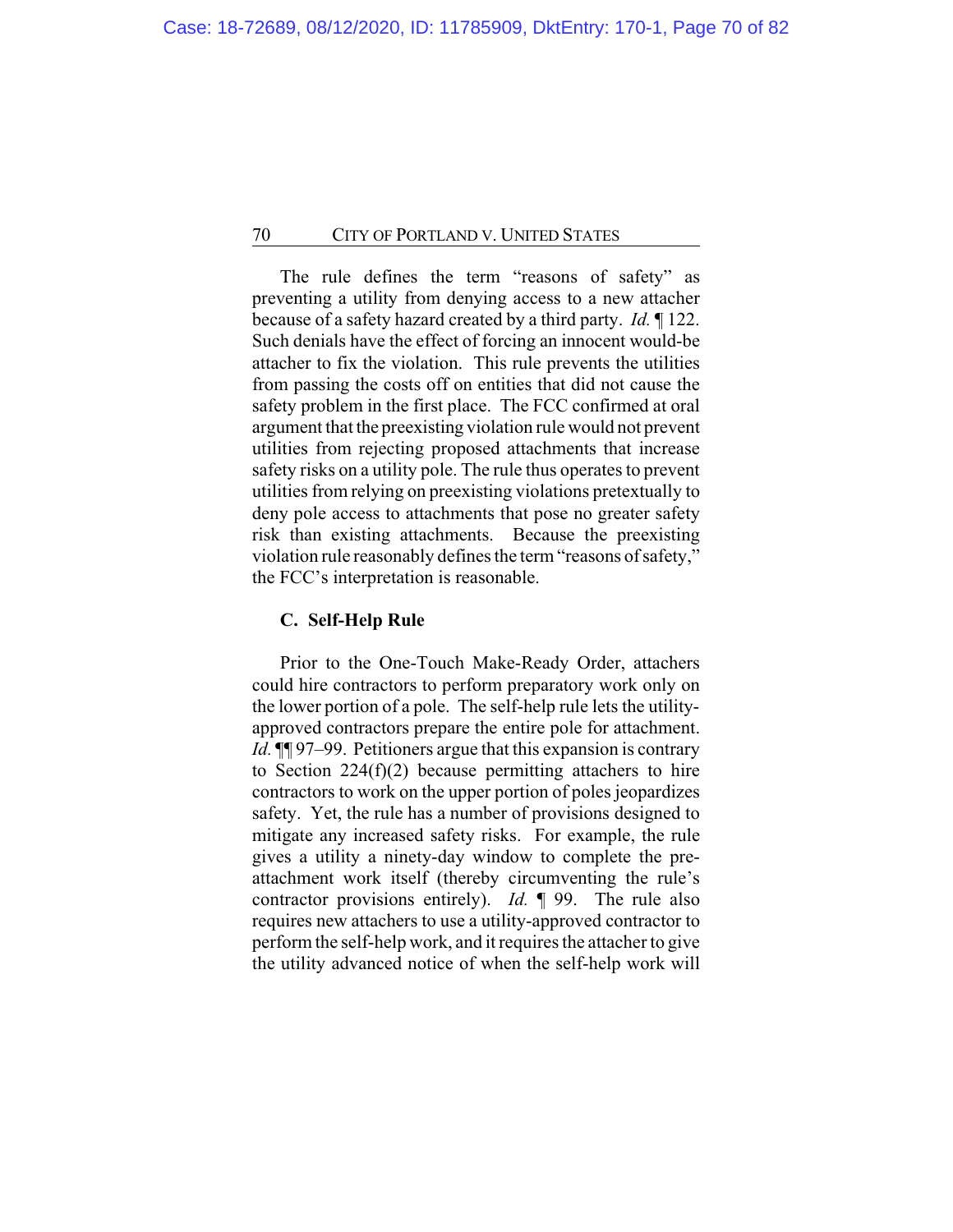occur so that the utility can be present if it wishes. *Id.* ¶¶ 99–106.

The rule represents a change from earlier rules on what self-help measures an attacher could perform, and the FCC explained that use of approved contractors would improve efficiency. *Id.* ¶ 97. A complaint process in the old self-help rule allowed new attachers to file complaints when a utility was not preparing the pole in a timely fashion. This did not encourage efficiency. It was an "insufficient tool for encouraging [a utility's] compliance with [the FCC's] deadlines." *Id.* ¶ 98. The FCC reasonably views the deployment of new 5G technology to be a matter of "national importance," justifying extension of the self-help rule to promote timely installations. *Id.* ¶ 97. The self-help rule is thus not arbitrary or capricious.

Petitioners also argue that the FCC lacks authority to regulate utility-owned pole attachments, since Section 224 defines "pole attachments" to include attachments *to* a utilityowned or -controlled pole. But the FCC has authority to promulgate "regulations to carry out the provisions of" Section 224, 47 U.S.C. § 224(b)(2), which includes regulations addressing "nondiscriminatory access" to utility poles, *id.* § 224(f)(1). It was reasonable for the FCC to conclude that it could not ensure nondiscriminatory access to poles without allowing make-ready work that would reposition utility attachments; otherwise, utilities could simply deny access to attachers based on pretextual reasons of insufficient capacity. *See S. Co. v. FCC*, 293 F.3d 1338, 1348 (11th Cir. 2002) ("[T]he FCC must have some way of assessing whether these needs are bona fide; otherwise, a utility could arbitrarily reserve space on a pole . . . and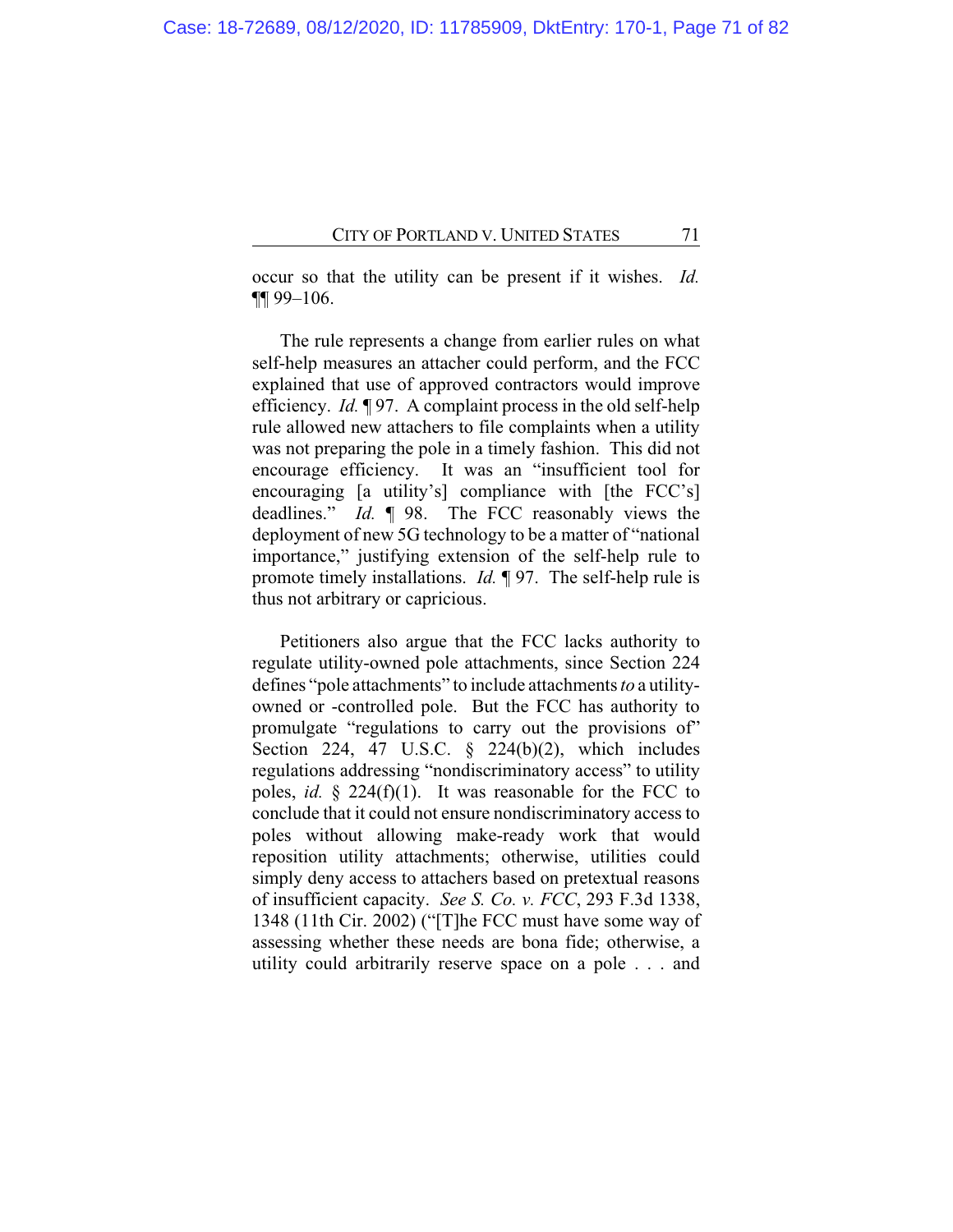proceed to deny attachers space on the basis of 'insufficient capacity.'"). Petitioners' statutory challenge thus fails.

Petitioners mount a procedural challenge to the rule, arguing that the FCC did not comply with the APA's notice requirement, 5 U.S.C. § 553, because it had not issued a proposed rule before announcing the final self-help rule. In raising the issue in a single footnote, petitioners have waived any challenge to the APA's notice requirement. *See Idaho Conservation League v. Bonneville Power Admin.*, 826 F.3d 1173, 1178 (9th Cir. 2016). In any event, the FCC's Notice of Proposed Rulemaking (NPRM) sought proposals to speed up access to poles by allowing new attachers to prepare poles for attachment, and several commenters proposed expanding an attacher's ability to perform preparatory work on the entire pole. We conclude that, at the very least, the self-help rule is a logical outgrowth of the NPRM. *See Rybachek v. EPA*, 904 F.2d 1276, 1288 (9th Cir. 1990) (explaining that an agency need not provide a new NPRM as long as the final published rule is "a logical outgrowth of the notice and comments received"). There is no reason to force the agency to begin the self-help rulemaking process anew.

## **D. Rate-Reform Rule**

The rate reform rule continues regulatory efforts to remove rate disparities between telecommunications carriers who historically owned utility poles (so-called incumbent) local exchange carriers, or ILECs) and telecommunications carriers who do not own utility poles (so-called competitive local exchange carriers, or CLECs). *See Am. Elec. Power Serv. Corp. v. FCC*, 708 F.3d 183, 185–86 (D.C. Cir. 2013). This rule establishes a presumption that all telecommunication carriers are similarly situated and thus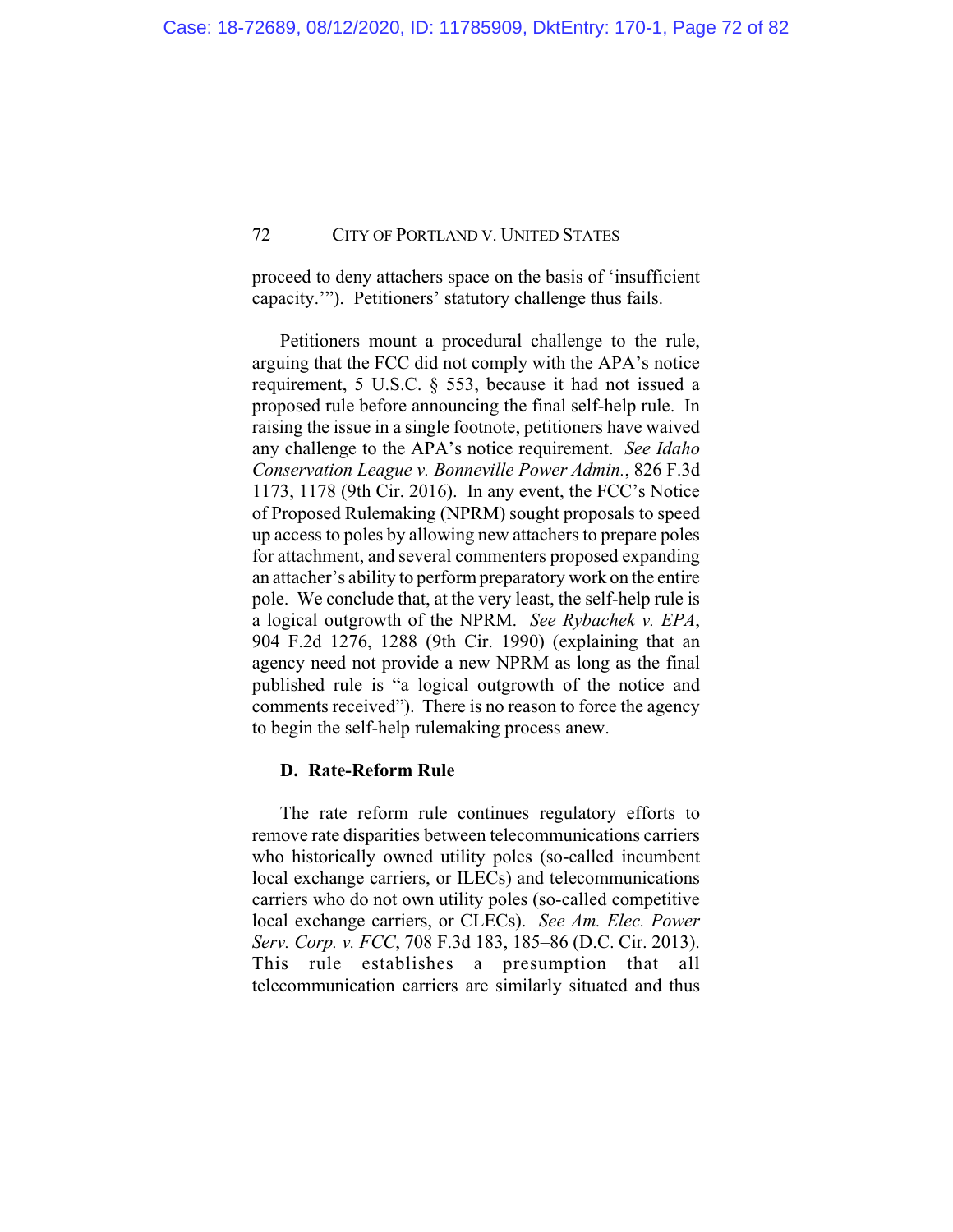entitled to the same rates. *One-Touch Make-Ready Order* ¶ 123. But if a utility successfully rebuts the presumption by showing that an ILEC continues to retain "net benefits" that other telecommunications providers do not enjoy, then the rate reform rule imposes a maximum rate that ILECs and utilities may negotiate. *See id.* ¶¶ 128–29.

Section  $224(e)(1)$  authorizes the FCC to prescribe rates for pole attachments used by CLECs, but not ILECs. *See* 47 U.S.C. § 224(e)(1); *see also id.* § 224(a)(5). Petitioners therefore argue that the FCC lacks the authority to prescribe the same rates for ILECs. Section 224(b)(1), however, requires the FCC to set just and reasonable rates for all telecommunications carriers, and the FCC interpreted that to include ILECs as well as CLECs. *See id.* § 224(b)(1). The FCC has interpreted Section 224(b)(1) this way since 2011, and the D.C. Circuit upheld this interpretation some years ago. *See Am. Elec. Power Serv. Corp.*, 708 F.3d at 188. And the Supreme Court has made clear that Section  $224(e)(1)$ "work[s] no limitation" on the FCC's more general ratemaking authority under Section 224(b)(1), which is the statutory provision that the agency invoked here. *See Nat'l Cable & Telecomm. Ass'n, Inc. v. Gulf Power Co.*, 534 U.S. 327, 335–36 (2002).

This rule does, for the first time, set the same presumptive rates for ILECs and CLECs, and the FCC explained why its record supported such a rule. *See One-Touch Make-Ready Order* ¶ 126. A study by US Telecom showed that earlier efforts to decrease rate disparities between ILECs and CLECs had not been successful, and that historic differences between ILECs and CLECs that supported different rates in the past are now disappearing. *See id.* ¶¶ 124–26. The FCC provided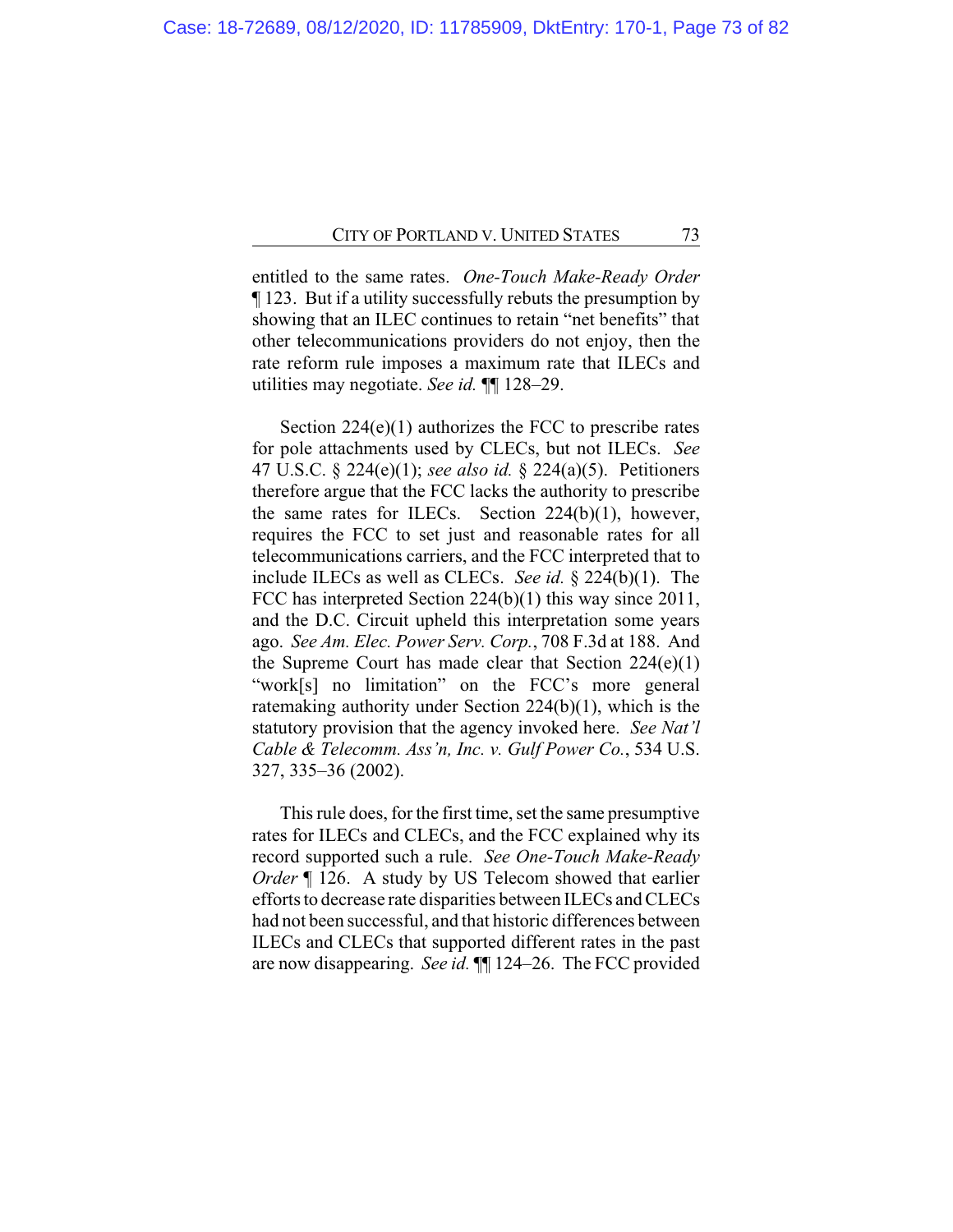an adequate justification for setting the same presumptive rates for all telecommunications providers.

Finally, Petitioners argue that the rate reform rule may result in their incomplete recovery of costs, because if a utility successfully rebuts the presumption that an ILEC should have the same rates as CLECs, the rule imposes a maximum rate ILECs and utilities may negotiate. *See id.* ¶ 129. The maximum negotiable rate is not arbitrary or capricious, however, because FCC set the rate at a value that is higher than both CLEC and cable operator rates, and the FCC had previously determined those rates were just, reasonable, and allowed full cost recovery. *Id.* ¶ 129 n.483; *see also Implementation of Section 224 of the Act*, 26 FCC Rcd. 5240, ¶ 183 (2011).

The rate reform rule, like the overlashing, preexisting violations, and self-help rules, is an appropriate exercise of the FCC's regulatory authority under the Telecommunications Act.

#### **V. CONCLUSION**

We therefore hold that the FCC's requirement in the Small Cell Order that aesthetic regulations be "no more burdensome" than regulations applied to other infrastructure deployment is contrary to the controlling statutory provision. *See* 47 U.S.C. § 332(c)(7)(B)(i)(II). We also hold that the FCC's requirement that all local aesthetic regulations be "objective" is not adequately explained and is therefore arbitrary and capricious. We therefore **GRANT** the petitions as to those requirements, **VACATE** those portions of the rule and **REMAND** them to the FCC. The petition of Montgomery County is **DISMISSED** as moot. As to all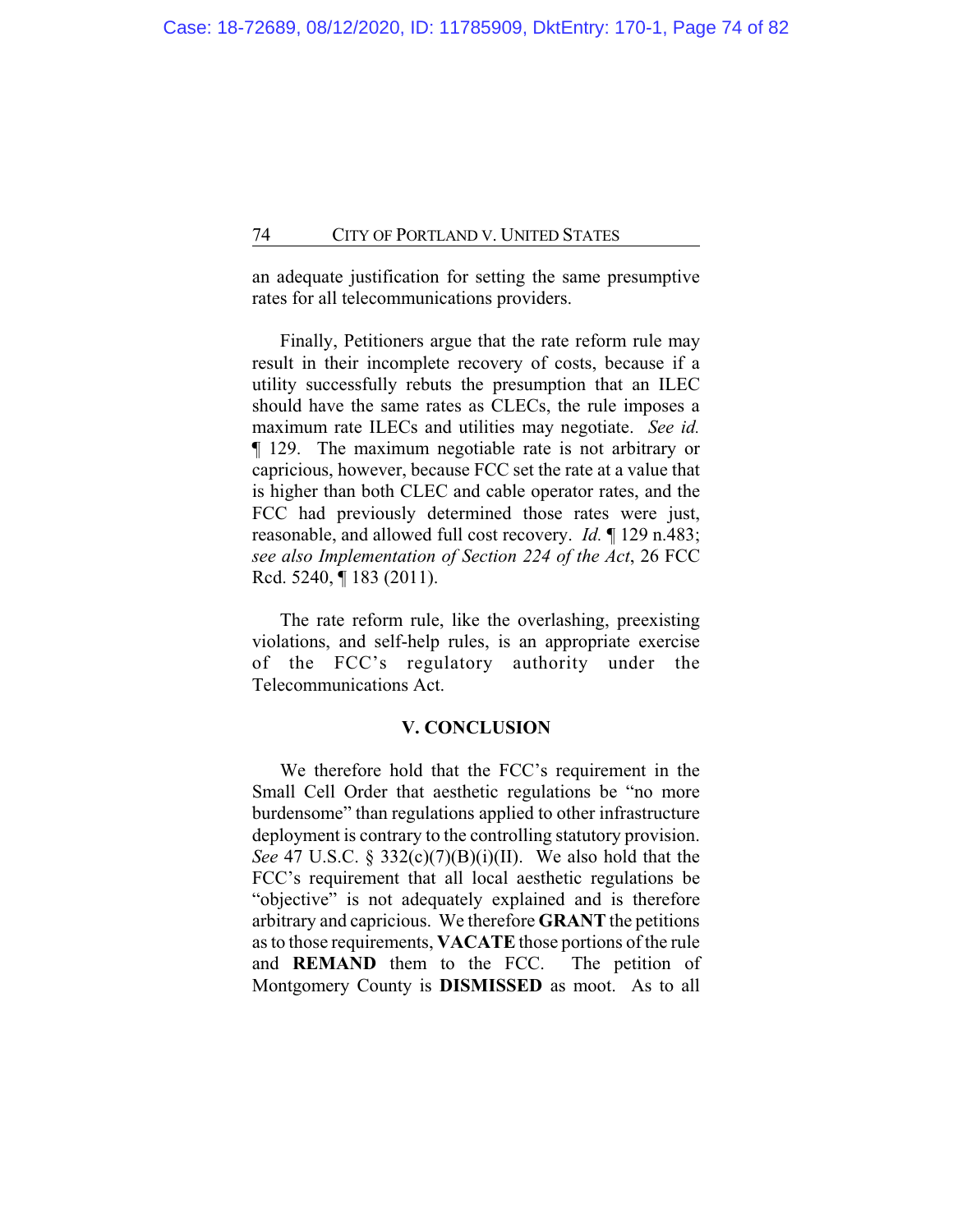other challenges, the petitions are **DENIED**. Each party to bear its own costs.

BRESS, Circuit Judge, dissenting in part:

The majority opinion carefully addresses an array of legal challenges to a series of FCC *Orders* designed to accelerate the deployment of 5G service. I join the court's fine opinion except as to Part III.A.1, which upholds the FCC's decision to preempt any fees charged to wireless or telecommunications providers that exceed a locality's costs for hosting communications equipment. In my view, the FCC on this record has not adequately explained how all abovecost fees amount to an "effective prohibition" on telecommunications or wireless service under 47 U.S.C. §§ 253(a) and 332(c)(7)(B)(i)(II).

The Telecommunications Act of 1996 provides that "[n]o State or local statute or regulation, or other State or local legal requirement, may prohibit or have the effect of prohibiting the ability of any entity to provide any interstate or intrastate telecommunications service." 47 U.S.C. § 253(a). The Act contains a similar provision for wireless service. *See id.* § 332(c)(7)(B)(i)(II) ("The regulation of the placement, construction, and modification of personal wireless service facilities by any State or local government or instrumentality thereof . . . shall not prohibit or have the effect of prohibiting the provision of personal wireless services.").

The Act does not define what it means for a local policy to "have the effect of prohibiting" service. Since 1997,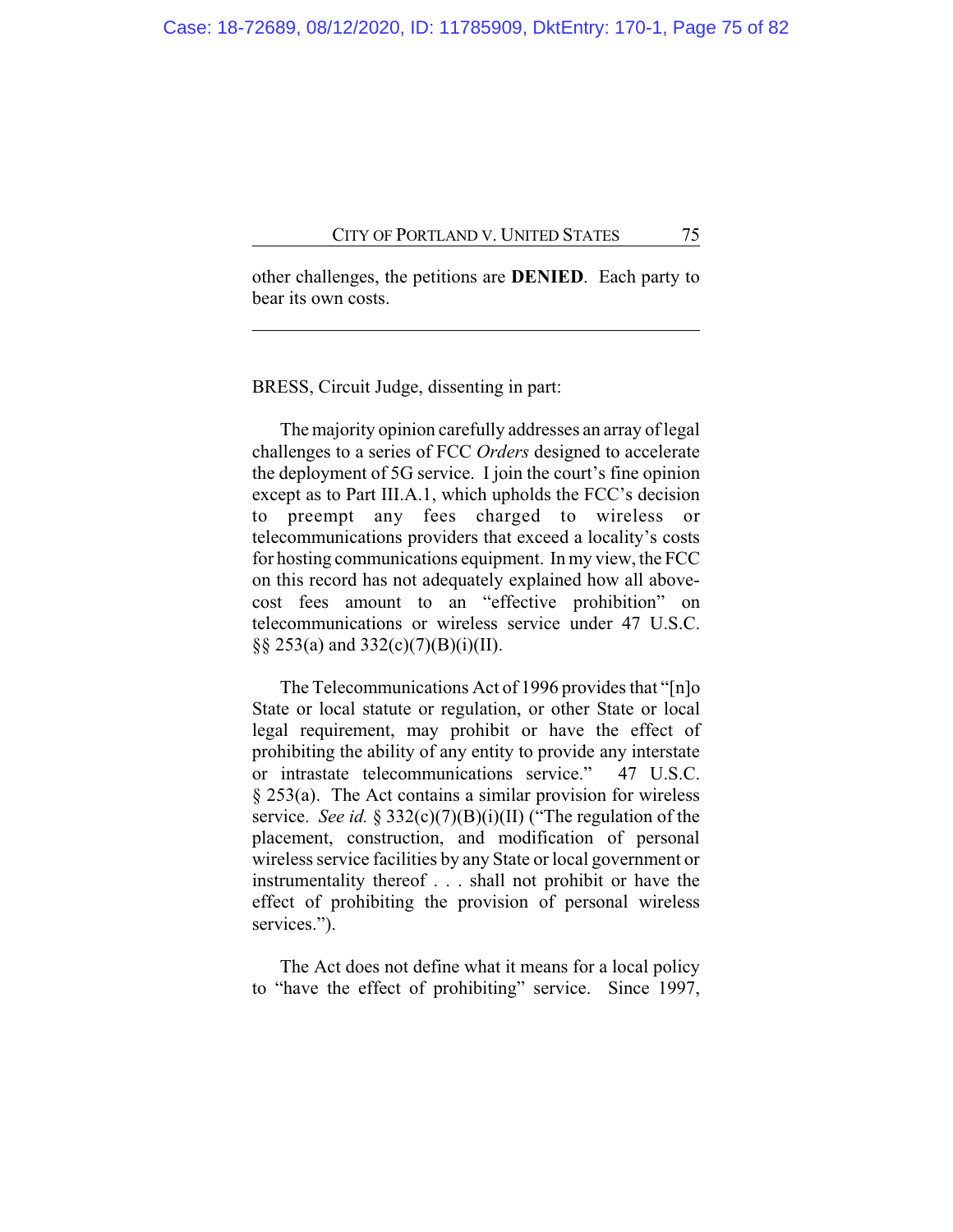however, the FCC has interpreted the phrase to preempt local policies that "materially inhibit" the ability of providers "to compete in a fair and balanced legal and regulatory environment." *See Small Cell Order* ¶ 35 (quoting *Cal. Payphone Ass'n*, 12 FCC Rcd. 14191, 14206 (1997)). This standard does not require a "complete or insurmountable" barrier to service. *Id.* But it does require that a local rule materially inhibit the ability to provide service based upon the "*actual* effects" of a state or local ordinance," "not [] what effects the ordinance *might possibly* allow." *Sprint Telephony PCS, L.P. v. Cty. of San Diego*, 543 F.3d 571, 578 (9th Cir. 2008) (en banc) (emphasis in original); *see also id.* (the statute requires an "actual or effective prohibition, rather than the mere possibility of prohibition") (quotations omitted).

In the *Small Cell Order*, the FCC concluded that state and local fees materially inhibit telecommunications and wireless service when they exceed a locality's reasonable cost of accommodating communications facilities. *Small Cell Order* ¶¶ 50, 53. The FCC cited evidence that certain exorbitant fees have stopped providers from offering service in certain locales. *See, e.g.*, AT&T Aug. 10, 2018 *Ex Parte* Letter (AT&T "has not deployed any small cell sites in Portland, Oregon" due to the city's \$7,500 attachment fee and recurring fee of \$3,500 to \$5,500). The agency also found that "even fees that might seem small in isolation have material and prohibitive effects on deployment particularly considered in the aggregate." *Small Cell Order* ¶ 53. This latter finding was based on the FCC's determination that reduced fees generate cost-savings for providers, which enables them to use the newfound savings to expand wireless and telecommunications coverage. *See id.* ¶ 50, 55–56, 64–65 & nn.194–95. The agency estimated aggregate cost-savings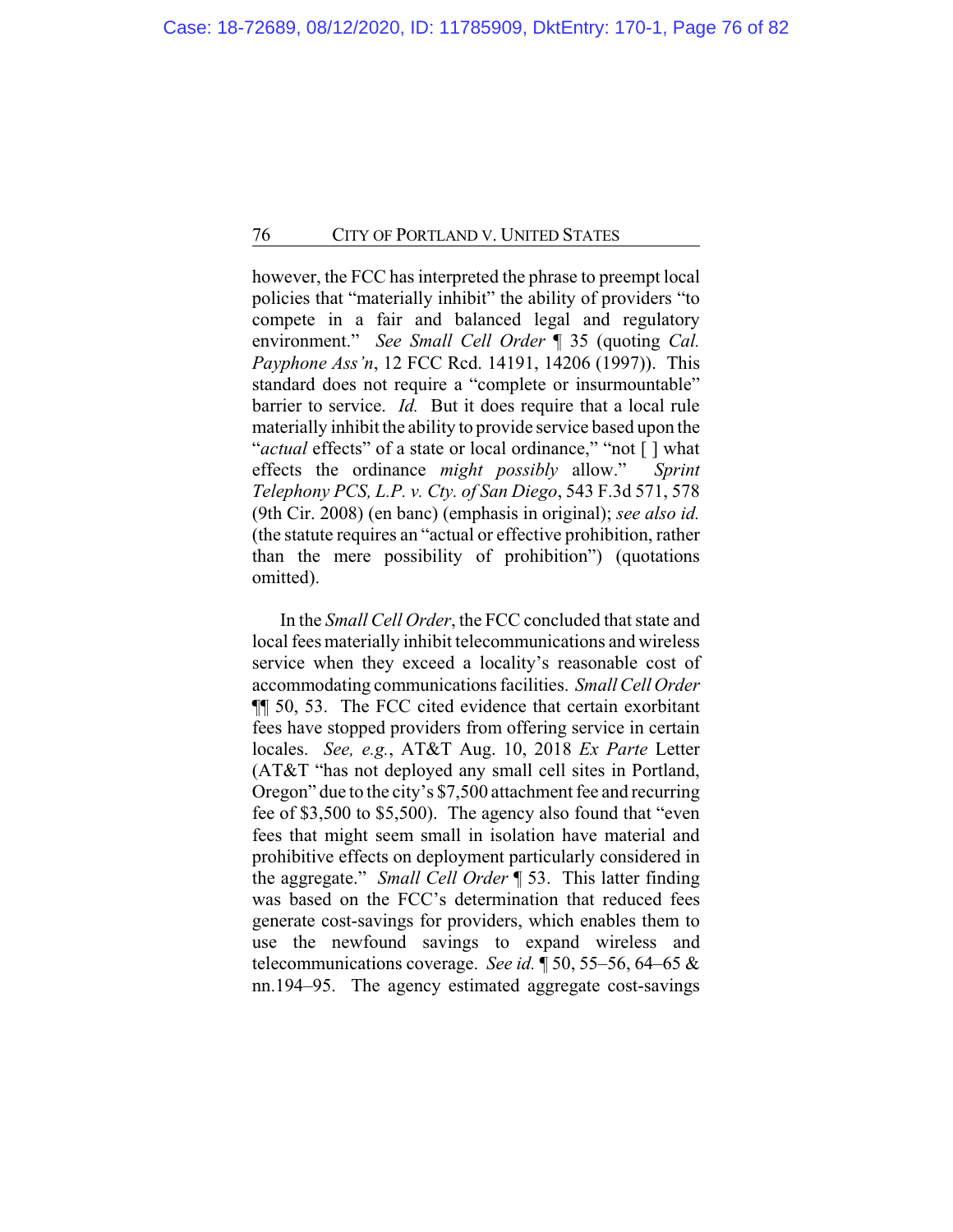from a reduction in fees to be over \$2 billion, relying on a 2018 study by Corning, Inc. *Id.* ¶¶ 7, 60 & n.169.

The FCC carved out a safe harbor from the *Order*'s broad preemption rule for pole construction fees up to \$1,000, attachment fees up to \$500 (or \$100 after a provider's first five 5G facilities), and recurring fees up to \$270. *Id.* ¶ 79. Fees may exceed the levels in the *Small Cell Order*'s safe harbor only if they reasonably approximate a locality's costs, which include expenses "related to processing an application," street closures, issuing "building or construction permits," and access to and maintenance of public rights of way. *Id.* ¶¶ 32 n.71, 50 n.131, 79.**<sup>1</sup>**

No one doubts that exorbitant fees can impede the deployment of communications infrastructure. *See, e.g.*, *P.R. Tel. Co. v. Mun. of Guayanilla*, 450 F.3d 9, 17–19 (1st Cir. 2006). But fees are prohibitive because of their financial effect on service providers, not because they happen to exceed a state or local government's costs. Consider a \$500 fee in Small Town A that exceeds the town's costs by  $1¢$ , and a \$2,000 cost-based fee in Big City B. By the *Small Cell Order*'s logic, the lower fee is preempted, but the higher fee is not. It is hard to rationalize the former under the statute, which requires an actual and material inhibition of telecommunications or wireless service. *Sprint Telephony*, 543 F.3d at 578.

**<sup>1</sup>** The *Small Cell Order* also interpreted the phrase "fair and reasonable compensation" in 47 U.S.C. § 253(c) to limit state and local fees to cost-recovery. *Small Cell Order* ¶ 55. But the agency declined to use this savings clause "as an independent prohibition on conduct that is not itself prohibited by [§] 253(a)." *Id.* ¶ 53 n.143; *see also id.* ¶ 50 n.132.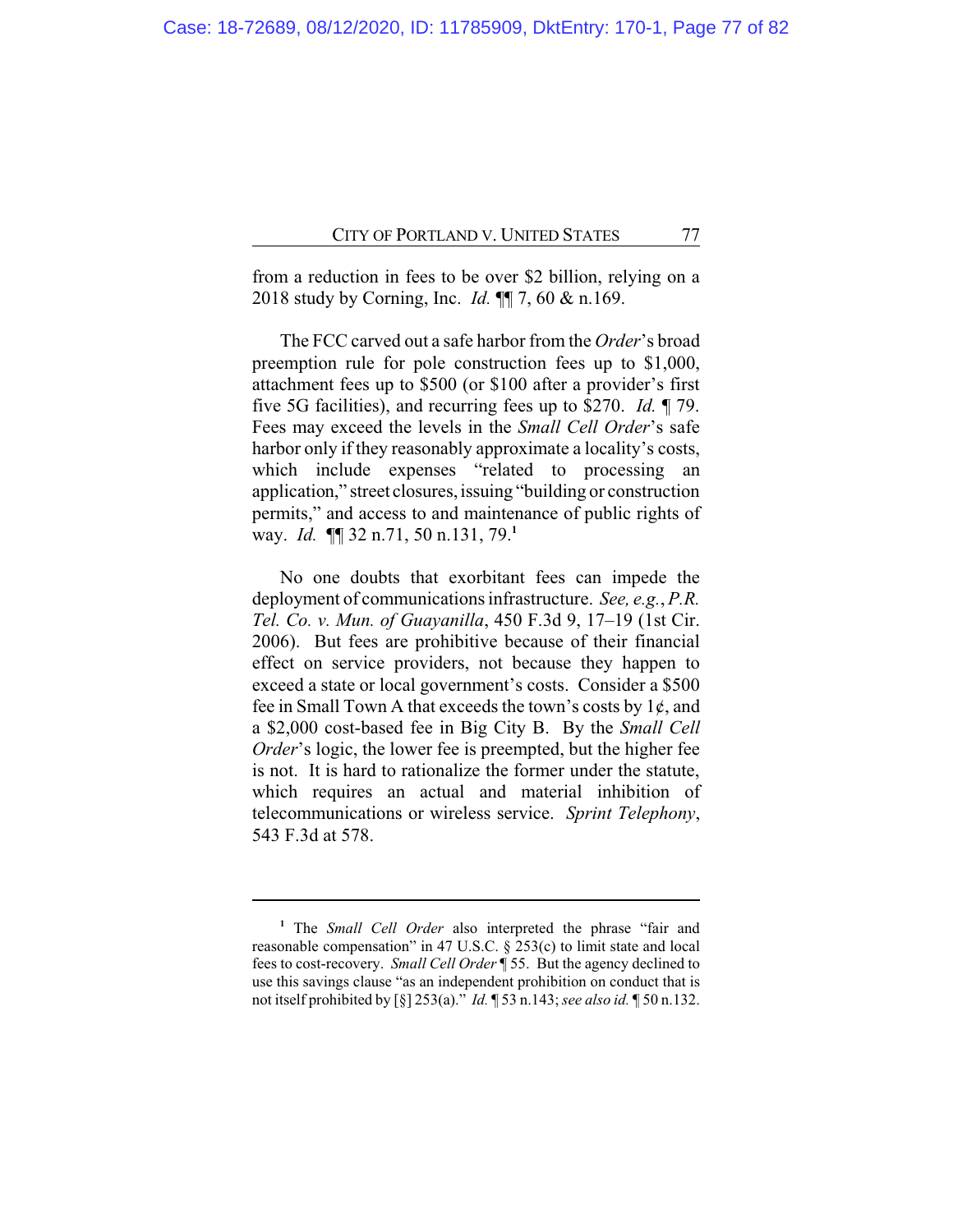Perhaps for this reason, this court over a decade ago "decline[d]" to hold "that all non-cost based fees are automatically preempted" under the Telecommunications Act. *See Qwest Commc'ns Inc. v. City of Berkeley*, 433 F.3d 1253, 1257 (9th Cir. 2006), *overruled on other grounds by Sprint Telephony*, 543 F.3d at 578.**<sup>2</sup>** The FCC was aware of this precedent when it issued the *Small Cell Order*, but expressly "reject[ed] the view of those courts that have concluded that  $\lceil \xi \rceil$  253(a) necessarily requires some additional showing beyond the fact that a particular fee is not cost-based." *See Small Cell Order* ¶ 53 n.143 (citing *Qwest*, 433 F.3d at 1257).

On this record, the FCC has not adequately explained its basis for concluding, contra our precedent, that there is an intrinsic relationship between a fee's approximation of costs and its prohibitive effect on service providers. The FCC's reliance on individual fees it considers "excessive" tells us that fees can work effective prohibitions. But this does not on its own justify a blanket prohibition on all above-cost fees. A \$7,500 fee in Portland may well prohibit service, but that is because of the financial toll it inflicts, not because it exceeds the city's costs. And the FCC has not identified in the administrative record the frequency of above-cost fees or the amounts that localities have generally charged above cost.

**<sup>2</sup>** Qwest applied a lenient standard that more easily allowed the FCC to show an effective prohibition, 433 F.3d at 1256, a standard our en banc court later rejected. *See Sprint Telephony*, 543 F.3d at 576–78. If abovecost fees were not *per se* prohibitions under the less stringent *Qwest* standard, it is hard to see how they would be under the stricter approach of *Sprint Telephony*. I do not suggest that *Qwest* imposes a "legal" bar to the FCC's contrary determination, Maj. Op. 43, but rather that the FCC has not adequately explained the basis for its conclusion here.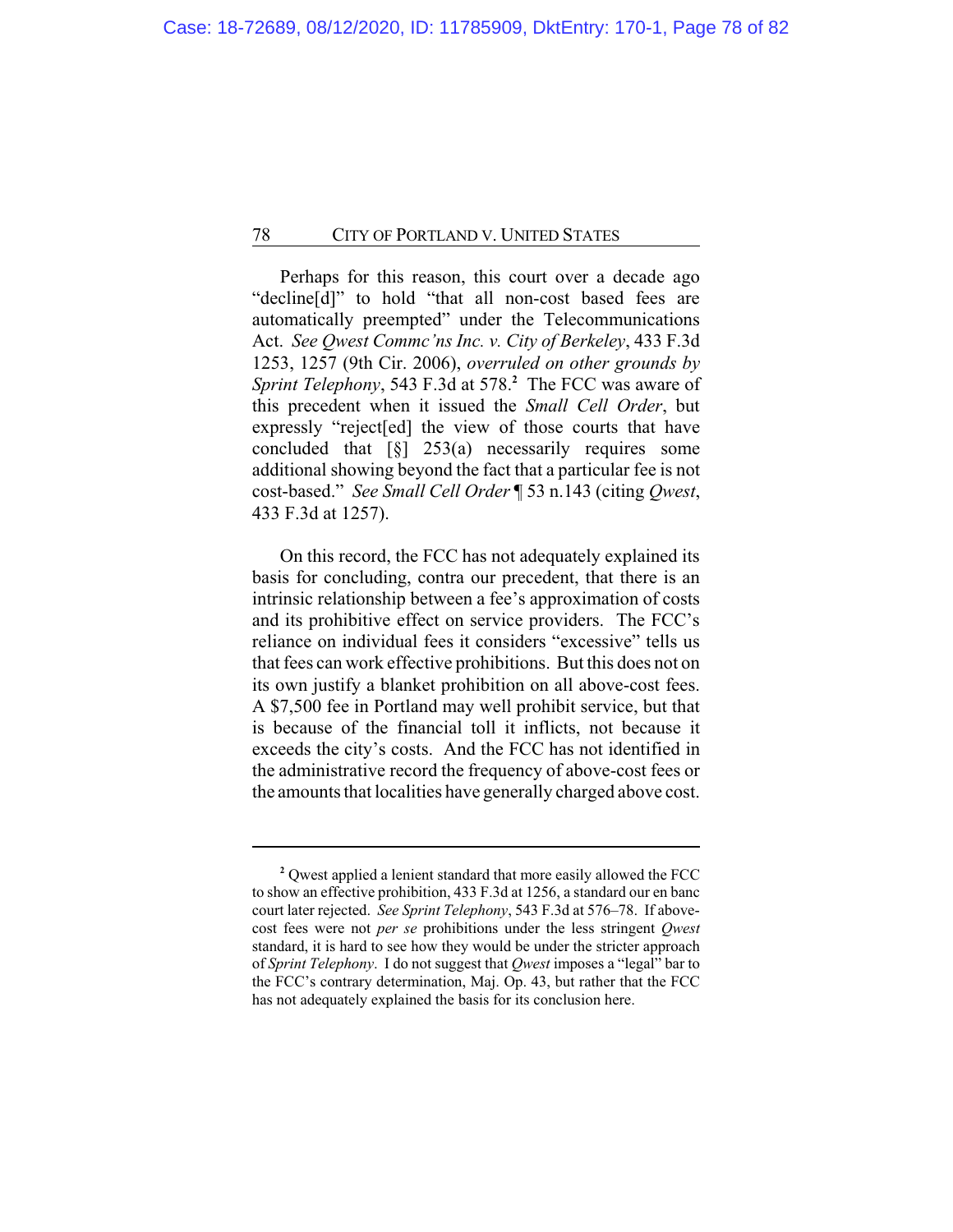The FCC has instead determined that a prohibition on all above-cost fees is justified because all above-cost fees, in the aggregate, effectively prohibit 5G deployment. The linchpin of the agency's aggregation theory is a 2018 study by Corning, Inc., which estimates at over \$2 billion the costsavings and reinvestment from reduced fees. *Small Cell Order* ¶ 7, 60 & n.169. But the Corning Study is not about fees above costs. And the FCC has not explained how this study tells us about the prevalence of above-cost fees or the burden such fees place on service providers.

Instead, the Corning Study calculated "the cost savings from capping fees at a level in line with the median of recent state regulations," estimating that amount at over \$2 billion. Because this is not a measure of fees above costs, the Corning Study does not say whether the caps it used to measure savings approximate costs. Indeed, the Corning Study notes that "[t]here is still significant uncertainty around what 'typical' rates are." The study further states that "attachment and application fees" are "lesser drivers" of 5G deployment economics, raising questions about the extent to which all fees above costs necessarily effectively prohibit service.

At bottom, what the Corning Study conveys is that if fees are reduced, it will produce cost savings to those who pay the fees. *Small Cell Order* ¶¶ 50, 53, 55–56, 60 & n.169, 64–65 & nn.194–95. But that commonsense observation would be true of any fee considered in the aggregate. And it would seemingly mean that any fee in any amount could qualify as an effective prohibition, once aggregated. The same would be true of the aggregate effects of any form of regulation that localities would apply outside the fee context. I am therefore concerned that on the record as it stands, the FCC's approach lacks a limiting principle. At least absent some estimated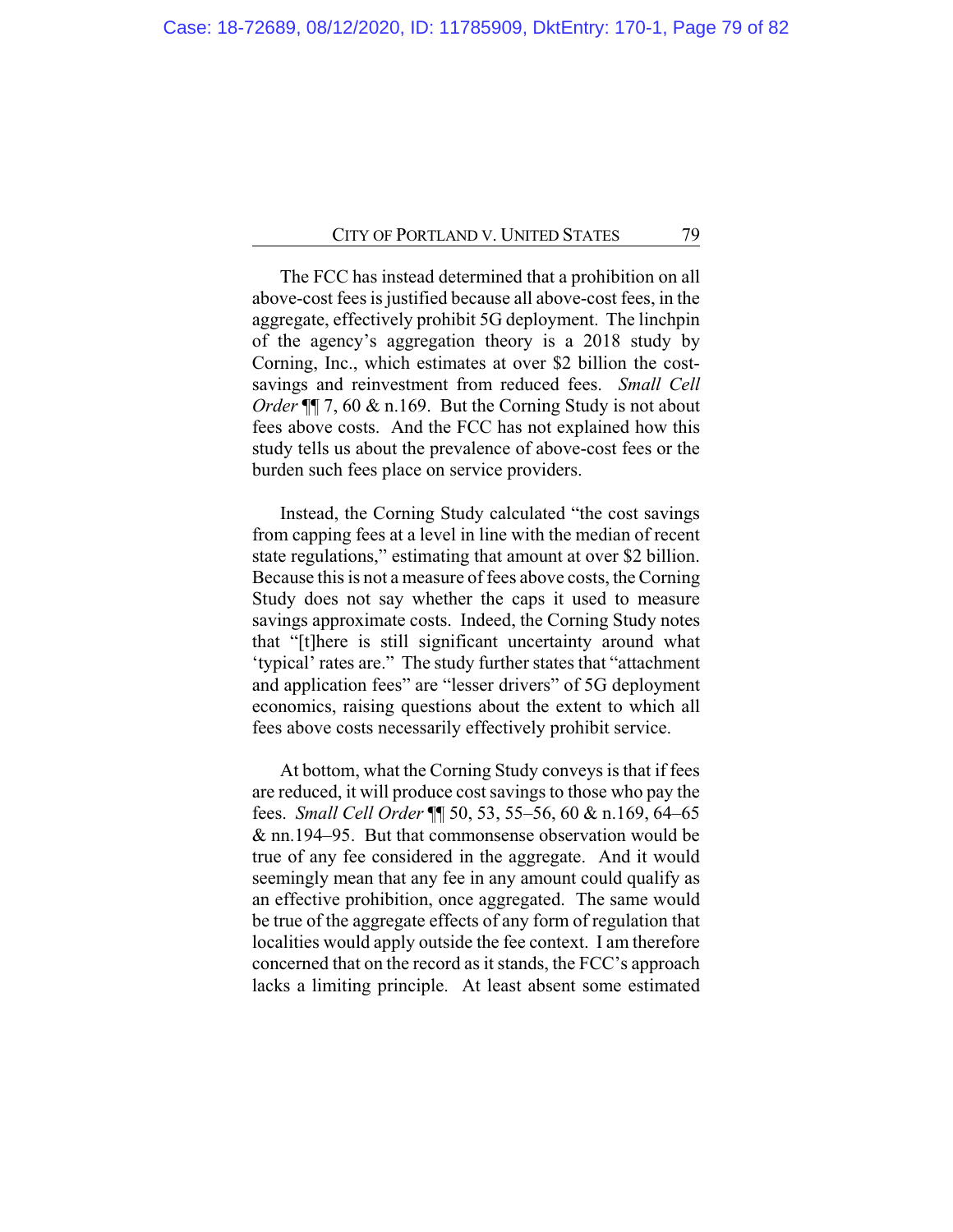quantification of above-cost fees in the aggregate (which the Corning Study does not provide) or some further estimate tied to the rule it adopted, the FCC's logic would appear to justify the preemption of any state or local rule.

The FCC's "reinvestment" theory invites similar concerns. It may be true that every fee imposes some cost that, if avoided, could potentially be reinvested to expand 5G coverage. But it does not follow that every type of fee rises to the level of an "effective prohibition," which is the line Congress drew in the Telecommunications Act. *See Cal. Payphone*, 12 F.C.C. Rcd. at 14209 (stating that, "standing alone," the fact that providers "would generate less revenue . . . does not necessarily mean that [services] are impractical and uneconomic") (quotations omitted); *cf. AT&T Corp. v. Iowa Utils. Bd.*, 525 U.S. 366, 390 n.11 (1999) (disagreeing "that a business can be impaired in its ability to provide services—even impaired in that ability in an ordinary, weak sense of impairment—when the business receives a handsome profit but is denied an even handsomer one"). A provider reinvestment theory, without more, would similarly appear to justify the preemption of any local policy that imposes costs on providers.

On this record, the FCC thus has not shown that abovecost fees effectively prohibit service in many, most, or a plurality of cases. I therefore cannot conclude that the agency has articulated "a rational connection between the facts found and the choice made." *Motor Vehicle Mfgs. Ass'n v. State Farm Mut. Auto. Ins. Co.*, 463 U.S. 29, 43 (1983) (quotations omitted).

The FCC itself recognizes that "in theory, a sufficiently small departure from actual and reasonable costs might not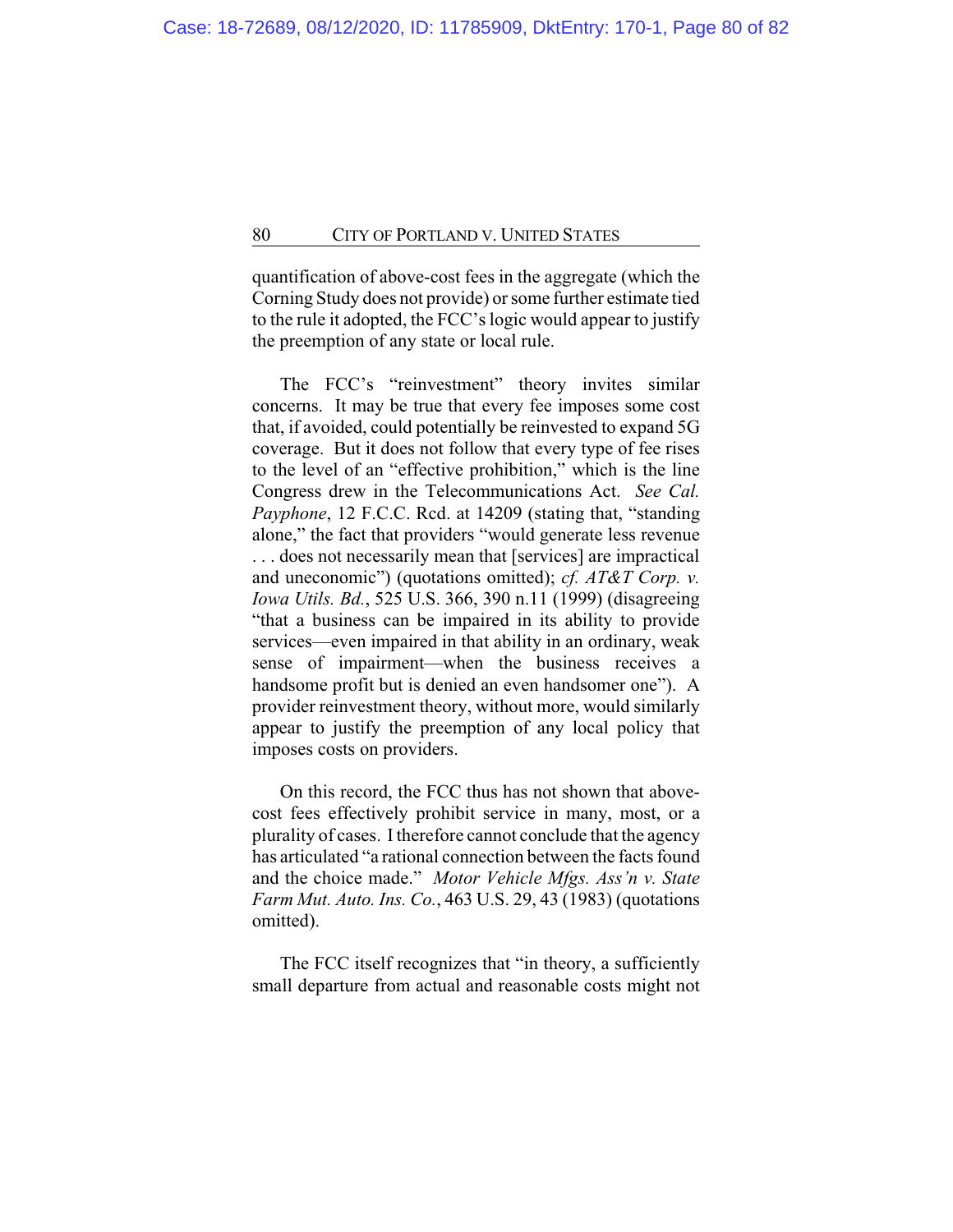have the effect of prohibiting service," but concludes its costbased standard is still appropriate because "the record does not reveal an alternative, administrable approach to evaluating fees." *Small Cell Order* ¶ 65 n.199. Concerns about administrability, though important as a policy matter, must still be operationalized under the statute's effective prohibition standard. A rule prohibiting fees that exceed cost by \$1 would be equally administrable, but that does not mean such fees are invariably effective prohibitions on service, which is the relevant question under  $\S\S 253(a)$  and  $332(c)(7)$ .

The *Order*'s safe harbors underscore my concerns. The FCC concedes that its safe harbors, which are not based on estimated costs, tolerate fee levels "in excess of costs in many cases." *Small Cell Order* ¶ 79 n.233. That makes it more difficult to credit the agency's finding that above-cost fees are *per se* effective prohibitions on service. The safe harbor also allows local governments to charge recurring fees of \$270, which is substantially greater than the \$150 cap on recurring fees used to calculate cost-savings in the Corning Study. There are also discrepancies between the FCC's safe harbors for application fees and the Corning Study's caps. The FCC does not estimate how much of the over \$2 billion in costsavings from the Corning Study would be left over under its more expansive safe harbors. Nor has the agency explained what portion of that figure can be attributed to above-cost fees.

I would have vacated and remanded the *Small Cell Order*'s prohibition on above-cost fees. *See* 5 U.S.C. § 706(2)(A), (E). While the FCC's objective of advancing 5G service is undoubtedly an important one, Congress set limits on when local actions can be preempted. While a prohibition on all above-cost fees may well be justifiable, I do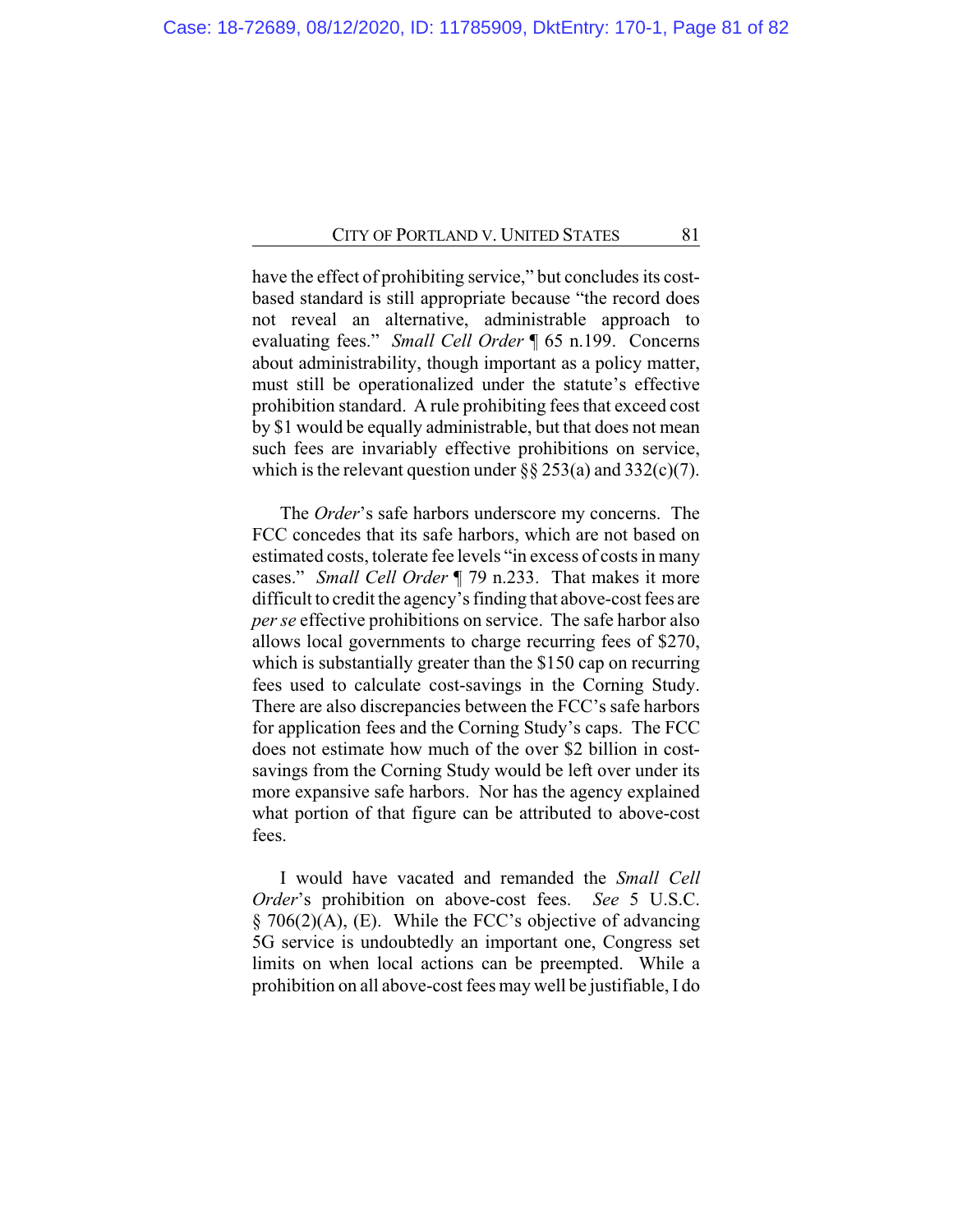not believe the FCC has sufficiently justified it on the present record. With the exception to its references to legislative history, I otherwise join the court's opinion in full.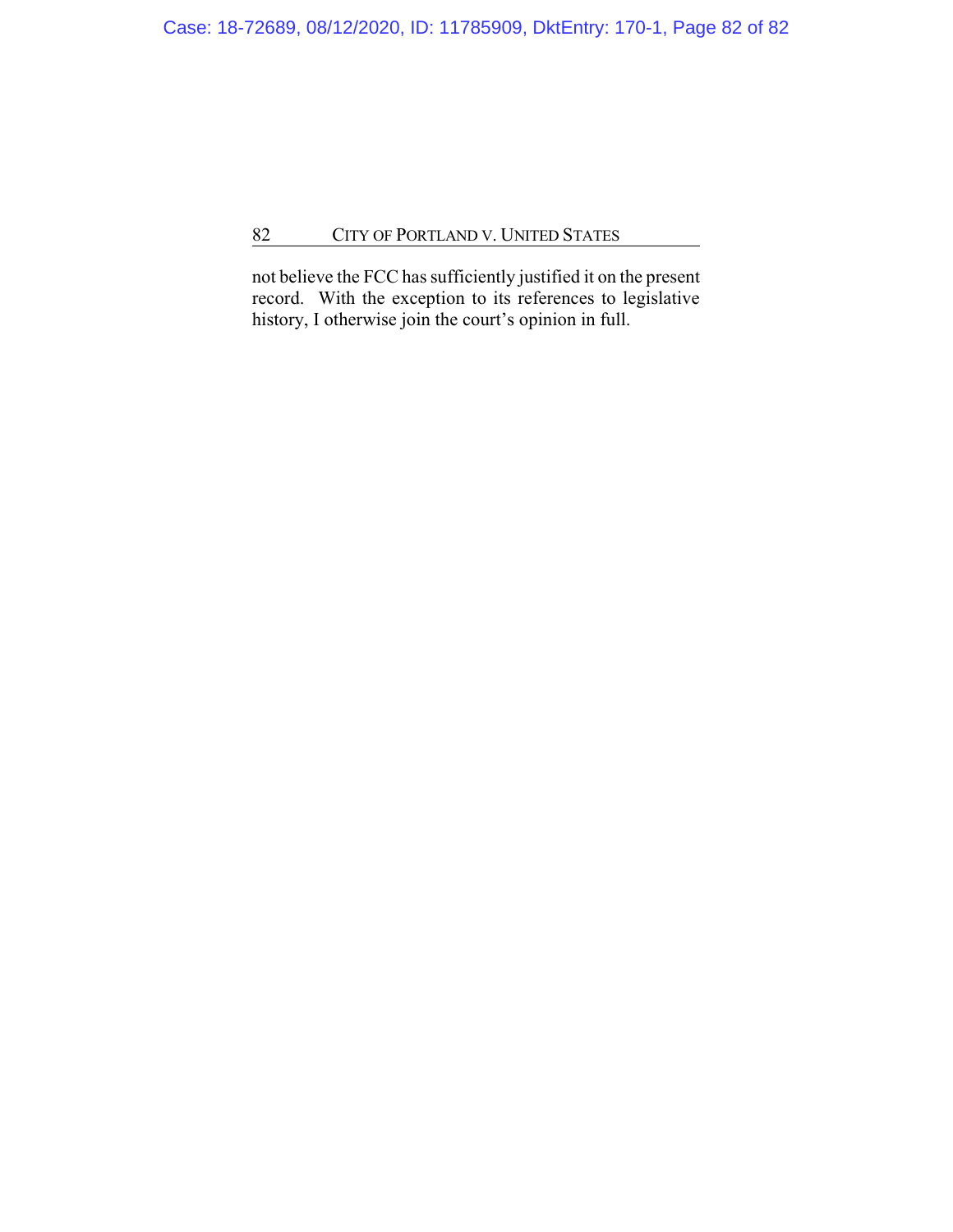What You Need to Know About 5G in 2020 - The New York Times Case: 18-72689, 08/12/2020, ID: 11785909, DktEntry: 170-2, Page 1 of 30



After years of hype, carriers like AT&T and Verizon are giving consumers clarity on what their next-generation cellular networks will realistically do.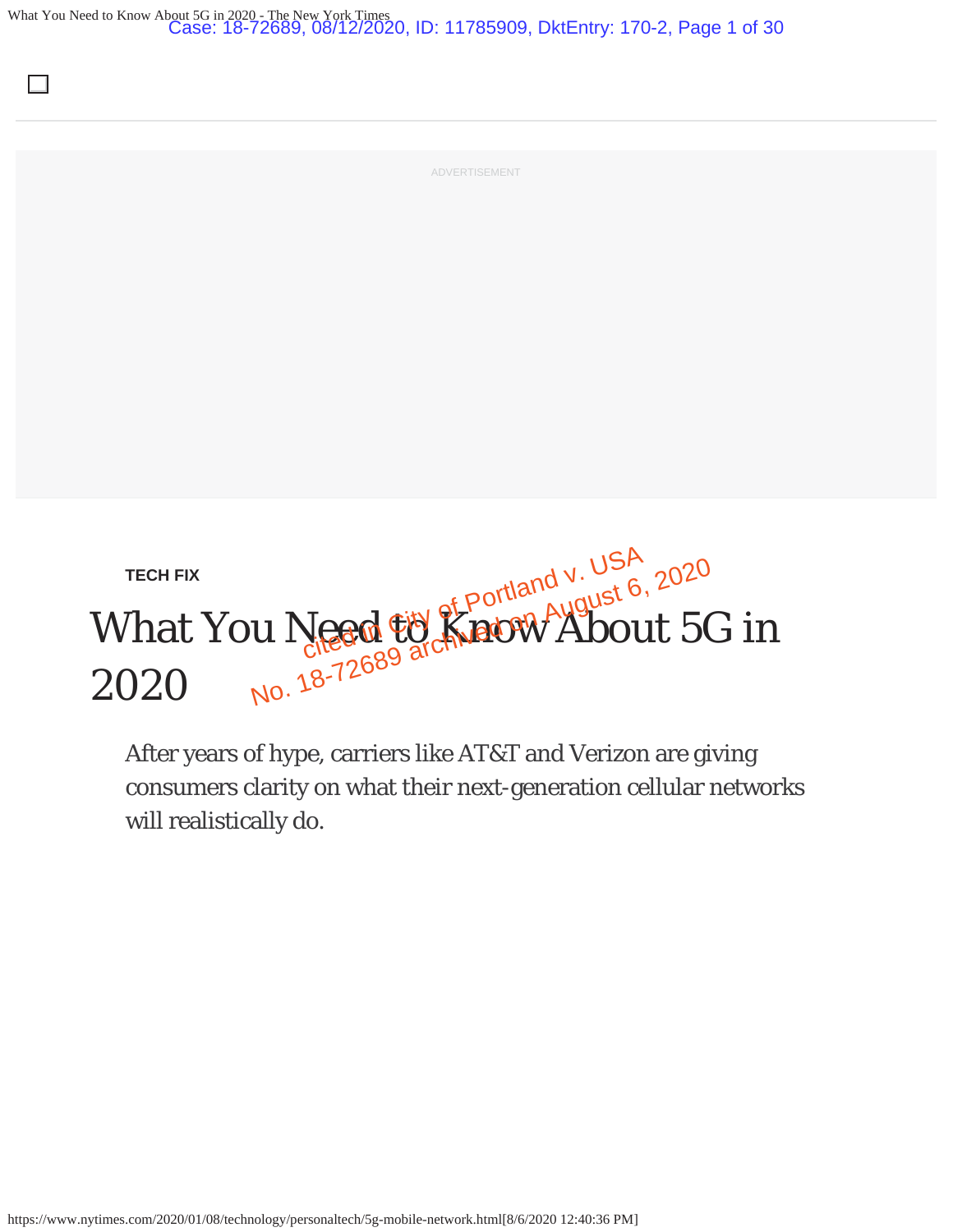What You Need to Know About 5G in 2020 <sub>York Times</sub><br>8/12/2020, ID: 11785909, DktEntry: 170-2, Page 2 of 30



Glenn Harvey



LAS VEGAS — Like many consumers, Kathryn Schipper, an attorney in Seattle, doesn't have a landline. She relies on her smartphone for calls and videoconferencing, but reception is spotty.

So she is excited about the arrival of 5G, the fifth-generation wireless network that has been the subject of breathless speculation over the last few years. The new cellular standard, carriers have said, will reduce network congestion and pump out data so fast that smartphone users could download all the "Avengers" movies in a few minutes. It might even eventually help cars drive themselves.

"5G seems like orders-of-magnitude improvement," Ms. Schipper said. "I've also heard it's much more reliable, so that matters to me."

Yet the shift to 5G feels like a tech revolution happening in slow motion. In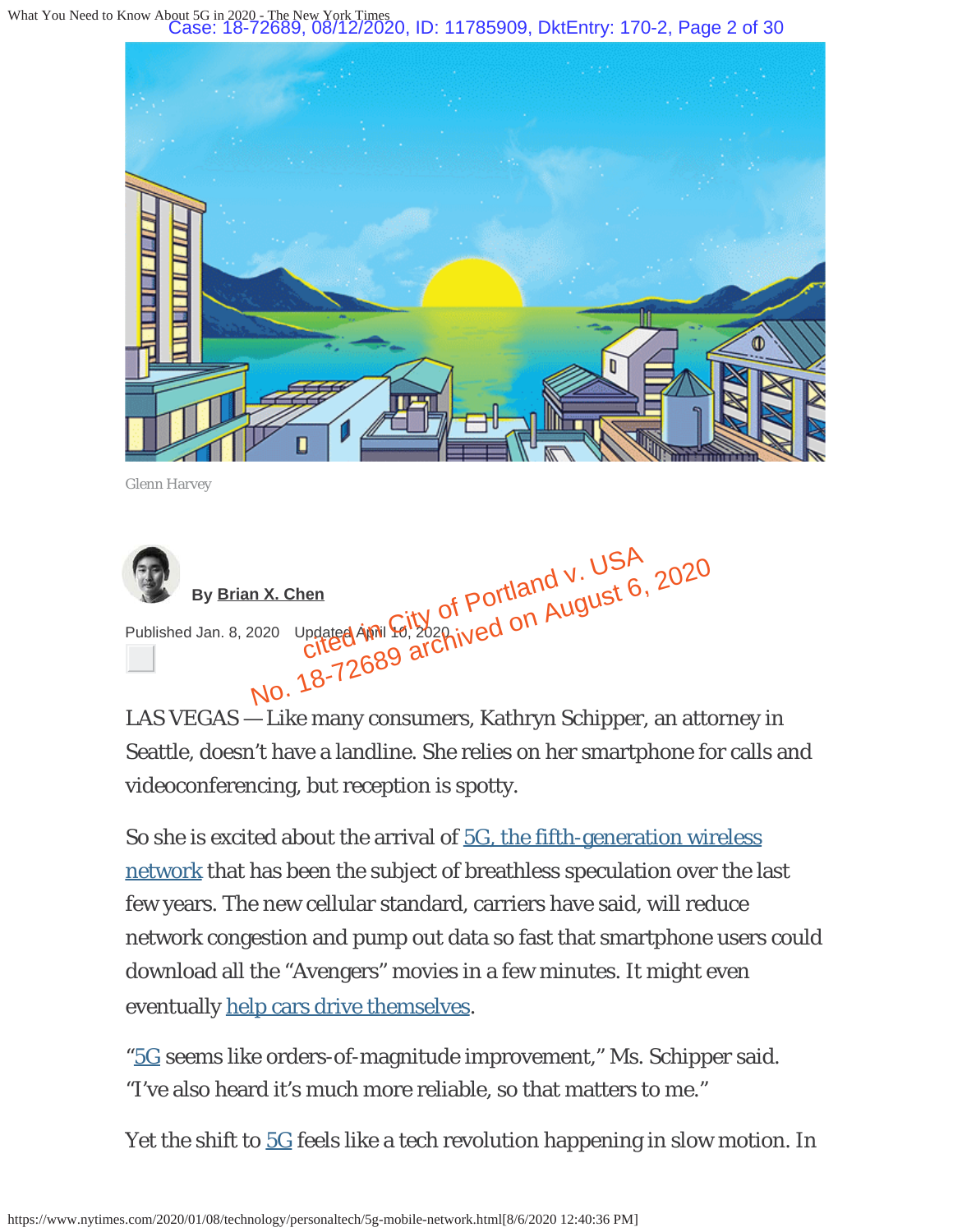What You Need to Know About 5G in 2020 - The New York Times Case: 18-72689, 08/12/2020, ID: 11785909, DktEntry: 170-2, Page 3 of 30

2019, AT&T and Verizon, the two largest American carriers, lit up their 5G networks in a small number of cities. Handset makers released only a handful of phones compatible with the new standard. The overwhelming majority of us saw no meaningful improvement to our cellular networks.

At CES, the big consumer electronics show in Las Vegas this week, the carriers are insisting that 2020 will be a turning point for 5G. AT&T and Verizon say they expect their 5G networks to be accessible nationwide this year. In addition, the carriers say at least 15 smartphones will be 5G compatible this year, more than triple the number last year.

"2020 is pivotal because you've got a good foundation built, and the ecosystem starts to form," said Kevin Petersen, a marketing executive for AT&T.

So what does that even mean? A major technology shift is underway, which may have an impact on your personal technology in the coming years. And unlike its predecessors, 5G is complex and more confusing. cion your personal technology in the corrections, sc is complex and model confusingly of Portland and Muguster,<br>ed to know ity of Portland and Muguster, decessors, 5G is complex and model confusing 020<br>ou need to kinowity of Port August<br>Cited archived on August<br>Ng. 18-72689 archived

Here's what you need to know:

# What is 5G?

In the simplest terms, 5G is a new cellular standard. Phone carriers have jumped to a new wireless standard roughly every decade. About 10 years ago, 4G, the fourth-generation network, arrived with significantly faster speeds and stronger reliability than 3G. About a decade before that, 3G arrived and was much faster and more robust than 2G. You get the picture.

Unfortunately, 5G is more complicated. There are a few flavors of 5G described with deeply technical jargon.

To make 5G easier to swallow, let's rename the jargon into ice cream flavors:

### **The much-hyped, ultrafast variant of 5G is known as** "millimeter wave," but let's call it rocky road. It lets carriers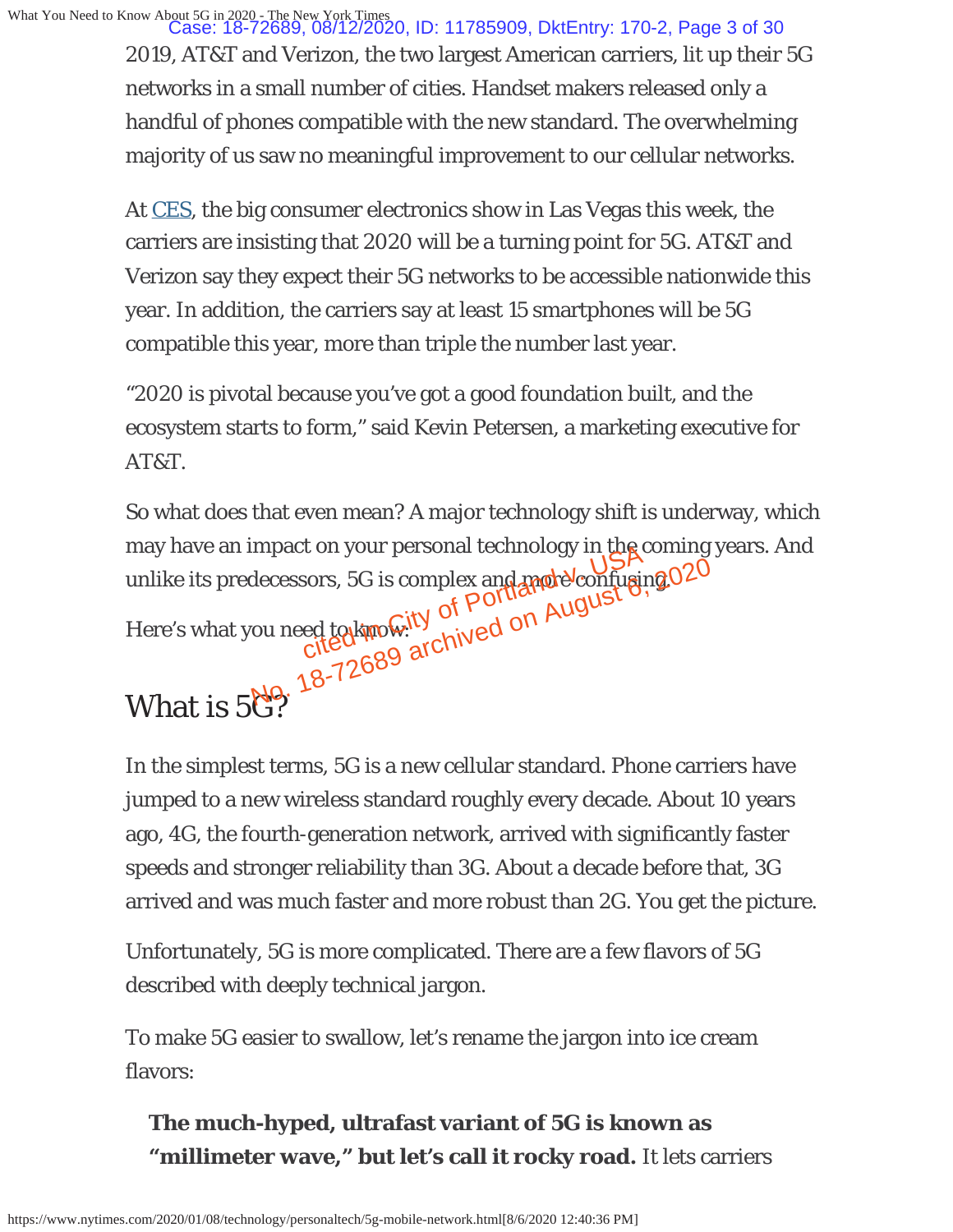What You Need to Know About 5G in 2020 - The New York Times Case: 18-72689, 08/12/2020, ID: 11785909, DktEntry: 170-2, Page 4 of 30transmit data at incredibly fast speeds — the kind that would let you download an entire movie in a few seconds.

> The problem with rocky road is that its signals travel shorter distances, covering a park in New York but not a broad swath of the city, for example. It also has trouble penetrating obstacles like walls. So Verizon and AT&T have focused deployment of rocky road in large spaces like sports stadiums and outdoor amphitheaters.

> Because of the technical limitations of rocky road, we are unlikely to see it deployed nationwide anytime soon (if ever), meaning we won't be getting these incredible speeds in the vast majority of places.

### **Instead, this year our cellular networks will broadly shift to a version of 5G that is less exciting. Let's call this vanilla 5G.**

Vanilla 5G will have speeds that are only slightly faster than current 4G networks. The main benefit will be a reduction of **lag** known as latency. For example, when you do a web spant on your phone, the results usually won't load immigdiately; the lag can often last hundreds of milliseconds. In the orge of technology will shave this latency down to a few millised and S. (To be clear, rocky road offers low-latency benefits, too.) ain benefit will be a reduction of Eg k<br>en you do a web seanth on your profit of The main benefit will be a reduction other known<br>le, when you do a web spantled your phone, the relation<br>in the cited of an offen last hundre<br>ds. In the erg of a different offen last hundre<br>ds. In the erg of a different sh

AT&T and Verizon say their 5G networks, which will be made up of mostly vanilla 5G and small scoops of rocky road, should be activated nationwide this year. T-Mobile, which put a priority on deploying vanilla 5G over rocky road, said its 5G network was available nationwide last year.

In short, the broad shift to 5G won't be mind blowing, but you will probably notice a marked improvement.

# Will 5G be faster than Wi-Fi?

In some cases, yes. While Wi-Fi is also very fast, it pulls data from a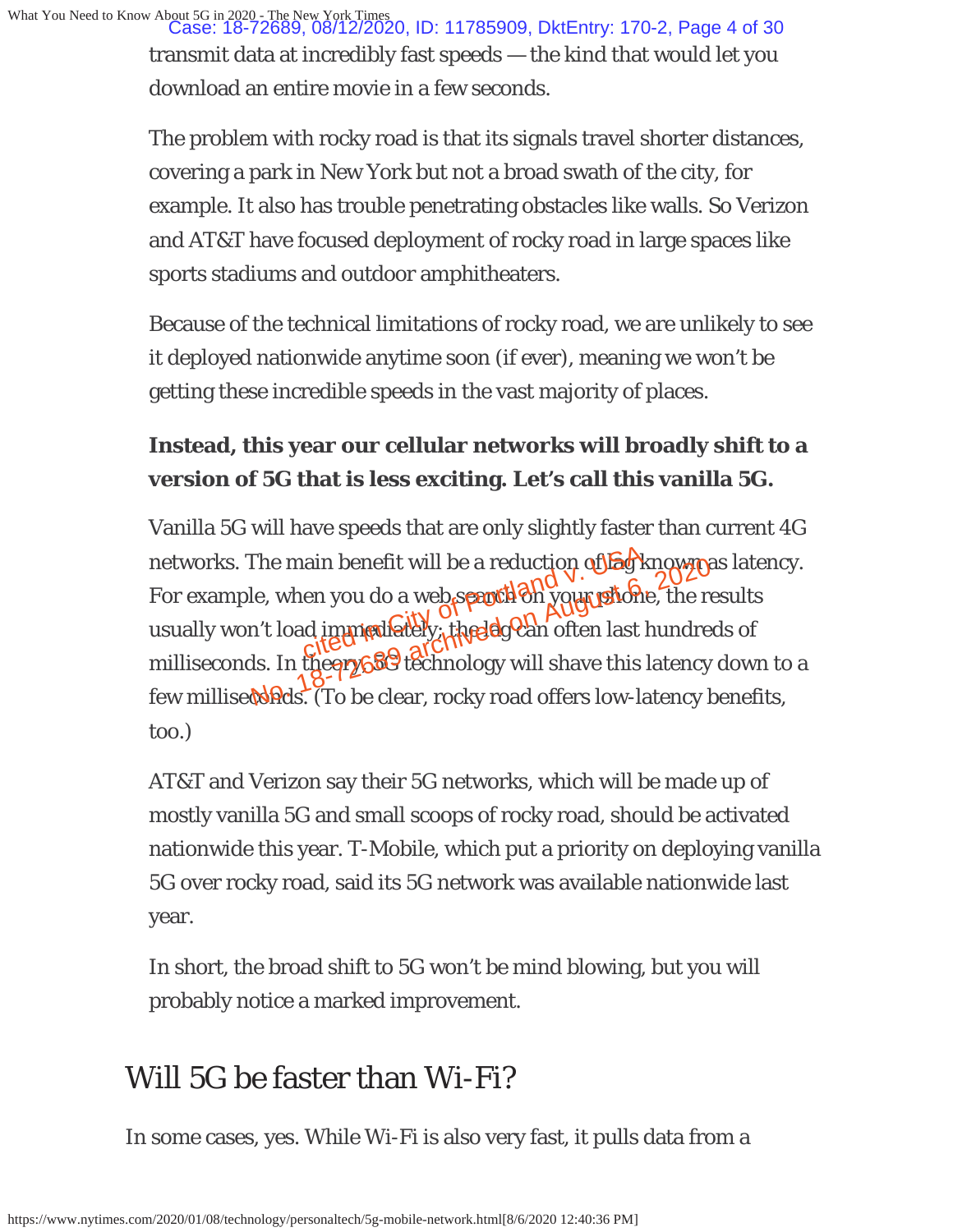broadband connection, which is susceptible to degraded performance when others nearby are using it. By design, 5G transmits high amounts of data more efficiently, so it is expected to significantly mitigate network congestion. There is a high likelihood that you will get a consistently strong, faster connection on 5G.

# Do I need a new phone to get 5G?

Yes. You will have to buy a new phone with a 5G modem to connect with the new network technologies.

Most current 5G-compatible phones are expensive: Samsung's Galaxy Note 10 Plus 5G, for example, costs \$1,300. But as the technology becomes more common in the next few years, prices should drop.

# How much will 5G data plans cost? ill 5G data plans cost?<sub>US</sub>A<br>Il tinkering with pricing a August 6,<br>cited in con archived

The carriers are still tinkering with pricing.

Verizon's earliest 5G plans charged an extra \$10 a month for people with compatible smartphones to gain access to 5G. (It is currently waiving that fee as it builds out its 5G network.) However, Ronan Dunne, a Verizon executive, said the carrier was planning different types of packages. Some with access to both vanilla 5G and rocky road 5G could be priced higher, while plans with only vanilla 5G might be priced lower. (He declined to share specific prices.) The Will Jet data plans  $\cos y \cdot \cos^2 \theta$ <br>
The still tinkering with pricing n August 6, 2020<br>
The still tinkering with pricing n August 6, 2020<br>
The still tinkering with pricing n August 6, 2020<br>
The still tinkering with pric

"Here's a plan which says this plan comes with ultralow latency, and it's part of a gamers' package, or it might be part of a movie and entertainment package," Mr. Dunne said. "Because of this ability to separate components of the network, you can see an evolution of a new type of pricing and plan model."

AT&T's so-called unlimited extra plan, which includes 5G access, costs \$75 a month for an individual line.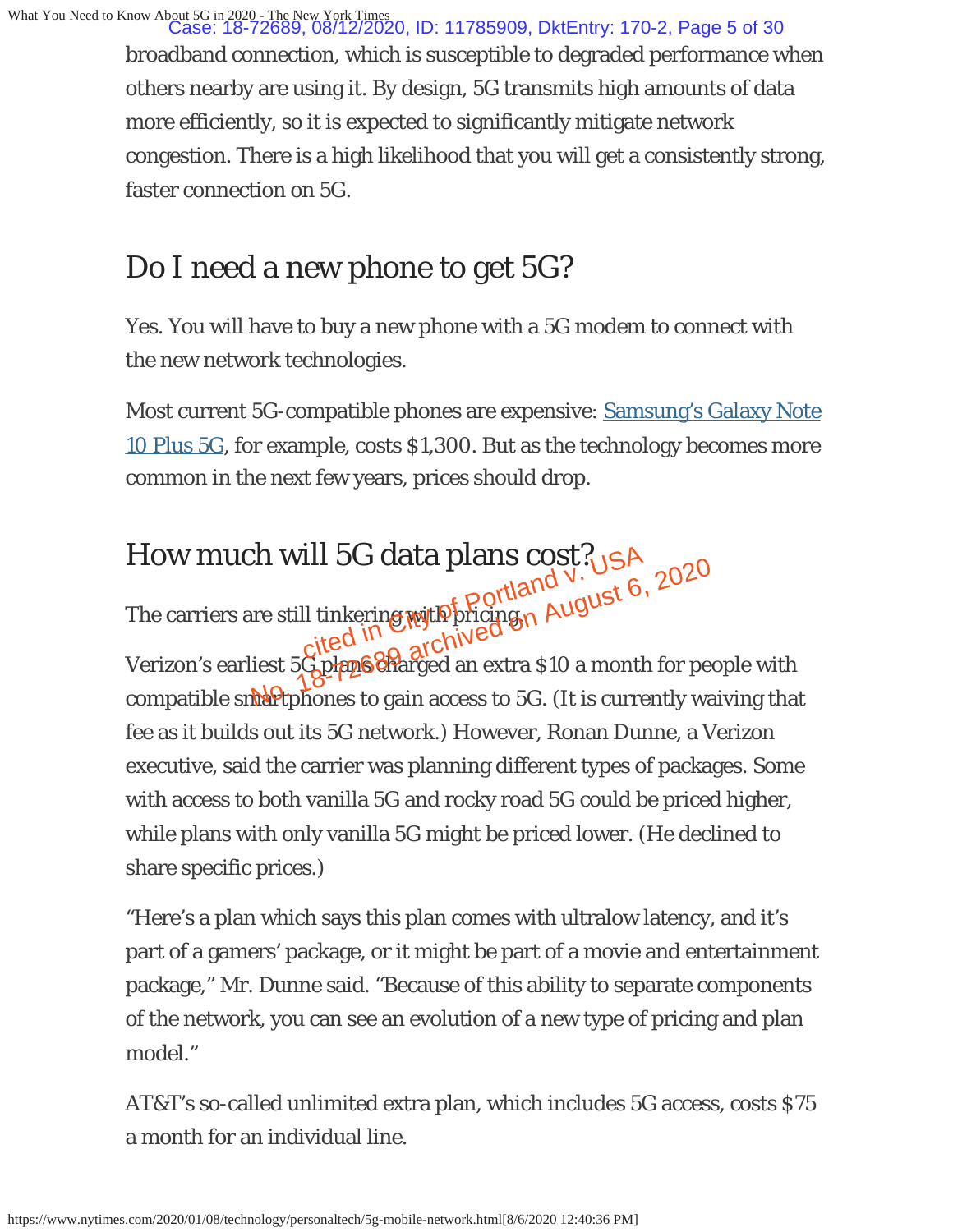What You Need to Know About 5G in 2020 - The New York Times Case: 18-72689, 08/12/2020, ID: 11785909, DktEntry: 170-2, Page 6 of 30

T-Mobile said access to its 5G network was available to its subscribers at no additional cost.

# What about 5GE?

AT&T, unfortunately, made 5G extra confusing for its customers. In late 2018, it rebranded parts of its existing 4G network as "5GE." So AT&T customers with older 4G-compatible phones started seeing a "5GE" status icon on their screens.

For the sake of simplicity, let's ignore 5GE altogether. It's not real 5G.

AT&T's vanilla version of 5G is branded 5G, and its rocky-road version is labeled 5G Plus.

### Will I get 5G when I travel outside the United States?

It depends on where you go. Som<sup>o</sup> countries still lack thorough 4G coverage.) China is posted to have the largest 5G network in the world, and 5G is well underway on Japan and South Korea. The European Union's goal is to release 5G in at least one major city in each member state this year, according to a study conducted for the European Commission. e you go. (Spynet Portland v. USA<br>e you go. (Spynet Countries Bullack the<br>pidsed to have the largest 5G network where you go. (Seynot Contland V. USP, 2020<br>ina is picked to have the largest 5G network in the<br>lerway on Japan and South Korea. The European U

### What will I do with 5G?

The benefits will probably feel subtle and significant.

Lower latency is crucial to future mobile applications. It could make virtual reality work more smoothly — like if you were watching a virtual-reality broadcast of a live sports game and wanted to look around the stadium.

Reduced lag may also improve gaming: If you were playing a shooting game with friends online, there would be less delay between button presses and your actions in the game.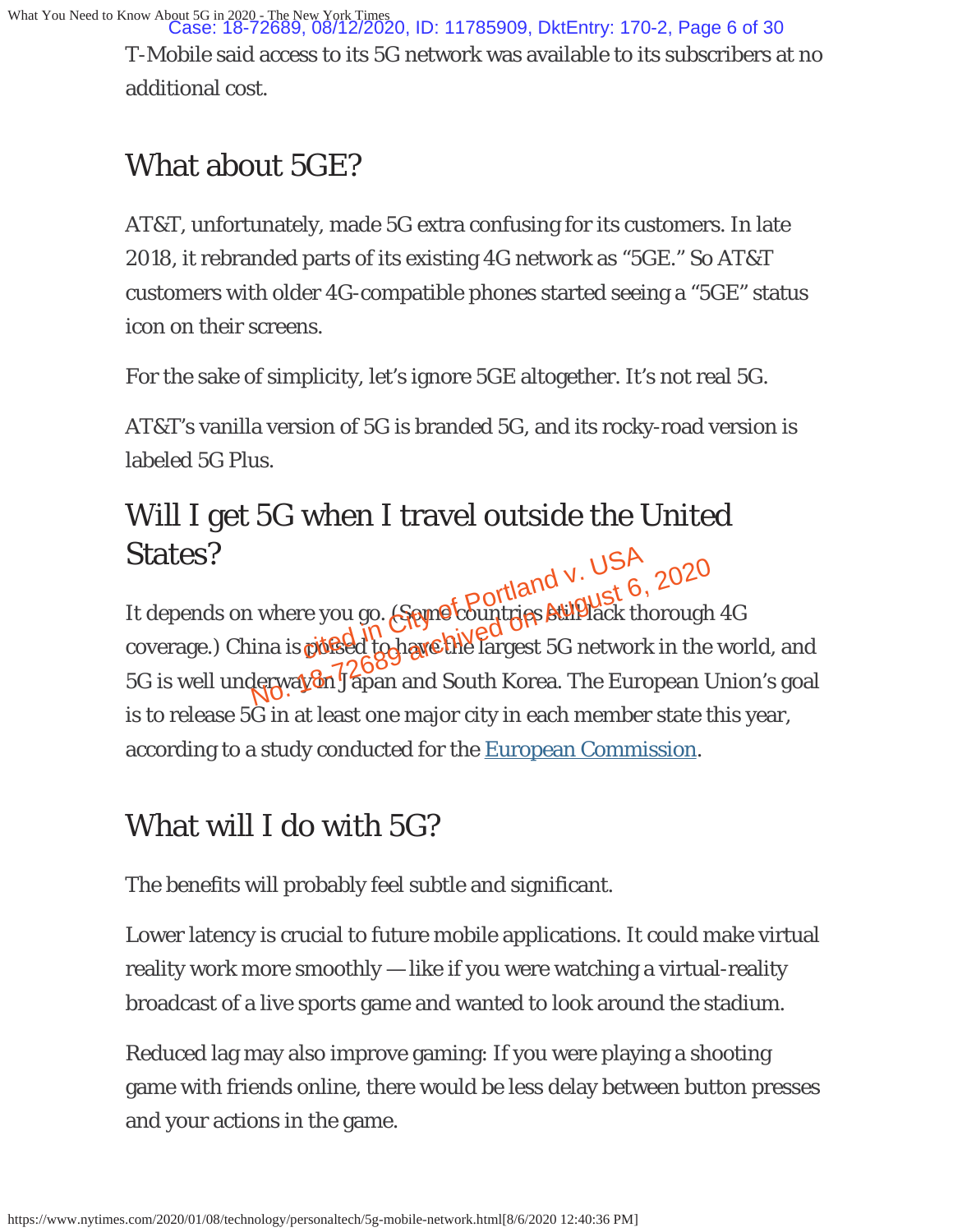What You Need to Know About 5G in 2020 - The New York Times Case: 18-72689, 08/12/2020, ID: 11785909, DktEntry: 170-2, Page 7 of 30

A reduction in latency will also help internet-connected devices talk to one another immediately. That is why technologists are looking to 5G deployment as a crucial step toward a world of autonomous cars. If one car is 5G equipped and so is the other, they can tell each other when they are braking. Or if the vehicle is signaling to turn right, it can communicate the turn to cars behind it so they can slow down or switch lanes.

"You can see why that's not very relevant today but very useful tomorrow," said Frank Gillett, a technology analyst for Forrester Research.

|              | <b>ADVERTISEMENT</b>                                                                                                                                                                                                                                                             |
|--------------|----------------------------------------------------------------------------------------------------------------------------------------------------------------------------------------------------------------------------------------------------------------------------------|
|              |                                                                                                                                                                                                                                                                                  |
|              |                                                                                                                                                                                                                                                                                  |
|              |                                                                                                                                                                                                                                                                                  |
|              |                                                                                                                                                                                                                                                                                  |
| <b>NYTCo</b> | Contact Us Work with us Advertise T Brand Strop Of Hand Company USA 2020<br>Contact Us Work with us Advertise T Brand Strop Of Hand Cheroka Accepted Stranger Terms of Server Company USA 2020<br>Cited in File Way Alelyeds @ Brigh<br><b>Terms of Service</b><br>Terms of Sale |
|              |                                                                                                                                                                                                                                                                                  |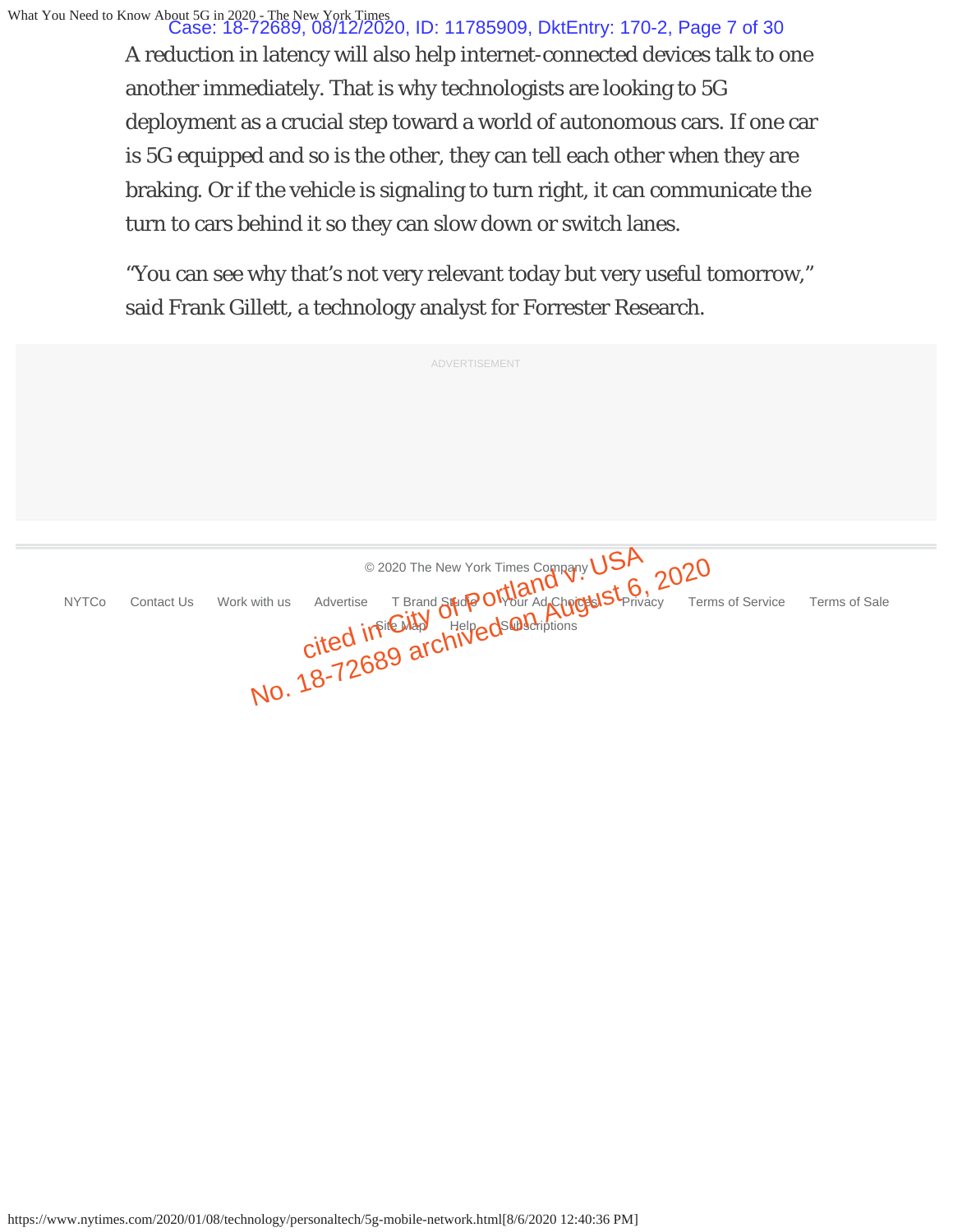

By Clare Duffy, CNN Business Illustrations by Leah Abucayan

Published March 6, 2020

# **What is 5G?**



5G is next generation wireless network technology that's expected to change the way people live and work. It will be faster and able to handle more connected devices than the existing 4G LTE network, improvements that will enable a wave of new kinds of tech products. 5G networks began rolling out in the United States and around the world in 2018 and are still in their early days, but experts say the potential is huge.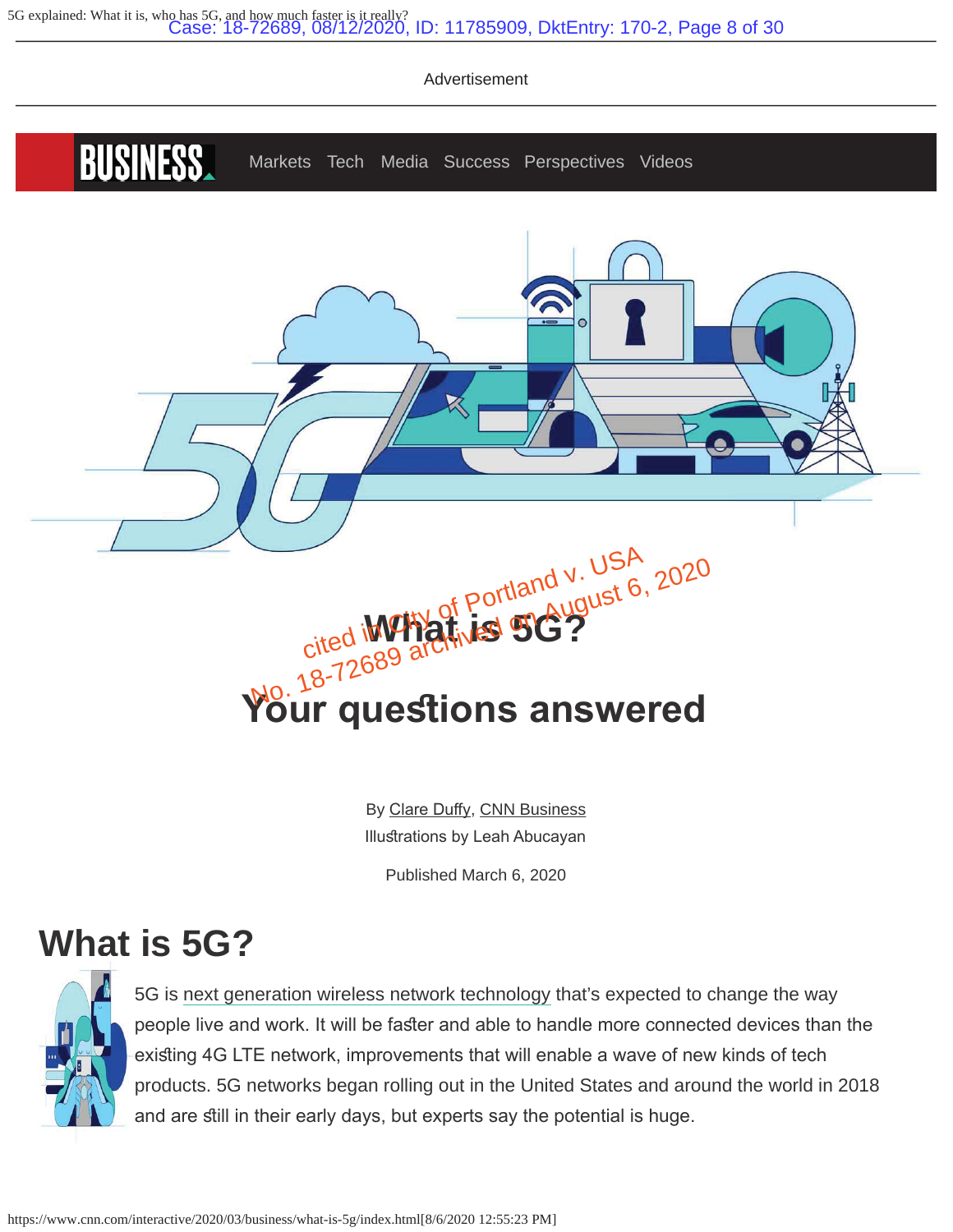5G explained: What it is, who has 5G, and how much faster is it really? Case: 18-72689, 08/12/2020, ID: 11785909, DktEntry: 170-2, Page 9 of 30

**Why 5G?**

Companies are racing to have the fastest or largest 5G networks. And countries are competing to be the first to deploy fully functional, nationwide 5G. That's because the benefits of the new technology are expected to fuel transformative new technologies, not just for consumers but also for businesses, infrastructure and defense applications.

# **Benefits of 5G?**



Much of the hype around 5G has to do with speed. But there are other perks, too. 5G will have greater bandwidth, meaning it can handle many more connected devices than previous networks. That means no more spotty service when you're in a crowded area. And it will enable even more connected devices like smart toothbrushes and self-driving cars.

5G will also reduce latency — the time it takes for a cell phone (or other connected device) to make a request from a server and get a response — to virtually zero. And it will make communication with cloud platforms (think Amazon Web Services and Microsoft Azure) faster and easier. make communication with cloud platforms (think Amazon We<br>Azure) faster and easier.<br> **How does it work?** City of Portland v. USt 6,

With 5G, signals run over hew radio frequencies, which requires updating radios and other equipment on cell towers. There are three different methods for building a 5G network, depending on the type of assets a wireless carrier has: low-band network (wide coverage area but only about 20% faster than 4G), high-band network (superfast speeds but signals don't travel well and struggle to move through hard surfaces) and mid-band network (balances speed and coverage). r and easier.<br>
WOMERAN City of Portland V. USA, 2020<br>
Supplement of References, which requires updating

Carriers building superfast 5G networks must install tons of small cell sites — about the size of pizza boxes — to light poles, walls or towers, often in relatively small proximity to one another. For that reason, superfast networks are mostly being deployed city by city. Eventually, most US carriers will have a mix of the different network types that will enable both broad coverage and fast speeds.

# **Just how fast will download speeds be?**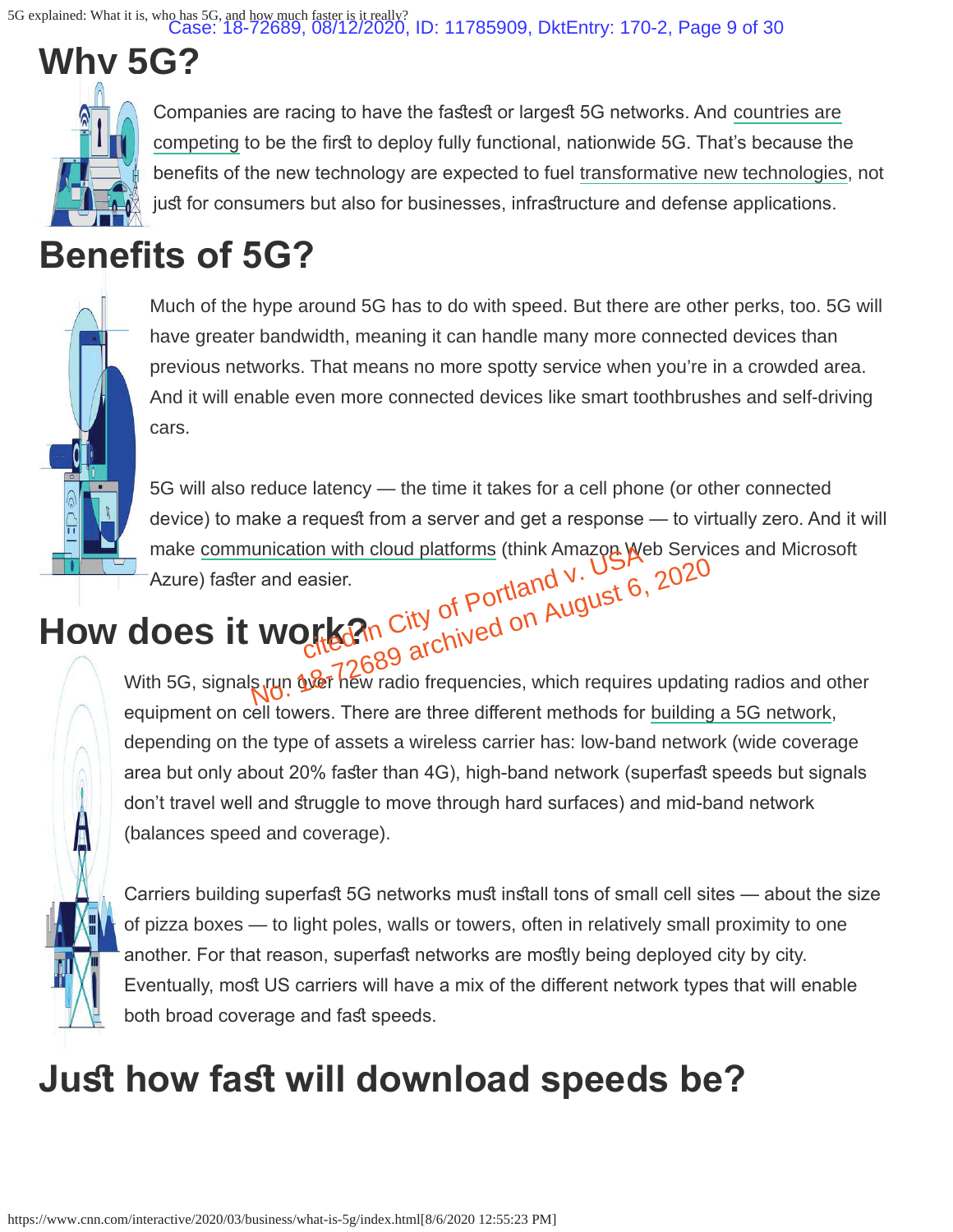5G explained: What it is, who has 5G, and how much faster is it really? Case: 18-72689, 08/12/2020, ID: 11785909, DktEntry: 170-2, Page 10 of 30



The fastest 5G networks are expected to be at least 10 times faster than 4G LTE, according to wireless industry trade group GSMA. Some experts say they could eventually be 100 times faster. That's fast enough to download a two hour movie in fewer than 10 seconds, versus around 7 minutes with 4G. Actual download speeds will depend on a number of factors, including location and network traffic.

# **How can you use it?**

In order to connect to and get the benefits of a 5G network, Consumers have to have 5G-enabled devices. Samsung, Motorola, Huawei, LG, OneRlyn and several other device makers have released 5G phones. Apple is widely expected to release a 5G iPhone later in fall 2020. Some companies — including manufacturers and the NFL<sub>NO</sub>are also working with carriers to install personal 5G networks so they can reap the benefits without waiting for the nationwide rollout. CILE<br>benefits of a 5G network eonsumershave<br>OneRlup and severated the device makers<br>City of City of Poter in fall 2020, Some co et the benefits of a 5G network!<br>Bonsumershave to have it. LG, OneRlyn and Severated her device makers have release a 5G<br>predict of the Chive of the Chivese of the companies<br>Noard also working with carriers to install pers

# **Are there drawbacks?**

Significant adoption of 5G is going to take years — industry trade group GSMA estimates that by 2025, around half of mobile connections will be 5G (the rest will be older tech, like 4G and 3G). There are also concerns among regulators and others about the security of 5G, especially since crucial technologies such as self-driving cars and healthcare systems will be built on top of the network.

*Development by Ivory Sherman*

Advertisement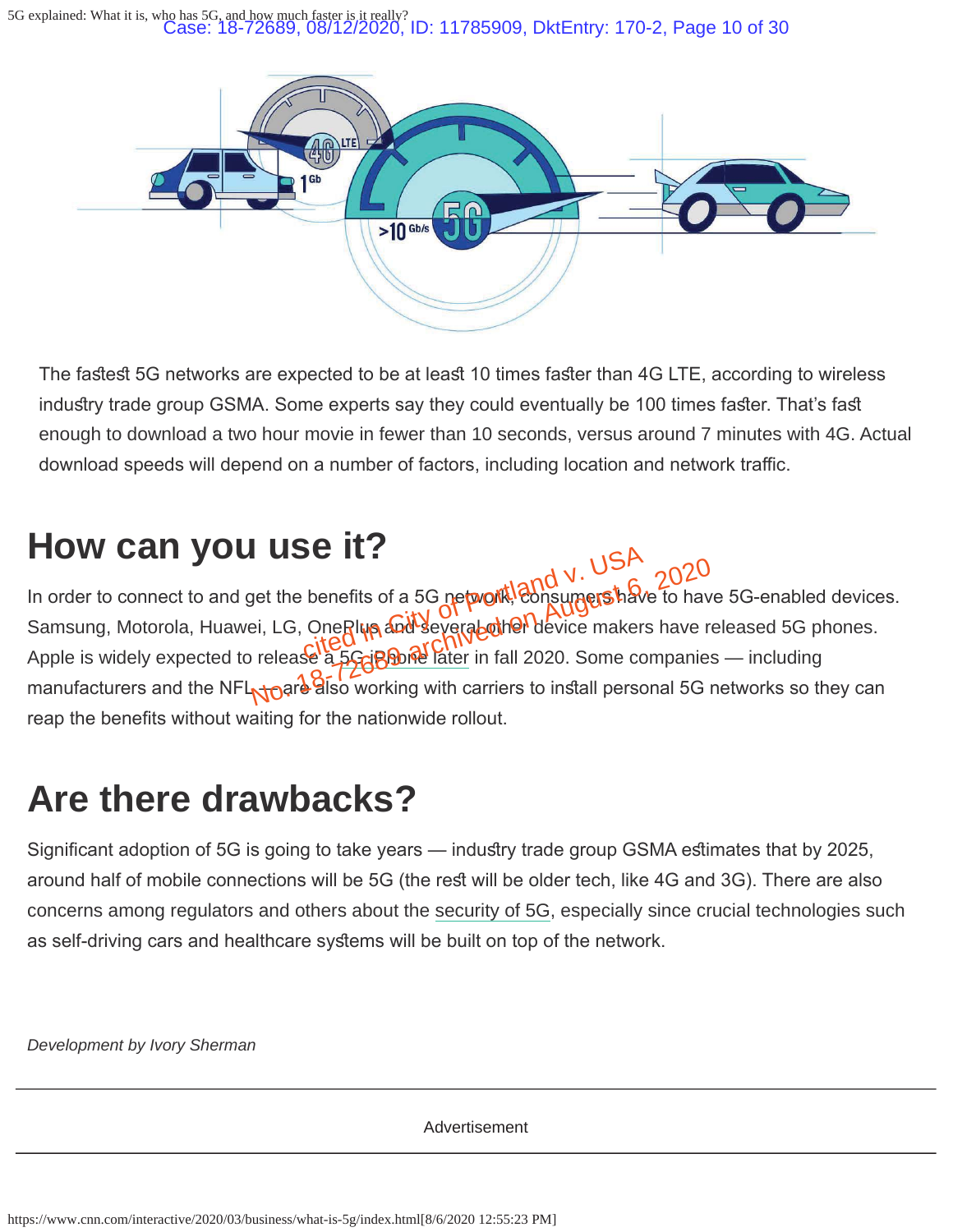5G explained: What it is, who has 5G, and how much faster is it really? Case: 18-72689, 08/12/2020, ID: 11785909, DktEntry: 170-2, Page 11 of 30

### **Related links**

Previous

cited in City of Portland v. USA<br>Cited in City of Portland v. USA Gited in City of Portland V. USP, 2020<br>Cited in City of Portland V. USP, 2020<br>No. 18-72689 archived on August 6, 2020

1 2 3 4

© 2020 Cable News Network. Turner Broadcasting System, Inc. All Rights Reserved. CNN Sans ™ & © 2016 Cable News Network.

**TERMS OF USE PRIVACY POLICY ADCHOICES**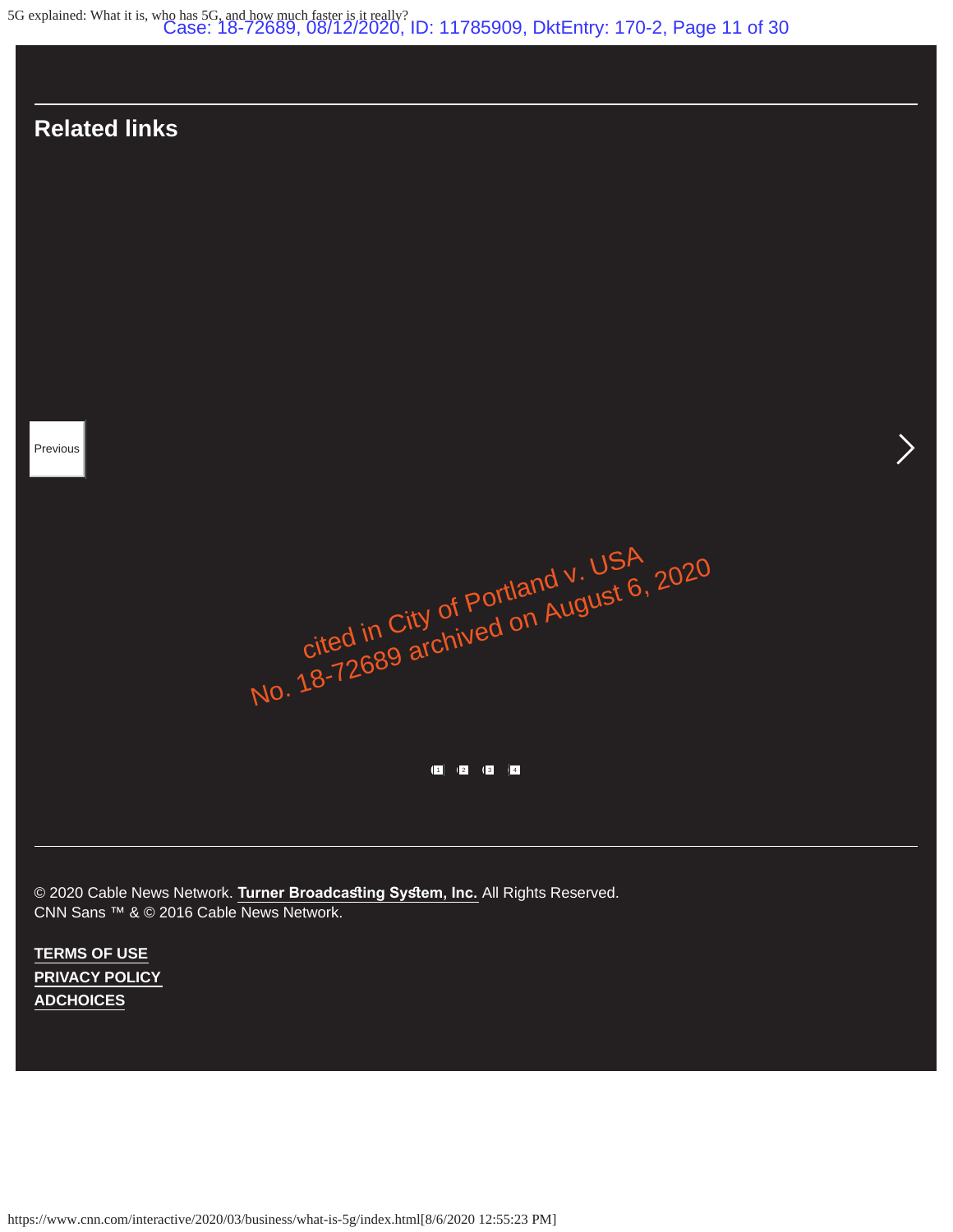Q

Ξ



Find products, advice, tech news

PCMag editors select and review products independently. We may earn affiliate commissions from buying links, which help support our testing. Learn more.

Home > News > Race to 5G

# *What Is 5G?*

All of the US carriers have now launched some form of 5G cellular network. But what exactly is 5G, and how fast is it compared with 4G? Here are the facts we know so far.

By Sascha Segan Updated April 6, 2020



### **Table of Contents**

The race to 5G is on. All four major US carriers now have some form of 5G wireless. We're tracking the rollouts monthly on our Race to 5G page.

But 5G is currently very confusing. Three major flavors of 5G have come out: low-band, mid-band, and high-band, all of which perform very differently from each other. We've been testing all of them as they appear. The most widespread version, low-band, operates and performs pretty much like 4G.

5G is an investment for the next decade, and in previous mobile transitions, we've seen most of the big changes happening years after the first announcement. Take 4G, for instance. The first 4G phones in the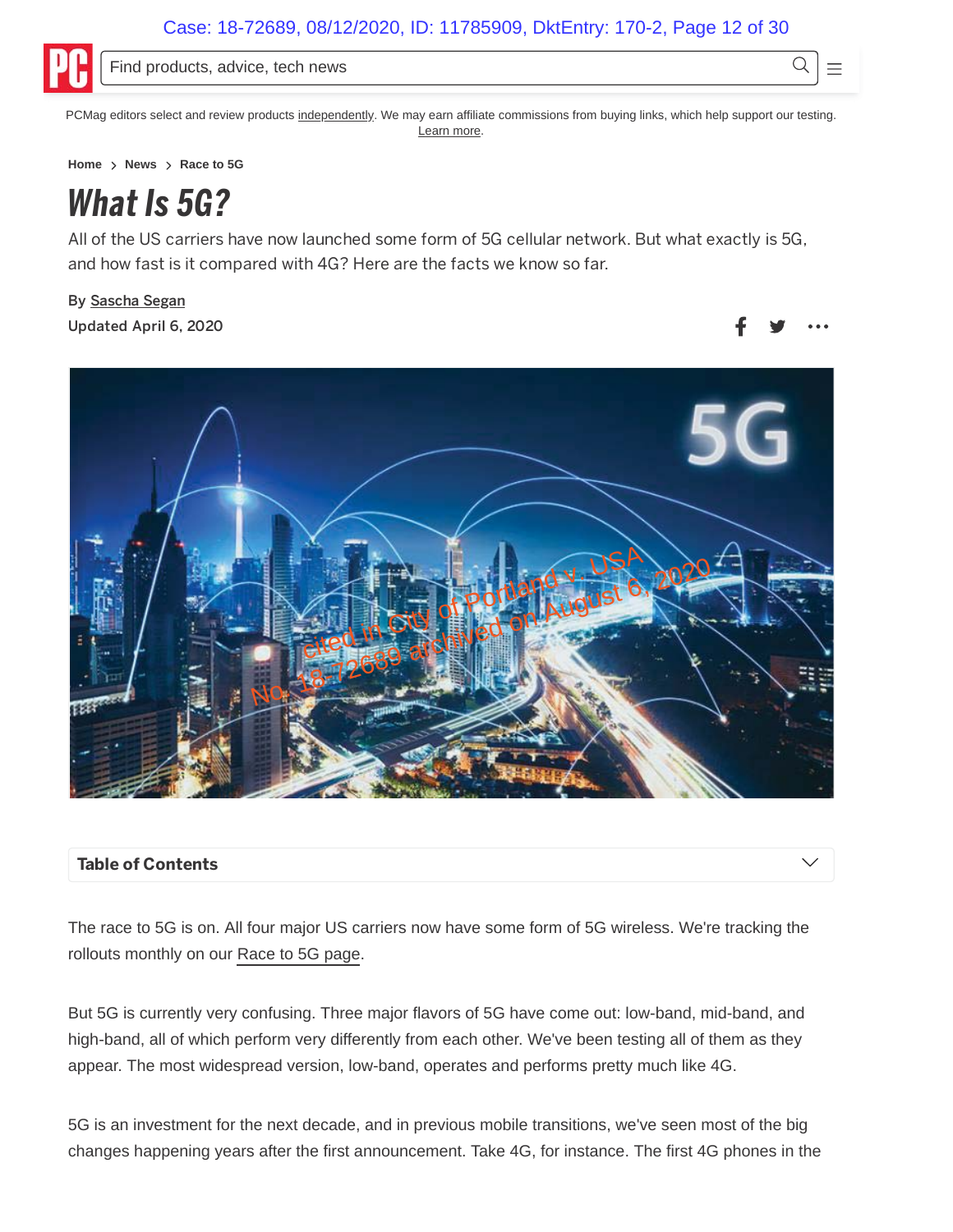### Case: 18-72689, 08/12/2020, ID: 11785909, DktEntry: 170-2, Page 13 of 30

US appeared in 2010, but the sorts of 4G applications that changed our world didn't appear until later. Snapchat came in 2012, and Uber became widespread in 2013. Video calls over LTE networks also became widespread in the US around 2013.

So following that plan, while we're getting a little bit of 5G right now, you should expect the big 5G applications to crop up around 2021 or 2022. Until then, things are going to be confusing as wireless carriers jockey for customers and mindshare.

5G stands for fifth-generation cellular wireless, and the initial standards for it were set at the end of 2017. Let us take you down the 5G rabbit hole to give you a picture of what the upcoming 5G world will be like.

cited in City of Portland v. USA View III Ully ULTUILIANU V. USA<br>Ulleu III Ully ULTUILIANU V. USA<br>No. 18-72689 archived on August 6, 2020

### **1G, 2G, 3G, 4G, 5G**

First of all, if you're hearing about 5G Wi-Fi or AT&T's "5G E" phones, they aren't 5G cellular. Here's a full explainer on 5G vs. 5G E vs. 5GHz: What's the Difference?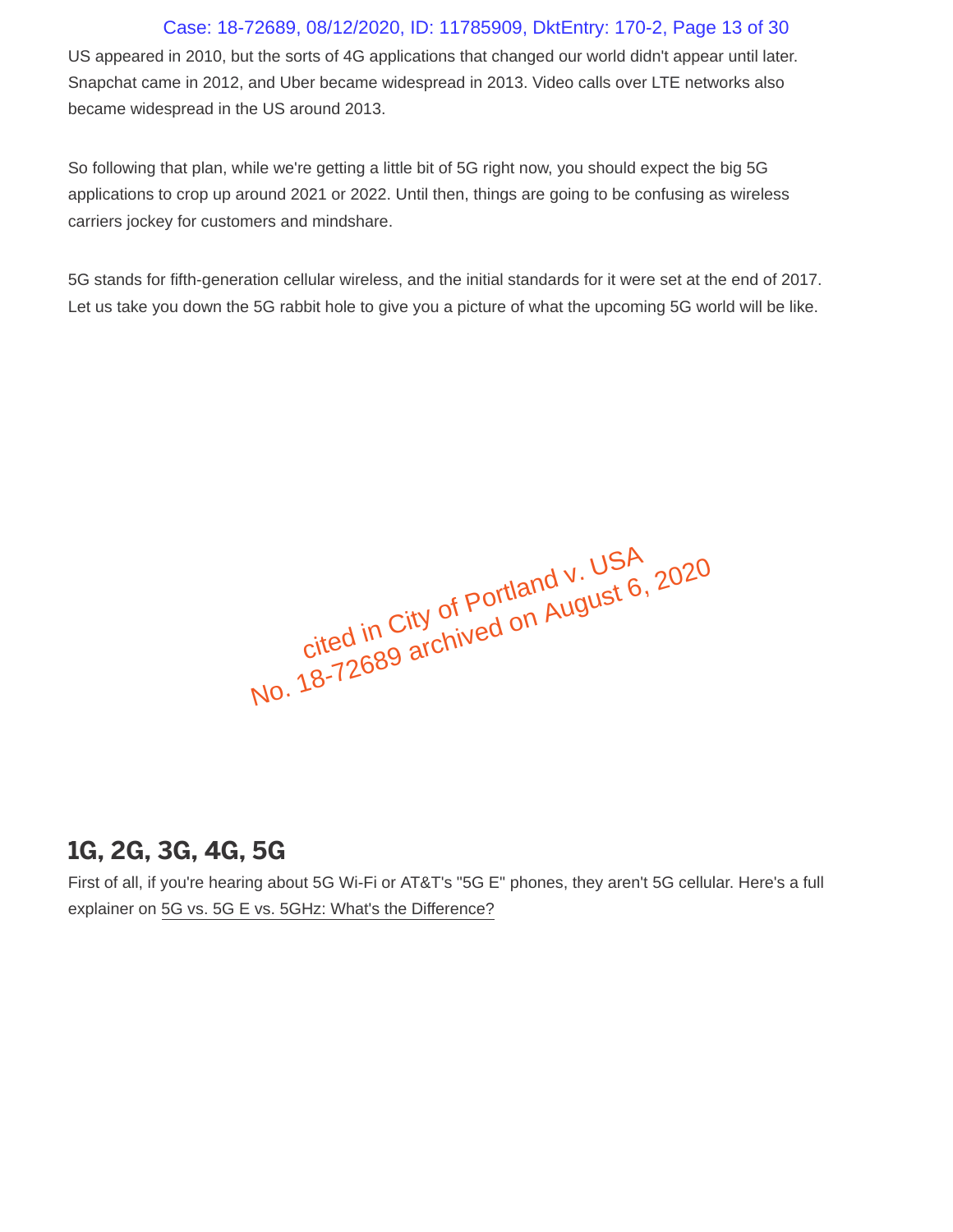#### Case: 18-72689, 08/12/2020, ID: 11785909, DktEntry: 170-2, Page 14 of 30

And if you're hearing that 5G means millimeter-wave towers on every lamppost, that's not true. That's only one of the three main forms of 5G we're seeing right now.

The G in this 5G means it's a generation of wireless technology. While most generations have technically been defined by their data transmission speeds, each has also been marked by a break in encoding methods, or "air interfaces," that make it incompatible with the previous generation.

1G was analog cellular. 2G technologies, such as CDMA, GSM, and TDMA, were the first generation of digital cellular technologies. 3G technologies, such as EVDO, HSPA, and UMTS, brought speeds from 200kbps to a few megabits per second. 4G technologies, such as WiMAX and LTE, were the next incompatible leap forward, and they are now scaling up to hundreds of megabits and even gigabit-level speeds.

5G brings three new aspects to the table: bigger channels (to speed up data), lower latency (to be more responsive), and the ability to connect a lot more devices at once (for sensors and smart devices).<br>  $\therefore$   $\text{portland}$ <br>  $\therefore$   $\text{c.t.}$  6, 2020 devices).

The actual 5G radio system, known as 5GARA isn't the same as 4G. But all 5G devices in the US, for now, need 4G because they'll lean of the make it to mections before trading up to 5G where it's available. That's technically known as a "non standalone," or NSA, network. Later this year, our 5G networks will become "standalone," or SA, not requiring 4G coverage to work. it is the total of the same of the sender of the same of the sender of the same of the sender of the same of the same of the same of the sender of the same of the same of the same of the same of the same of the same of the ty to connect a lot more devices at once (for serisbes and smart)<br>
Im, known as 5G NE is it the same as 4G. But all 5G devices in<br>
The same as 5G NE is it the same as 4G. But all 5G devices in<br>
The same as 200 standalone,"

It turns out that SA 5G is much more important than we thought it was in 2019. Except on Sprint, carriers' 5G cells are shaped differently than their 4G ones, so they're losing coverage where the 4G signal cuts out but the 5G one continues. When the networks evolve into standalone mode, we may see a sudden growth in urban coverage.

4G will continue to improve with time, as well. The Qualcomm X24 modem, which is built into most 2019 and 2020 Android flagship phones, supports 4G speeds up to 2Gbps. The real advantages of 5G will come in massive capacity and low latency, beyond the levels 4G technologies can achieve.

That symbiosis between 4G and 5G has caused AT&T to get a little overenthusiastic about its 4G network. The carrier has started to call its 4G network "5G Evolution," because it sees improving 4G as a major step to 5G. It's right, of course. But the phrasing is designed to confuse less-informed consumers into thinking 5G Evolution is 5G, when it isn't.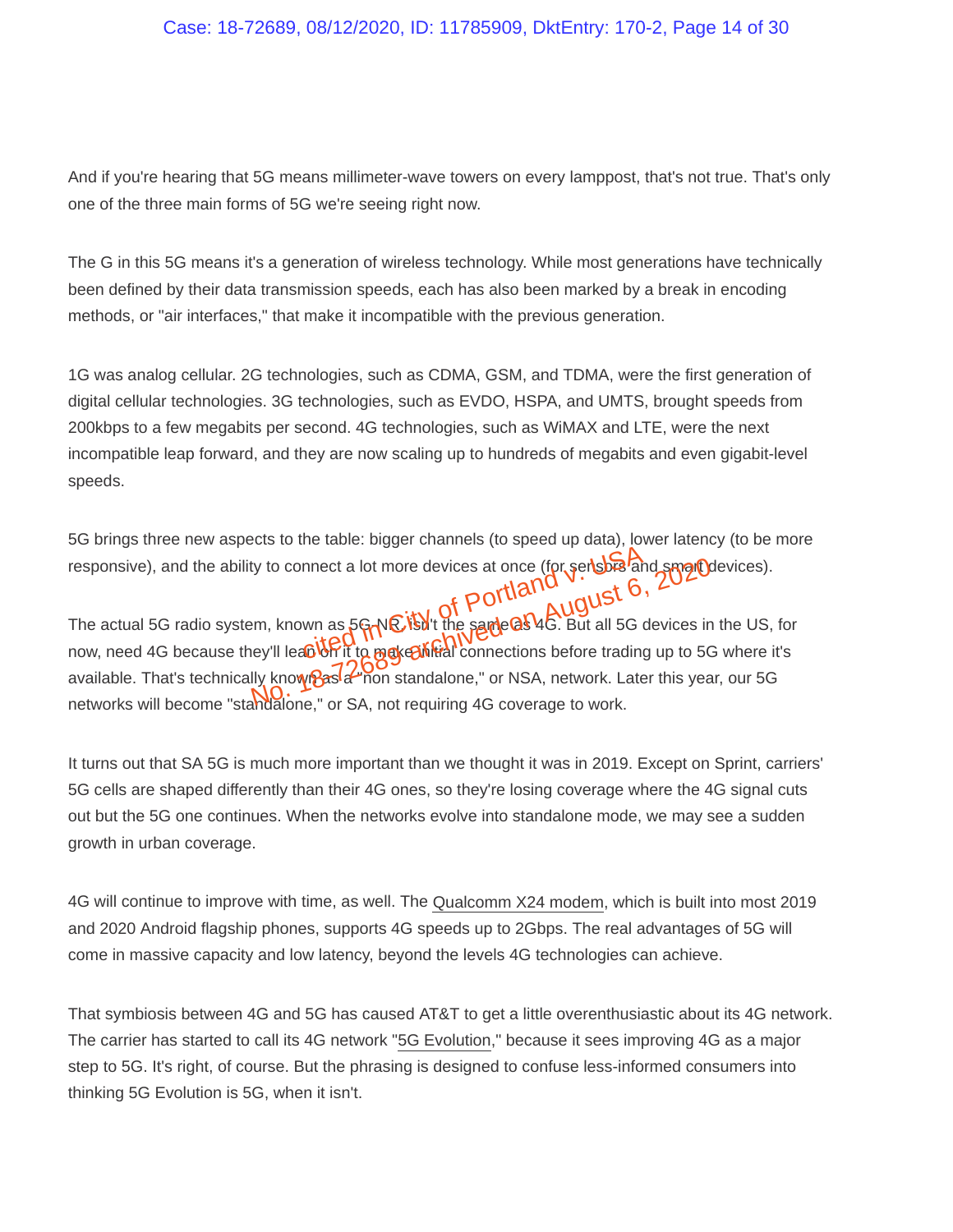### **Low, Middle, and High**

5G gives carriers more options in terms of airwaves than 4G did. Most notably, it opens up "high-band," short-range airwaves that didn't work with 4G technology. But 5G can run on any frequency, leading to three very different kinds of 5G experiences—low, middle, and high.

The key thing to understand here is that 5G speeds are directly related to how wide the available channels are, and how many are available. With 4G, you can combine water of seven, 20MHz channels to use a total of 140MHz of spectrum. Most of the time, though, phones are using 60MHz or less. e is that 5G speeds are directly related to hard with 4G, you can combine was also seen, 2016, 2016, 2016, 2016, 2016, 2016, 2016, 2016, 2016, 2016, 2016, 2016, 2016, 2016, 2016, 2016, 2016, 2016, 2016, 2016, 2016, 2016, 2 No. 18-72689 archived on August 6, 2020

With current phones in low- and mid-**f/ad/95G**, you can combine two 100MHz channels, for 200MHz usage—and stack three more 20MHz 4G channels on top of that. In high-band 5G, you can use up to *eight* 100MHz channels. The great speeds 5G carriers promise are just about leveraging more airwaves at once. But if you don't have the airwaves available, you don't get the speeds.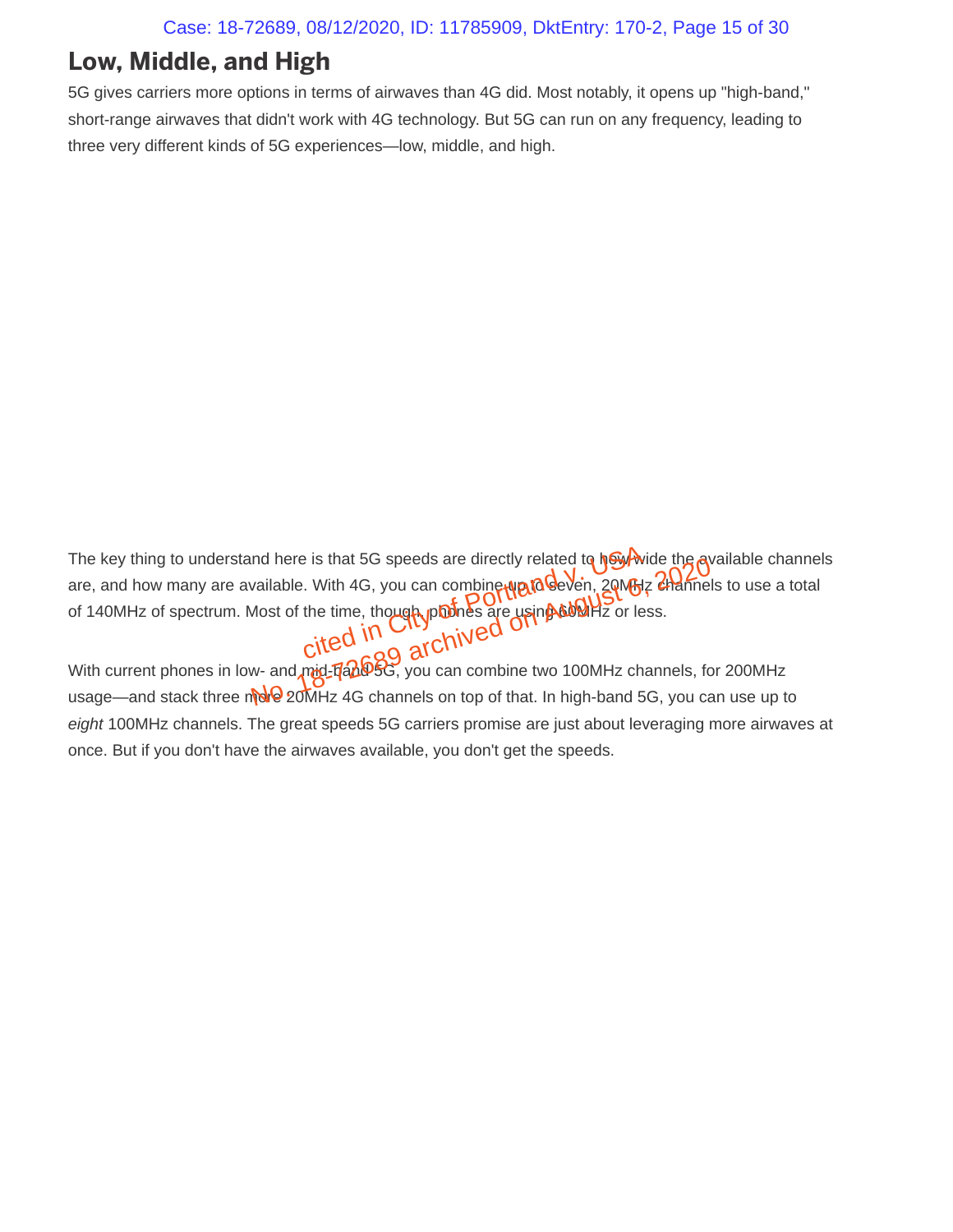Average 5G download speeds, December 2019—AT&T is high-band only

Right now, networks need to put up 'walls' between their 4G and 5G channels. The two can't coexist closely. Later in 2020, that will change with a technology called dynamic spectrum sharing, or **DSS.** DSS makes the walls flexible and movable, so carriers can dynamically **pull Ghannels** between 4G and 5G based on demand. AT&T and Verizon will both be using DSS heavily, and that will require DSS-compatible Right now, networks need to put up 'walls' between their 4G and 5G channels.<br>
closely. Later in 2020, that will change with a technology called ally and the spectrum<br>
makes the walls flexible and movable, so carriers can No. 18-72689<br>No. 18-72689 and Strain Channels between the Hotel of the two Channels contributes with a technology called dividend only spectrum and movable, so carriers can did not principly pull Channels between<br>and Veriz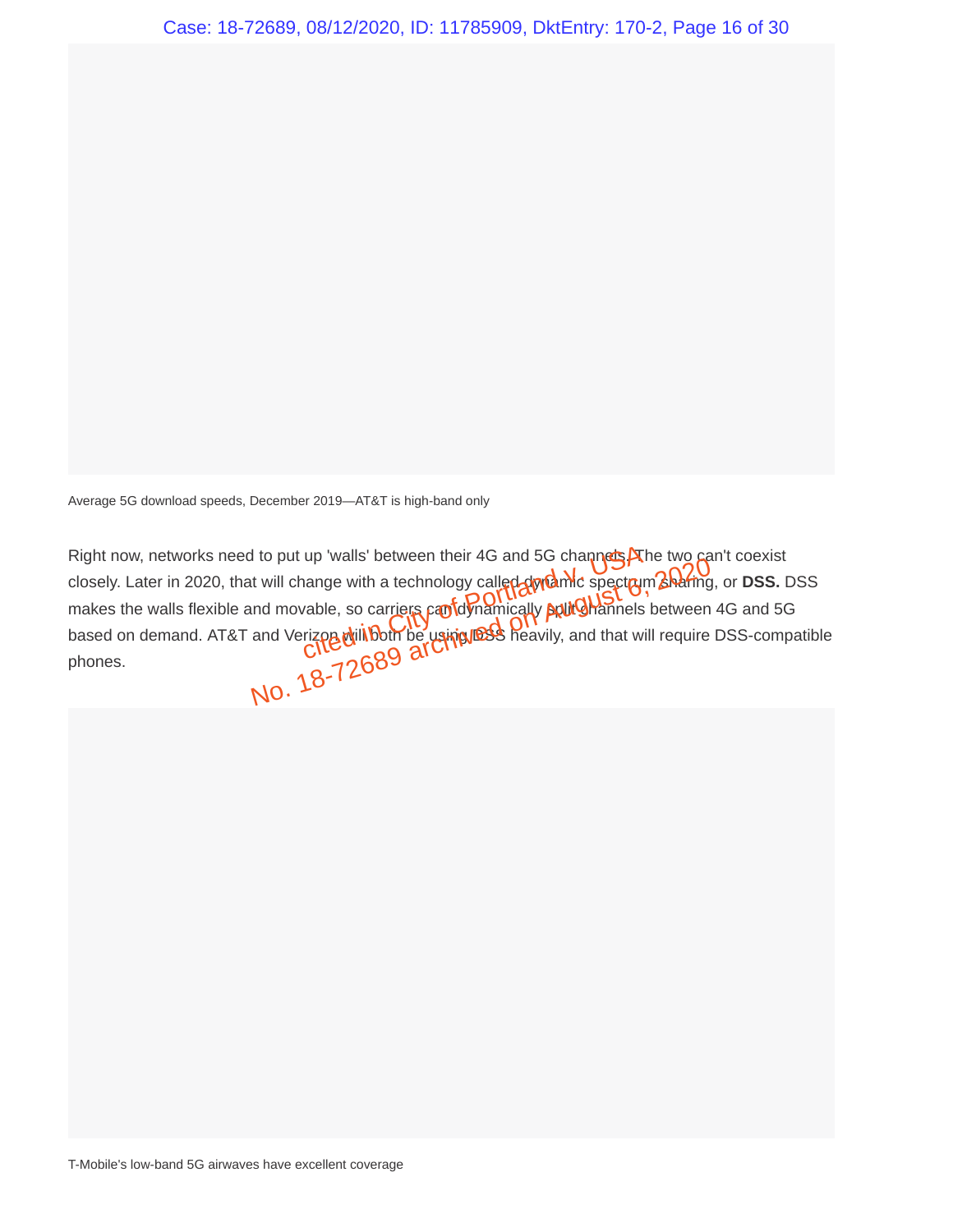**Low-band 5G** operates in frequencies below 2GHz. These are the oldest cellular and TV frequencies. They go great distances, but there aren't very wide channels available, and many of those channels are being used for 4G. So low-band 5G is slow. It acts and feels like 4G, for now. Low-band 5G channels are from 5MHz in width (for AT&T) up to 20MHz (for T-Mobile), so you can see they aren't roomier than 4G.

Complicating things, AT&T and T-Mobile low-band phones sometimes show 5G icons when they aren't even using 5G, making it hard to tell any difference.

**Mid-band 5G** is in the 2-10GHz range. That *c*oveys most current cellular and Wi-Fi frequencies, as well as frequencies slightly above those. These networks have decent range from their towers, often about half a mile, so in most other countries, these are workhorse networks carrying most 5G traffic. Most other countries have offered around 100MHz to each of their carriers for mid-band 5G. Here in the US, New T-Mobile will use Sprint's spectrum for a mid-band network, using up to 120MHz per city. AT&T and Verizon will shave off little bits of their 4G spectrum using DSS for mid-band 5G, 10MHz here and 10 there. tell any difference.<br>
range. That covey's most currence blufar and Wi-<br>
These networks that decent range from their to No. 1957<br>
No. 2020<br>
No. 2020<br>
No. 2020<br>
No. 2020<br>
No. 2020<br>
No. 2020<br>
No. 2020<br>
No. 2020<br>
No. 2020<br>
No. 2020<br>
No. 2020<br>
No. 2020<br>
No. 2020<br>
No. 2020<br>
No. 2020<br>
No. 2020<br>
No. 2020<br>
No. 2020<br>
No. 2020<br>
No. 2020<br>
No. 2020<br>
No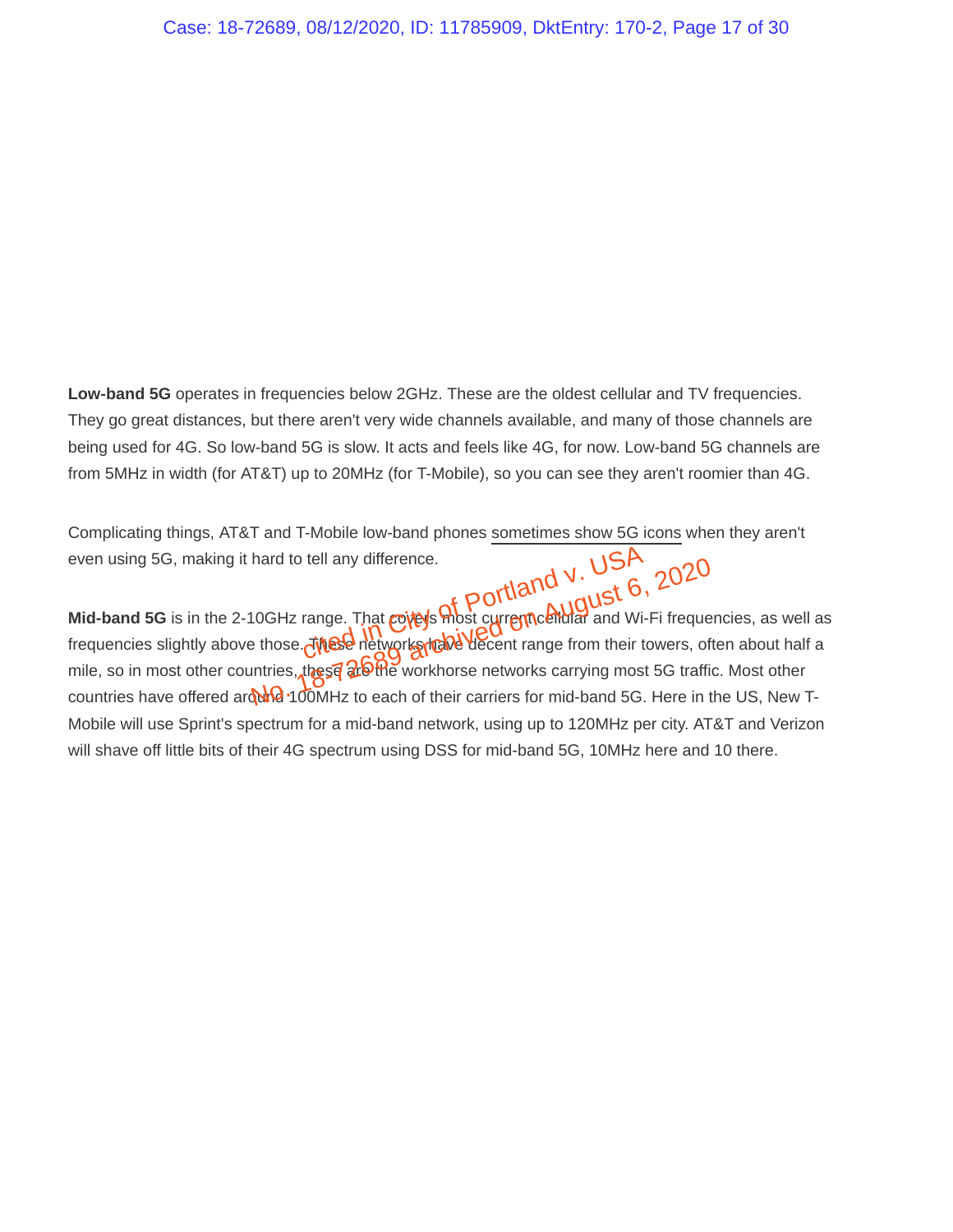High-band 5G is much faster than 4G

High-band 5G, or millimeter-wave, is the really new stuff. So far, this is mostly airwaves in the 20-100GHz range. These airwaves haven't been used for consumer applications before. They're very short range; our tests have shown about 800-foot distances from towers. But there's vast amounts of unused spectrum up there, which means very fast speeds using up to 800MHz&t a time. Verizon relies extensively on highband, which it calls "ultra wideband." ATAT has some, in small parts of 35 cities. T-Mobile has a bit, more broadly in 7 cities. ve, is the really new stuff. So far, this is mostly air<br>een used for consumer appli**cations** defore. They<br>distances from towers? But there swash amounts<br>eds using the 800 MHz at a time. Verizon relies No. 18-72689 are in the start of the start and the start waves in the same weak of the start of the start of the start speeds units in the start of the start of the start speeds units of the start of the start of the start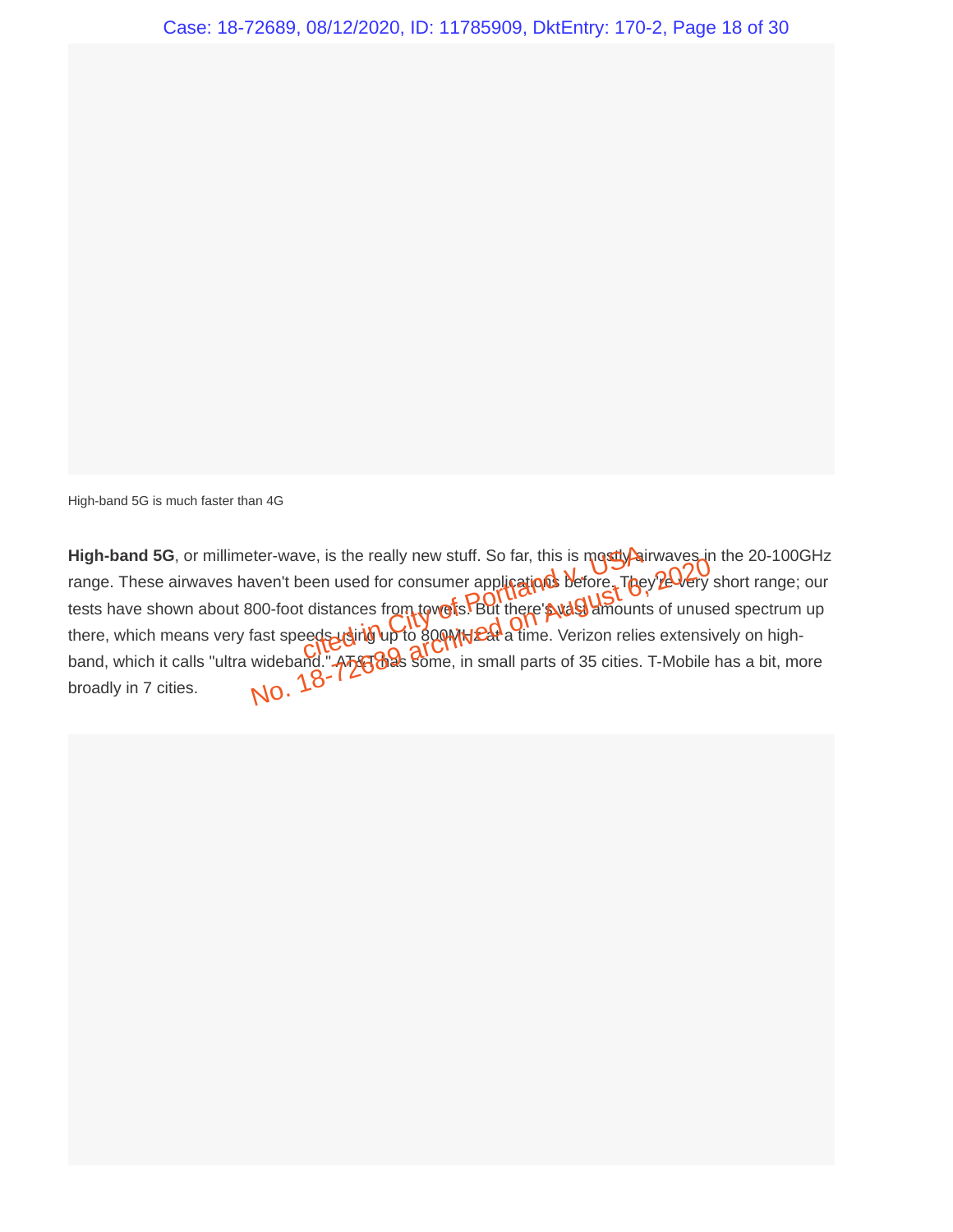T-Mobile describes the three forms of 5G as a 'layer cake'

High bands have been used before for backhaul, connecting base stations to remote internet links. But they haven't been used for consumer devices before, because the handheld processing power and miniaturized antennas weren't available. Millimeter-wave signals also drop off faster with distance than lower-frequency signals do, and the massive amount of data they transfer will require more connections to landline internet. So cellular providers will have to use many smaller, lower-power hase Stations (generally outputting 2-10 watts) rather than fewer, more powerful may be its (which output 20-40 watts) to offer the multi-gigabit speeds that millimeter-wave networks promise. Because of the very fast drop-off, the waves landline internet. So cellular providers will have to use many smaller, lower powerful contputting 2-10 watts) rather than fewer, more powerful providers (which gut pay outputting 2-10 watts) rather than fewer, more powerf In many major cities, the carriers installed these "small cells" to increase 4G capacity starting in 2017. No. 18-72689 archived only smaller, law the particle has a few than fewer, more powerful **magnetically** (which guitar 20-40 with<br>millimeter-wave net works promised allows be of the very fast drop<br>in the total of the contra

(From my office window in New York, I can see several small cell sites.) In those cities, they just need to bolt an extra radio onto the existing site to make it 5G. There's a struggle going on elsewhere, though, where carriers are having trouble convincing towns to let them add small cells to suburban neighborhoods. That's similar to previous struggles over establishing cellular service at all in many of these towns.

### **How 5G Works**

Like other cellular networks, 5G networks use a system of cell sites that divide their territory into sectors and send encoded data through radio waves. Each cell site must be connected to a network backbone, whether through a wired or wireless backhaul connection.

5G networks use a type of encoding called OFDM, which is similar to the encoding that 4G LTE uses. The air interface is designed for much lower latency and greater flexibility than LTE, though.

With the same airwaves as 4G, the 5G radio system can get about 30 percent better speeds thanks to more efficient encoding. The crazy gigabit speeds you hear about are because 5G is designed to use much larger channels than 4G does. While most 4G channels are 20MHz, bonded together into up to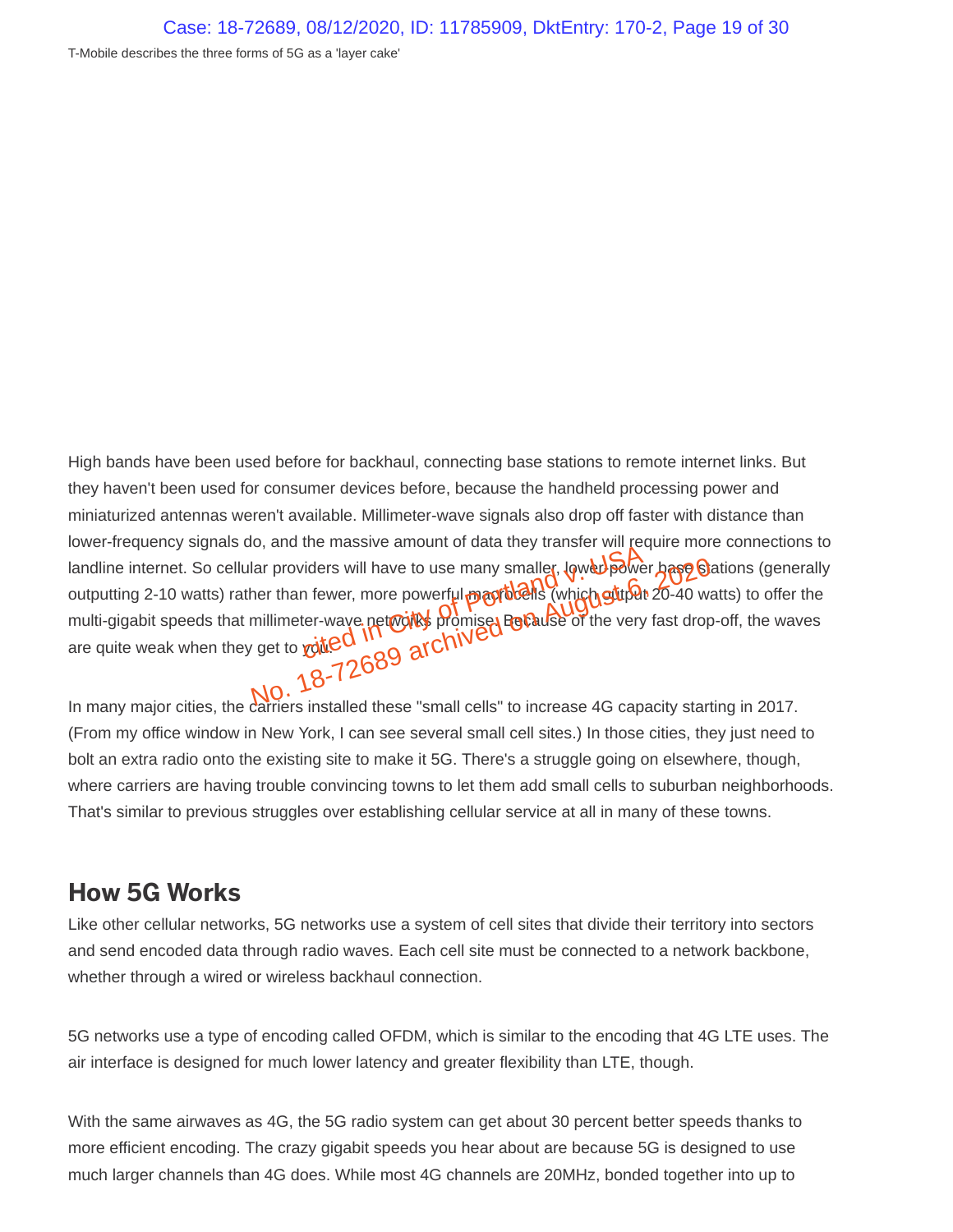### Case: 18-72689, 08/12/2020, ID: 11785909, DktEntry: 170-2, Page 20 of 30

140MHz at a time, 5G channels can be up to 100MHz, with Verizon using as much as 800MHz at a time. That's a much broader highway, but it also requires larger, clear blocks of airwaves than were available for 4G.

That's where the higher, short-distance millimeter-wave frequencies come in. While lower frequencies are occupied by 4G, by TV stations, by satellite firms, or by the military, there had been a huge amount of essentially unused higher frequencies available in the US, so carriers could easily construct wide roads for high speeds.

5G networks need to be much smarter than previous systems, as they're juggling many more, smaller cells that can change size and shape. But even with existing macro cells, Qualcomm says 5G will be able to boost capacity by four times over current systems by leveraging wider bandwidths and advanced antenna technologies.

The goal is to have far higher speeds available, and far higher capacity per sector, at far lower latency than 4G. The standards bodies involved are aiming at 20Gbps speeds and 1ms latency, at which point very interesting things begin to happen.

cited in City of Portland v. USA<br>cited in City of Portland v. USA cited in City of Portland V. USP, 2020<br>cited in City of Portland V. USP, 2020<br>No. 18-72689 archived on August 6, 2020

AT&T (left) and T-Mobile (right) cover much of the Providence area with low-band 5G

### **Where Is 5G Available?**

5G is now "nationwide," although with the very different approaches to 5G, you're going to have very different experiences in different places.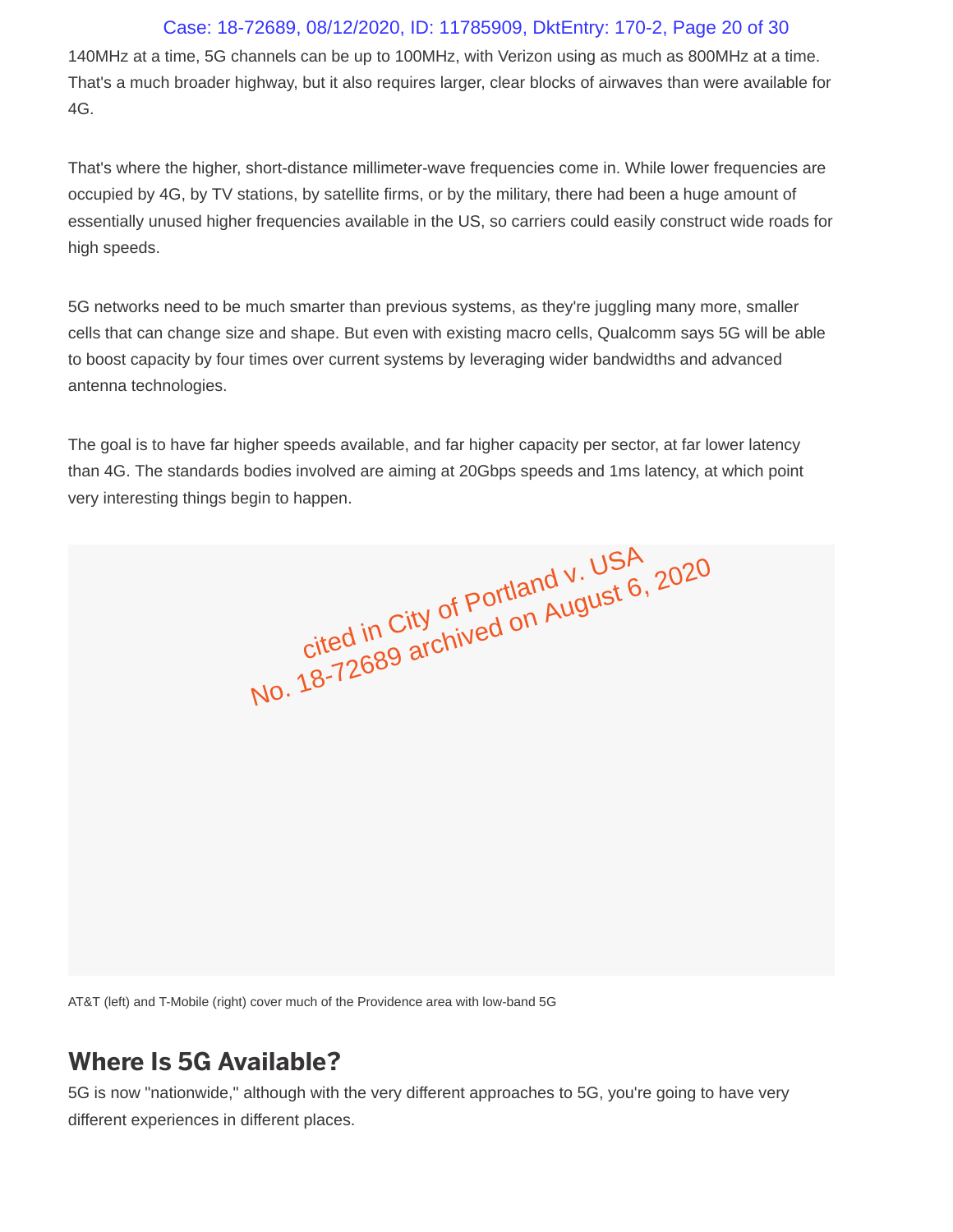Verizon has fast, high-band 5G in parts of 34 cities, with online coverage maps here.

cited in City of Portland v. USA<br>cited in City of Portland v. USA cited in City of Portland V. USP, 2020<br>cited in City of Portland V. USP, 2020<br>No. 18-72689 archived on August 6, 2020

Verizon has 5G in more than 30 cities nationwide

New T-Mobile currently has a slow nationwide low-band 5G network that covers most of the country; Sprint mid-band in 10 cities, with a coverage finder here; and T-Mobile high-band in seven cities (the ones listed in that link, plus Miami).

AT&T has slow low-band across about a third of the country and high-band in 35 cities, which it doesn't give maps for and is unnecessarily confusing about the coverage of. It calls the low-band "5G" and the high-band "5G+." The company has low-band maps and a high-band city list here.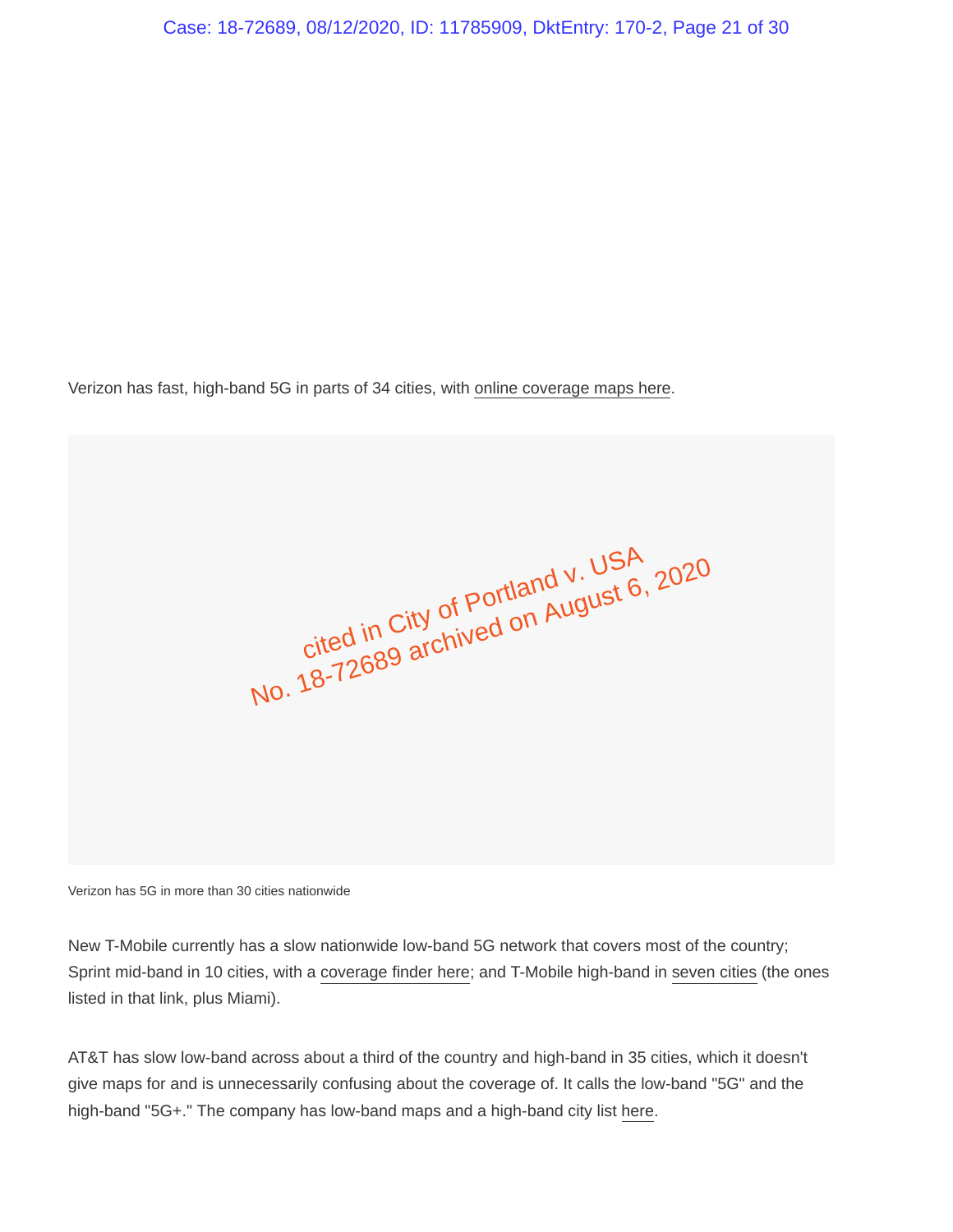Verizon 5G is fast, if you can find it

### **Which 5G Phones Are Coming Out?**

We're currently on the second generation of 5G phones. The the generation, using the Qualcomm X50 modem, didn't support the US low-band networks or DSS, and we theated during the summer. We do not recommend those any more. The second generation, using the X55 modem, appears to be doing better, but we haven't tested them in summer yet. re Coming Out?<br>
Explores The that Conception City of Portland<br>
w-band networks of Posts, and Werkelated during<br>
the Cond generation Using the X55 modem, app es Are Coming Out?<br>
Cond generation of 5G phones The thist generaties the Quadration of 5G phones The thist generaties the Quadration<br>
Dis low-band networks of DSS, and given the star one.<br>
The steady generation when the X

The first truly all-carrier, all-band 5G phones hit the US market in 2020. The Samsung Galaxy S20+ and S20 Ultra work on low, middle, and high bands, on all three major US carriers.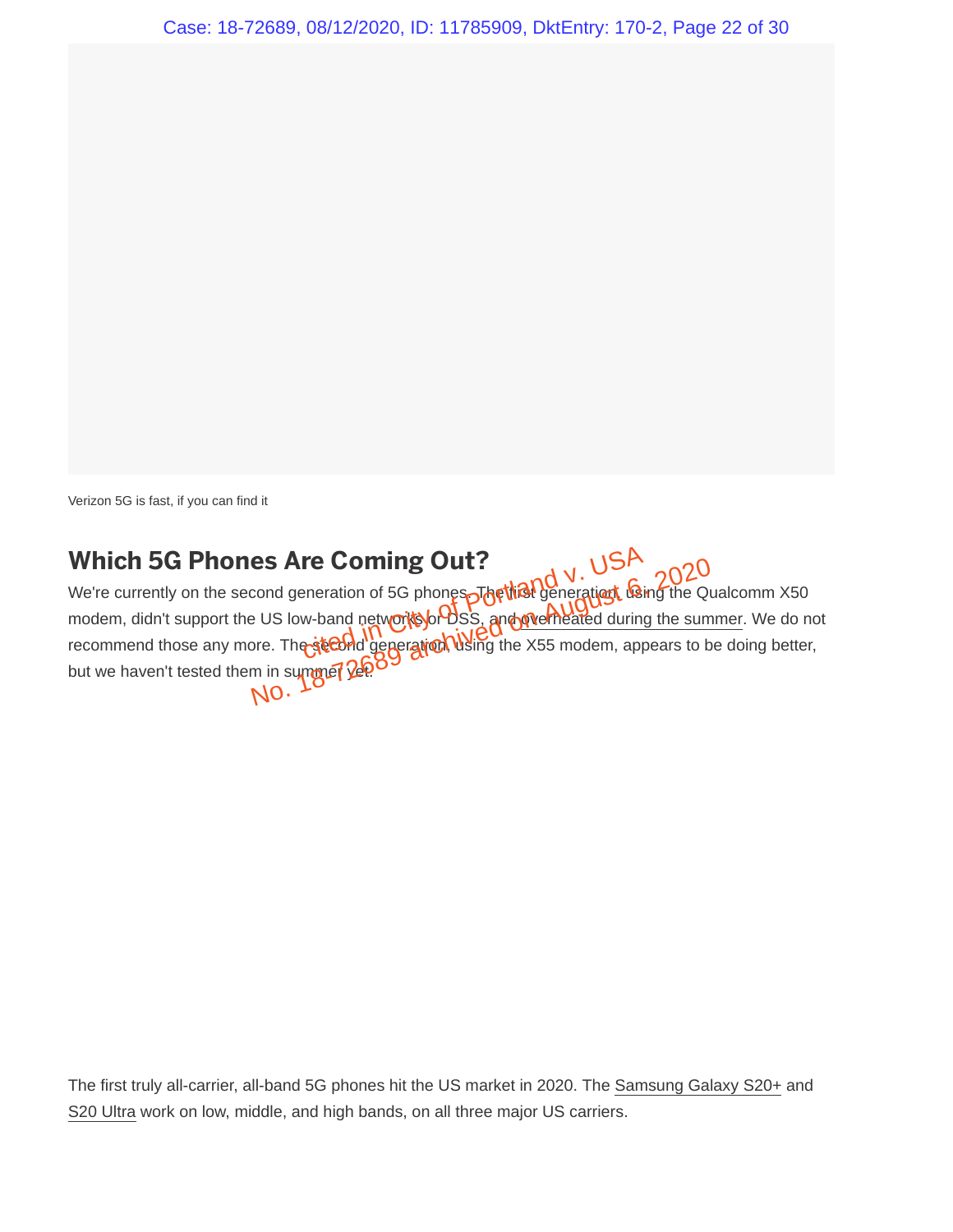### Case: 18-72689, 08/12/2020, ID: 11785909, DktEntry: 170-2, Page 23 of 30

The LG V60 also features 5G, although it's low- and mid-band only on AT&T and T-Mobile, and high-band on Verizon. The OnePlus 8 and OnePlus 8 Pro will both support 5G, OnePlus CEO Pete Lau promised, but he didn't give details on what frequencies. The Nokia 8.3 will have low- and mid-band 5G for US networks when it appears this summer.

The OnePlus 7T Pro 5G McLaren, on T-Mobile, and the Samsung Galaxy Note 10+, on various carriers, also feature the X55 modem.

cited in City of Portland v. USA No. 18-72689 archived on August 6, 2020

The Samsung Galaxy S20 Ultra can handle all forms of 5G

Other countries have many more 5G phones, with models from Oppo, Huawei, Xiaomi, Realme and others hitting shelves around the world. They generally don't work on US 5G networks because they don't support our frequency bands; they use European and Asian mid-band systems we don't have here.

The first 5G iPhone is widely understood to have been planned to come out this September, although there are conflicting reports on whether or not it will be delayed because of the coronavirus crisis. It's not even just that virus lockdowns are messing up the supply chain; some reports have said Apple doesn't think the demand will be there if the world is still locked down.

You can check out our current rundown of The Best 5G Phones here.

#### **RELATED**

- What Will 5G Do for Rural Areas?
- T-Mobile 5G Secrets Revealed: Here's Where It Doesn't Work Well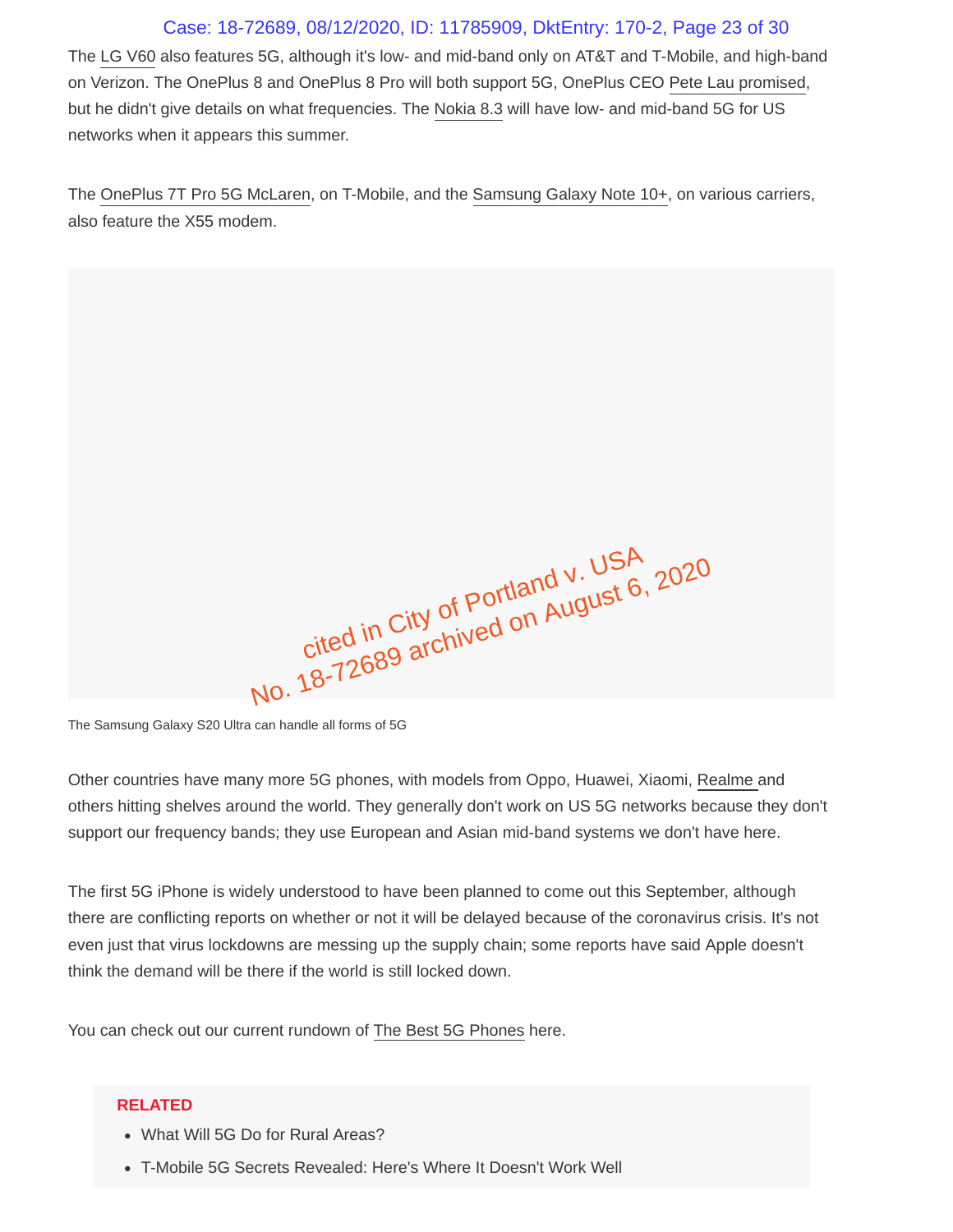### **Is 5G Safe?**

Yes. Online conspiracy theories have blamed 5G for everything from cancer to coronavirus, but they tend to fall apart at the slightest tap of actual facts. Low-band and mid-band 5G are based on radio frequencies that have been used for decades. Low-band 5G uses UHF TV bands, which have been in use since 1952. Sprint's mid-band has been in use since 2007.

The greatest 5G worries in the US tend to be archived on August 6, 2020<br>The greatest 5G worries in the US tend to be around high-band, or millimeter-wave, 5G. This is the shortred in City of Portland V. USP, 2020<br>In the Ustendt Great Chived on August 6, 2020<br>Not shall cell sites, so the infrastructure is more visible than it

range type that requires a lot of small cell sites, so the infrastructure is more visible than it was before. The ironic thing about worrying that millimeter-wave will fry your cells isn't that it's too strong, but that it's too weak—it's blocked by leaves, walls, glass, cars, clothing, and skin.

Power levels are extremely important. Bluetooth and microwave ovens run on the same frequency. Because millimeter-wave signals are technically called microwave, some people are convinced they are literal microwave ovens that will fry us. But a firefly isn't a blowtorch—and the 5G systems are more on the firefly end of things.

Studies of mmWave have shown that it doesn't penetrate human skin well and that its strongest effect, at levels of power higher than any 5G network uses, is that it makes things slightly warmer. At the levels 5G networks use, there's no perceptible effect on people.

But the most self-condemning thing about the mutable 5G conspiracists is that they don't care about any of these details. A popular petition in the UK claimed that 5G runs at "60 megahertz" and is "sucking all of the oxygen out of the air." It got more than 114,000 signatures on change.org before being deleted. 60 megahertz is much lower than any wireless network frequency; they might mean 60GHz, but no 5G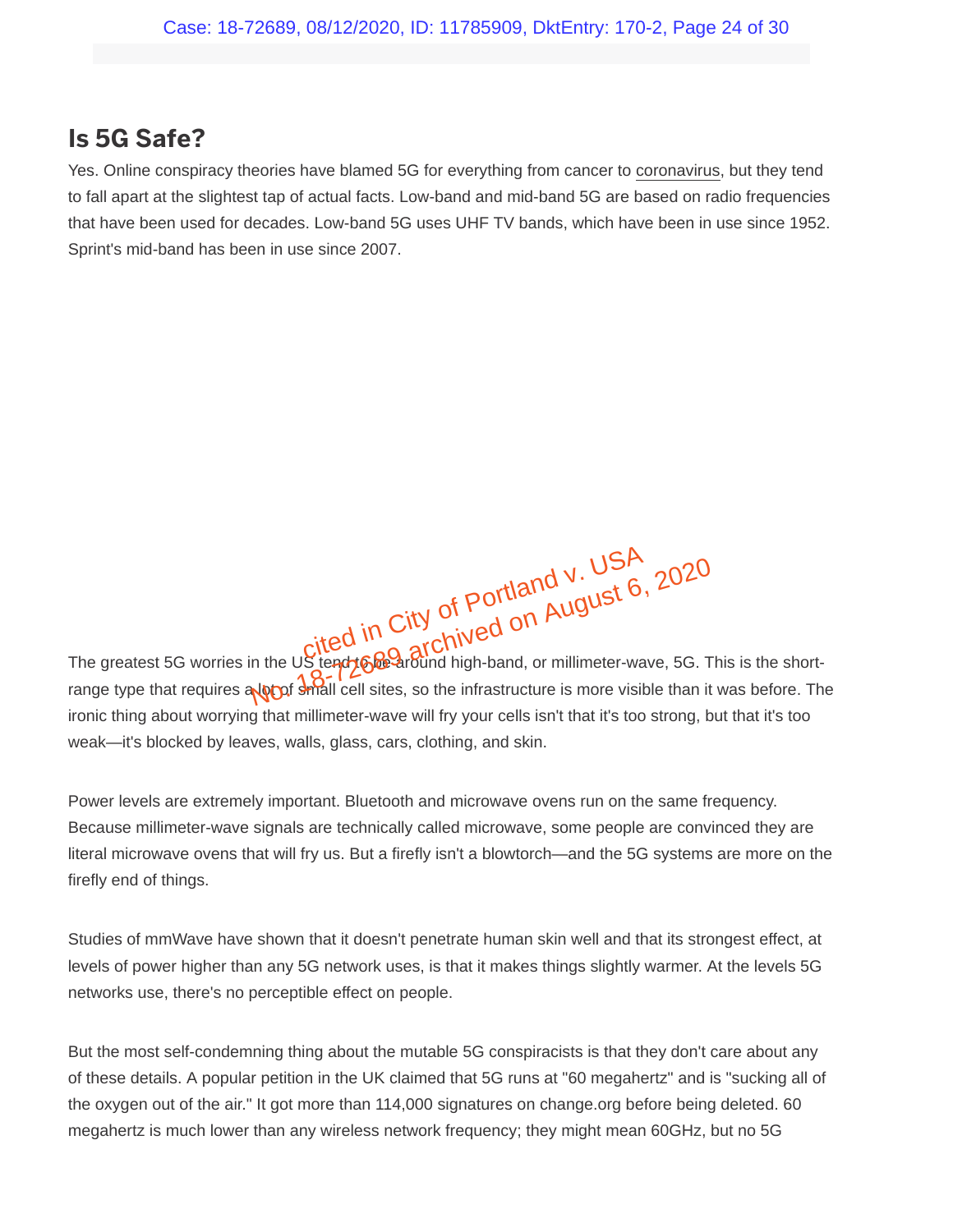### Case: 18-72689, 08/12/2020, ID: 11785909, DktEntry: 170-2, Page 25 of 30

network is using that, either. As for the oxygen, well, there's a network of pseudo-scientists with degrees in things like "natural health" who are claiming all sorts of complete nonsense on YouTube.

Here's a good UK story that digs into the details about 5G safety. Phone Scoop also has a strong article on the issue from the US perspective.

### **What's 5G For?**

Most of the real-world 5G demos we've seen just involve people downloading Netflix very quickly on their phones. That kind of usage is table stakes, just to get the networks built so more interesting applications can develop in the future.

On phones, OnePlus CEO Pete Lau said that 5G could make onboard storage irrelevant, which dovetails with ideas I heard around the launch of the Samsung Galaxy S20. The Galaxy S20 takes huge 108 megapixel photos and 8K videos, which quickly eat up your storage and are difficult to upload, unless you have a fast 5G connection. On a trip to Korea, I found that high-quality video chat was a major driver for wanting 5G.

5G home internet shows one major advantage over 4G: huge capacity. Garrego can't offer competitively priced 4G home internet because there just isn't enough capacity on 4G cell sites for the 190GB of monthly usage most homes now expect. This could really increase holes internet competition in the US, where, according to a 2016 FCC report 31 percent of Americans only have one option for 25Mbps or higher home internet service. For its **part Nort**zon says its 5G service will be truly unlimited. ior advantage over 4G: huge capacity. Cancer and the street of the portland v. Capacity of the cell street expect. This could relate the increase problem thermet<br>repert of Portland v. USA of the cell street expect. This co She major advantage over 40. https://www.com/she major advantage over 40. https://www.com/she cell sites to the<br>es now expect. This could mailly increase/hubber internet competitions on the FCC repart of Percent of interne

5G home internet is also much easier for carriers to roll out than house-by-house fiber optic lines. Rather than digging up every street, carriers just have to install fiber optics to a cell site every few blocks, and then give customers wireless modems. Verizon chief network officer Nicki Palmer said the home internet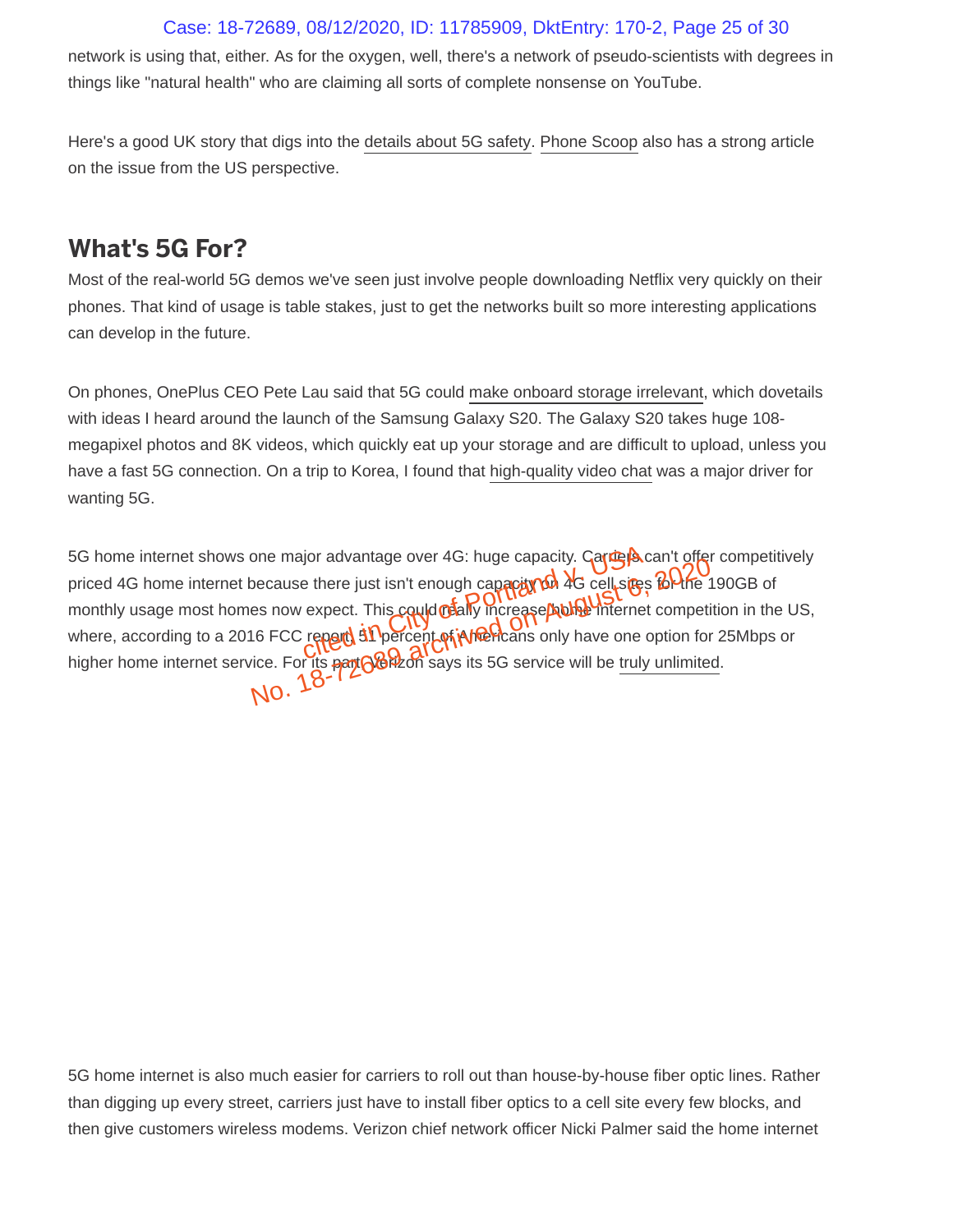### Case: 18-72689, 08/12/2020, ID: 11785909, DktEntry: 170-2, Page 26 of 30

service would eventually be offered wherever Verizon has 5G wireless, which will give it much broader coverage than the carrier's fiber optic Fios service.

Verizon has dragged its feet on bringing 5G home internet to more than the five cities it serves right now, largely because it's waiting for home modems that use the newer Qualcomm QTM527 antenna. This antenna module can greatly extend the range of high-band 5G networks. It's too big and power-hungry to go into phones, but it's perfect for home units. The last I heard from Verizon, these modems will come out in the latter half of this year. Inseego, among others, wants to make these home modems.

On a trip to Oulu, Finland, where there's a 5G development center, we attended a 5G hackathon. The top ideas included a game streaming service; a way to do stroke rehab through VR; smart bandages that track your healing; and a way for parents to interact with babies who are stuck in incubators. All of these ideas need either the high bandwidth, low latency, or low-power-low-cost aspects of 5G.

We also surveyed the 5G startups that Verizon is nurturing in New York. At the carrier's Open Innovation Lab, we saw high-resolution wireless surveillance cameras, game streaming, and virtual reality physical therapy.

Our columnist Michael Miller thinks that 5G will be most important for industrial poses, like automating<br>seaports and industrial robots.<br> $\frac{1}{2}$  of POITIAND  $\frac{1}{2}$  on AUGUST 6, 2020 seaports and industrial robots. ks that 5G will be most important for industry  $\frac{1}{\sqrt{2}}$ <br>cited in City of Portland V.<br>cited in City of Portland V. No. 18-72689 archived on August 6, 2020<br>No. 18-72689 archived on August 6, 2020

Driverless cars might need 5G

Driverless cars may need 5G to really kick into action, our editor Oliver Rist explains. The first generation of driverless cars will be self-contained, but future generations will interact with other cars and smart roads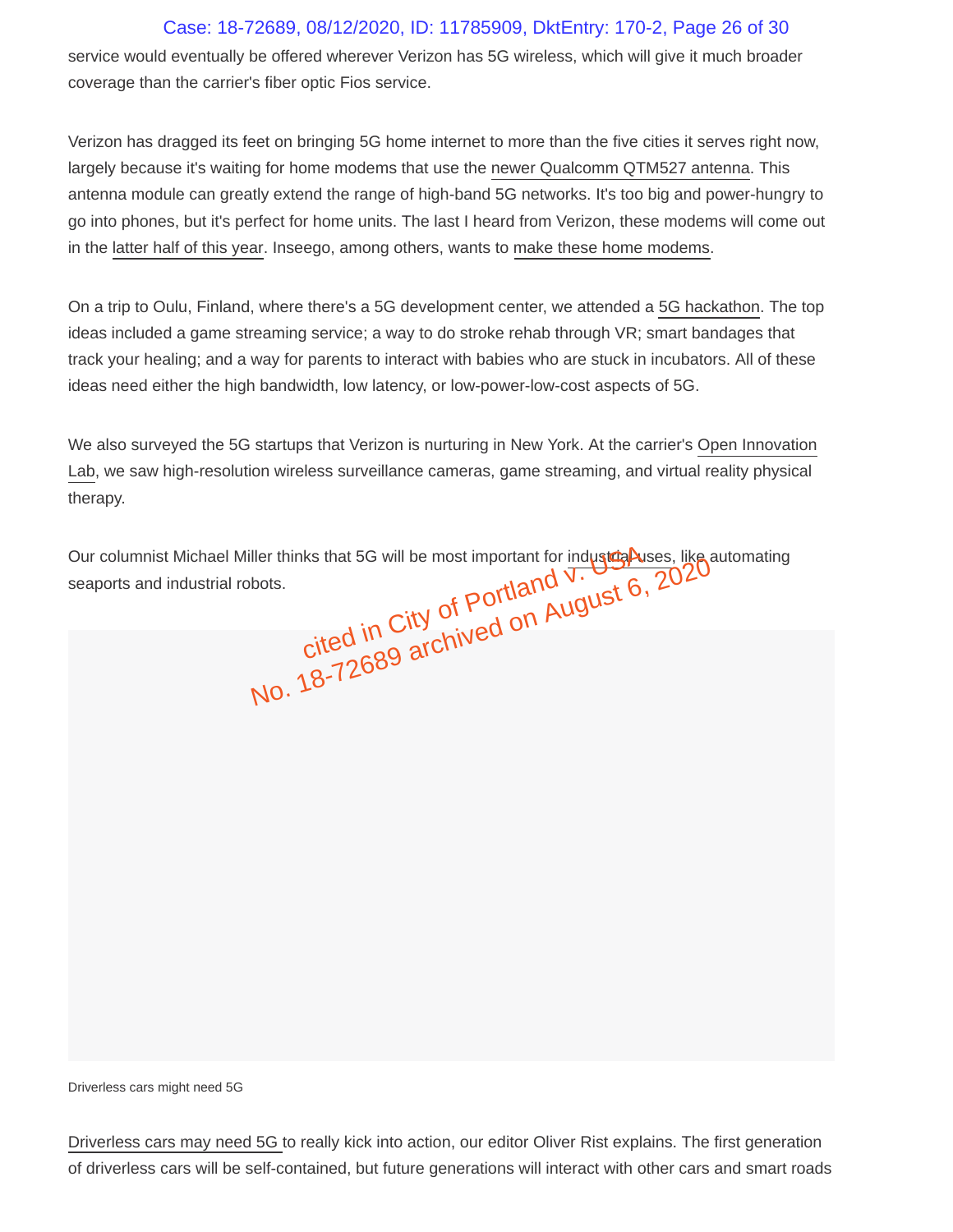To do this, you need extremely low latencies. While the cars are all exchanging very small packets of information, they need to do so almost instantly. That's where 5G's sub-one-millisecond latency comes into play, when a packet of data shoots directly between two cars, or bounces from a car to a small cell on a lamppost to another car. (One light-millisecond is about 186 miles, so most of that 1ms latency is still<br>processing time.)<br>Another aspect of FOLD on the property of  $Portland V$ .<br>Another aspect of FOLD on the property of FOLD processing time.) light-millisecond is about 186 miles, so most of the<br>city of Portland v.<br>Il couple in City of Portland v.<br>City of Portland v. August 6,

Another aspect of 5G is that it will connect many more devices. Right now, 4G modules are expensive, power-consuming, and demand complicated service plans, so much of the Internet of Things has stuck with Wi-Fi and other home test nologies for consumers, or 2G for businesses. 5G will accept small, inexpensive, low-power devices, so it'll connect a lot of smaller objects and different kinds of ambient sensors to the internet. No. 1857, 2020<br>No. 2020<br>No. 2020<br>August 6, 2020<br>Anat it will complicated on August 6, 2020<br>Anat it will complicated on Microphenesies. Right now, 4G modules are<br>Right to Complicated Service plans, so much of the Internet o

The biggest change 5G may bring is in virtual and augmented reality. As phones transform into devices meant to be used with VR headsets, the very low latency and consistent speeds of 5G will give you an internet-augmented world, if and when you want it. The small cell aspects of 5G may also help with inbuilding coverage, as it encourages every home router to become a cell site.

We're continuing to track all of the rollouts, testing them city by city, on our Race to 5G page.

#### **AROUND THE WEB Powered by ZergNet**

Video Games You Should Never Play in Front of Your Kids SVG.com

Here's Why You Should Stop Charging Your Phone Overnight PCMag.com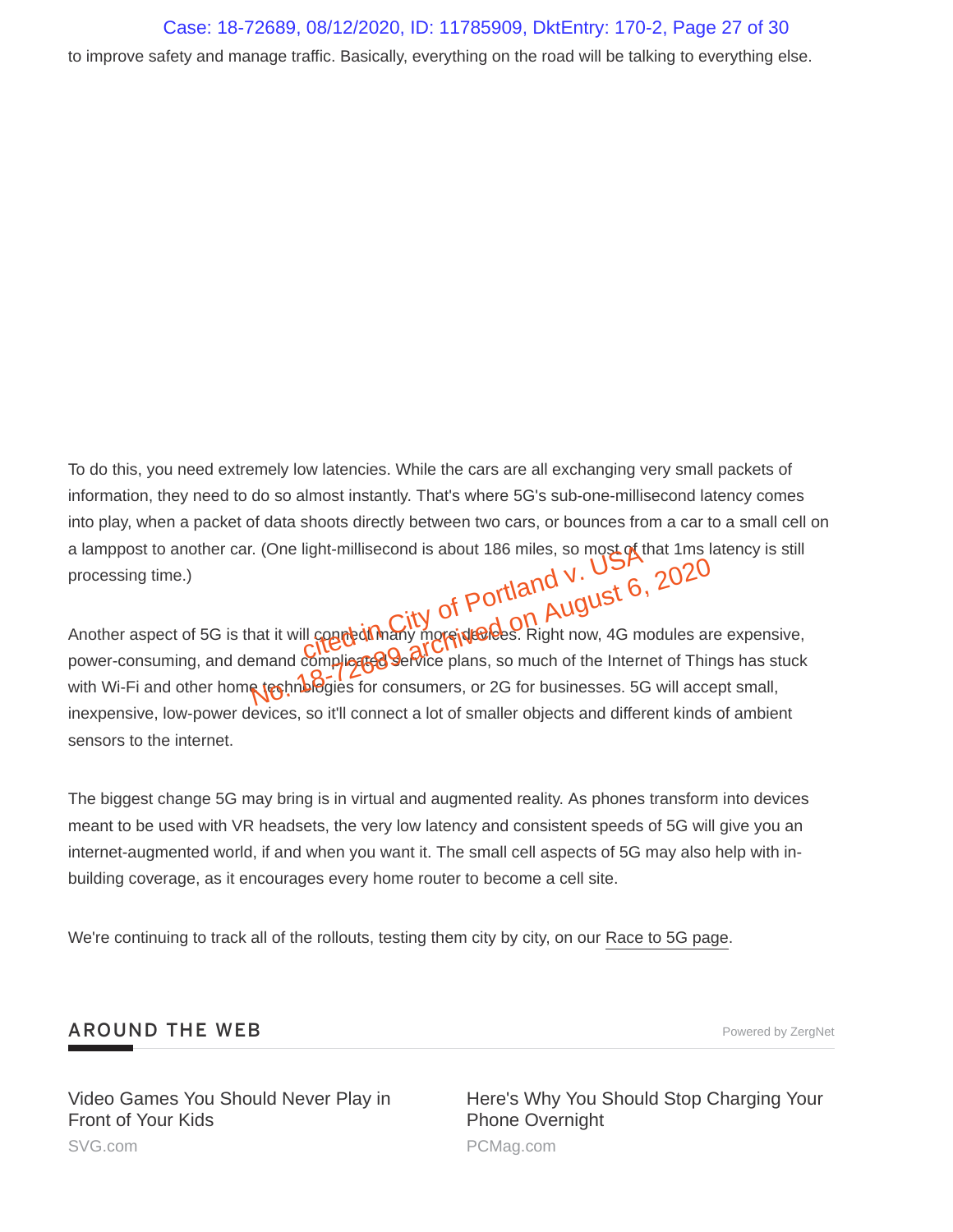Case: 18-72689, 08/12/2020, ID: 11785909, DktEntry: 170-2, Page 28 of 30

cited in City of Portland v. USA<br>cited in City of Portland v. USA cited in City of Portland v. USP, 2020<br>cited in City of Portland v. USP, 2020<br>Neean

# **About Sascha Segan**

PCMag.com's lead mobile analyst, Sascha Segan, has reviewed more than 1,100 smartphones, tablets and other gadgets in more than 15 years with PCMag. He's the head of our Fastest Mobile Networks projects in the US and Canada, runs our Race to 5G tracker, and writes opinions on tech and society. Segan is also a multiple award-winning travel writer. Other than his home town of New York, his favorite cities are Barcelona and Hong Kong. While he's a fourth-generation Manhattanite, he now lives in Queens with his wife and daughter.

#### **Read the latest from Sascha Segan**

- Hands On With the Samsung Galaxy Note 20 Ultra
- The Best Deals on Samsung's Galaxy Note20
- Samsung Announces Bean-Shaped, Wire-Free Galaxy Bud Live Earphones  $\bullet$
- Samsung Goes Big on Power, Size, and 5G With Galaxy Note20, Note20 Ultra  $\bullet$
- T-Mobile 5G Coverage Expands With Standalone Launch  $\bullet$
- More from Sascha Segan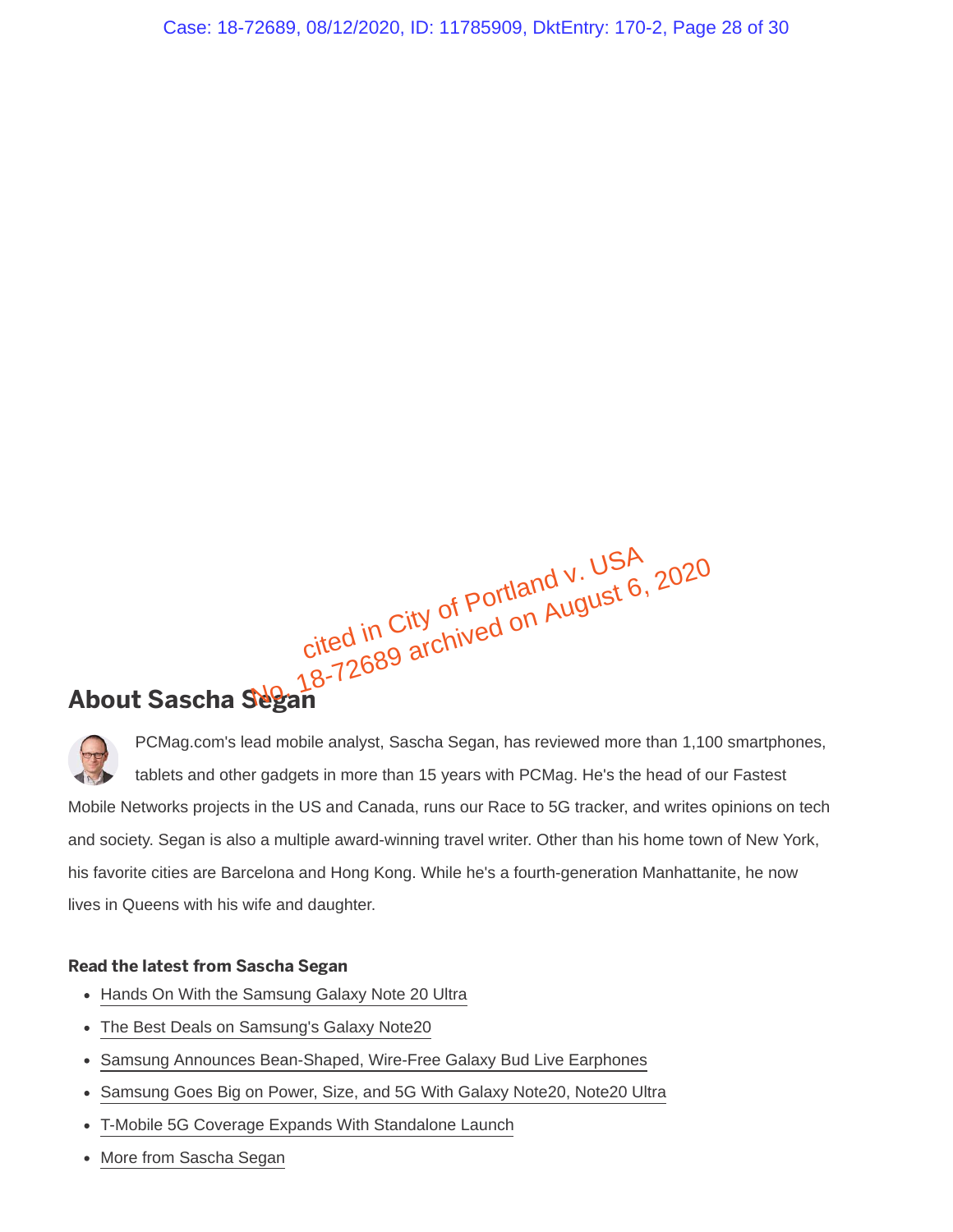$\Omega$ 

## **Get Our Best Stories!**

Sign up for **What's New Now** to get our top stories delivered to your inbox every morning



This newsletter may contain advertising, deals, or affiliate links. Subscribing to a newsletter indicates your consent to our Terms of Use and Privacy Policy. You may unsubscribe from the newsletters at any time.

| <b>PC Magazine Digital Edition</b> Get 67% Off Newsstand Price $\rightarrow$                                                                                         |
|----------------------------------------------------------------------------------------------------------------------------------------------------------------------|
| PCMag Newsletters <sub>our Best</sub> stories in Your Inbox-portland V. USA<br>cited in City of portland V. USA<br>Vow PCMag No. 18-72689 archived on August 6, 2020 |
| ര<br>$\Box G$ $\odot$                                                                                                                                                |

# *HONEST, OBJECTIVE REVIEWS*

PCMag.com is a leading authority on technology, delivering Labs-based, independent reviews of the latest products and services. Our expert industry analysis and practical solutions help you make better buying decisions and get more from technology.

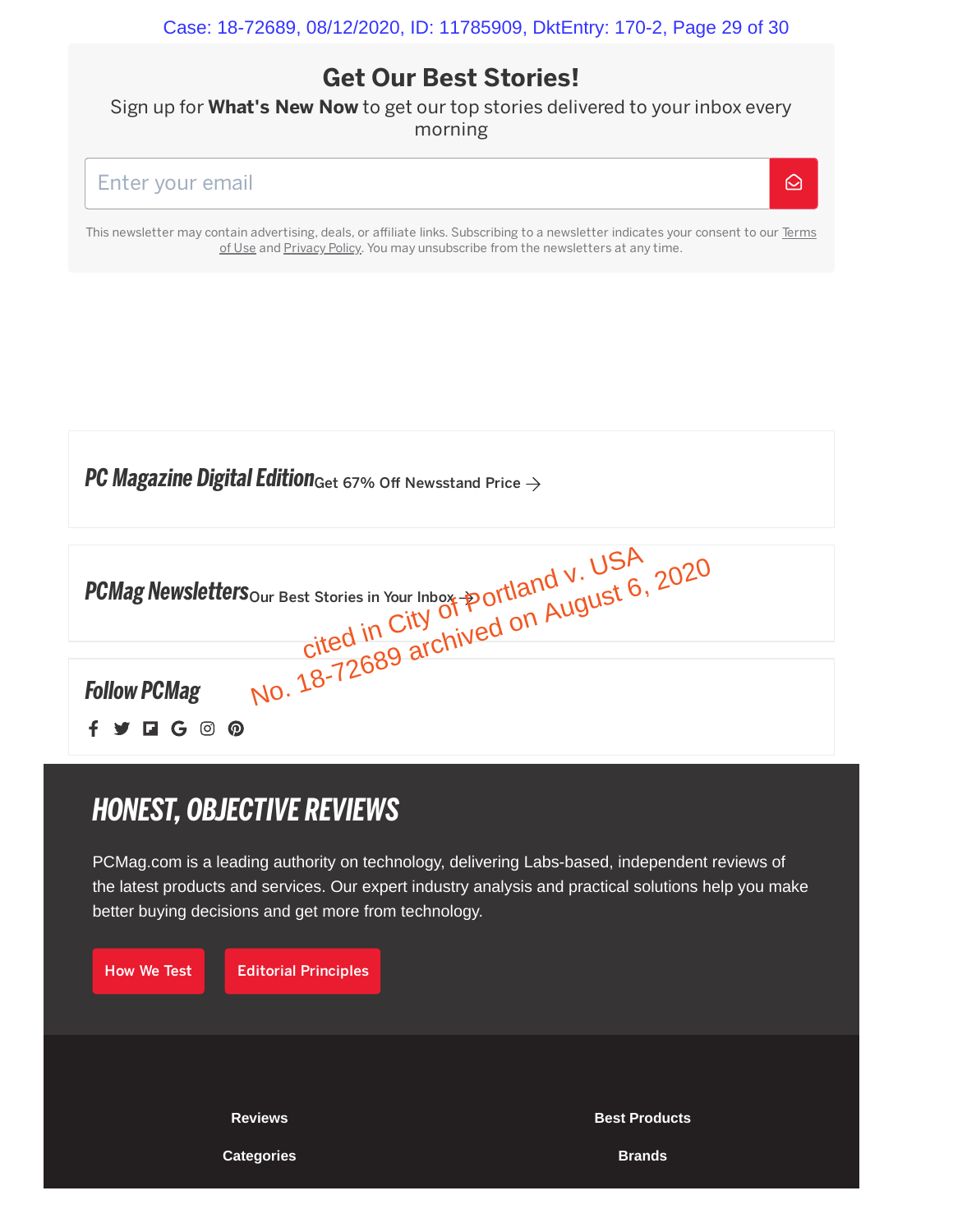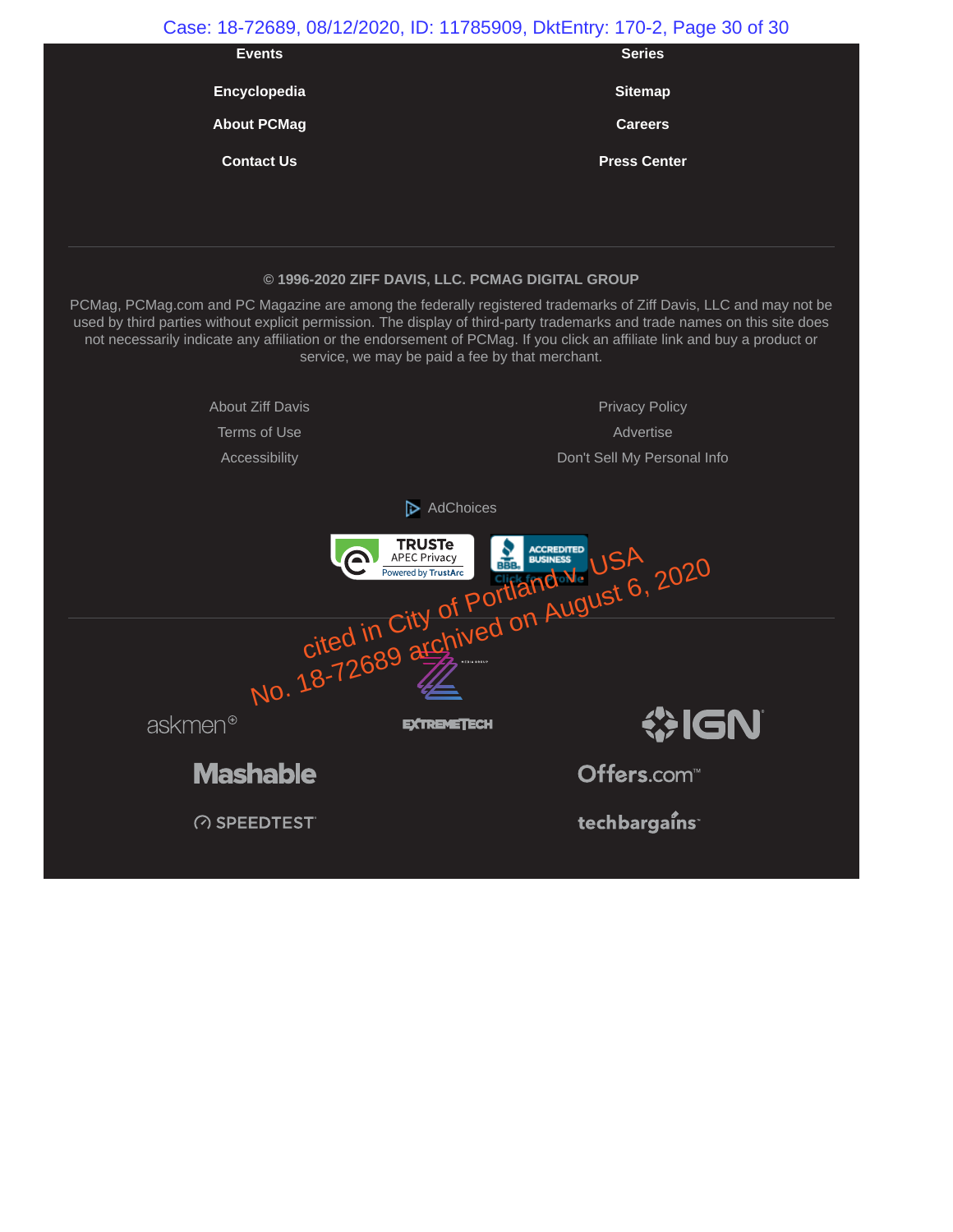## **United States Court of Appeals for the Ninth Circuit**

#### **Office of the Clerk**

95 Seventh Street San Francisco, CA 94103

#### **Information Regarding Judgment and Post-Judgment Proceedings**

#### **Judgment**

This Court has filed and entered the attached judgment in your case. Fed. R. App. P. 36. Please note the filed date on the attached decision because all of the dates described below run from that date, not from the date you receive this notice.

### **Mandate (Fed. R. App. P. 41; 9th Cir. R. 41-1 & -2)**

The mandate will issue 7 days after the expiration of the time for filing a petition for rehearing or 7 days from the denial of a petition for rehearing, unless the Court directs otherwise. To file a motion to stay the mandate, file it electronically via the appellate ECF system or, if you are a pro se litigant or an attorney with an exemption from using appellate ECF, file one original motion on paper.

## **Petition for Panel Rehearing (Fed. R. App. P. 40; 9th Cir. R. 40-1) Petition for Rehearing En Banc (Fed. R. App. P. 35; 9th Cir. R. 35-1 to -3)**

#### **(1) A. Purpose (Panel Rehearing):**

- A party should seek panel rehearing only if one or more of the following grounds exist:
	- ► A material point of fact or law was overlooked in the decision;
	- ► A change in the law occurred after the case was submitted which appears to have been overlooked by the panel; or
	- ► An apparent conflict with another decision of the Court was not addressed in the opinion.
- Do not file a petition for panel rehearing merely to reargue the case.

#### **B. Purpose (Rehearing En Banc)**

• A party should seek en banc rehearing only if one or more of the following grounds exist: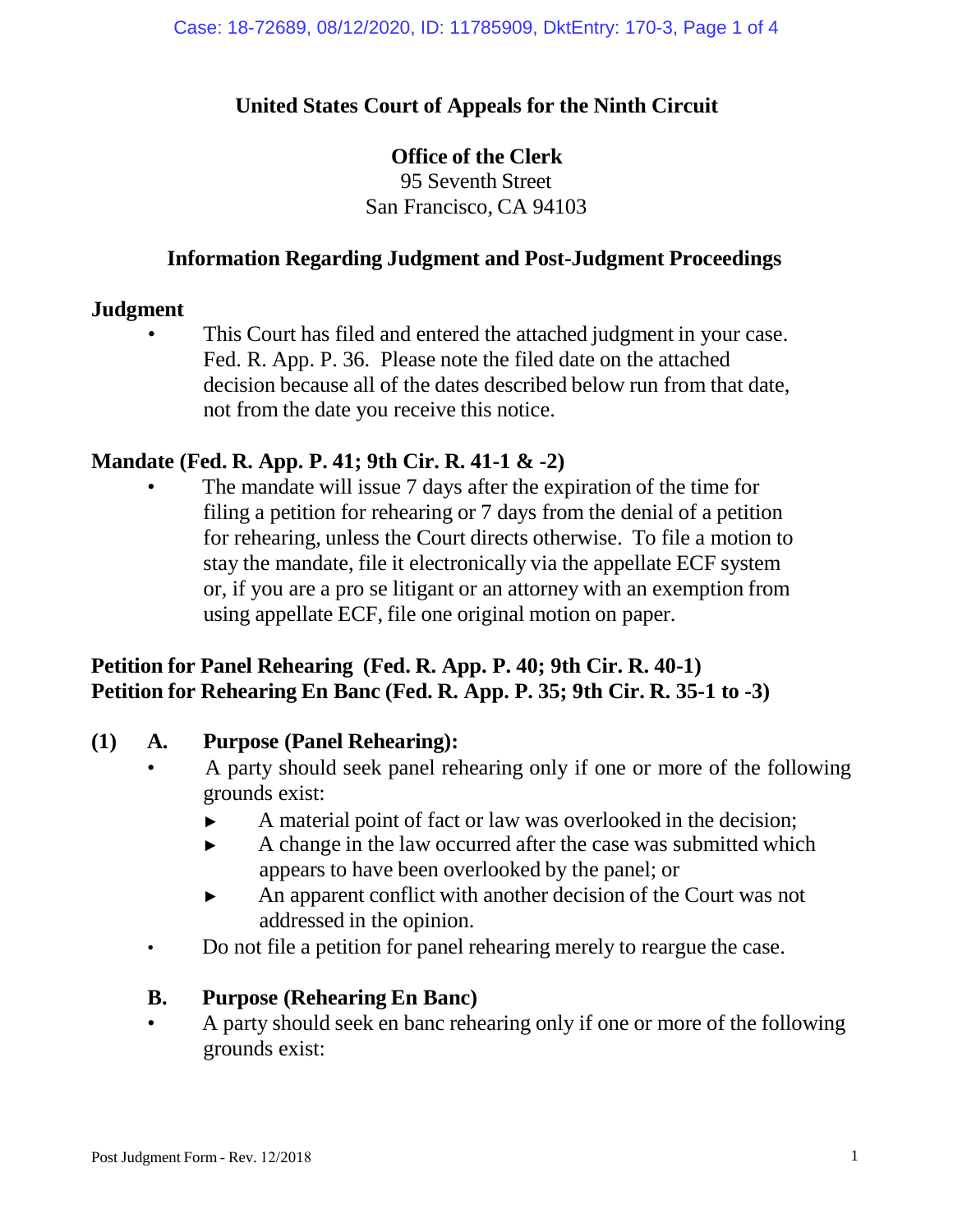- ► Consideration by the full Court is necessary to secure or maintain uniformity of the Court's decisions; or
- The proceeding involves a question of exceptional importance; or
- $\blacktriangleright$  The opinion directly conflicts with an existing opinion by another court of appeals or the Supreme Court and substantially affects a rule of national application in which there is an overriding need for national uniformity.

## **(2) Deadlines for Filing:**

- A petition for rehearing may be filed within 14 days after entry of judgment. Fed. R. App. P. 40(a)(1).
- If the United States or an agency or officer thereof is a party in a civil case, the time for filing a petition for rehearing is 45 days after entry of judgment. Fed. R. App. P. 40(a)(1).
- If the mandate has issued, the petition for rehearing should be accompanied by a motion to recall the mandate.
- *See* Advisory Note to 9th Cir. R. 40-1 (petitions must be received on the due date).
- An order to publish a previously unpublished memorandum disposition extends the time to file a petition for rehearing to 14 days after the date of the order of publication or, in all civil cases in which the United States or an agency or officer thereof is a party, 45 days after the date of the order of publication. 9th Cir. R. 40-2.

### **(3) Statement of Counsel**

• A petition should contain an introduction stating that, in counsel's judgment, one or more of the situations described in the "purpose" section above exist. The points to be raised must be stated clearly.

## **(4) Form & Number of Copies (9th Cir. R. 40-1; Fed. R. App. P. 32(c)(2))**

- The petition shall not exceed 15 pages unless it complies with the alternative length limitations of 4,200 words or 390 lines of text.
- The petition must be accompanied by a copy of the panel's decision being challenged.
- An answer, when ordered by the Court, shall comply with the same length limitations as the petition.
- If a pro se litigant elects to file a form brief pursuant to Circuit Rule 28-1, a petition for panel rehearing or for rehearing en banc need not comply with Fed. R. App. P. 32.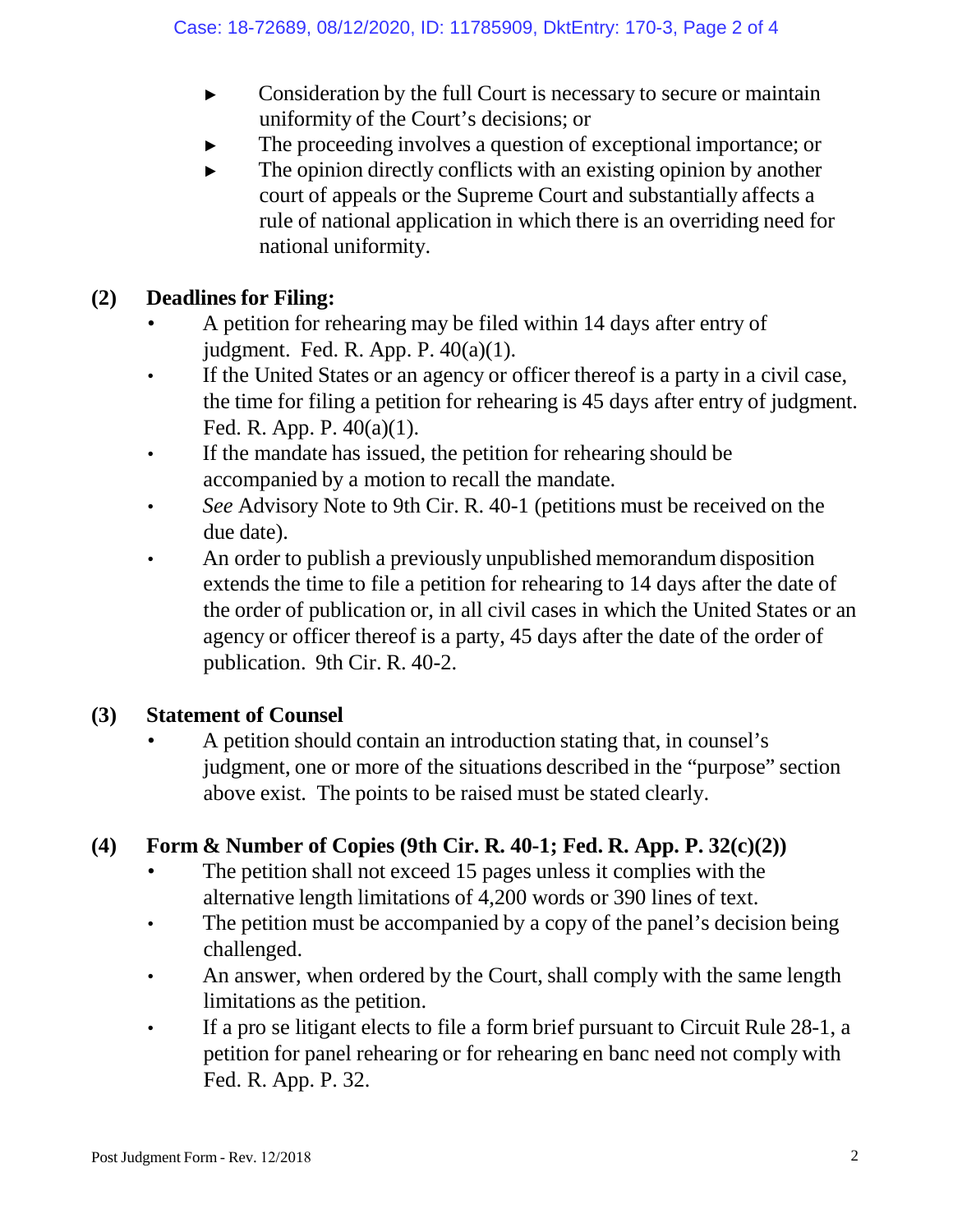Case: 18-72689, 08/12/2020, ID: 11785909, DktEntry: 170-3, Page 3 of 4

- The petition or answer must be accompanied by a Certificate of Compliance found at Form 11, available on our website [at www.ca9.uscourts.gov](http://www.ca9.uscourts.gov/) under *Forms.*
- You may file a petition electronically via the appellate ECF system. No paper copies are required unless the Court orders otherwise. If you are a pro se litigant or an attorney exempted from using the appellate ECF system, file one original petition on paper. No additional paper copies are required unless the Court orders otherwise.

## **Bill of Costs (Fed. R. App. P. 39, 9th Cir. R. 39-1)**

- The Bill of Costs must be filed within 14 days after entry of judgment.
- See Form 10 for addi[t](http://www.ca9.uscourts.gov/)ional information, available on our website at [www.ca9.uscourts.gov](http://www.ca9.uscourts.gov/) under *Forms.*

## **Attorneys Fees**

- Ninth Circuit Rule 39-1 describes the content and due dates for attorneys fees applications.
- All relevant forms are available on our website at [www.ca9.uscourts.gov](http://www.ca9.uscourts.gov/) under *Forms* or by telephoning (415) 355-7806.

## **Petition for a Writ of Certiorari**

• Please refer to the Rules of the United States Supreme Court a[t](http://www.supremecourt.gov/) [www.supremecourt.gov](http://www.supremecourt.gov/)

## **Counsel Listing in Published Opinions**

- Please check counsel listing on the attached decision.
- If there are any errors in a published opinion, please send a letter **in writing within 10 days** to:
	- ► Thomson Reuters; 610 Opperman Drive; PO Box 64526; Eagan, MN 55123 (Attn: Jean Green, Senior Publications Coordinator);
	- ► and electronically file a copy of the letter via the appellate ECF system by using "File Correspondence to Court," or if you are an attorney exempted from using the appellate ECF system, mail the Court one copy of the letter.